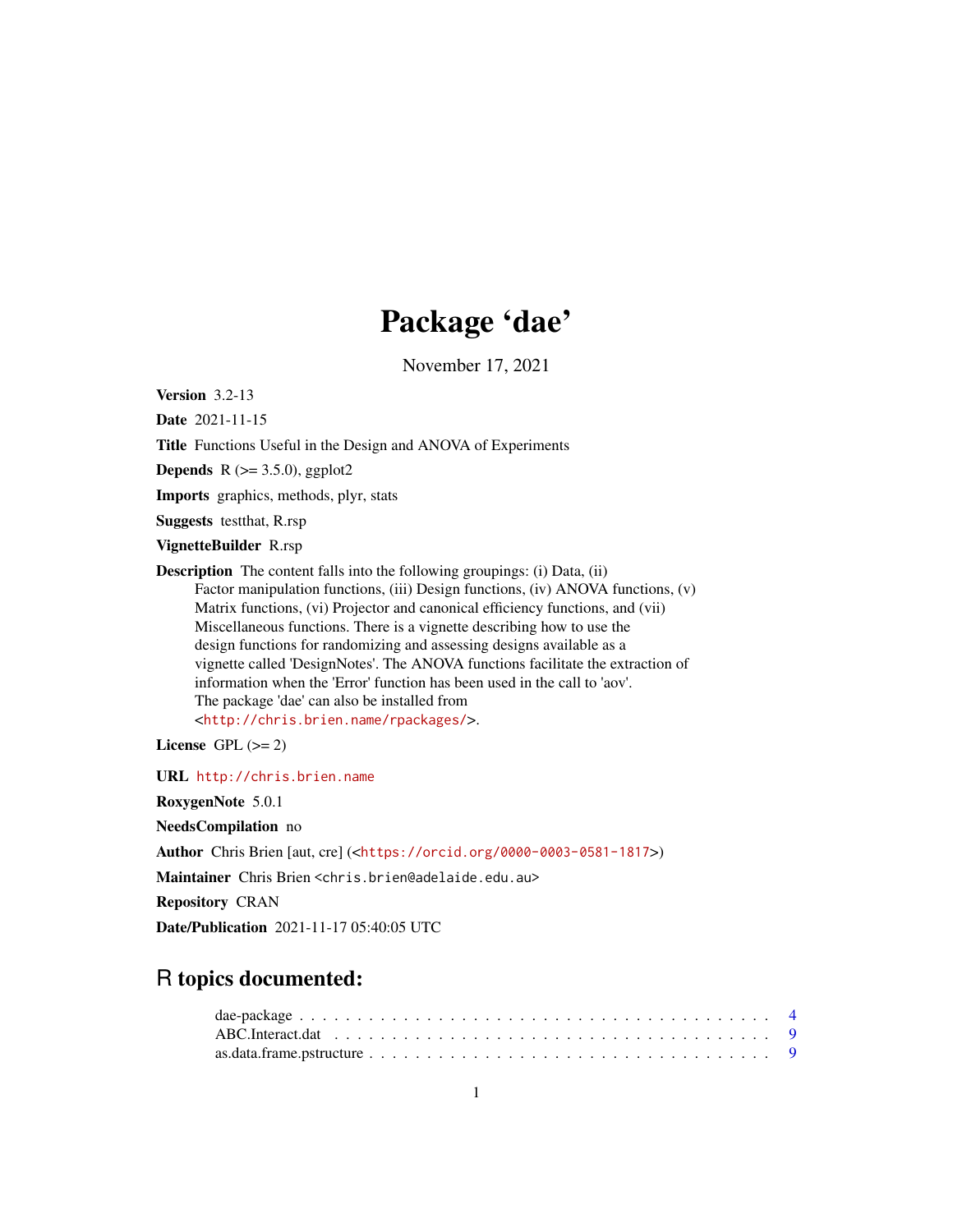|                                                                                                                   | 11 |
|-------------------------------------------------------------------------------------------------------------------|----|
|                                                                                                                   | 12 |
|                                                                                                                   | 12 |
|                                                                                                                   | 14 |
|                                                                                                                   | 14 |
|                                                                                                                   | 15 |
|                                                                                                                   | 16 |
|                                                                                                                   | 17 |
|                                                                                                                   | 17 |
|                                                                                                                   | 18 |
|                                                                                                                   | 20 |
|                                                                                                                   | 22 |
|                                                                                                                   | 25 |
|                                                                                                                   | 28 |
|                                                                                                                   | 31 |
|                                                                                                                   | 31 |
|                                                                                                                   | 34 |
|                                                                                                                   | 36 |
|                                                                                                                   | 39 |
|                                                                                                                   | 42 |
|                                                                                                                   | 43 |
|                                                                                                                   | 44 |
|                                                                                                                   | 46 |
|                                                                                                                   | 47 |
|                                                                                                                   | 47 |
|                                                                                                                   | 48 |
|                                                                                                                   | 49 |
|                                                                                                                   | 50 |
|                                                                                                                   | 52 |
|                                                                                                                   | 53 |
|                                                                                                                   | 54 |
|                                                                                                                   | 55 |
|                                                                                                                   | 56 |
|                                                                                                                   | 58 |
|                                                                                                                   | 60 |
|                                                                                                                   | 61 |
|                                                                                                                   | 62 |
|                                                                                                                   | 63 |
| $fac.sumop \dots \dots \dots \dots \dots \dots \dots \dots \dots \dots \dots \dots \dots \dots \dots \dots \dots$ | 64 |
|                                                                                                                   | 65 |
|                                                                                                                   | 66 |
| Fac4Proc.dat                                                                                                      | 67 |
|                                                                                                                   |    |
|                                                                                                                   | 68 |
| fitted.errors                                                                                                     | 69 |
|                                                                                                                   | 70 |
|                                                                                                                   | 71 |
| $interaction.ABC.plot \dots \dots \dots \dots \dots \dots \dots \dots \dots \dots \dots \dots \dots \dots \dots$  | 72 |
|                                                                                                                   | 73 |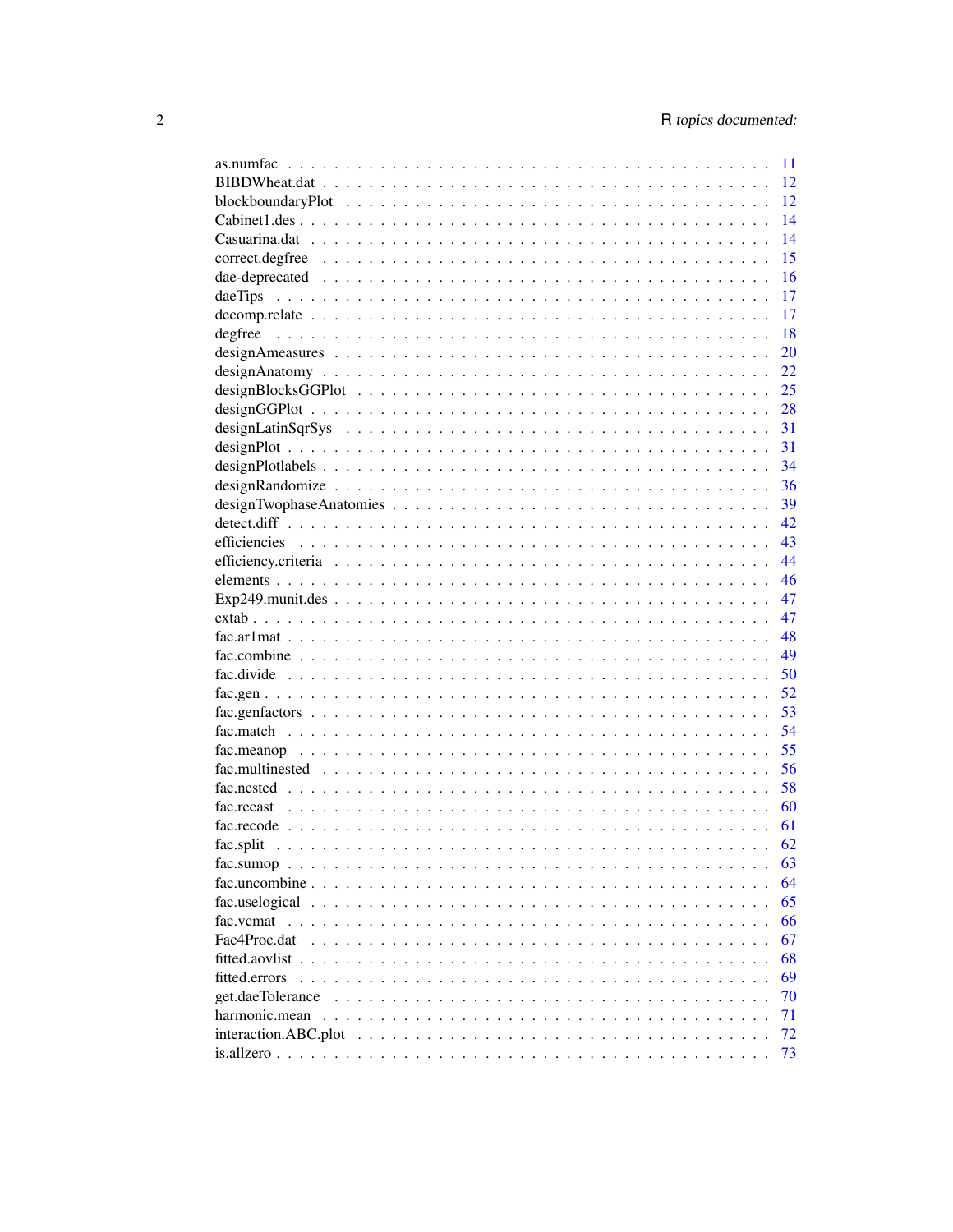|              | 74 |
|--------------|----|
|              | 75 |
|              | 76 |
|              | 77 |
|              | 78 |
|              | 79 |
|              | 80 |
|              | 81 |
|              | 82 |
|              | 83 |
|              | 84 |
|              | 84 |
|              | 85 |
|              | 86 |
|              | 87 |
|              | 87 |
|              | 88 |
|              | 89 |
|              | 91 |
|              | 92 |
|              | 93 |
|              | 95 |
|              | 98 |
|              |    |
|              | 99 |
|              |    |
|              |    |
|              |    |
|              |    |
|              |    |
|              |    |
|              |    |
|              |    |
|              |    |
|              |    |
|              |    |
|              |    |
|              |    |
|              |    |
|              |    |
|              |    |
|              |    |
|              |    |
|              |    |
|              |    |
|              |    |
| resid.errors |    |
|              |    |
|              |    |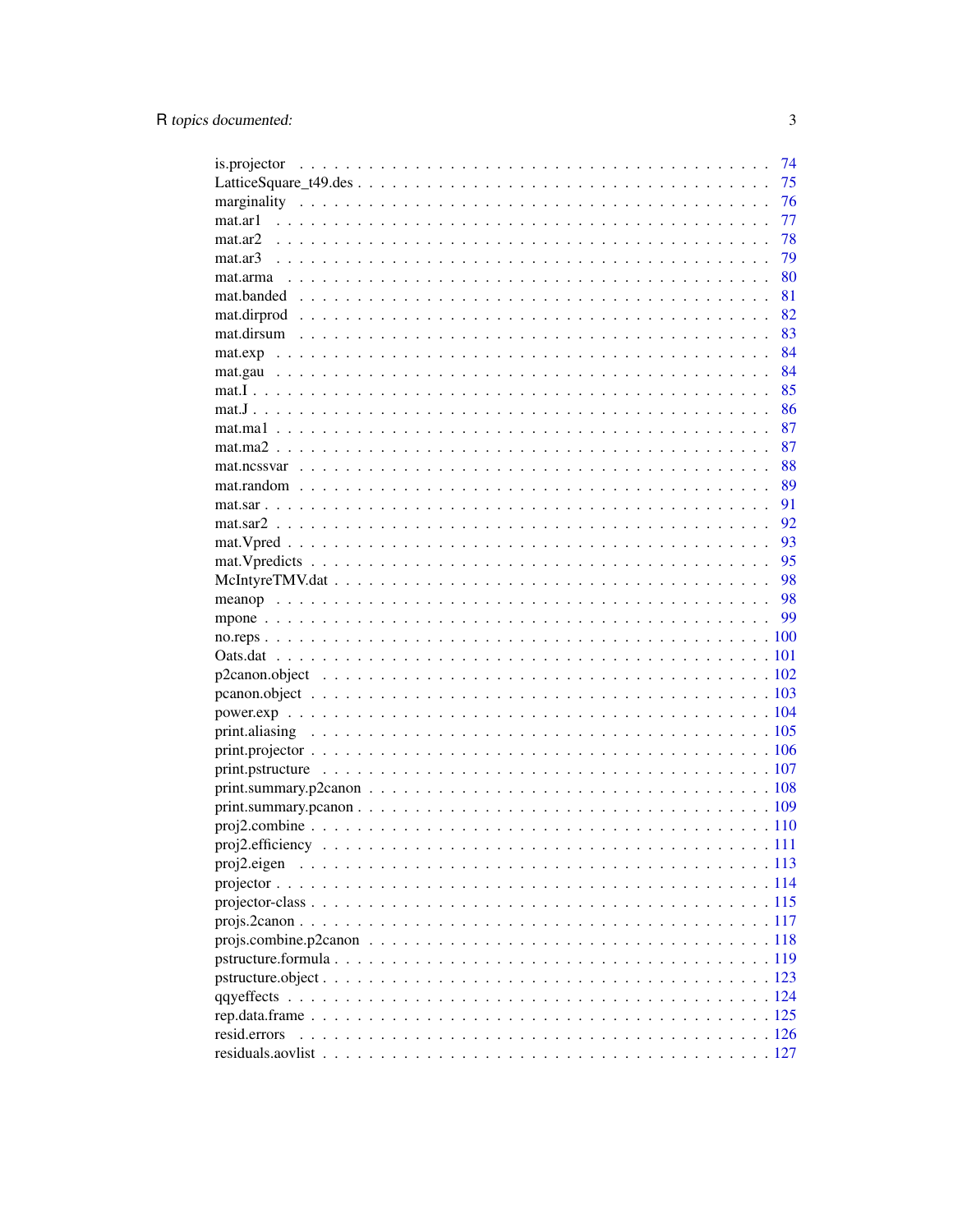<span id="page-3-0"></span>

| Index | 140 |
|-------|-----|
|       |     |
|       |     |
|       |     |
|       |     |
|       |     |
|       |     |
|       |     |
|       |     |
|       |     |
|       |     |
|       |     |

dae-package *Functions Useful in the Design and ANOVA of Experiments*

# Description

The content falls into the following groupings: (i) Data, (ii) Factor manipulation functions, (iii) Design functions, (iv) ANOVA functions, (v) Matrix functions, (vi) Projector and canonical efficiency functions, and (vii) Miscellaneous functions. There is a vignette describing how to use the design functions for randomizing and assessing designs available as a vignette called 'DesignNotes'. The ANOVA functions facilitate the extraction of information when the 'Error' function has been used in the call to 'aov'. The package 'dae' can also be installed from <http://chris.brien.name/rpackages/>.

**Version: 3.2-13** 

Date: 2021-11-15

# Index

(i) Data

| ABC. Interact.dat     | Randomly generated set of values indexed by             |
|-----------------------|---------------------------------------------------------|
|                       | three factors                                           |
| BIBDWheat.dat         | Data for a balanced incomplete block experiment         |
| Casuarina.dat         | Data for an experiment with rows and columns from       |
|                       | Williams (2002)                                         |
| Exp249.munit.des      | Systematic, main-plot design for an experiment to be.   |
|                       | run in a greenhouse                                     |
| Fac4Proc.dat          | Data for a 2^4 factorial experiment                     |
| LatticeSquare_t49.des | A Lattice square design for 49 treatments               |
| McIntyreTMV.dat       | The design and data from McIntyre (1955) two-phase      |
|                       | experiment                                              |
| Oats.dat              | Data for an experiment to investigate nitrogen response |
|                       | of 3 oats varieties                                     |
| Sensory3Phase.dat     | Data for the three-phanse sensory evaluation            |
|                       | experiment in Brien, C.J. and Payne, R.W. (1999)        |
|                       |                                                         |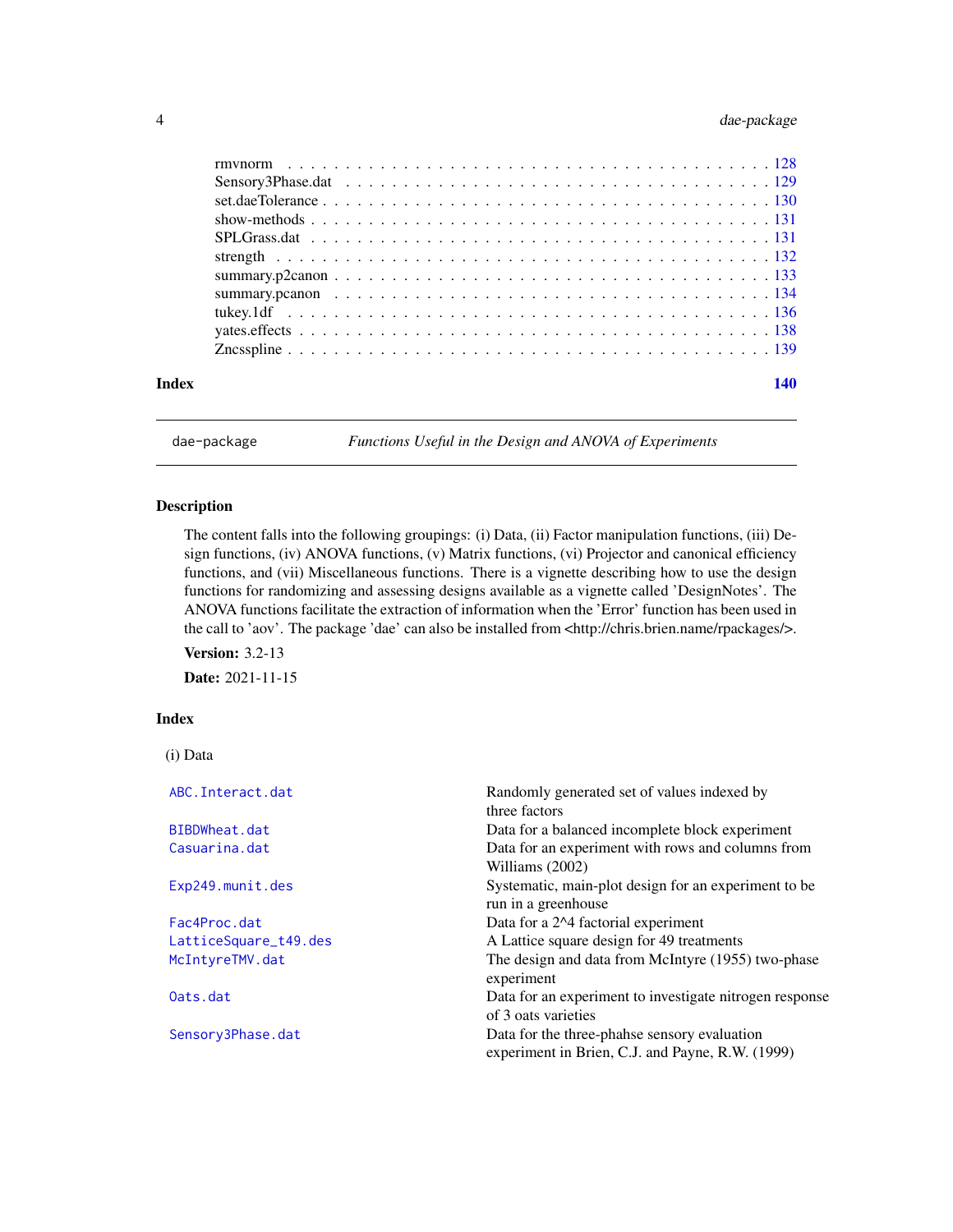| Sensory3PhaseShort.dat             | Data for the three-phase sensory evaluation<br>experiment in Brien, C.J. and Payne, R.W. (1999),<br>but with short factor names                                                                  |
|------------------------------------|--------------------------------------------------------------------------------------------------------------------------------------------------------------------------------------------------|
| SPLGrass.dat                       | Data for an experiment to investigate the<br>effects of grazing patterns on pasture<br>composition                                                                                               |
| (ii) Factor manipulation functions |                                                                                                                                                                                                  |
| as.numfac                          | Convert a factor to a numeric vector                                                                                                                                                             |
| fac.combine                        | Combines several factors into one                                                                                                                                                                |
| fac.divide                         | Divides a factor into several individual factors                                                                                                                                                 |
| fac.gen                            | Generate all combinations of several factors and,<br>optionally, replicate them                                                                                                                  |
| fac.gen                            | Generate all combinations of the levels of the supplied<br>factors, without replication                                                                                                          |
| fac.match                          | Match, for each combination of a set of columns<br>in 'x', the row that has the same combination<br>in 'table'                                                                                   |
| fac.multinested                    | Creates several factors, one for each level of a nesting.fac<br>and each of whose values are either generated within<br>those of the level of nesting.fac or using the values<br>of a nested.fac |
| fac.nested                         | Creates a factor, the nested factor, whose values are<br>generated within those of a nesting factor                                                                                              |
| fac.recast                         | Recasts a factor by modifying the values in the factor vector<br>and/or the levels attribute, possibly combining<br>some levels into a single level.                                             |
| fac.recode                         | Recodes factor 'levels' using possibly nonunique<br>values in a vector. (May be deprecated in future.)                                                                                           |
| fac.split                          | Splits a factor whose levels consist of several delimited<br>strings into several factors.                                                                                                       |
| fac.uncombine                      | Cleaves a single factor, each of whose levels has delimited<br>strings, into several factors using the separated strings.                                                                        |
| fac.uselogical                     | Forms a two-level factor from a logical object                                                                                                                                                   |
| mpone                              | Converts the first two levels of a factor into<br>the numeric values $-1$ and $+1$                                                                                                               |
| (iii) Design functions             |                                                                                                                                                                                                  |
| blockboundaryPlot                  | This function plots a block boundary on a plot<br>produced by 'designPlot'. It supersedes<br>blockboundary.plot.                                                                                 |
| designAmeasures                    | Calculates the A-optimality measures from the<br>variance matrix for predictions.                                                                                                                |
| designAnatomy                      | Given the layout for a design, obtain its anatomy via<br>the canonical analysis of its projectors to show the<br>confounding and aliasing inherent in the design.                                |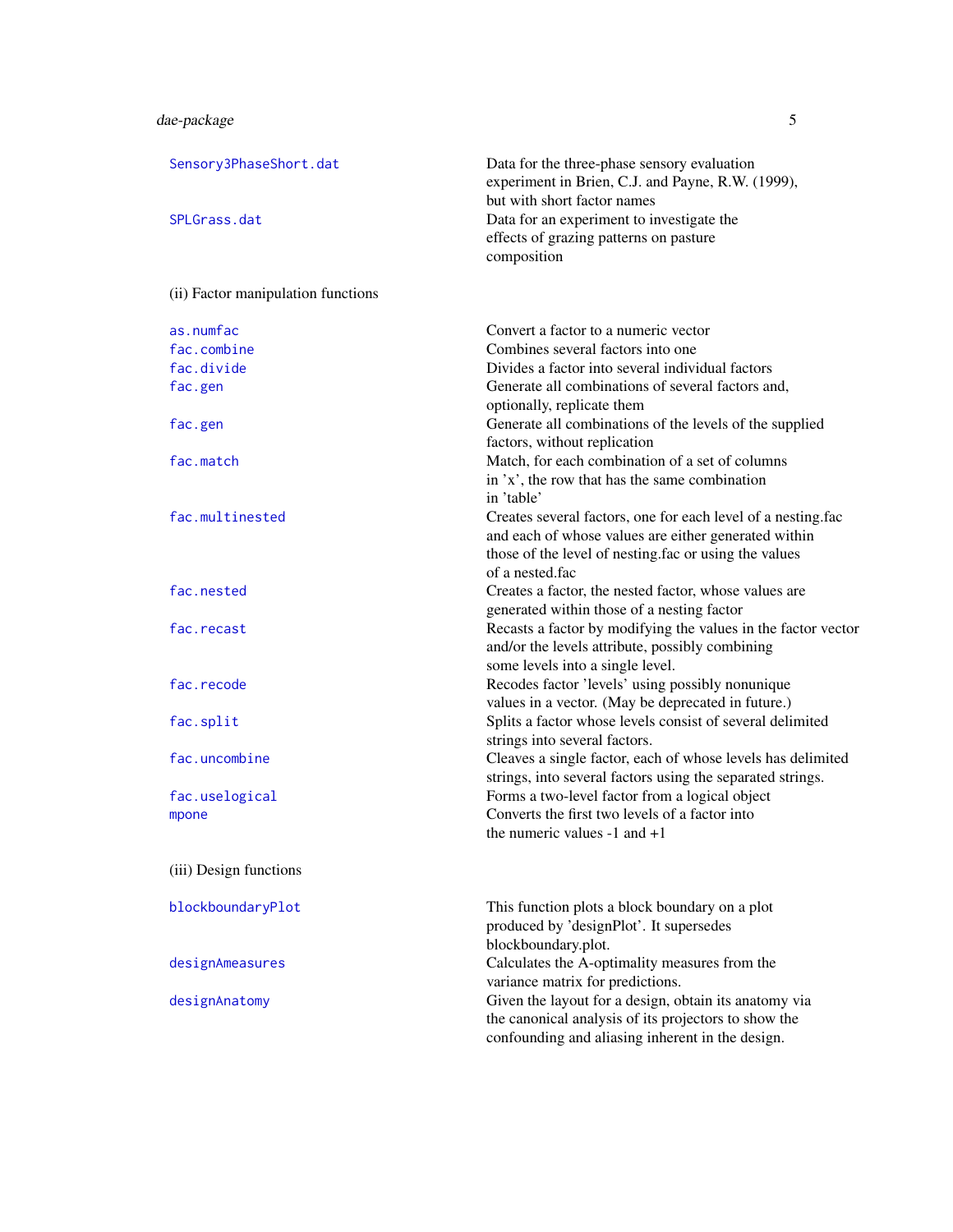| designBlocksGGPlot |
|--------------------|
| designGGPlot       |
| designLatinSgrSys  |
| designPlot         |

# (iv) ANOVA functions

[tukey.1df](#page-135-1) Performs Tukey's

# (v) Matrix functions

Adds block boundaries to a plot produced by [designGGPlot](#page-27-1). Plots labels on a two-way grid of coloured cells using ggplot2. Generate a systematic plan for a Latin Square design. A graphical representation of an experimental design using labels stored in a matrix. It superseded design.plot. [designPlotlabels](#page-33-1) Plots labels on a two-way grid using ggplot2. [designRandomize](#page-35-1) Randomize allocated to recipient factors to produce a layout for an experiment. It supersedes fac.layout. [designTwophaseAnatomies](#page-38-1) Given the layout for a design and three structure formulae, obtain the anatomies for the (i) two-phase, (ii) first-phase, (iii) cross-phase, treatments, and (iv) combined-units designs. [marginality.pstructure](#page-75-1) Extracts the marginality matrix from a [pstructure.object](#page-122-1) [marginality.pstructure](#page-75-1) Extracts a list containing the marginality matrices from a [pcanon.object](#page-102-1) [print.aliasing](#page-104-1) prints an aliasing data.frame [no.reps](#page-99-1) Computes the number of replicates for an experiment [detect.diff](#page-41-1) Computes the detectable difference for an experiment [power.exp](#page-103-1) Computes the power for an experiment summary. pcanon Summarizes the anatomy of a design, being the decomposition of the sample space based on its canonical analysis

[fitted.aovlist](#page-67-1) Extract the fitted values for a fitted model from an aovlist object [fitted.errors](#page-68-1) Extract the fitted values for a fitted model [interaction.ABC.plot](#page-71-1) Plots an interaction plot for three factors [qqyeffects](#page-123-1) Half or full normal plot of Yates effects [resid.errors](#page-125-1) Extract the residuals for a fitted model [residuals.aovlist](#page-126-1) Extract the residuals from an aovlist object [strength](#page-131-1) Generate paper strength values one-degree-of-freedom-test-for-nonadditivity [yates.effects](#page-137-1) Extract Yates effects

[elements](#page-45-1) Extract the elements of an array specified by the subscripts [fac.ar1mat](#page-47-1) Forms the ar1 correlation matrix for a (generalized) factor [fac.sumop](#page-62-1) Computes the summation matrix that produces sums corresponding to a (generalized) factor fac. vcmat Forms the variance matrix for the variance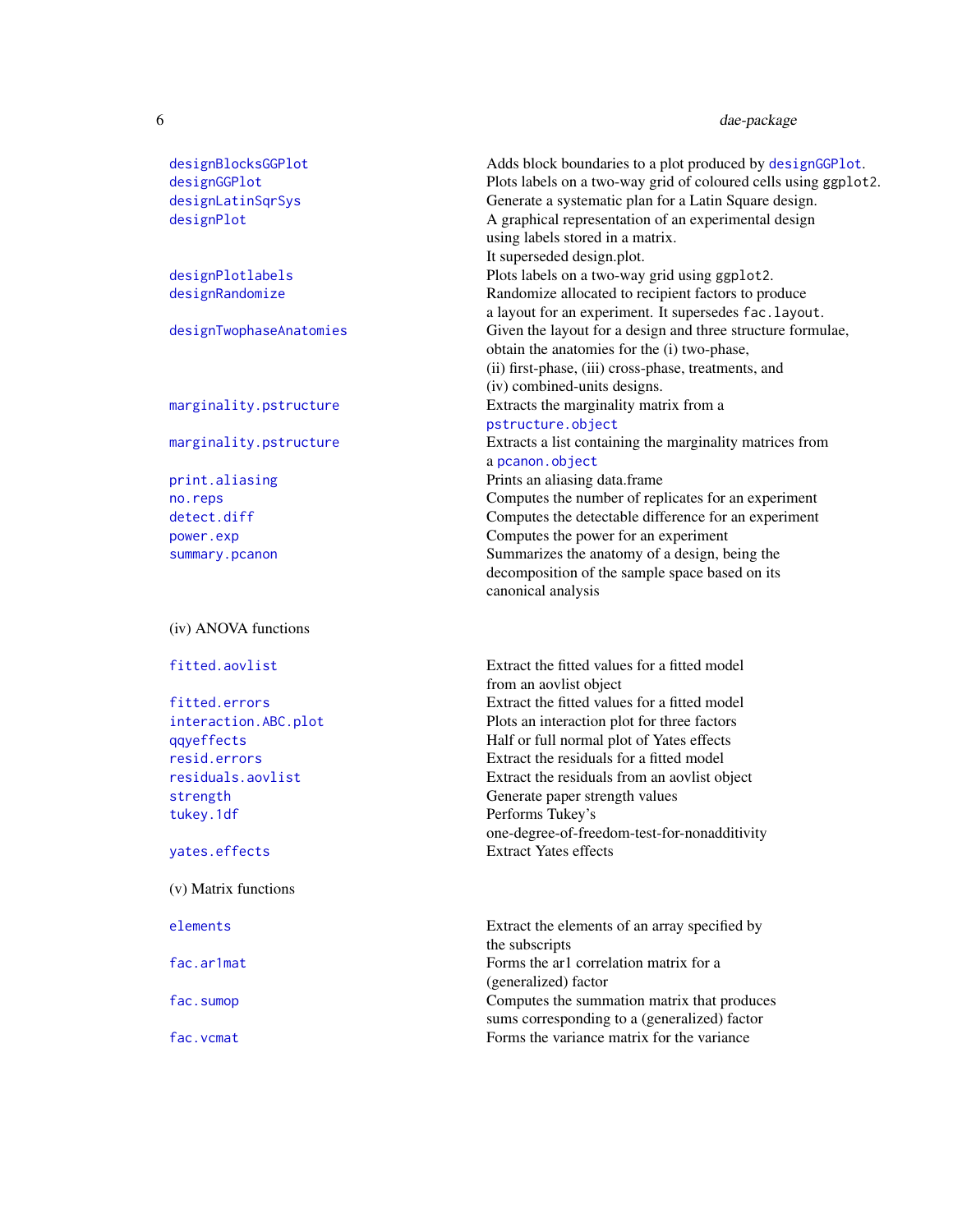component of a (generalized) factor mat. I Forms a unit matrix [mat.J](#page-85-1) Forms a square matrix of ones [mat.ar1](#page-76-1) Forms an architecture matrix [mat.ar2](#page-77-1) Forms an ar2 correlation matrix [mat.ar3](#page-78-1) Forms an ar3 correlation matrix [mat.arma](#page-79-1) Forms an arma correlation matrix [mat.banded](#page-80-1) Forms a banded matrix [mat.exp](#page-83-1) Forms an exponential correlation matrix [mat.gau](#page-83-2) Forms a gaussian correlation matrix [mat.ma1](#page-86-1) Forms an ma1 correlation matrix [mat.ma2](#page-86-2) Forms an ma2 correlation matrix [mat.ncssvar](#page-87-1) Forms a variance matrix for random cubic smoothing spline effects [mat.sar](#page-90-1) Forms an sar correlation matrix [mat.sar2](#page-91-1) Forms an sar2 correlation matrix [mat.dirprod](#page-81-1) Forms the direct product of two matrices [mat.dirsum](#page-82-1) Forms the direct sum of a list of matrices [mat.random](#page-88-1) Calculates the variance matrix for the random effects from a mixed model, based on a formula or a supplied matrix mat. Vpred Forms the variance matrix of predictions mat. Vpredicts Forms the variance matrix of predictions, based on supplied matrices or formulae. [Zncsspline](#page-138-1) Forms the design matrix for fitting the random effects for a natural cubic smoothing spline.

(vi) Projector and canonical efficiency functions

# Projector class:

| Create projectors                                                                  |
|------------------------------------------------------------------------------------|
| Class projector                                                                    |
| Tests whether an object is a valid object of                                       |
| class projector                                                                    |
| Print projectors                                                                   |
| Check the degrees of freedom in an object of                                       |
| class projector                                                                    |
| Degrees of freedom extraction and replacement                                      |
|                                                                                    |
| An anatomy of a design, obtained from<br>a canonical analysis of the relationships |
| between sets of projectors.                                                        |
| Summarizes the anatomy of a design, being the                                      |
|                                                                                    |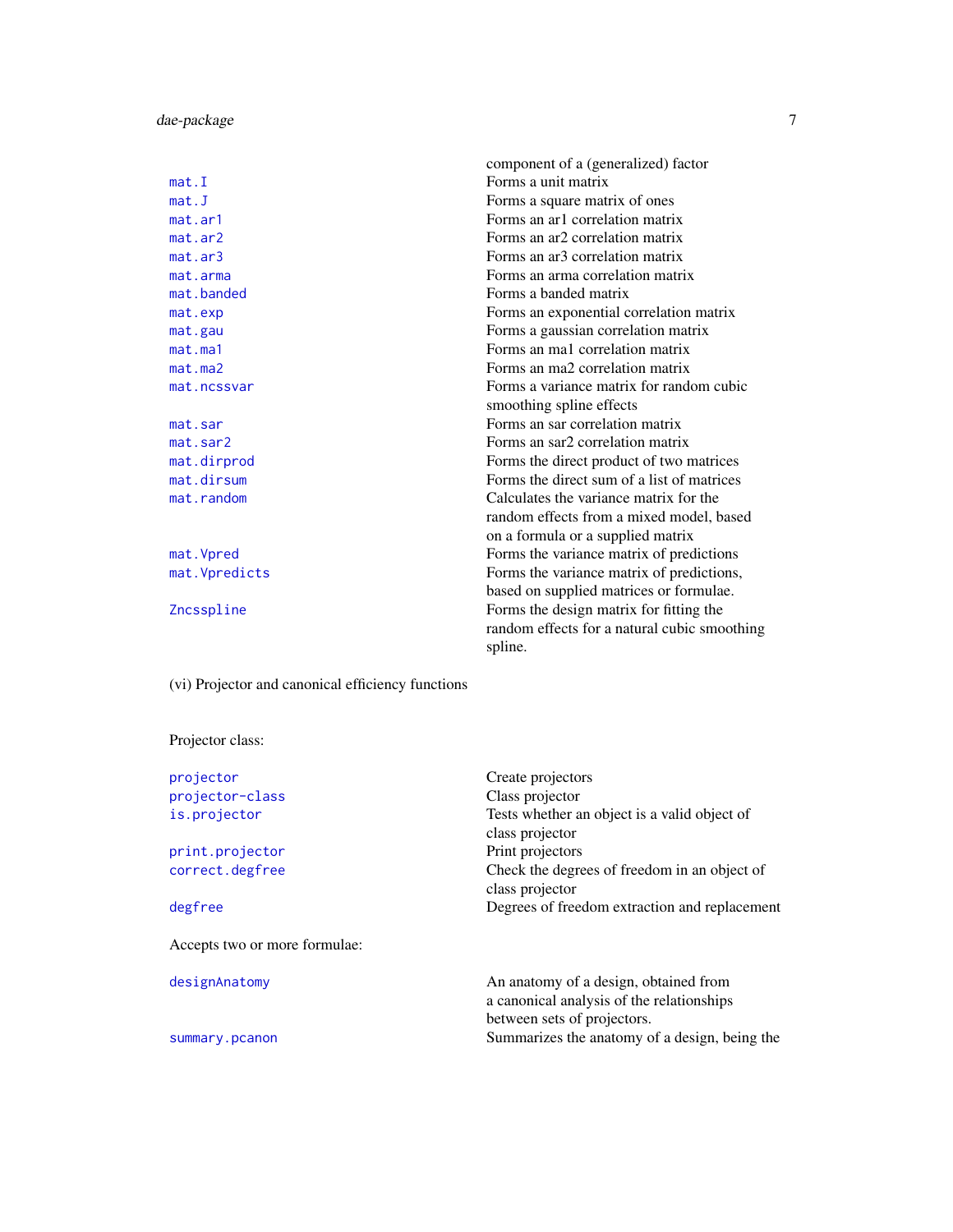[print.summary.pcanon](#page-108-1) Prints the values in an 'summary.pcanon' object [efficiencies.pcanon](#page-42-1) Extracts the canonical efficiency factors from a

Accepts exactly two formulae:

Accepts a single formula:

[print.pstructure](#page-106-1) Prints a pstructure.object

Others:

(vii) Miscellaneous functions

projs. 2canon A canonical analysis of the relationships between two sets of projectors [projs.combine.p2canon](#page-117-1) Extract, from a p2canon object, the projectors [summary.p2canon](#page-132-1) A summary of the results of an analysis of the relationships between two sets of projectors [print.summary.p2canon](#page-107-1) Prints the values in an 'summary.p2canon' object that give the combined decomposition

decomposition of the sample space based on its

canonical analysis

list of class 'pcanon'

[efficiencies.p2canon](#page-42-1) Extracts the canonical efficiency factors from a list of class 'p2canon'

[as.data.frame.pstructure](#page-8-2) Coerces a pstructure.object to a data.frame [pstructure.formula](#page-118-1) Takes a formula and constructs a pstructure.object that includes the orthogonalized projectors for the terms in a formula

[decomp.relate](#page-16-1) Examines the relationship between the eigenvectors for two decompositions [efficiency.criteria](#page-43-1) Computes efficiency criteria from a set of efficiency factors [fac.meanop](#page-54-1) **Computes the projection matrix that produces means** [proj2.eigen](#page-112-1) Canonical efficiency factors and eigenvectors in joint decomposition of two projectors [proj2.efficiency](#page-110-1) Computes the canonical efficiency factors for the joint decomposition of two projectors [proj2.combine](#page-109-1) Compute the projection and Residual operators for two, possibly nonorthogonal, projectors [show-methods](#page-130-2) **Methods** Methods for Function 'show' in Package dae

[extab](#page-46-2) Expands the values in table to a vector [get.daeTolerance](#page-69-1) Gets the value of daeTolerance for the package dae [harmonic.mean](#page-70-1) **Calcuates** the harmonic mean. [is.allzero](#page-72-1) Tests whether all elements are approximately zero [rep.data.frame](#page-124-1) Replicate the rows of a data.frame by repeating each row consecutively and/or repeating all rows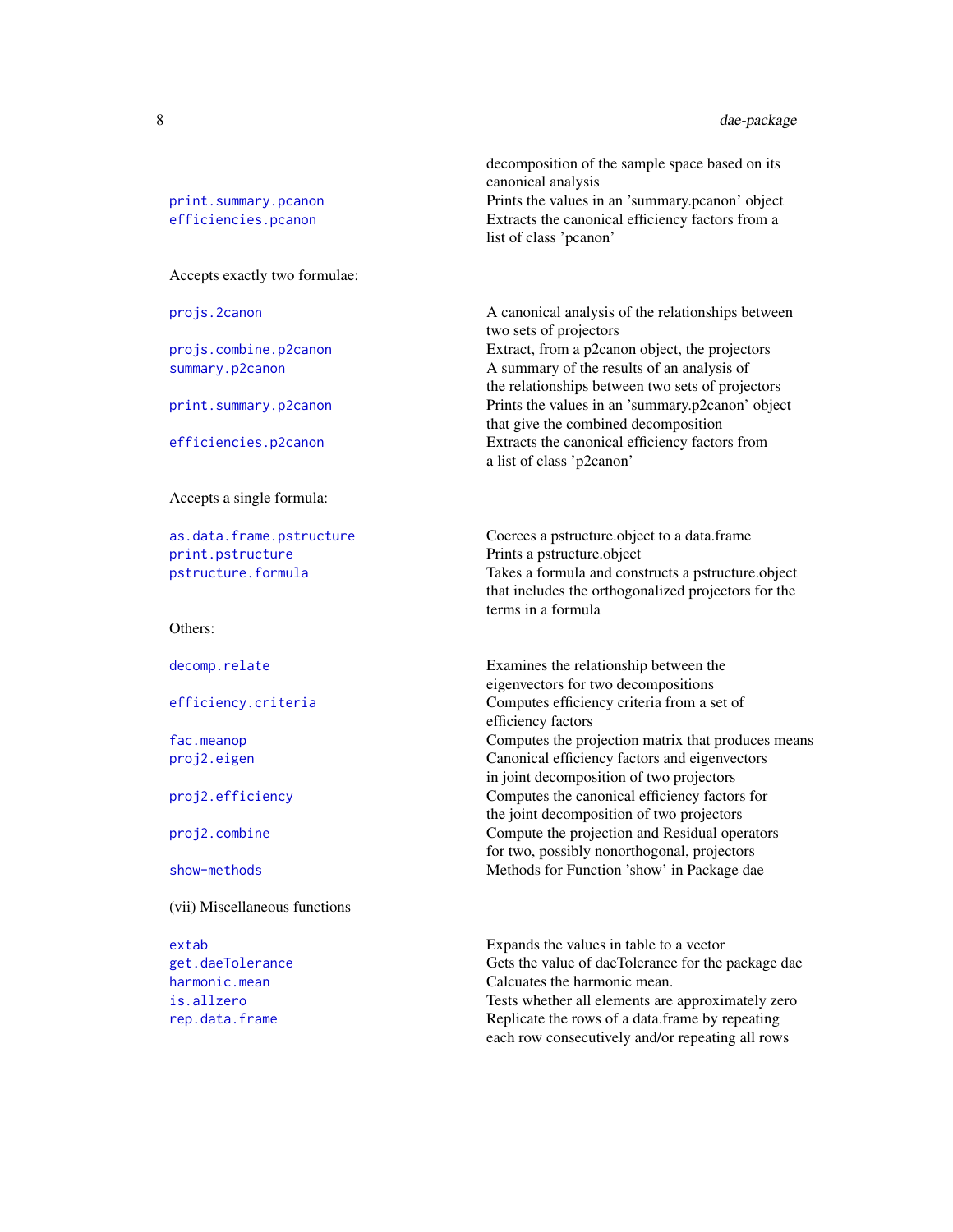# <span id="page-8-0"></span>ABC.Interact.dat 9

|                  | as a group.                                        |
|------------------|----------------------------------------------------|
| rmvnorm          | Generates a vector of random values from a         |
|                  | multivariate normal distribution                   |
| set.daeTolerance | Sets the value of daeTolerance for the package dae |
|                  |                                                    |

# Author(s)

NA Maintainer: NA

<span id="page-8-1"></span>ABC.Interact.dat *Randomly generated set of values indexed by three factors*

# Description

This data set has randomly generated values of the response variable MOE (Measure Of Effectiveness) which is indexed by the two-level factors A, B and C.

#### Usage

```
data(ABC.Interact.dat)
```
# Format

A data.frame containing 8 observations of 4 variables.

#### Source

Generated by Chris Brien

<span id="page-8-2"></span>as.data.frame.pstructure

*Coerces a pstructure.object to a data.frame.*

# Description

Coerces a [pstructure.object](#page-122-1), which is of class pstructure, to a [data.frame](#page-0-0). One can choose whether or not to include the marginality matrix in the data.frame. The aliasing component is excluded.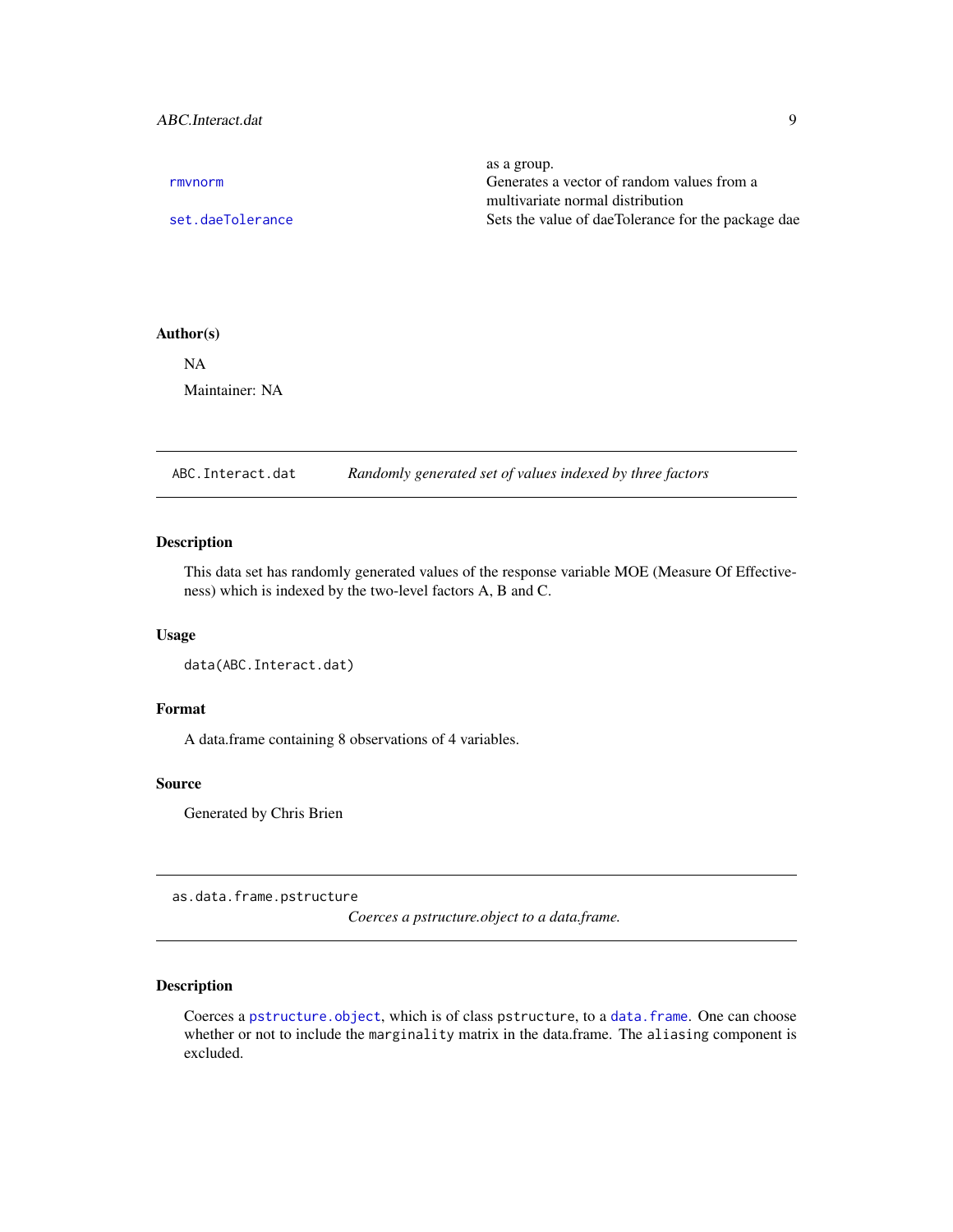# Usage

```
## S3 method for class 'pstructure'
as.data.frame(x, row.names = NULL, optional = FALSE, ...,omit.marginality = FALSE)
```
# Arguments

| $\mathsf{x}$     | The pstructure. object, which is of class pstructure and is to be coerced.                                                                                                                                                                                                                                                                      |  |  |  |  |  |  |  |
|------------------|-------------------------------------------------------------------------------------------------------------------------------------------------------------------------------------------------------------------------------------------------------------------------------------------------------------------------------------------------|--|--|--|--|--|--|--|
| row.names        | NULL or a character vector giving the row names for the data frame. Missing<br>values are not allowed.                                                                                                                                                                                                                                          |  |  |  |  |  |  |  |
| optional         | A logical passed to as data frame. If TRUE, setting row names and con-<br>verting column names (to syntactic names: see make names) is optional. Note<br>that all of R's base package as $data$ . frame() methods use optional only for<br>column names treatment, basically with the meaning of<br>$data. frame(*, check. names = 'optional).$ |  |  |  |  |  |  |  |
| $\cdots$         | Further arguments passed to or from other methods.                                                                                                                                                                                                                                                                                              |  |  |  |  |  |  |  |
| omit.marginality |                                                                                                                                                                                                                                                                                                                                                 |  |  |  |  |  |  |  |
|                  | A logical, which, if TRUE, results in the marginality matrix being omitted<br>from the data. frame.                                                                                                                                                                                                                                             |  |  |  |  |  |  |  |

### Value

A [data.frame](#page-0-0) with as many rows as there are non-aliased terms in the [pstructure.object](#page-122-1). The columns are df, terms, sources and, if omit.marginality is FALSE, the columns of the generated levels with columns of the marginality matrix that is stored in the marginality component of the object.

# Author(s)

Chris Brien

#### See Also

[as.data.frame](#page-0-0).

```
## Generate a data.frame with 4 factors, each with three levels, in standard order
ABCD.lay <- fac.gen(list(A = 3, B = 3, C = 3, D = 3))
```

```
## create a pstructure object based on the formula ((A*B)/C)*D
ABCD.struct <- pstructure.formula(~ ((A*B)/C)*D, data =ABCD.lay)
```

```
## print the object either using the Method function or the generic function
ABCS.dat <- as.data.frame.pstructure(ABCD.struct)
as.data.frame(ABCD.struct)
```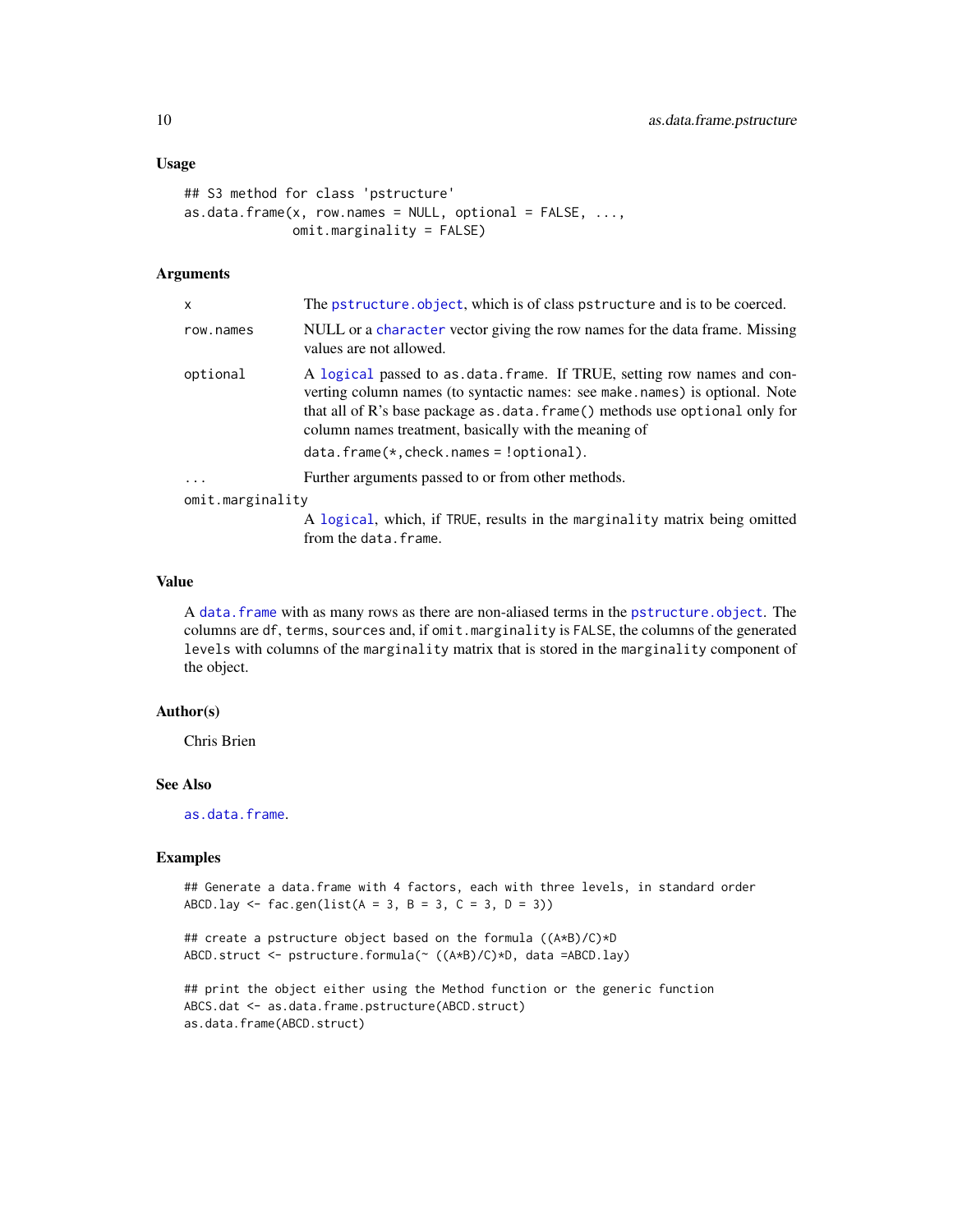<span id="page-10-1"></span><span id="page-10-0"></span>

# Description

Converts a [factor](#page-0-0) to a numeric vector with approximately the numeric values of its levels. Hence, the levels of the [factor](#page-0-0) must be numeric values, stored as characters. It uses the method described in [factor](#page-0-0). Use [as.numeric](#page-0-0) to convert a factor to a numeric vector with integers 1, 2, ... corresponding to the positions in the list of levels. You can also use [fac.recode](#page-60-1) to recode the levels to numeric values. If a numeric is supplied, it is left unchanged.

# Usage

as.numfac(factor)

# Arguments

[factor](#page-0-0) The factor to be converted.

# Value

A numeric vector. An NA will be stored for any value of the factor whose level is not a number.

# Author(s)

Chris Brien

# See Also

[as.numeric](#page-0-0), [fac.recode](#page-60-1) in package dae, [factor](#page-0-0).

```
## set up a factor and convert it to a numeric vector
a <- factor(rep(1:3, 4))
x <- as.numfac(a)
```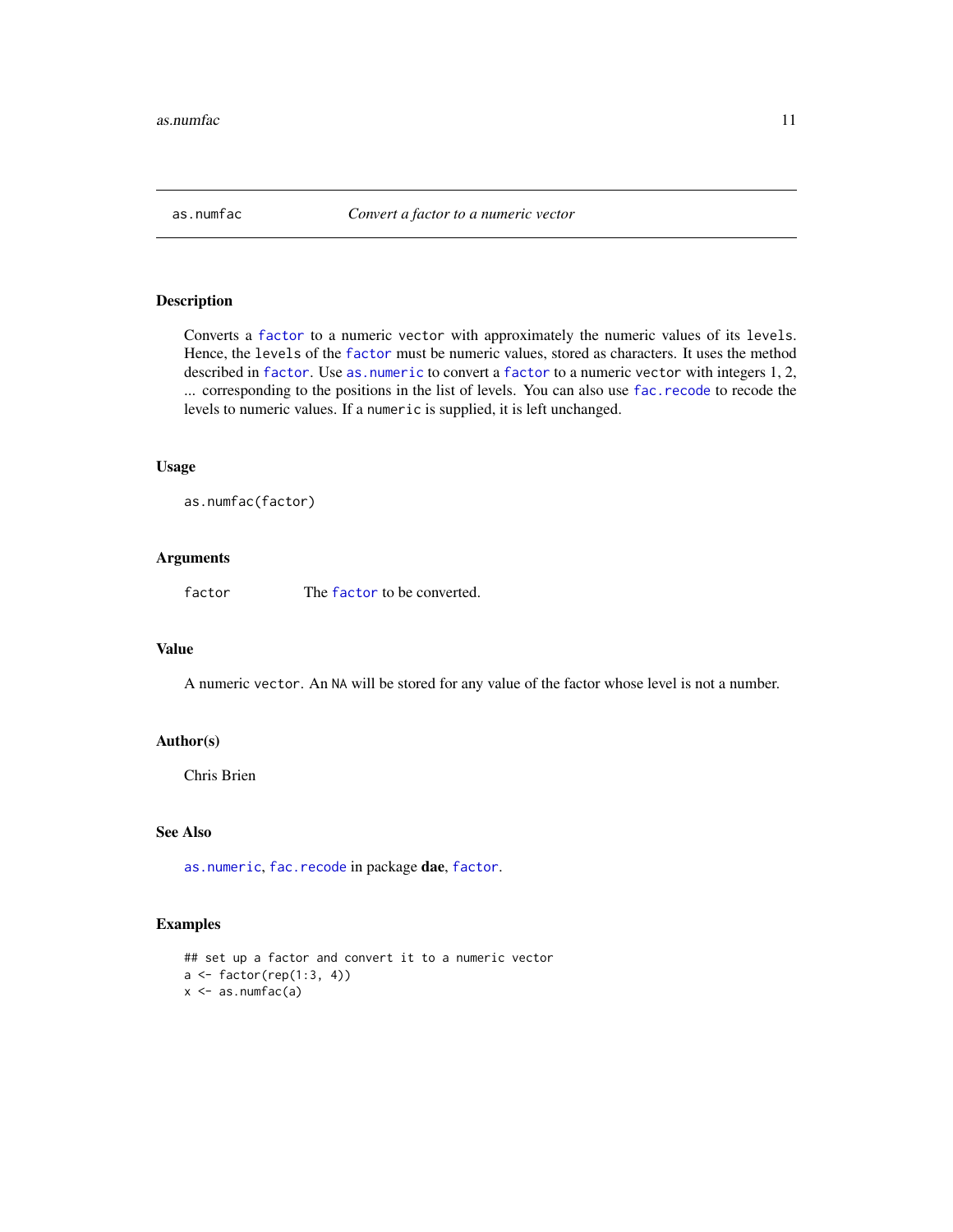<span id="page-11-1"></span><span id="page-11-0"></span>

# Description

The data set comes from Joshi (1987) and is the data from an experiment to investigate six varieties of wheat that employs a balanced incomplete block design (BIBD) with ten blocks, each consisting of three plots. For more details see the vignette daeDesignNotes.pdf.

# Usage

data(BIBDWheat.dat)

# Format

A data.frame containing 30 observations of 4 variables.

#### Source

Joshi, D. D. (1987) *Linear Estimation and Design of Experiments*. Wiley Eastern, New Delhi.

<span id="page-11-2"></span>

| blockboundaryPlot | This function plots a block boundary on a plot produced by |  |  |  |  |  |
|-------------------|------------------------------------------------------------|--|--|--|--|--|
|                   | designPlot.                                                |  |  |  |  |  |

# Description

This function plots a block boundary on a plot produced by [designPlot](#page-30-2). It allows control of the starting unit, through rstart and cstart, and the number of rows (nrows) and columns (ncolumns) from the starting unit that the blocks to be plotted are to cover.

# Usage

```
blockboundaryPlot(blockdefinition = NULL, blocksequence = FALSE,
                  rstart= 0, cstart = 0, nrows, ncolumns,
                  blocklinecolour = 1, blocklinewidth = 2)
```
#### Arguments

blockdefinition

A [matrix](#page-0-0) of block sizes:

• if there is only one row, then the first element is interpreted as the no. rows in each block and blocks with this number of rows are to be repeated across the rows of the design.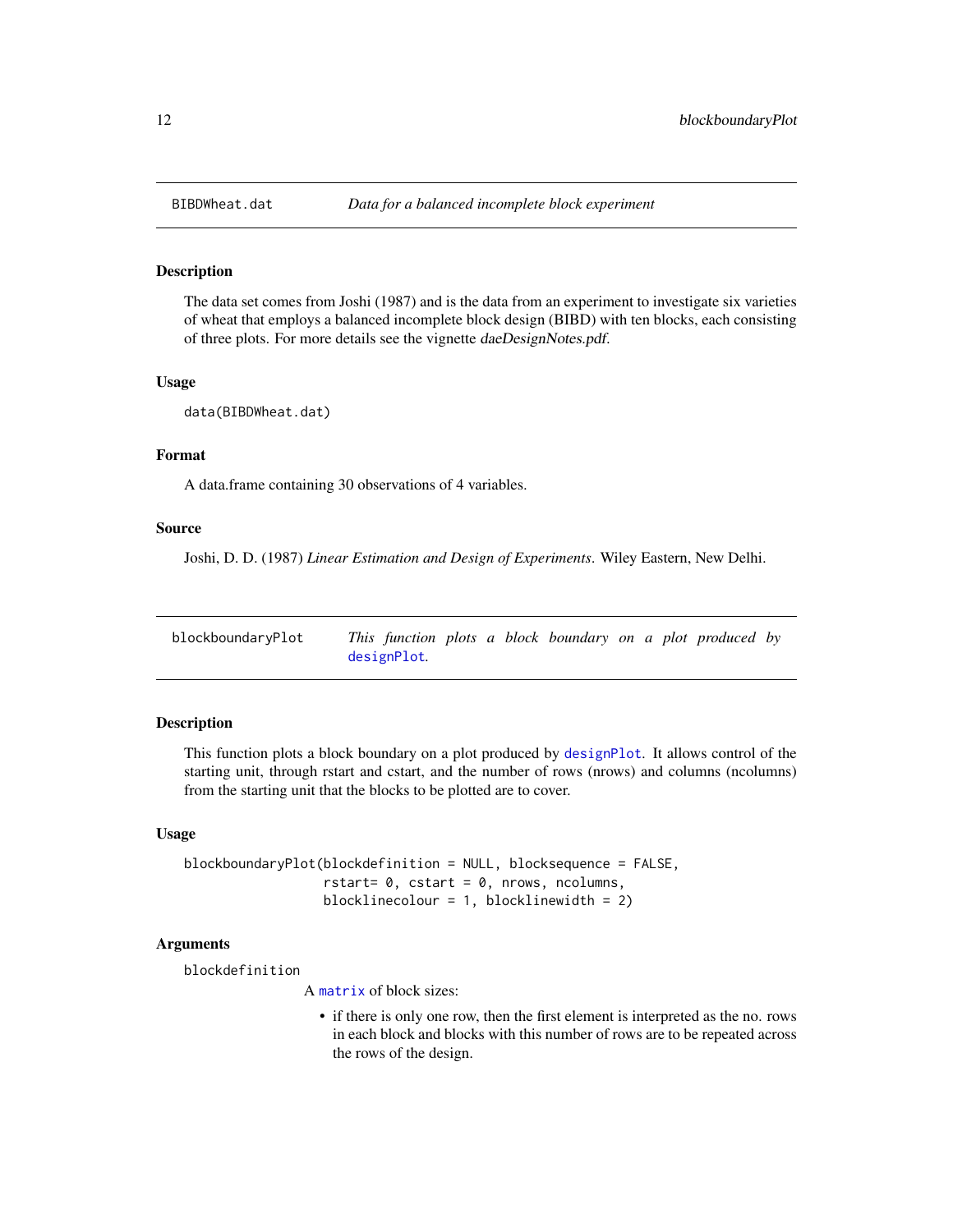|                 | • if there is more than one row, then each row of the matrix specifies a block,<br>with the sequence of rows in the matrix specifying a corresponding se-<br>quence of blocks down the rows of the design.                        |  |  |  |  |  |
|-----------------|-----------------------------------------------------------------------------------------------------------------------------------------------------------------------------------------------------------------------------------|--|--|--|--|--|
|                 | Similarly, a single value for a column specifies a repetition of blocks of that<br>size across the columns of the design, while several column values specifies a<br>sequence of blocks across the columns of the size specified. |  |  |  |  |  |
| blocksequence   | A logical that determines whether block numbers are repetitions or sequences<br>of block numbers.                                                                                                                                 |  |  |  |  |  |
| rstart          | A numeric speccifying the row after which the plotting of block boundaries is<br>to start.                                                                                                                                        |  |  |  |  |  |
| cstart          | A numeric speccifying the column after which the plotting of block boundaries<br>is to start.                                                                                                                                     |  |  |  |  |  |
| nrows           | A numeric the number of rows (nrows), from the starting unit, that the blocks<br>to be plotted are to cover.                                                                                                                      |  |  |  |  |  |
| ncolumns        | A numeric the number of columns (ncolumns), from the starting unit, that the<br>blocks to be plotted are to cover.                                                                                                                |  |  |  |  |  |
| blocklinecolour |                                                                                                                                                                                                                                   |  |  |  |  |  |
|                 | A character string specifying the colour of the block boundary.                                                                                                                                                                   |  |  |  |  |  |
|                 | See Colour specification under the par function.                                                                                                                                                                                  |  |  |  |  |  |
|                 | blocklinewidth A numeric giving the width of the block boundary to be plotted.                                                                                                                                                    |  |  |  |  |  |

#### Value

no values are returned, but modifications are made to the currently active plot.

# Author(s)

Chris Brien

# See Also

[designPlot](#page-30-2), [par](#page-0-0), DiGGer

```
## Not run:
   SPL.Lines.mat <- matrix(as.numfac(Lines), ncol=16, byrow=T)
   colnames(SPL.Lines.mat) <- 1:16
   rownames(SPL.Lines.mat) <- 1:10
   SPL.Lines.mat <- SPL.Lines.mat[10:1, 1:16]
   designPlot(SPL.Lines.mat, labels=1:10, new=TRUE,
              rtitle="Rows",ctitle="Columns",
              chardivisor=3, rcellpropn = 1, ccellpropn=1,
              plotcellboundary = TRUE)
    #Plot Mainplot boundaries
   blockboundaryPlot(blockdefinition = cbind(4,16), rstart = 1,
                     blocklinewidth = 3, blockcolour = "green",
                     nrows = 9, ncolumns = 16
```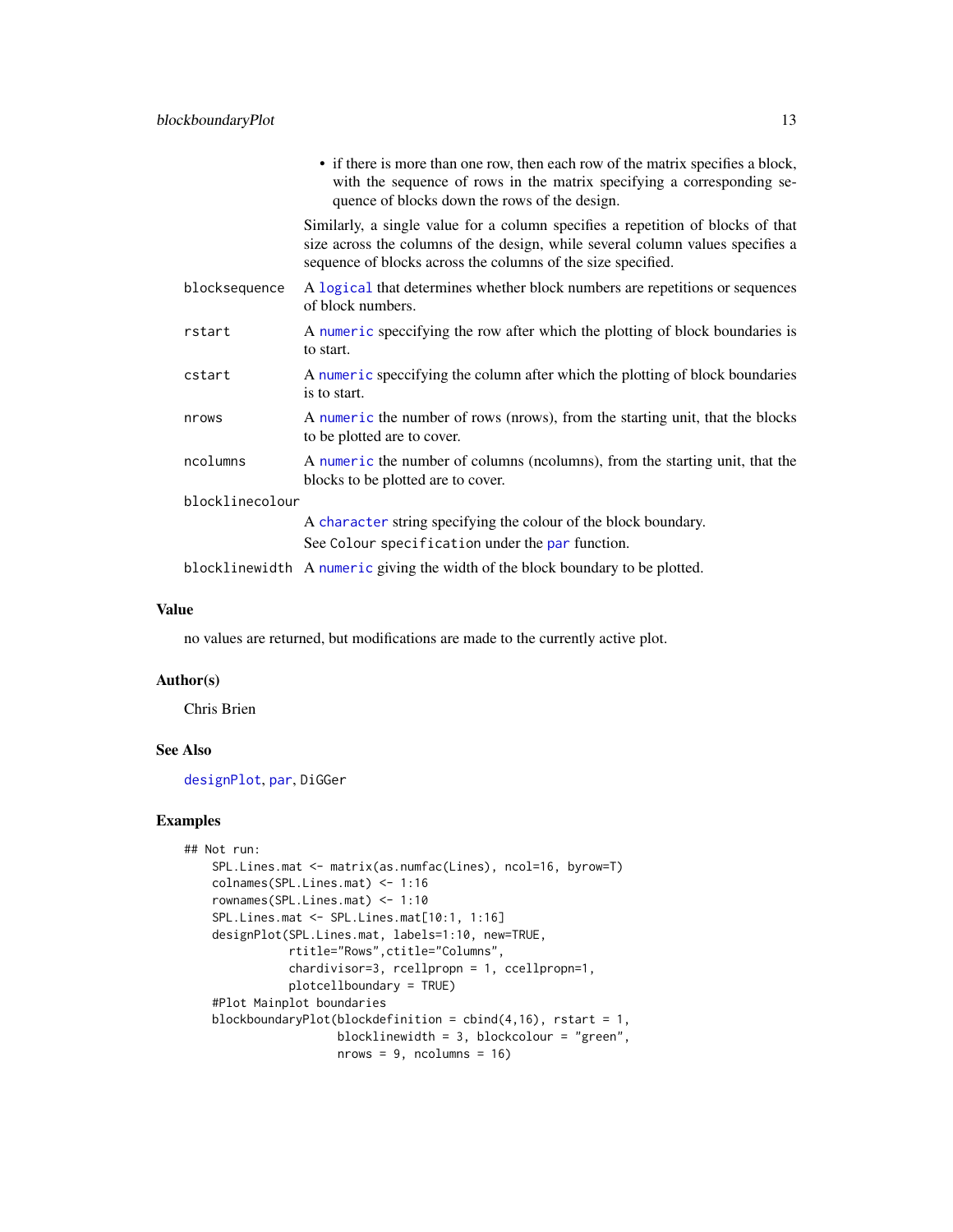```
blockboundaryPlot(blockdefinition = cbind(1,4),
                     blocklinewidth = 3, blockcolour = "green",
                     nrows = 1, ncolumns = 16blockboundaryPlot(blockdefinition = cbind(1,4), rstart= 9, nrows = 10, ncolumns = 16,
                     blocklinewidth = 3, blockcolour = "green")
   #Plot all 4 block boundaries
   blockboundaryPlot(blockdefinition = cbind(8,5,5,4), blocksequence=T,
                     cstart = 1, rstart= 1, nrows = 9, ncolumns = 15,
                     blocklinewidth = 3,blockcolour = "blue")
  blockboundaryPlot(blockdefinition = cbind(10,16), blocklinewidth=3, blockcolour="blue",
                     nrows=10, ncolumns=16)
   #Plot border and internal block boundaries only
   blockboundaryPlot(blockdefinition = cbind(8,14), cstart = 1, rstart= 1,
                     nrows = 9, ncolumn = 15,
                     blocklinewidth = 3, blockcolour = "blue")
   blockboundaryPlot(blockdefinition = cbind(10,16),
                     blocklinewidth = 3, blockcolour = "blue",
                     nrows = 10, ncolumn = 16## End(Not run)
```
Cabinet1.des *A design for one of the growth cabinets in an experiment with 50 lines and 4 harvests*

#### Description

The systematic design for a lattice square for 49 treatments consisting of four  $7 \times 7$  squares. For more details see the vignette daeDesignNotes.pdf.

#### Usage

data(Cabinet1.des)

#### Format

A data.frame containing 160 observations of 15 variables.

<span id="page-13-1"></span>Casuarina.dat *Data for an experiment with rows and columns from Williams (2002)*

# Description

Williams (2002, p.144) provides an example of a resolved, Latinized, row-column design with four rectangles (blocks) each of six rows by ten columns. The experiment investigated differences between 60 provenances of a species of Casuarina tree, these provenances coming from 18 countries; the trees were inoculated prior to planting at two different times, time of inoculation being assigned to the four replicates so that each occurred in two replicates. At 30 months, diameter at breast height (Dbh) was measured. For more details see the vignette daeDesignNotes.pdf.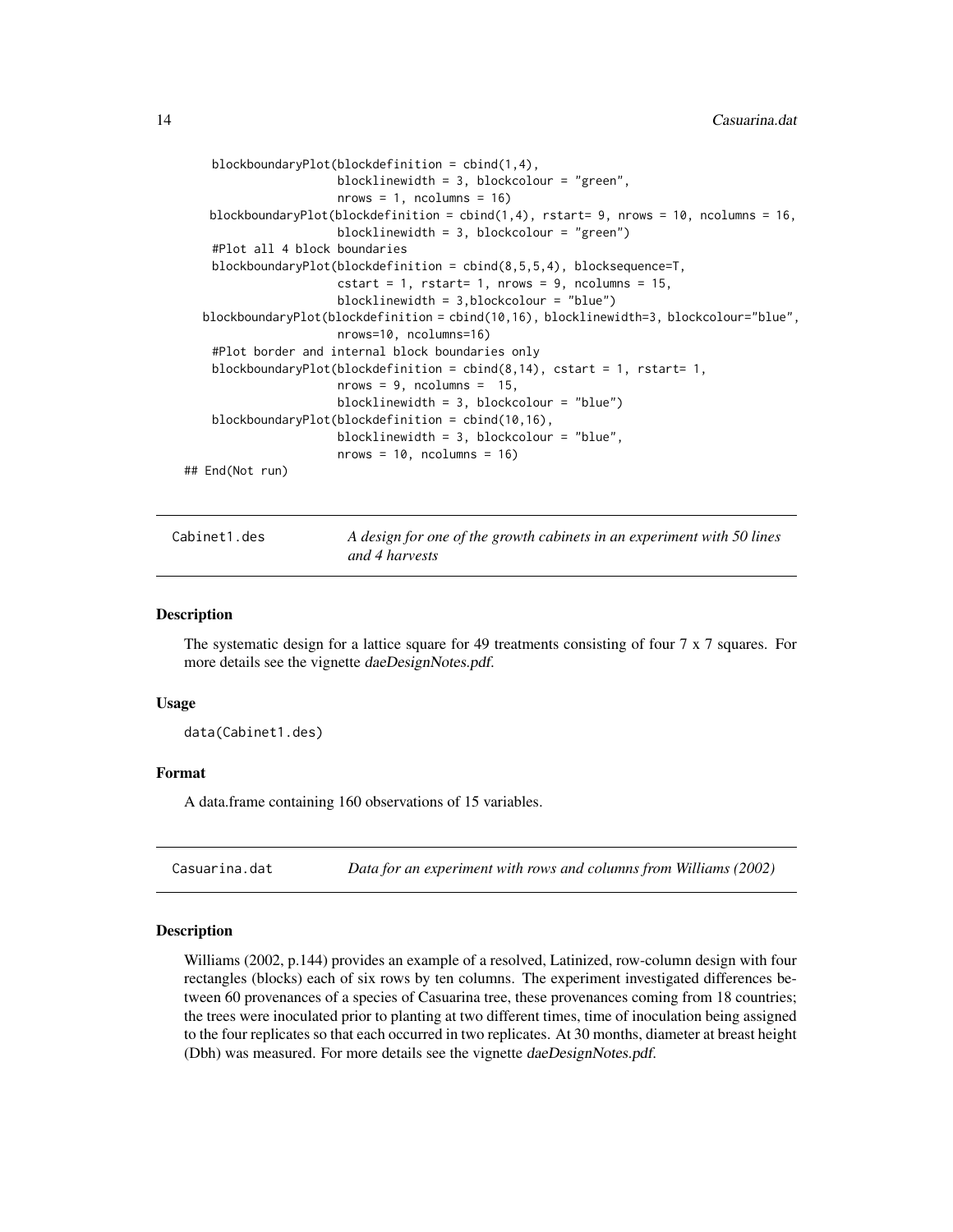<span id="page-14-0"></span>correct.degfree 15

#### Usage

data(Casuarina.dat)

# Format

A data.frame containing 240 observations of 7 variables.

# Source

Williams, E. R., Matheson, A. C. and Harwood, C. E. (2002) *Experimental design and analysis for tree improvement*. 2nd edition. CSIRO, Melbourne, Australia.

<span id="page-14-1"></span>correct.degfree *Check the degrees of freedom in an object of class projector*

# Description

Check the degrees of freedom in an object of class "[projector](#page-114-1)".

#### Usage

```
correct.degfree(object)
```
# Arguments

object An object of class "[projector](#page-114-1)" whose degrees of freedom are to be checked.

# Details

The degrees of freedom of the projector are obtained as its number of nonzero eigenvalues. An eigenvalue is regarded as zero if it is less than daeTolerance, which is initially set to.Machine\$double.eps  $^{\wedge}$  0.5 (about 1.5E-08). The function [set.daeTolerance](#page-129-1) can be used to change daeTolerance.

#### Value

TRUE or FALSE depending on whether the correct degrees of freedom have been stored in the object of class "[projector](#page-114-1)".

# Author(s)

Chris Brien

#### See Also

[degfree](#page-17-1), [projector](#page-113-1) in package dae.

[projector](#page-114-1) for further information about this class.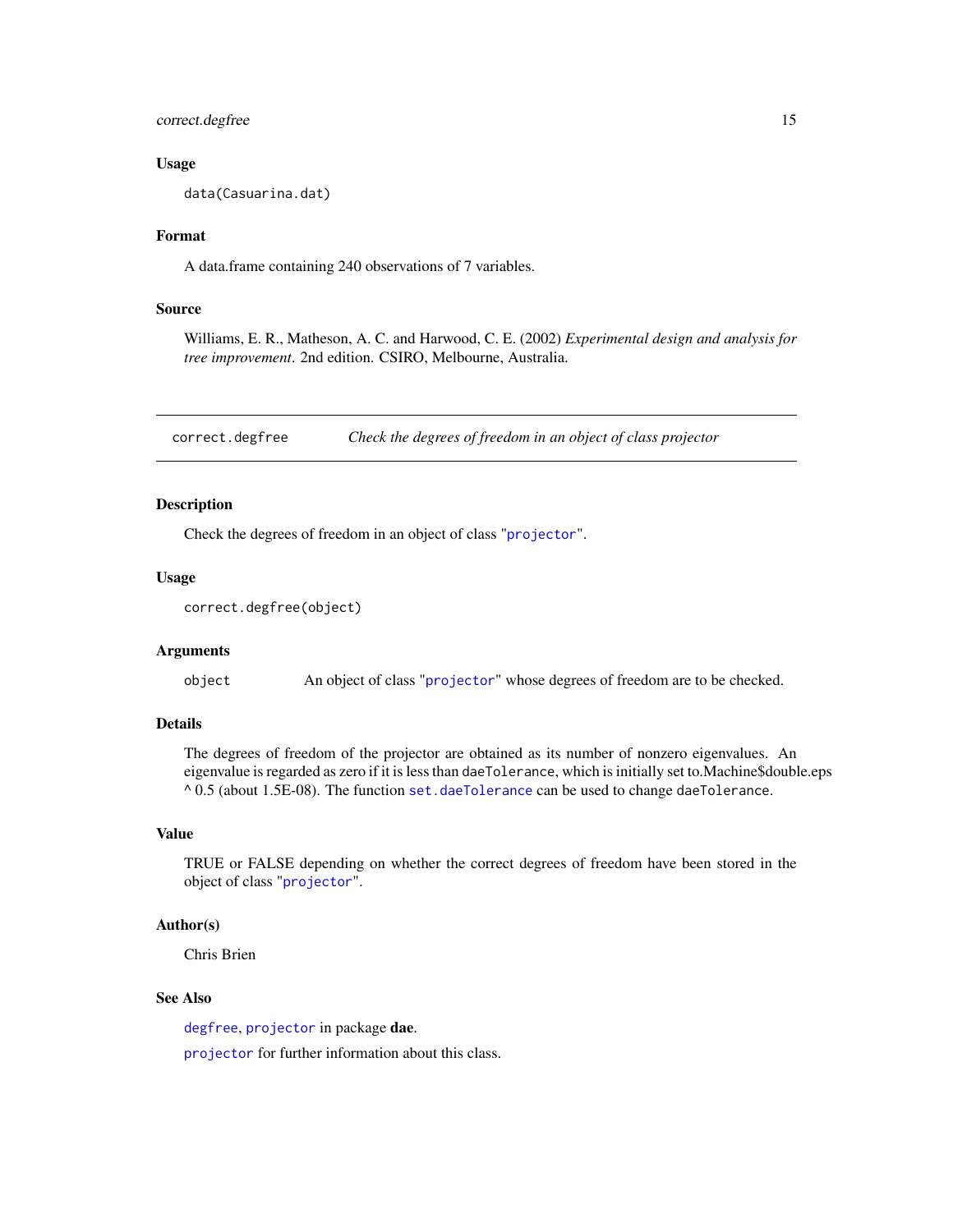# Examples

```
## set up a 2 x 2 mean operator that takes the mean of a vector of 2 values
m \leftarrow matrix(rep(0.5, 4), nrow=2)## create a projector based on the matrix m
proj.m <- new("projector", data=m)
## add its degrees of freedom
degfree(proj.m) <- 1
## check degrees of freedom are correct
correct.degfree(proj.m)
```
dae-deprecated *Deprecated Functions in Package dae*

# Description

These functions have been renamed and deprecated in dae.

# Usage

```
Ameasures(...)
blockboundary.plot(...)
design.plot(...)
proj2.decomp(...)
proj2.ops(...)
projs.canon(...)
projs.structure(...)
```
### Arguments

... absorbs arguments passed from the old functions of the style foo.bar().

# Author(s)

Chris Brien

<span id="page-15-0"></span>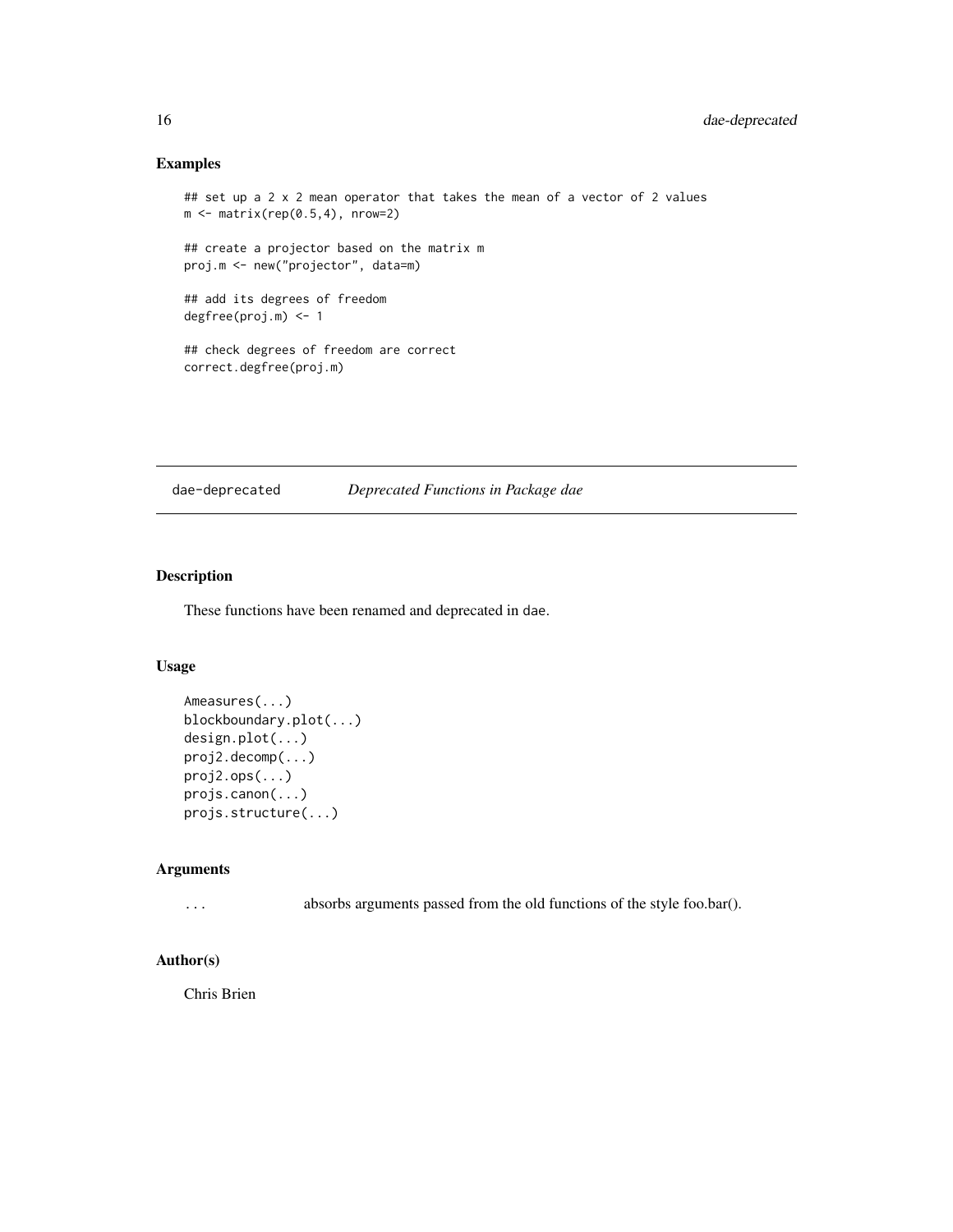<span id="page-16-0"></span>

### Description

The intermittent, randomly-presented, startup tips.

#### Startup tips

Need help? Enter help(package = 'dae') and click on 'User guides, package vignettes and other docs'.

Need help? The manual is in the doc subdirectory of the package's install directory.

Find out what has changed in dae: enter news(package = 'dae').

Need help to produce randomized designs? Enter vignette('DesignNotes', package = 'dae').

Need help to do the canonical analysis of a design? Enter vignette('DesignNotes', package = 'dae'). Use suppressPackageStartupMessages() to eliminate all package startup messages.

To see all the intermittent, randomly-presented, startup tips enter ?daeTips.

For versions between CRAN releases (and more) go to <http://chris.brien.name/rpackages>.

# Author(s)

Chris Brien

<span id="page-16-1"></span>

| decomp.relate | Examines the relationship between the eigenvectors for two decompo- |
|---------------|---------------------------------------------------------------------|
|               | sitions                                                             |

# Description

Two decompositions produced by [proj2.eigen](#page-112-1) are compared by computing all pairs of crossproduct sums of eigenvectors from the two decompositions. It is most useful when the calls to [proj2.eigen](#page-112-1) have the same Q1.

## Usage

```
decomp.relate(decomp1, decomp2)
```
# Arguments

| decomp1 | A list containing components efficiencies and eigenvectors such as is produced |
|---------|--------------------------------------------------------------------------------|
|         | by proj2.eigen.                                                                |
| decomp2 | Another list containing components efficiencies and eigenvectors such as is    |
|         | produced by proj2.eigen.                                                       |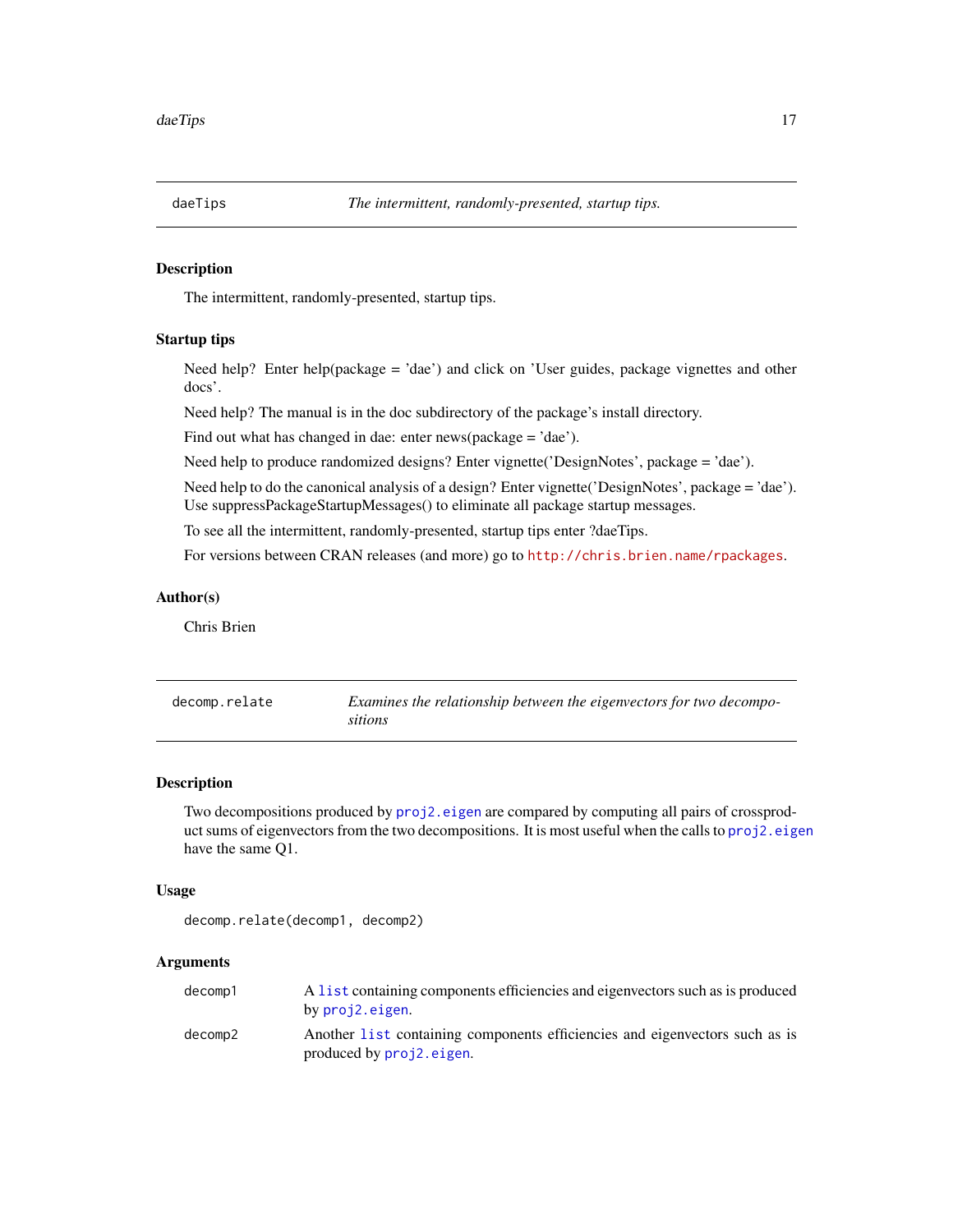# <span id="page-17-0"></span>Details

Each element of the r1 x r2 [matrix](#page-0-0) is the sum of crossproducts of a pair of eigenvectors, one from each of the two decompositions. A sum is regarded as zero if it is less than daeTolerance, which is initially set to .Machine\$double.eps ^ 0.5 (about 1.5E-08). The function [set.daeTolerance](#page-129-1) can be used to change daeTolerance.

#### Value

A [matrix](#page-0-0) that is r1 x r2 where r1 and r2 are the numbers of efficiencies of decomp1 and decomp2, respectively. The rownames and columnnames of the [matrix](#page-0-0) are the values of the efficiency factors from decomp1 and decomp2, respectively.

#### Author(s)

Chris Brien

# See Also

[proj2.eigen](#page-112-1), [proj2.combine](#page-109-1) in package dae, [eigen](#page-0-0).

#### Examples

```
## PBIBD(2) from p. 379 of Cochran and Cox (1957) Experimental Designs.
## 2nd edn Wiley, New York
PBIBD2.unit \le list(Block = 6, Unit = 4)
PBIBD2.nest <- list(Unit = "Block")
trt <- factor(c(1,4,2,5, 2,5,3,6, 3,6,1,4, 4,1,5,2, 5,2,6,3, 6,3,4,1))
PBIBD2.lay <- designRandomize(allocated = trt,
                              recipient = PBIBD2.unit,
                              nested.recipients = PBIBD2.nest)
##obtain sets of projectors
unit.struct <- pstructure(~ Block/Unit, data = PBIBD2.lay)
trt.struct <- pstructure(~ trt, data = PBIBD2.lay)
## obtain intra- and inter-block decompositions
decomp.inter <- proj2.eigen(unit.struct$Q[["Block"]], trt.struct$Q[["trt"]])
decomp.intra <- proj2.eigen(unit.struct$Q[["Unit[Block]"]], trt.struct$Q[["trt"]])
```

```
## check that intra- and inter-block decompositions are orthogonal
decomp.relate(decomp.intra, decomp.inter)
```
<span id="page-17-1"></span>degfree *Degrees of freedom extraction and replacement*

### **Description**

Extracts the degrees of freedom from or replaces them in an object of class "[projector](#page-114-1)".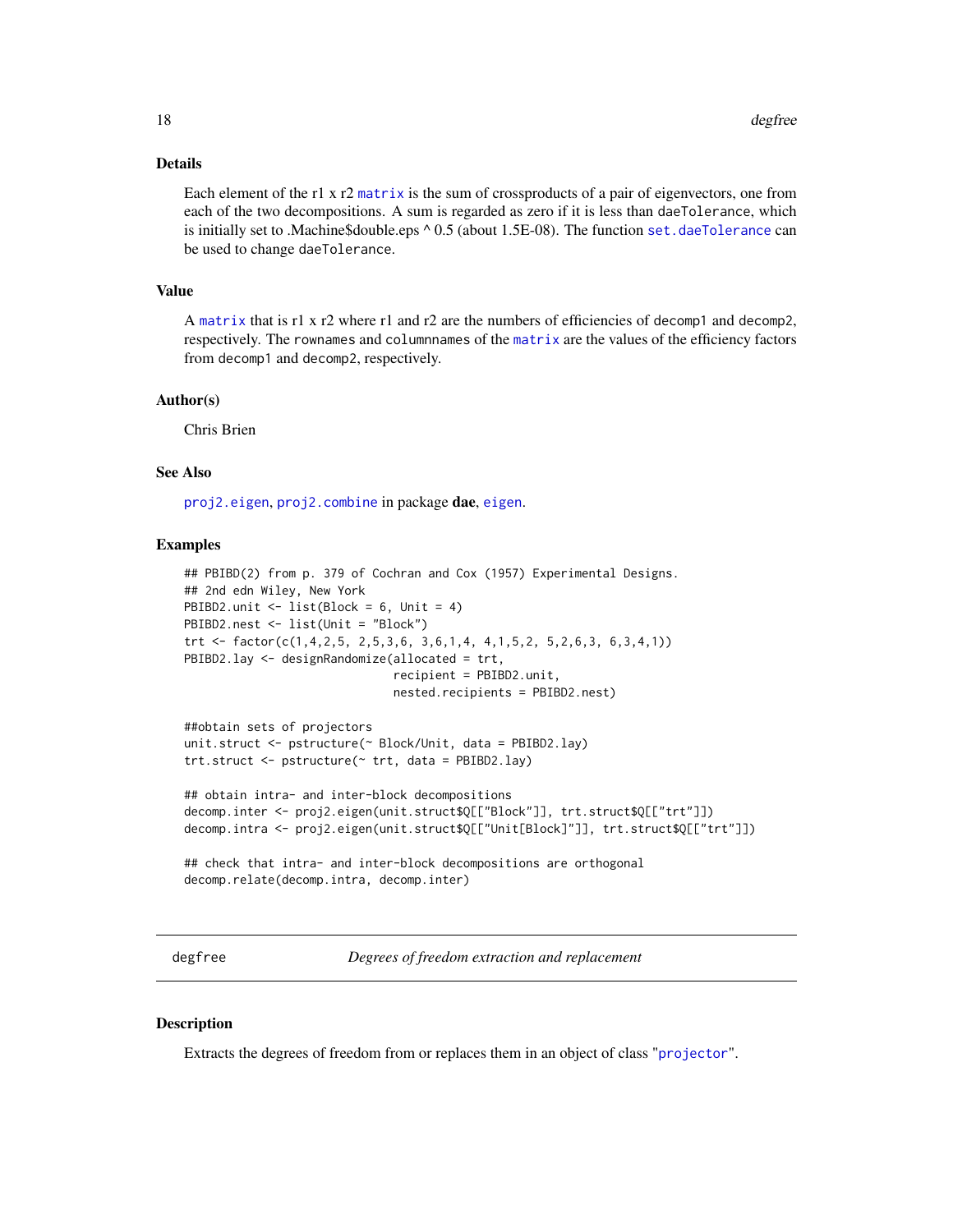#### degfree the control of the control of the control of the control of the control of the control of the control of the control of the control of the control of the control of the control of the control of the control of the

# Usage

degfree(object)

degfree(object) <- value

# Arguments

| obiect | An object of class "projector" whose degrees of freedom are to be extracted<br>or replaced.                                                                      |
|--------|------------------------------------------------------------------------------------------------------------------------------------------------------------------|
| value  | An integer to which the degrees of freedom are to be set or an object of class<br>"projector" or "matrix" from which the degrees of freedom are to be calulated. |

# Details

There is no checking of the correctness of the degrees of freedom, either already stored or as a supplied integer value. This can be done using [correct.degfree](#page-14-1).

When the degrees of freedom of the projector are to be calculated, they are obtained as the number of nonzero eigenvalues. An eigenvalue is regarded as zero if it is less than daeTolerance, which is initially set to .Machine\$double.eps ^ 0.5 (about 1.5E-08). The function [set.daeTolerance](#page-129-1) can be used to change daeTolerance.

#### Value

An object of class "[projector](#page-114-1)" that consists of a square, summetric, idempotent matrix and degrees of freedom (rank) of the matrix.

#### Author(s)

Chris Brien

# See Also

[correct.degfree](#page-14-1), [projector](#page-113-1) in package dae.

[projector](#page-114-1) for further information about this class.

# Examples

```
## set up a 2 x 2 mean operator that takes the mean of a vector of 2 values
m \leftarrow matrix(rep(0.5, 4), nrow=2)
```

```
## coerce to a projector
proj.m <- projector(m)
```
## extract its degrees of freedom degfree(proj.m)

```
## create a projector based on the matrix m
proj.m <- new("projector", data=m)
```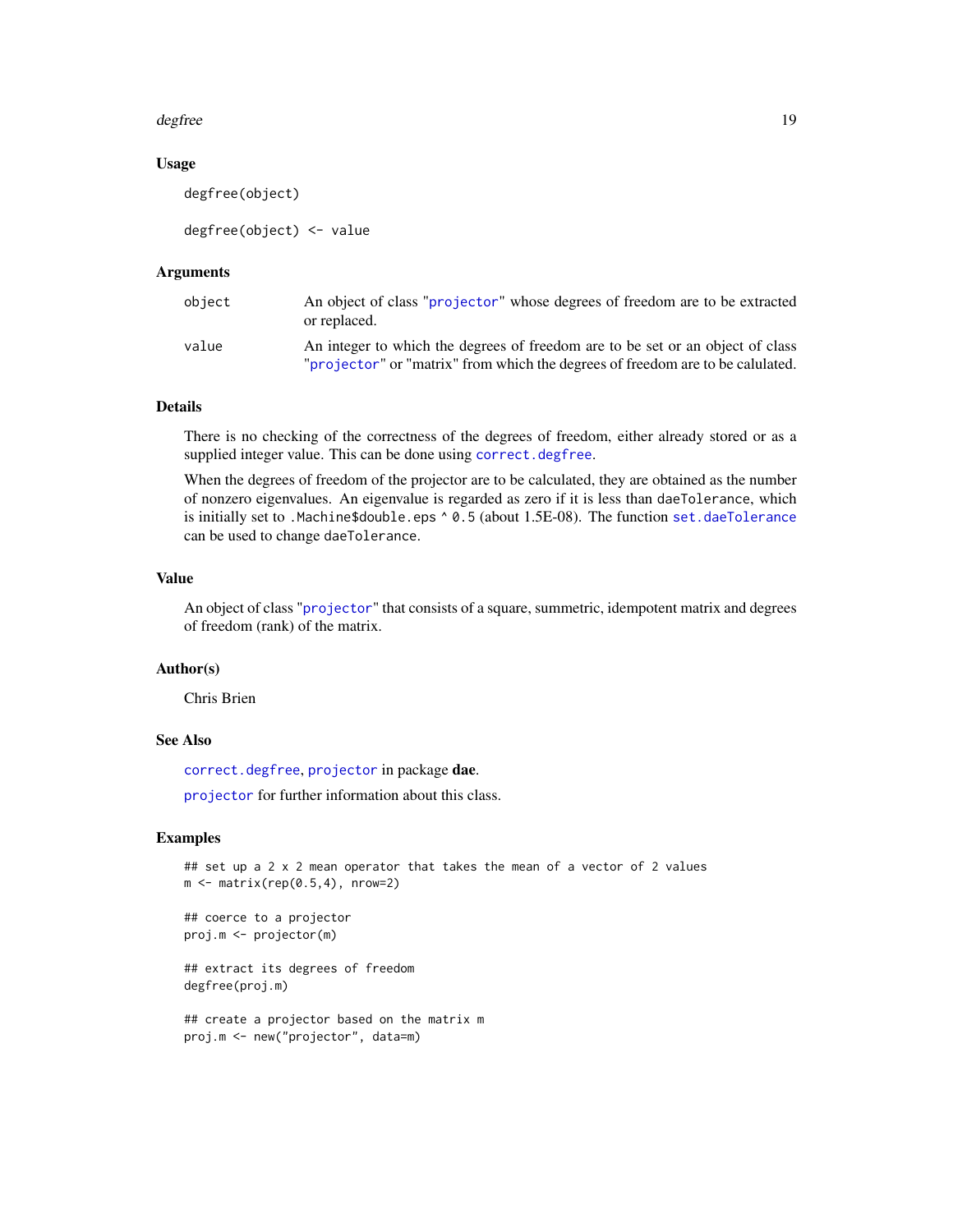```
## add its degrees of freedom and print the projector
degfree(proj.m) <- proj.m
print(proj.m)
```
<span id="page-19-1"></span>designAmeasures *Calculates the average variance of pairwise differences from the variance matrix for predictions*

#### Description

Calculates the average variance of pairwise differences between (of elementary contrasts of) preductions, possibly for different subgroups of the predictions, from the variance matrix for the predictions. If groups are specified then the A-optimality measures are calculated for the differences between predictions within each group and for those between predictions from different groups. If groupsizes are specified, but groups are not, the predictions will be sequentially broken into groups of the size specified by the elements of groupsizes. The groups can be named.

# Usage

```
designAmeasures(Vpred, groupsizes = NULL, groups = NULL)
```
# Arguments

| Vpred      | The variance matrix of the predictions. It can be obtained using mat. Vpredicts.                                                                                                                                                                                                                                                                                                                                                                           |
|------------|------------------------------------------------------------------------------------------------------------------------------------------------------------------------------------------------------------------------------------------------------------------------------------------------------------------------------------------------------------------------------------------------------------------------------------------------------------|
| groupsizes | A numeric containing group sizes. The sum of the elements of groupsizes<br>must be less than or equal to the order of Vpred. If groupsizes is a named<br>vector, the names are used to label the groups. If NULL, either groups is used<br>or the average for all pairwise differences is obtained.                                                                                                                                                        |
| groups     | A list, each element of which specifies a subroup of the predictions over whose<br>pairwise differences the variances are to be averaged. If there is more than one<br>group, the variances of all between and within group pairwise differences are<br>averaged. If the elements of groups are named, the names are used to label<br>the groups. If groups is NULL, either groupsizes is used or the average for all<br>pairwise differences is obtained. |

# Details

The variance matrix of pairwise differences is calculated as  $v_{ii} + v_{jj} - 2v_{ij}$ , where  $v_{ij}$  is the element from the ith row and jth column of Vpred. Then the mean of these is computed for the nominated groups.

# Value

A [matrix](#page-0-0) containing the within and between group A-optimality measures.

### Author(s)

Chris Brien

<span id="page-19-0"></span>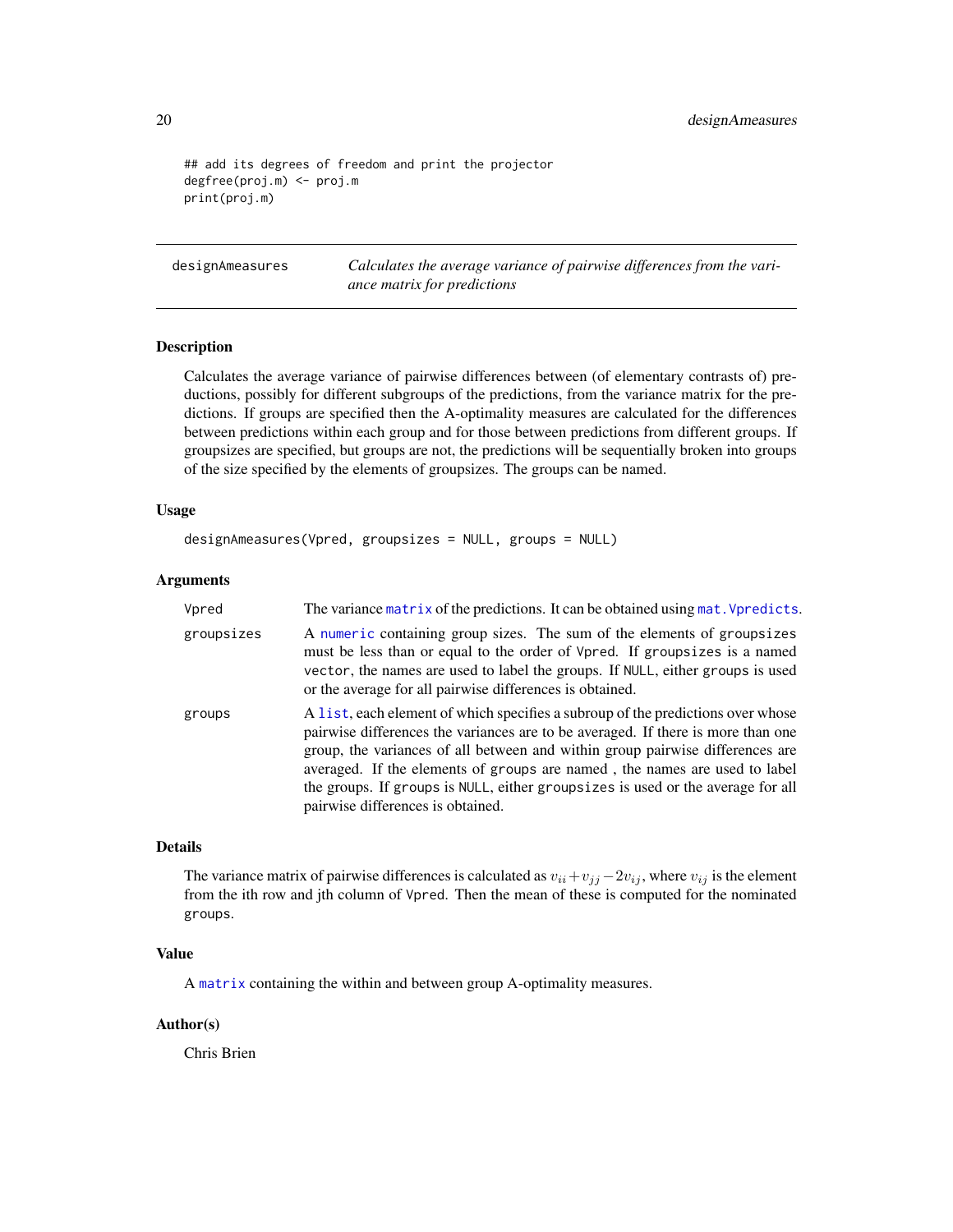#### designAmeasures 21

#### References

Smith, A. B., D. G. Butler, C. R. Cavanagh and B. R. Cullis (2015). Multi-phase variety trials using both composite and individual replicate samples: a model-based design approach. *Journal of Agricultural Science*, 153, 1017-1029.

#### See Also

[mat.Vpred](#page-92-1), [designAnatomy](#page-21-1).

```
## Reduced example from Smith et al. (2015)
## Generate two-phase design
mill.fac \leq fac.gen(list(Mrep = 2, Mday = 2, Mord = 3))
field.lay <- fac.gen(list(Frep = 2, Fplot = 4))
field.lay$Variety <- factor(c("D","E","Y","W","G","D","E","M"),
                            levels = c("Y","W","G","M","D","E"))
start.design <- cbind(mill.fac, field.lay[c(3,4,5,8,1,7,3,4,5,8,6,2),])
rownames(start.design) <- NULL
## Set up matrices
n <- nrow(start.design)
W <- model.matrix(~ -1+ Variety, start.design)
ng <- ncol(W)
Gg<- diag(1, ng)
Vu <- with(start.design, fac.vcmat(Mrep, 0.3) +
                         fac.vcmat(fac.combine(list(Mrep, Mday)), 0.2) +
                         fac.vcmat(Frep, 0.1) +
                         fac.vcmat(fac.combine(list(Frep, Fplot)), 0.2))
R \leftarrow diag(1, n)## Calculate the varaince matrix of the predicted random Variety effects
Vp \le - mat. Vpred(W = W, Gg = Gg, Vu = Vu, R = R)
## Calculate A-optimality measure
designAmeasures(Vp)
designAmeasures(Vp, groups=list(fldUndup = c(1:4), fldDup = c(5,6)))
grpsizes <-c(4,2)names(grpsizes) <- c("fldUndup", "fldDup")
designAmeasures(Vp, groupsizes = grpsizes)
designAmeasures(Vp, groupsizes = c(4))
designAmeasures(Vp, groups=list(c(1,4),c(5,6)))
```

```
## Calculate the variance matrix of the predicted fixed Variety effects, elminating the grand mean
Vp.reduc \leq mat.Vpred(W = W, Gg = 0, Vu = Vu, R = R,
                      eliminate = projector(matrix(1, nrow = n, ncol = n)/n))## Calculate A-optimality measure
designAmeasures(Vp.reduc)
```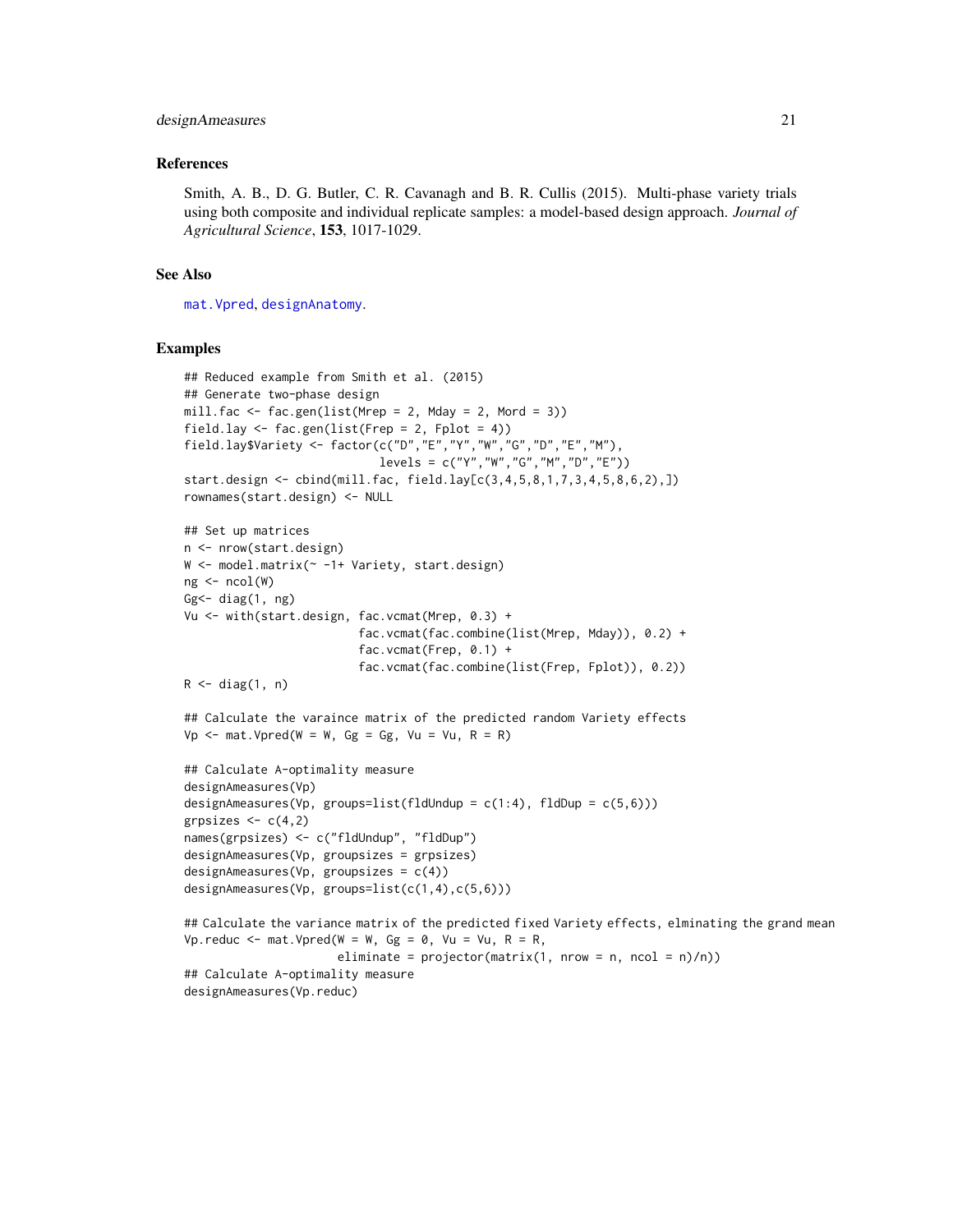<span id="page-21-1"></span><span id="page-21-0"></span>designAnatomy *Given the layout for a design, obtain its anatomy via the canonical analysis of its projectors to show the confounding and aliasing inherent in the design.*

## Description

Computes the canonical efficiency factors for the joint decomposition of two or more structures or sets of mutually orthogonally projectors (Brien and Bailey, 2009; Brien, 2017; Brien, 2019), orthogonalizing projectors in a set to those earlier in the set of projectors with which they are partially aliased. The results can be summarized in the form of a decomposition table that shows the confounding between sources from different sets. For examples of its use also see the vignette daeDesignNotes.pdf.

# Usage

```
designAnatomy(formulae, data, keep.order = TRUE, grandMean = FALSE,
              orthogonalize = "hybrid", labels = "sources",
              marginality = NULL, check.marginality = TRUE,
              which.criteria = c("aefficiency","eefficiency","order"),
              aliasing.print = FALSE,
              omit.projectors = c("pcanon", "combined"), ...)
```
# Arguments

| formulae      | An object of class list whose components are of class formula. Usually, the<br>terms in a single formula have the same status in the allocation of factors in the<br>design. For example, all involve only factors that were allocated, or all involve<br>factors that were recipients of allocated factors. The names of the components<br>are used to identify the sources in the summary. pcanon object. They will also be<br>used to name the terms, sources and marginality lists in the pcanon. object.                                                                                                                                                     |
|---------------|-------------------------------------------------------------------------------------------------------------------------------------------------------------------------------------------------------------------------------------------------------------------------------------------------------------------------------------------------------------------------------------------------------------------------------------------------------------------------------------------------------------------------------------------------------------------------------------------------------------------------------------------------------------------|
| data          | A data frame contains the values of the factors and variables that occur in<br>formulae.                                                                                                                                                                                                                                                                                                                                                                                                                                                                                                                                                                          |
| keep.order    | A logical indicating whether the terms should keep their position in the ex-<br>panded formula projector, or reordered so that main effects precede two-factor<br>interactions, which precede three-factor interactions and so on.                                                                                                                                                                                                                                                                                                                                                                                                                                |
| grandMean     | A logical indicating whether the projector for the grand mean is to be included<br>for each structure.                                                                                                                                                                                                                                                                                                                                                                                                                                                                                                                                                            |
| orthogonalize | A character vector indicating the method for orthogonalizing a projector to<br>those for terms that occurred previously in a single formula. Three options are<br>available: hybrid; differencing; eigenmethods. The hybrid option is the<br>most general and uses the relationships between the projection operators for the<br>terms in the formula to decide which projectors to substract and which to or-<br>thogonalize using eigenmethods. The differencing option subtracts, from the<br>current projector, those previously orthogonalized projectors for terms whose<br>factors are a subset of the current projector's factors. The eigemethods option |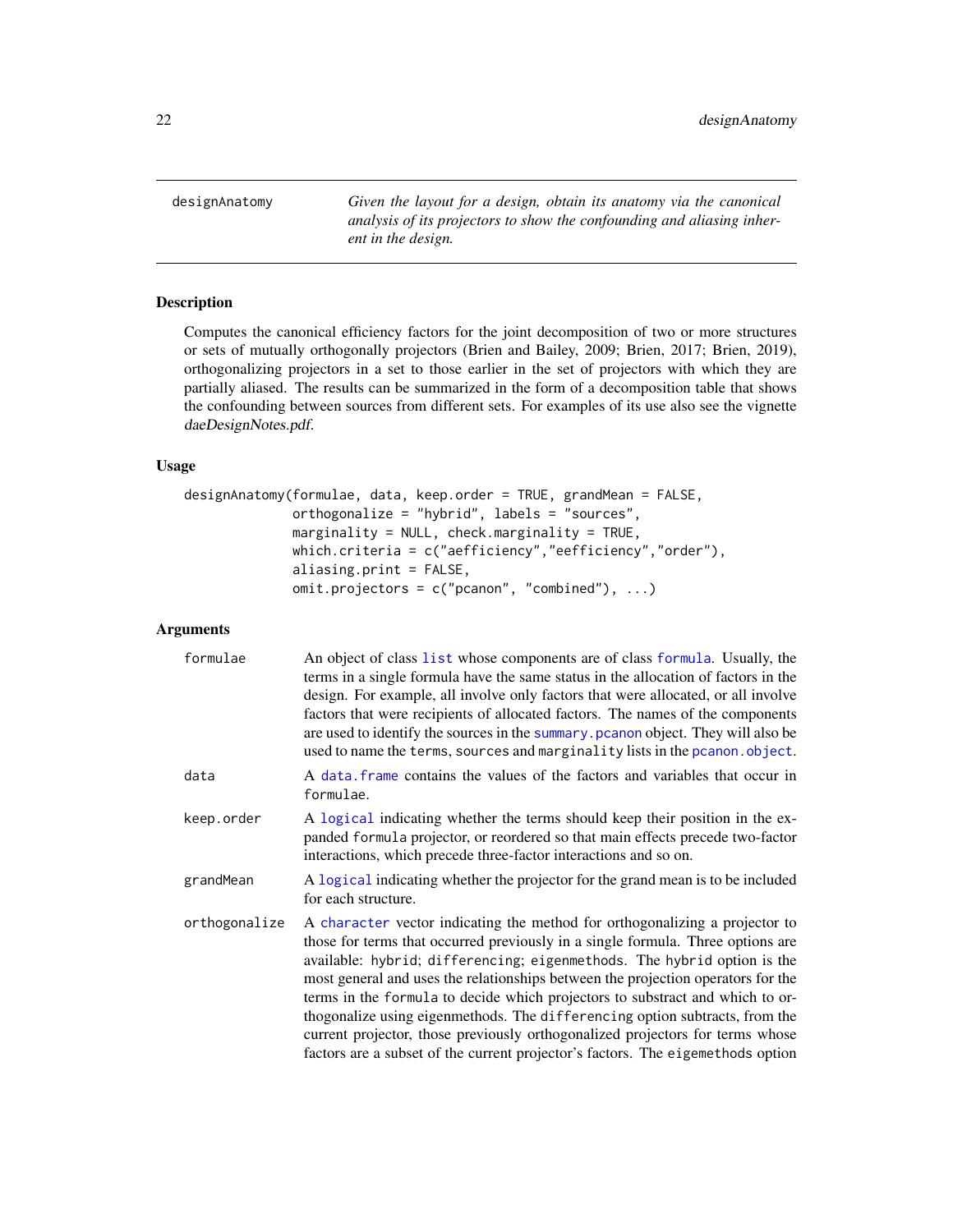recursively orthogonalizes the projects using an eigenanalysis of each projector with previously orthogonalized projectors. If a single value is given, it is used for all formulae.

labels A [character](#page-0-0) nominating the type of labels to be used in labelling the projectors, and which will be used also in the output tables, such the tables of the aliasing in the structure. The two alternatives are terms and sources. Terms have all factors/variables in it separated by colons (:). Sources have factors/variables in them that represent interactions separated by hashes (#); if some factors are nested within others, the nesting factors are surrounded by square brackets ([ and  $\Box$ ) and separated by colons  $\Box$ . If some generalized, or combined, factors have no marginal terms, the constituent factors are separated by colons (:) and if they interact with other factors in the source they will be parenthesized.

marginality A [list](#page-0-0) that can be used to supply some or all of the marginality matrices when it is desired to overwrite calculated marginality matrices or when they are not calculated. If the [list](#page-0-0) is the same length as the formulae [list](#page-0-0), they will be associated in parallel with the components of formulae, irrespective of the naming of the two [list](#page-0-0)s. If the number of components in marginlaity is less than the number of components in formulae then both [list](#page-0-0)s must be named so that those in the marginality [list](#page-0-0) can be matched with those in the formulae [list](#page-0-0).

> Each component of the marginality [list](#page-0-0) must be either NULL or a square [matrix](#page-0-0) consisting of zeroes and ones that gives the marginalites of the terms in the formula. It must have the row and column names set to the terms from the expanded formula, including being in the same order as these terms. The entry in the ith row and jth column will be one if the ith term is marginal to the jth term i.e. the column space of the ith term is a subspace of that for the jth term and so the source for the jth term is to be made orthogonal to that for the ith term. Otherwise, the entries are zero. A row and column should not be included for the grand mean even if grandMean is TRUE.

```
check.marginality
```
A [logical](#page-0-0) indicating whether the marginality matrix, when it is supplied, is to be checked against that computed by pstructure. formula. It is ignored when orthogonalize is set to eigenmethods.

which.criteria A [character](#page-0-0) vector nominating the efficiency criteria to be included in the summary of aliasing between terms within a structure. It can be none, all or some combination of aefficiency, mefficiency, sefficiency, eefficiency, xefficiency, order and dforthog – for details see [efficiency.criteria](#page-43-1). If none, no summary is printed.

aliasing.print A [logical](#page-0-0) indicating whether the aliasing between sources is to be printed. omit.projectors

> A [character](#page-0-0) vector of the types of projectors to omit from the returned pcanon object. If pcanon is included in the vector then the projectors in these objects will be replaced with a numeric containing their degrees of freedom. If combined is included in the vector then the projectors for the combined decomposition will be replaced with a numeric containing their degrees of freedom. If none is included in the vector then no projectors will be omitted.

... further arguments passed to terms.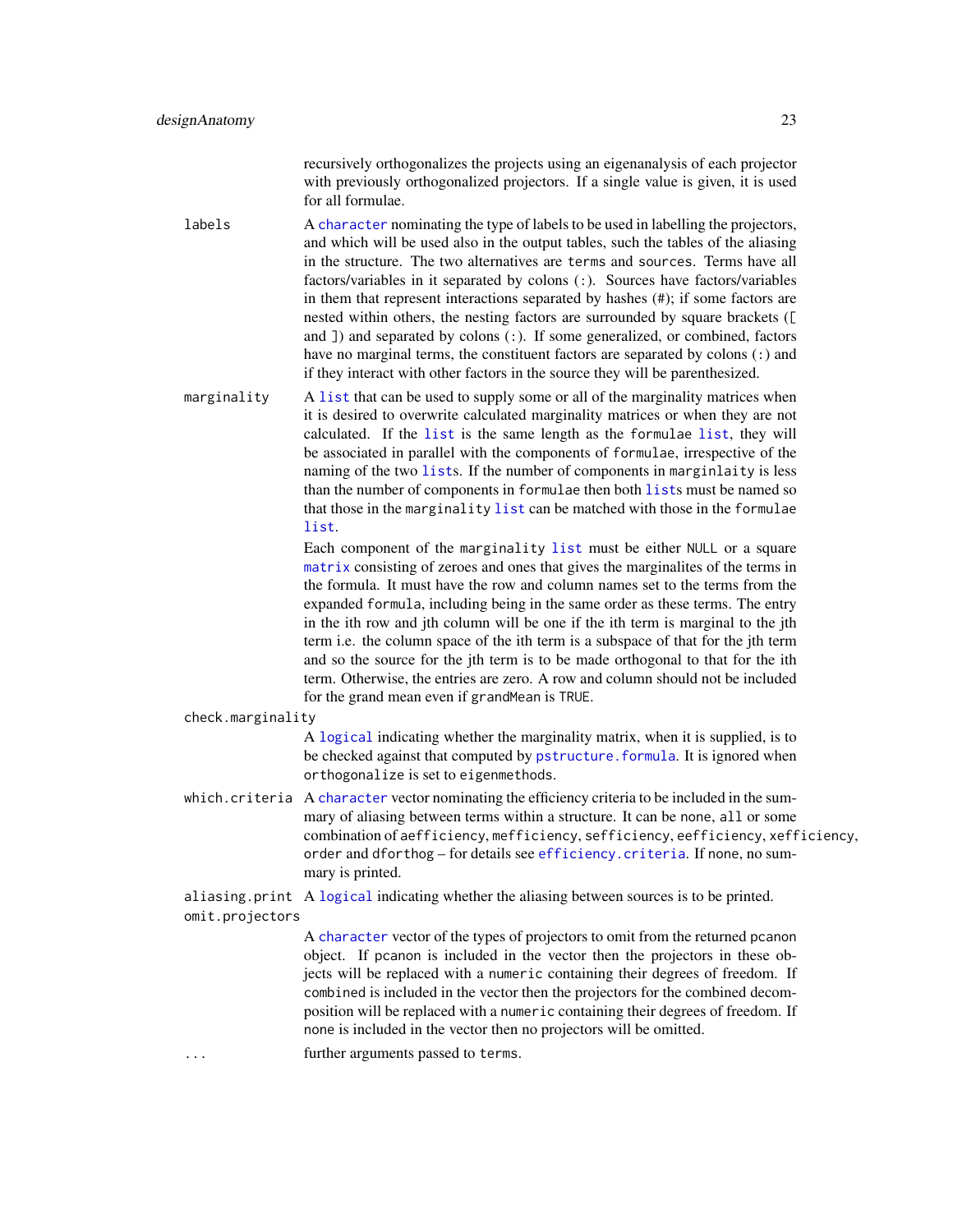Details

For each formula supplied in formulae, the set of projectors is obtained using [pstructure](#page-118-2); there is one projector for each term in a formula. Then [projs.2canon](#page-116-1) is used to perform an analysis of the canonical relationships between two sets of projectors for the first two formulae. If there are further formulae, the relationships between its projectors and the already established decomposition is obtained using [projs.2canon](#page-116-1). The core of the analysis is the determination of eigenvalues of the product of pairs of projectors using the results of James and Wilkinson (1971). However, if the order of balance between two projection matrices is 10 or more or the James and Wilkinson (1971) methods fails to produce an idempotent matrix, equation 5.3 of Payne and Tobias (1992) is used to obtain the projection matrices for their joint decompostion.

# Value

A [pcanon.object](#page-102-1).

# Author(s)

Chris Brien

#### References

Brien, C. J. (2017) Multiphase experiments in practice: A look back. *Australian & New Zealand Journal of Statistics*, 59, 327-352.

Brien, C. J. (2019) Multiphase experiments with at least one later laboratory phase . II. Northogonal designs. *Australian & New Zealand Journal of Statistics*, accepted for publication.

Brien, C. J. and R. A. Bailey (2009). Decomposition tables for multitiered experiments. I. A chain of randomizations. *The Annals of Statistics*, 36, 4184 - 4213.

James, A. T. and Wilkinson, G. N. (1971) Factorization of the residual operator and canonical decomposition of nonorthogonal factors in the analysis of variance. *Biometrika*, 58, 279-294.

Payne, R. W. and R. D. Tobias (1992). General balance, combination of information and the analysis of covariance. *Scandinavian Journal of Statistics*, 19, 3-23.

#### See Also

```
designRandomize, designLatinSqrSys, designPlot,
pcanon.object, p2canon.object, summary.pcanon, efficiencies.pcanon, pstructure ,
projs.2canon, proj2.efficiency, proj2.combine, proj2.eigen, efficiency.criteria, in
package dae,
eigen.
```
[projector](#page-114-1) for further information about this class.

```
## PBIBD(2) from p. 379 of Cochran and Cox (1957) Experimental Designs.
## 2nd edn Wiley, New York
PBIBD2.unit <- list(Block = 6, Unit = 4)
PBIBD2.nest <- list(Unit = "Block")
trt <- factor(c(1,4,2,5, 2,5,3,6, 3,6,1,4, 4,1,5,2, 5,2,6,3, 6,3,4,1))
```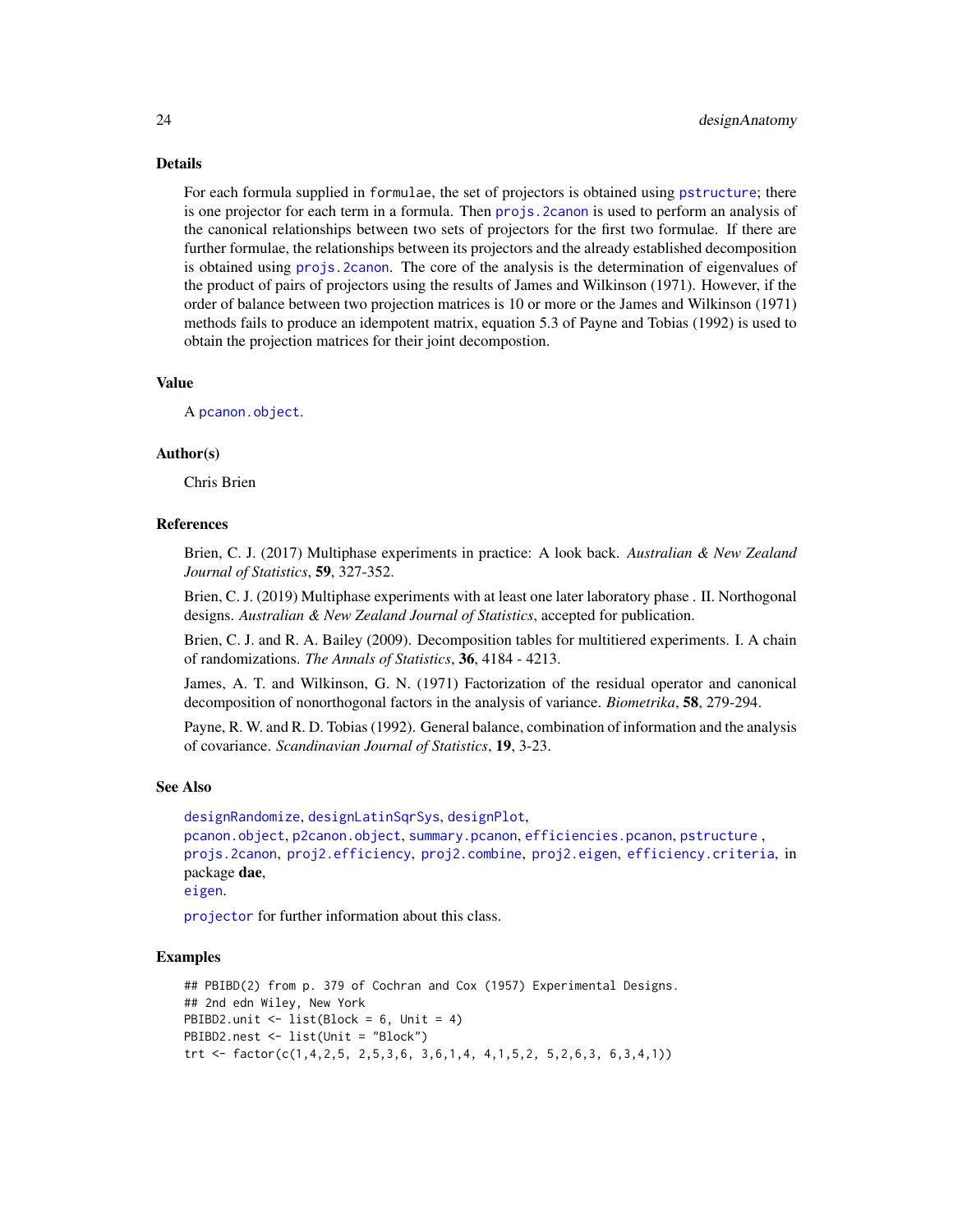```
PBIBD2.lay <- designRandomize(allocated = trt,
                              recipient = PBIBD2.unit,
                              nested.recipients = PBIBD2.nest)
##obtain combined decomposition and summarize
unit.trt.canon <- designAnatomy(formulae = list(unit=~ Block/Unit, trt=~ trt),
                                data = PBIBD2.lay)
summary(unit.trt.canon, which.criteria = c("aeff","eeff","order"))
summary(unit.trt.canon, which.criteria = c("aeff","eeff","order"), labels.swap = TRUE)
## Three-phase sensory example from Brien and Payne (1999)
## Not run:
data(Sensory3Phase.dat)
Eval.Field.Treat.canon <- designAnatomy(formulae = list(
                              eval= ~ ((Occasions/Intervals/Sittings)*Judges)/Positions,
                              field= ~ (Rows*(Squares/Columns))/Halfplots,
                              treats= ~ Trellis*Method),
                                        data = Sensory3Phase.dat)
summary(Eval.Field.Treat.canon, which.criteria =c("aefficiency", "order"))
## End(Not run)
```
<span id="page-24-1"></span>designBlocksGGPlot *Adds block boundaries to a plot produced by* [designGGPlot](#page-27-1)*.*

#### Description

This function adds block boundaries to a plot produced by [designGGPlot](#page-27-1). It allows control of the starting unit, through originrow and origincolumn, and the number of rows (nrows) and columns (ncolumns) from the starting unit that the blocks to be plotted are to cover.

# Usage

```
designBlocksGGPlot(ggplot.obj, blockdefinition = NULL, blocksequence = FALSE,
                   originrow= 0, origincolumn = 0, nrows, ncolumns,
                   blocklinecolour = "blue", blocklinesize = 2,
                   printPlot = TRUE)
```
#### Arguments

ggplot.obj An object produced by ggplot. blockdefinition

A [matrix](#page-0-0) of block sizes:

- if there is only one row, then the first element is interpreted as the no. rows in each block and blocks with this number of rows are to be repeated across the rows of the design.
- if there is more than one row, then each row of the matrix specifies a block, with the sequence of rows in the matrix specifying a corresponding sequence of blocks down the rows of the design.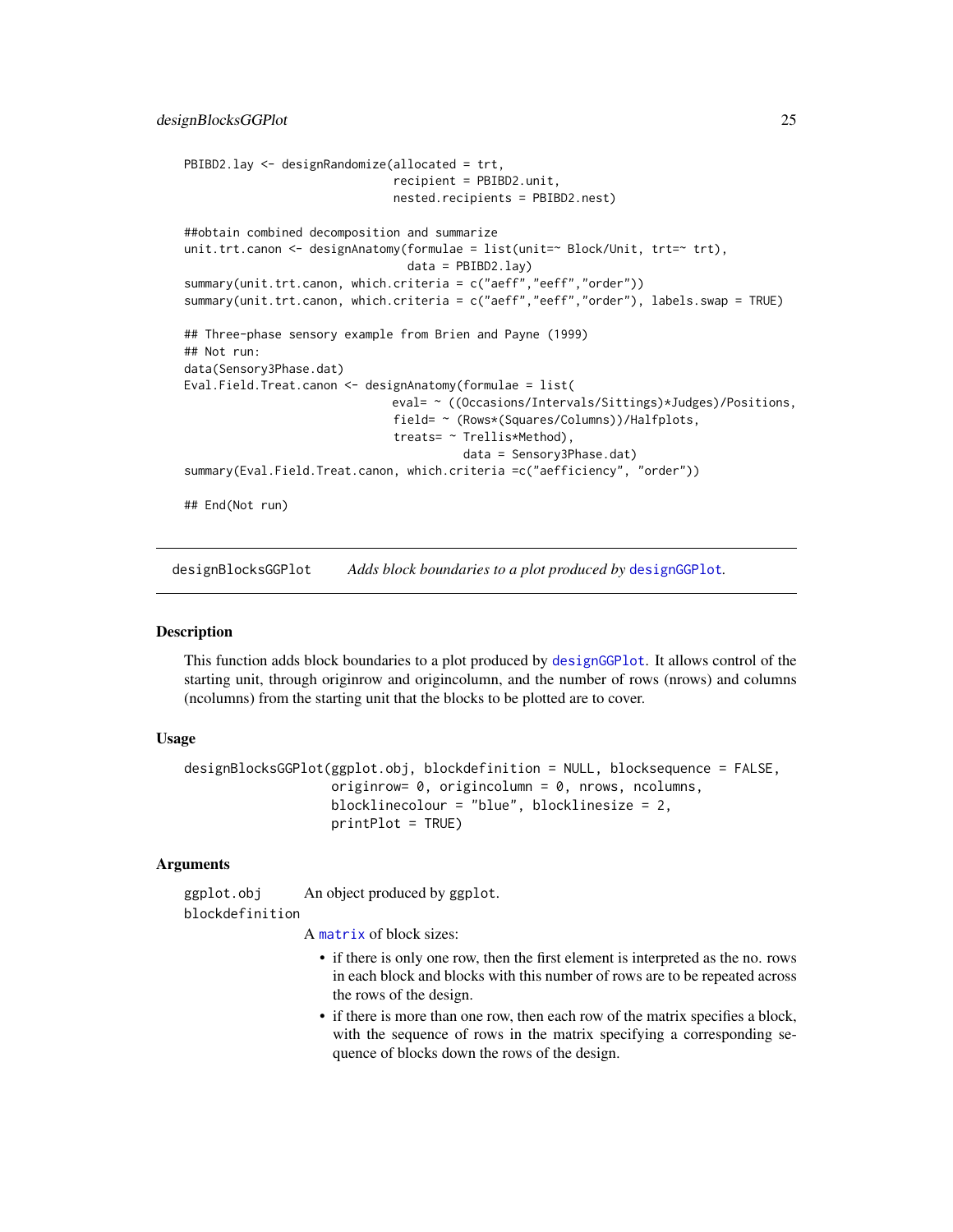|                 | Similarly, a single value for a column specifies a repetition of blocks of that<br>size across the columns of the design, while several column values specifies a<br>sequence of blocks across the columns of the size specified. |
|-----------------|-----------------------------------------------------------------------------------------------------------------------------------------------------------------------------------------------------------------------------------|
| blocksequence   | A logical that determines whether block numbers are repetitions or sequences<br>of block numbers.                                                                                                                                 |
| originrow       | A numeric speccifying the row after which the plotting of block boundaries is<br>to start.                                                                                                                                        |
| origincolumn    | A numeric speccifying the column after which the plotting of block boundaries<br>is to start.                                                                                                                                     |
| nrows           | A numeric the number of rows (nrows), from the starting unit, that the blocks<br>to be plotted are to cover.                                                                                                                      |
| ncolumns        | A numeric the number of columns (ncolumns), from the starting unit, that the<br>blocks to be plotted are to cover.                                                                                                                |
| blocklinecolour |                                                                                                                                                                                                                                   |
|                 | A character string specifying the colour of the block boundary.                                                                                                                                                                   |
|                 | See Colour specification under the par function.                                                                                                                                                                                  |
| blocklinesize   | A numeric giving the width of the block boundary to be plotted.                                                                                                                                                                   |
| printPlot       | A logical indicating whether to print the plot after adding the block bound-<br>aries.                                                                                                                                            |

#### Value

An object of class "ggplot", formed by adding to the input ggplot.obj and which can be plotted using print.

### Author(s)

Chris Brien

# Source

Brien, C.J., Harch, B.D., Correll, R.L., and Bailey, R.A. (2011) Multiphase experiments with at least one later laboratory phase. I. Orthogonal designs. *Journal of Agricultural, Biological, and Environmental Statistics*, 16:422-450.

# See Also

[designGGPlot](#page-27-1), [par](#page-0-0), DiGGer

```
## Construct a randomized layout for the split-unit design described by
## Brien et al. (2011, Section 5)
split.sys <- cbind(fac.gen(list(Months = 4, Athletes = 3, Tests = 3)),
                  fac.gen(list(Intensities = LETTERS[1:3], Surfaces = 3),
                          times = 4)
split.lay <- designRandomize(allocated = split.sys[c("Intensities", "Surfaces")],
                            recipient = split.sys[c("Months", "Athletes", "Tests")],
```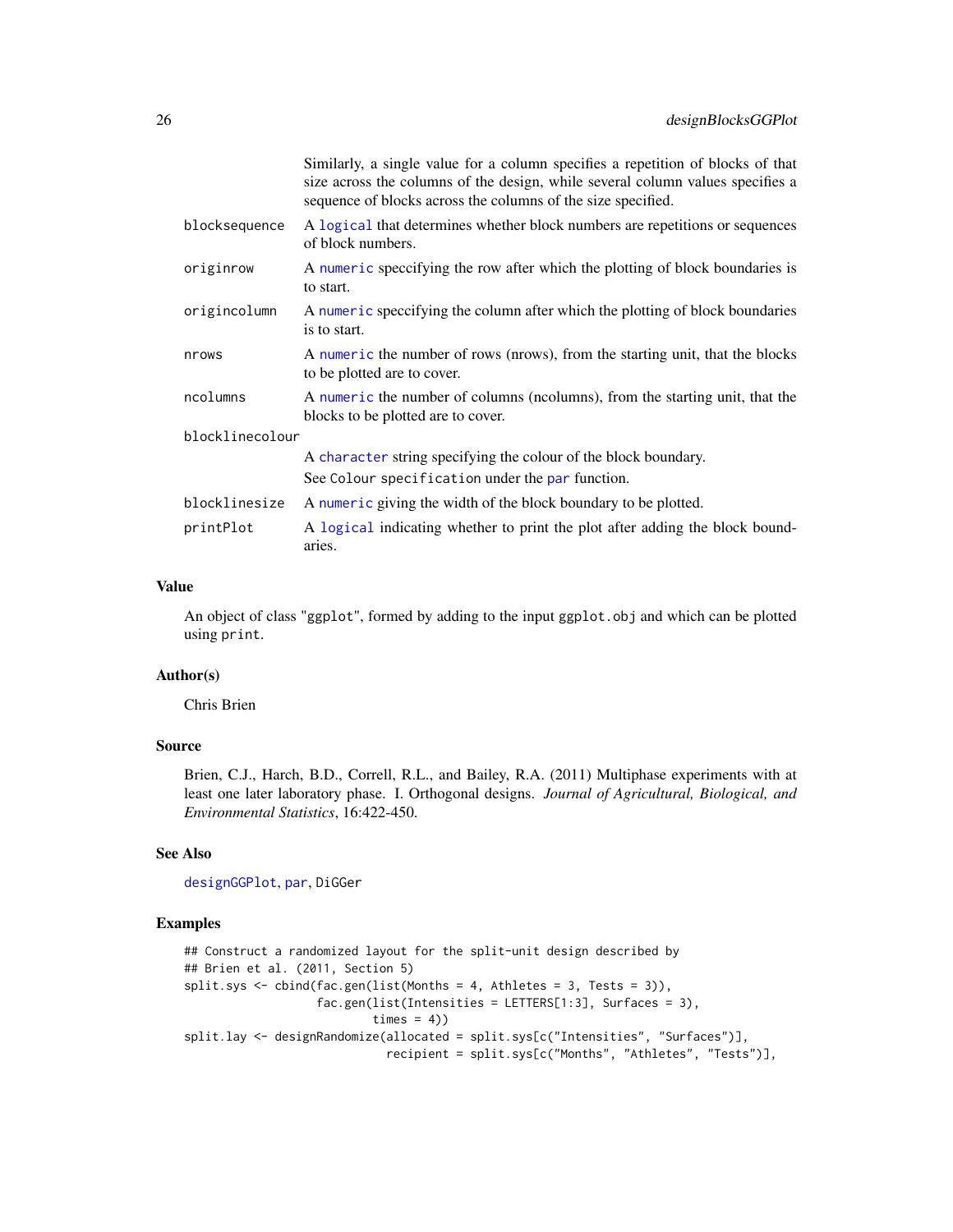```
nested.recipients = list(Athletes = "Months",
                                                      Tests = c("Months", "Athletes")),
                             seed = 2598)
## Plot the design
cell.colours <- c("lightblue","lightcoral","lightgoldenrod","lightgreen","lightgrey",
                  "lightpink","lightsalmon","lightcyan","lightyellow","lightseagreen")
split.lay <- within(split.lay,
                    Treatments <- fac.combine(list(Intensities, Surfaces),
                                              combine.levels = TRUE))
plt <- designGGPlot(split.lay, labels = "Treatments",
                    row.factors = "Tests", column.factors = c("Months", "Athletes"),
                    colour.values = cell[1:9], size = 6,blockdefinition = rbind(c(3,1)), blocklinecolour = "darkgreen",
                    printPlot = FALSE)
#Add Month boundaries
designBlocksGGPlot(plt, nrows = 3, ncolumns = 3, blockdefinition = rbind(c(3,3)))
#### A layout for a growth cabinet experiment that allows for edge effects
data(Cabinet1.des)
plt <- designGGPlot(Cabinet1.des, labels = "Combinations", cellalpha = 0.75,
                    title = "Lines and Harvests allocation for Cabinet 1",
                    printPlot = FALSE)
## Plot Mainplot boundaries
plt \leq designBlocksGGPlot(plt, blockdefinition = cbind(4,16), originrow= 1
                          blocklinecolour = "green", nrows = 9, ncolumns = 16,
                          printPlot = FALSE)
plt <- designBlocksGGPlot(plt, blockdefinition = cbind(1,4),
                          blocklinecolour = "green", nrows = 1, ncolumns = 16,
                          printPlot = FALSE)
plt <- designBlocksGGPlot(plt, blockdefinition = cbind(1,4), originrow= 9,
                          blocklinecolour = "green", nrows = 10, ncolumns = 16,
                          printPlot = FALSE)
## Plot all 4 block boundaries
plt <- designBlocksGGPlot(plt, blockdefinition = cbind(8,5,5,4), blocksequence = TRUE,
                          origincolumn = 1, originrow= 1,
                          blocklinecolour = "blue", nrows = 9, ncolumns = 15,
                          printPlot = FALSE)
plt <- designBlocksGGPlot(plt, blockdefinition = cbind(10,16),
                          blocklinecolour = "blue", nrows = 10, ncolumns = 16,
                          printPlot = FALSE)
## Plot border and internal block boundaries only
plt <- designBlocksGGPlot(plt, blockdefinition = cbind(8,14), origincolumn = 1, originrow= 1,
                          blocklinecolour = "blue", nrows = 9, ncolumns = 15,
                          printPlot = FALSE)
plt <- designBlocksGGPlot(plt, blockdefinition = cbind(10,16),
                          blocklinecolour = "blue", nrows = 10, ncolumns = 16)
```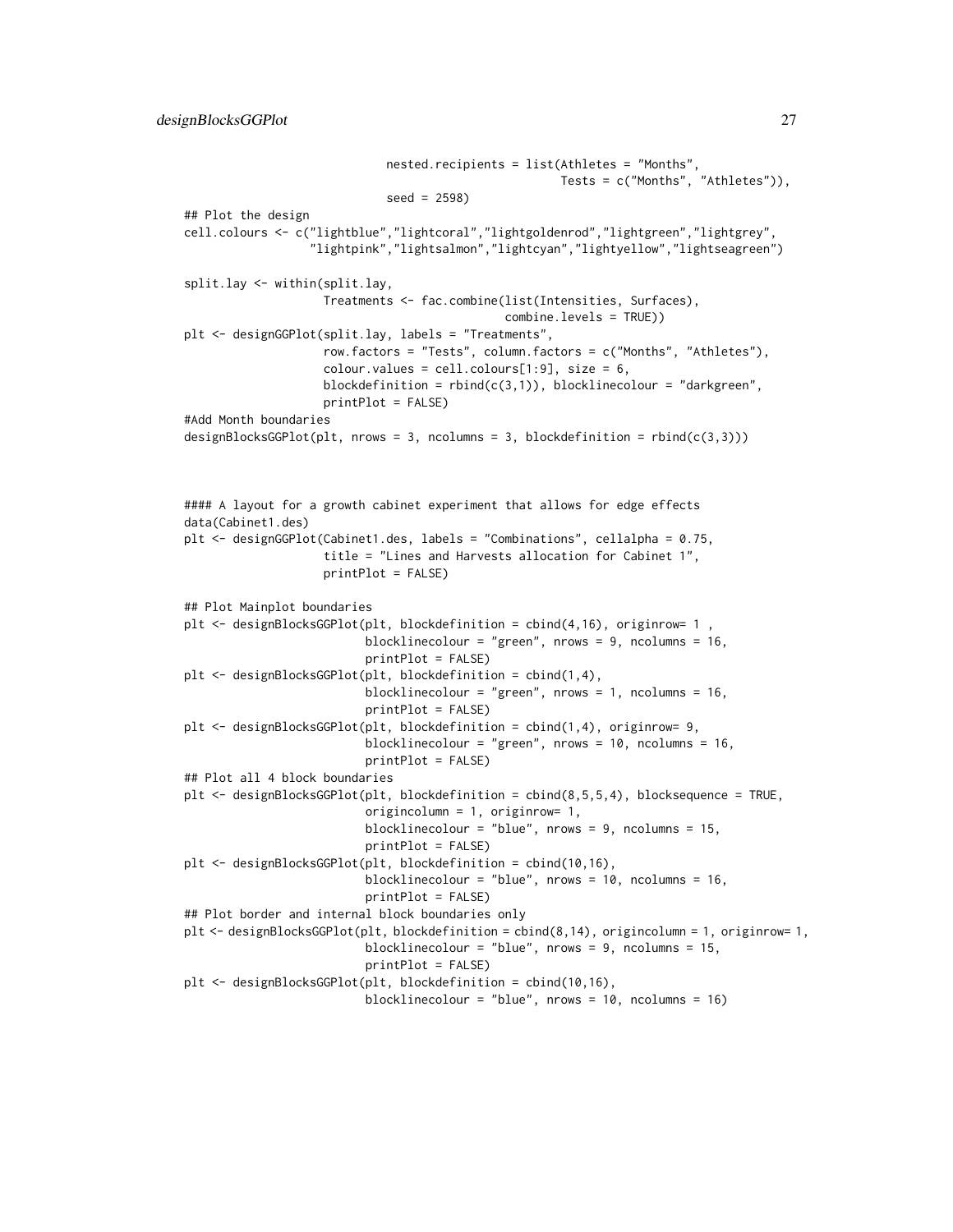<span id="page-27-1"></span><span id="page-27-0"></span>

#### Description

Plots the labels in a grid of cells specified by row.factors and column.factors. The cells can be coloured by the values of the column specified by column.name and can be divided into facets by specifying multiple row and or column factors.

#### Usage

```
designGGPlot(design, labels = NULL, label.size = NULL,
          row.factors = "Rows", column.factors = "Columns", scales.free = "free",
             cellfillcolour.column = NULL, colour.values = NULL,
             cellalpha = 1, celllinetype = "solid", celllinesize = 0.5,
             celllinecolour = "black", cellheight = 1, cellwidth = 1,
             reverse.x = FALSE, reverse.y =TRUE, x.axis.position = "top",
             xlab, ylab, title, labeller = label_both,
             title.size = 15, axis.text.size = 15,
            blocksequence = FALSE, blockdefinition = NULL,
            blocklinecolour = "blue", blocklinesize = 2,
             printPlot = TRUE, ggplotFuncs = NULL, ...)
```
# Arguments

| design         | A data. frame containing labels, column. factors, row. factors and, if spec-<br>ified, colour.column.                                                                                                                                                                                                                                                             |
|----------------|-------------------------------------------------------------------------------------------------------------------------------------------------------------------------------------------------------------------------------------------------------------------------------------------------------------------------------------------------------------------|
| labels         | A character giving the name of the column in data containing the labels to be<br>plotted on the grid. If labels is NULL, no labels are added.                                                                                                                                                                                                                     |
| label.size     | A numeric giving the size of the labels.                                                                                                                                                                                                                                                                                                                          |
| row.factors    | A character giving the names of the factors (or numerics) in data that index<br>the rows of the plot grid used to represent the design. If there is more than one<br>name, then facet_grid is used to facet the plot in the y direction, based on<br>all but the last name. The factor corresponding to the last name will index the<br>rows in each facet.       |
| column.factors | A character giving the names of the factors (or numerics) in data that index<br>the columns of the plot grid used to represent the design. If there is more than<br>one name, then facet_grid is used to facet the plot in the x direction, based<br>on all but the last name. The factor corresponding to the last name will index<br>the columns in each facet. |
| scales.free    | When plots are facetted, a character specifying whether scales are shared<br>across all facets (fixed), or vary across rows (free_x), columns (free_y), or<br>both rows and columns (the default, free). The free_x, free_y and free op-<br>tions may not work when the plot grid is indexed using numerics.                                                      |
| reverse.x      | A logical which, if true, causes the order of values on the x-axis to be reversed,<br>the natural order being to increase from left to right.                                                                                                                                                                                                                     |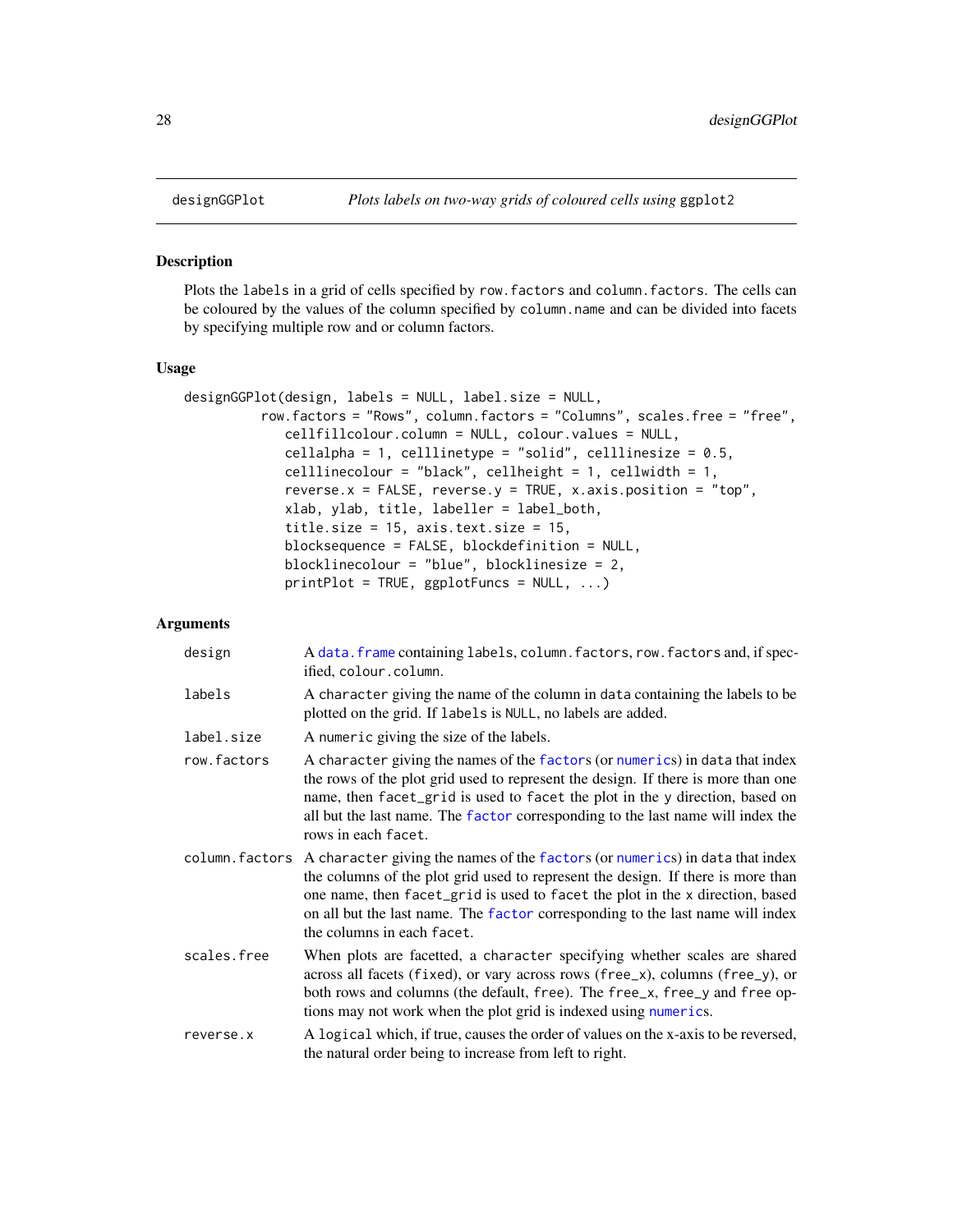# designGGPlot 29

| reverse.y             | A logical which, if true, causes the order of values on the y-axis to be reversed,<br>the natural order being to increase from bottom to top.                                                                                                          |  |  |
|-----------------------|--------------------------------------------------------------------------------------------------------------------------------------------------------------------------------------------------------------------------------------------------------|--|--|
| x.axis.position       |                                                                                                                                                                                                                                                        |  |  |
|                       | A character giving the position of the x-axis; can be top or bottom.                                                                                                                                                                                   |  |  |
| cellfillcolour.column |                                                                                                                                                                                                                                                        |  |  |
|                       | A character giving the name of the column in data that is to be used to vary<br>the colour the used to fill a cell.                                                                                                                                    |  |  |
| colour.values         | A character giving the name or names of the colours to be used in filling the<br>cell. If cellfillcolour.column is not NULL then the number of colours sepcified<br>needs to match the number of unique values in the cellfillcolour.column.           |  |  |
| cellalpha             | A numeric specifying the degree of transparency to be used in cell fill. It is<br>a ratio in which the denominator specifies the number of points (or lines) that<br>must be overplotted to give a solid cover.                                        |  |  |
| celllinetype          | A numeric or character giving the type of line for the cell border. An integer<br>or name: $0 =$ blank, $1 =$ solid, $2 =$ dashed, $3 =$ dotted, $4 =$ dotdash, $5 =$ longdash,<br>$6 =$ twodash. For more information see vignette ("ggplot2-specs"). |  |  |
| celllinesize          | A numeric specifying the size of the line in mm.                                                                                                                                                                                                       |  |  |
| celllinecolour        | A character giving the name of the colour to use for the cell outline.                                                                                                                                                                                 |  |  |
| cellheight            | A numeric specifying the height of a cell.                                                                                                                                                                                                             |  |  |
| cellwidth             | A numeric specifying the width of of a cell.                                                                                                                                                                                                           |  |  |
| xlab                  | Label for the x-axis. By default it is the last name in the column. factors.                                                                                                                                                                           |  |  |
| ylab                  | Label for the y-axis. By default it is the last name in the row. factors.                                                                                                                                                                              |  |  |
| title                 | Title for plot window. By default it is "Plot of labels".                                                                                                                                                                                              |  |  |
| labeller              | A function for specifying the formatting of the strip labels of the facet grids<br>used when there is more than one row. factors or column. factors. (See<br>labellers for ggplot2.)                                                                   |  |  |
| title.size            | A numeric giving the size for all titles: xlab, ylab and title.                                                                                                                                                                                        |  |  |
|                       | axis.text.size A numeric giving the size for tick labels.                                                                                                                                                                                              |  |  |
| blocksequence         | A logical that determines whether block numbers are repetitions or sequences<br>of block numbers.                                                                                                                                                      |  |  |
| blockdefinition       |                                                                                                                                                                                                                                                        |  |  |
|                       | A matrix of block sizes:                                                                                                                                                                                                                               |  |  |
|                       | • if there is only one row, then the first element is interpreted as the no. rows<br>in each block and blocks with this number of rows are to be repeated across<br>the rows of the design.                                                            |  |  |
|                       | • if there is more than one row, then each row of the matrix specifies a block,<br>with the sequence of rows in the matrix specifying a corresponding se-<br>quence of blocks down the rows of the design.                                             |  |  |
|                       | Similarly, a single value for a column specifies a repetition of blocks of that<br>size across the columns of the design, while several column values specifies a<br>sequence of blocks across the columns of the size specified.                      |  |  |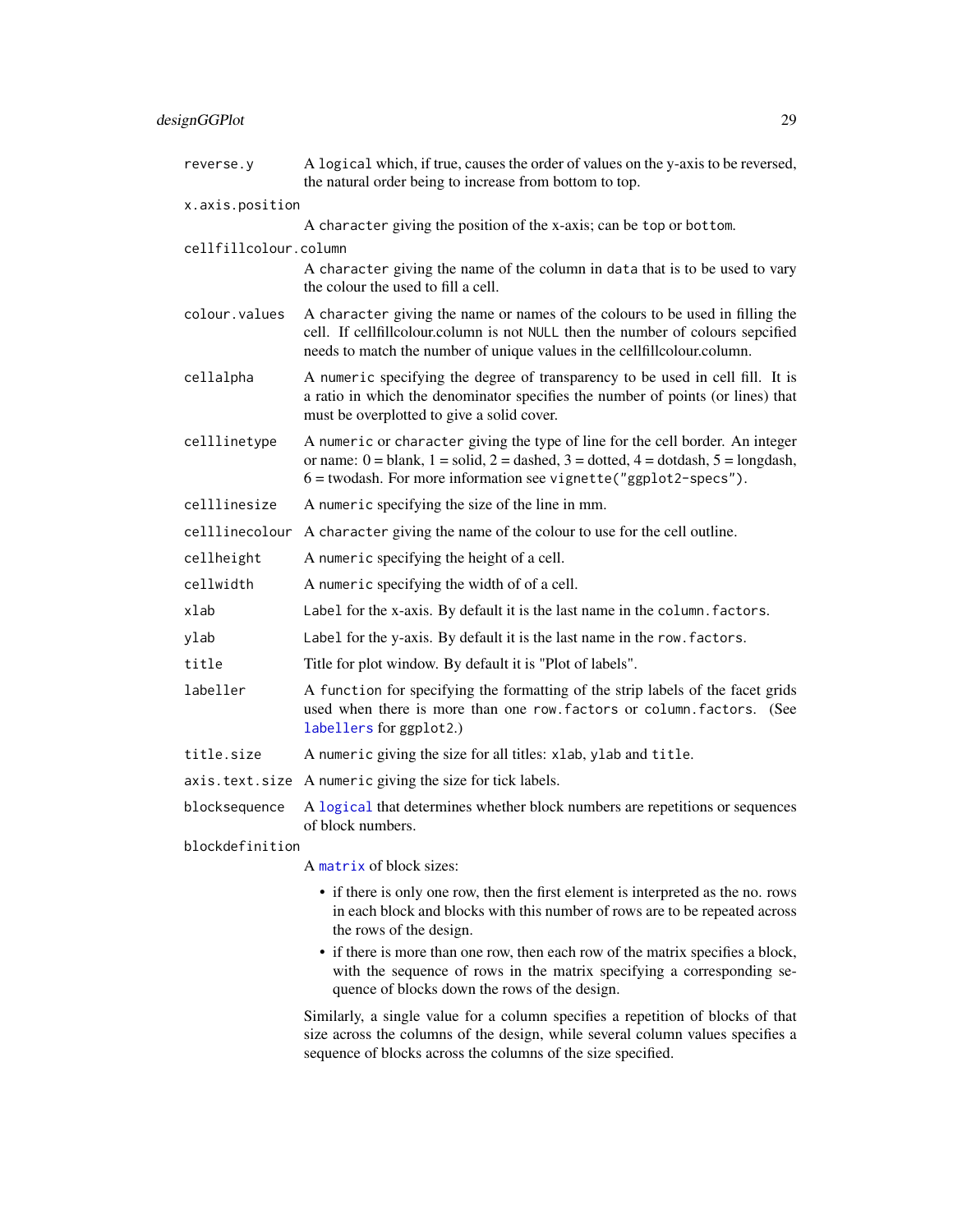| blocklinecolour |                                                                                                                                                                                                                                                 |
|-----------------|-------------------------------------------------------------------------------------------------------------------------------------------------------------------------------------------------------------------------------------------------|
|                 | A character string specifying the colour of the block boundary.                                                                                                                                                                                 |
|                 | See also the scale_colour_* functions or Colour specification under the<br>par function.                                                                                                                                                        |
| blocklinesize   | A numeric giving the width of the block boundary to be plotted.                                                                                                                                                                                 |
| printPlot       | A logical indicating whether to print the plot produced.                                                                                                                                                                                        |
| ggplotFuncs     | A list, each element of which contains the results of evaluating a ggplot func-<br>tion. It is created by calling the list function with a ggplot function call for<br>each element. These functions are applied in creating the ggplot object. |
| $\ddotsc$       | Other arguments that are passed down to the geom_text call that plots the<br>labels.                                                                                                                                                            |

### Value

An object of class "ggplot", which can be plotted using print.

#### Author(s)

Chris Brien

# See Also

[fac.combine](#page-48-1) in package dae, [designPlot](#page-30-2).

```
#### Plot a randomized complete block design
Treatments \leq factor(rep(1:6, times = 5))
RCBD.lay <- designRandomize(allocated = Treatments,
                            recipient = list(Blocks = 5, Units = 6),
                            nested.recipients = list(Units = "Blocks"),
                            seed = 74111)
designGGPlot(RCBD.lay, labels = "Treatments", size = 5,
             row.factors = "Blocks", column.factors = "Units",
             blockdefinition = cbind(1,5))
## Plot without labels
designGGPlot(RCBD.lay, cellfillcolour.column = "Treatments",
             row.factors = "Blocks", column.factors = "Units",
             colour.values = c("lightblue","lightcoral","lightgoldenrod",
                               "lightgreen","lightgrey", "lightpink"),
             blockdefinition = cbind(1,6))
```

```
#### Plot a lattice square design
data(LatticeSquare_t49.des)
designGGPlot(LatticeSquare_t49.des, labels = "Lines", size = 5,
             row.factors = c("Intervals", "Runs"), column.factors = "Times",
             blockdefinition = cbind(7,7))
```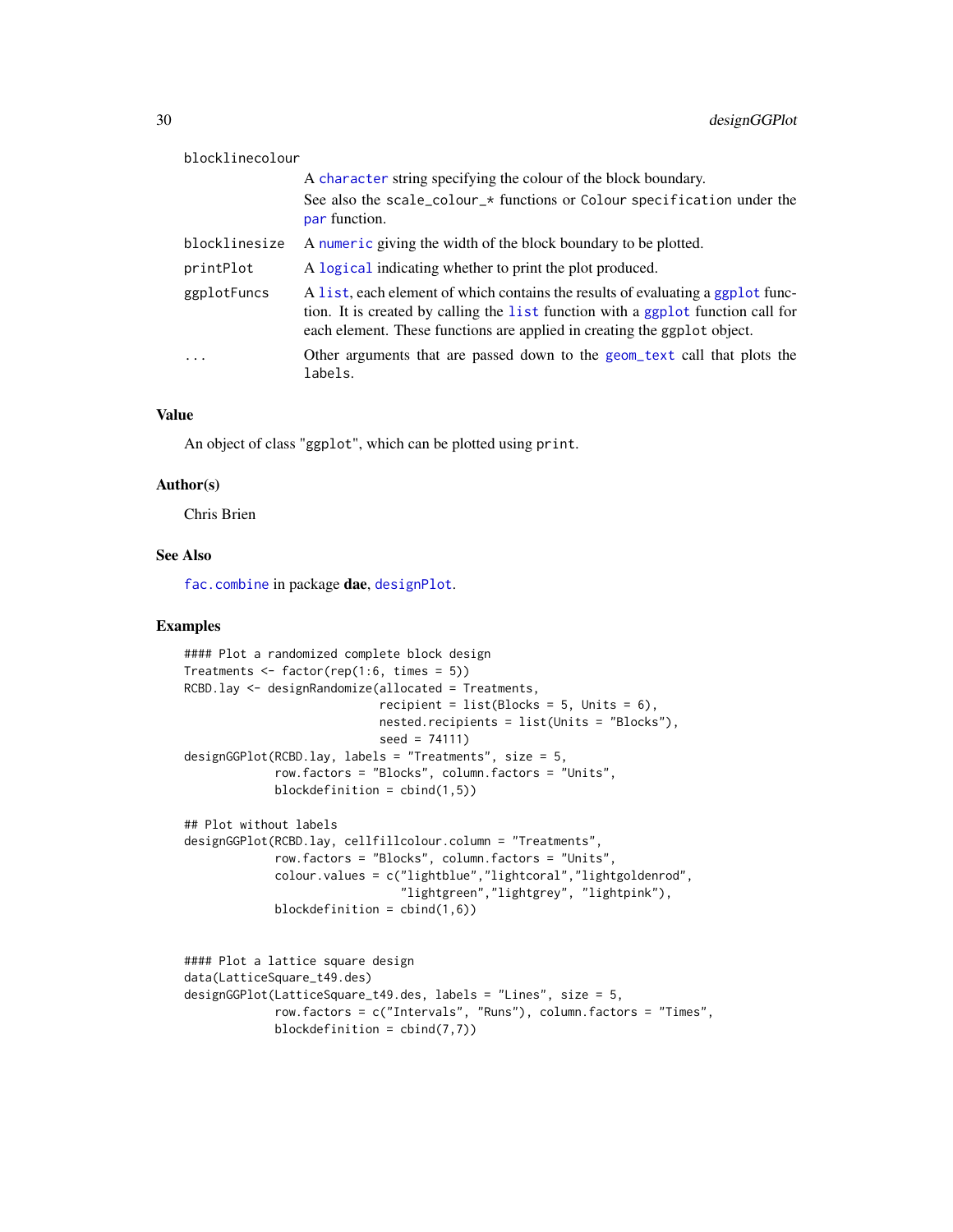<span id="page-30-1"></span><span id="page-30-0"></span>designLatinSqrSys *Generate a systematic plan for a Latin Square design*

#### Description

Generates a systematic plan for a Latin Square design using the method of cycling the integers 1 to the number of treatments. The start of the cycle for each row, or the first column, can be specified as a vector of integers.

#### Usage

```
designLatinSqrSys(order, start = NULL)
```
# Arguments

| order | The number of treatments.                                                                                                                                             |
|-------|-----------------------------------------------------------------------------------------------------------------------------------------------------------------------|
| start | A numeric containing order unique values between one and order. These are<br>interpreted as the value for the fist column for each row. If NULL, 1: order is<br>used. |

# Value

A [numeric](#page-0-0) containing order x order integers between 1 and order such that, when the [numeric](#page-0-0) is considered as a square matrix of size order, each integer occurs once and only once in each row and column of the matrix.

# See Also

[designRandomize](#page-35-1), [designPlot](#page-30-2), [designAnatomy](#page-21-1) in package dae.

### Examples

```
matrix(designLatinSqrSys(5, start = c(seq(1, 5, 2), seq(2, 5, 2))), nrow=5)
designLatinSqrSys(3)
```
<span id="page-30-2"></span>

| designPlot |                     | A graphical representation of an experimental design using labels |  |  |  |
|------------|---------------------|-------------------------------------------------------------------|--|--|--|
|            | stored in a matrix. |                                                                   |  |  |  |

# **Description**

This function uses labels, usually derived from treatment and blocking factors from an experimental design and stored in a matrix, to build a graphical representation of the matrix, highlighting the position of certain labels . It is a modified version of the function supplied with DiGGer. It includes more control over the labelling of the rows and columns of the design and allows for more flexible plotting of designs with unequal block size.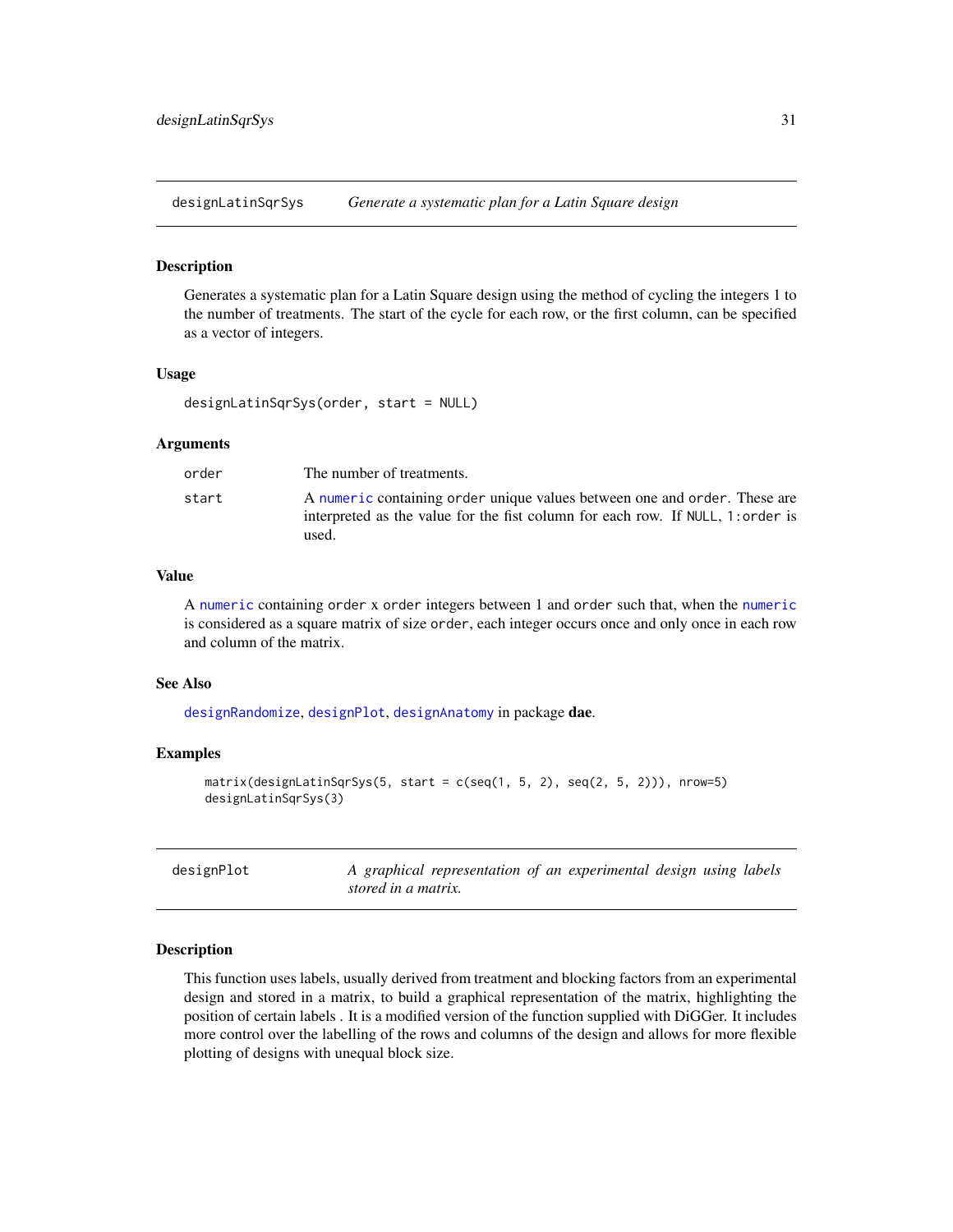# Usage

```
designPlot(designMatrix, labels = NULL, altlabels = NULL, plotlabels = TRUE,
          rtitle = NULL, ctitle = NULL,
          rlabelsreverse = FALSE, clabelsreverse = FALSE,
          font = 1, chardivisor = 2, rchardivisor = 1, cchardivisor = 1,
          cellfillcolour = NA, plotcellboundary = TRUE,
          rcellpropn = 1, ccellpropn = 1,
          blocksequence = FALSE, blockdefinition = NULL,
          blocklinecolour = 1, blocklinewidth = 2,
          rotate = FALSE, new = TRUE, ...
```
# Arguments

| designMatrix | A matrix containing a set of numerics or characters being the labels as they<br>have been assigned to the cells of the grid represented by the matrix.                                                                                                                                                                                                                                                                                                                               |
|--------------|--------------------------------------------------------------------------------------------------------------------------------------------------------------------------------------------------------------------------------------------------------------------------------------------------------------------------------------------------------------------------------------------------------------------------------------------------------------------------------------|
| labels       | A numeric or character vector giving the cells in designMatrix that are to be<br>plotted in this call to designPlot. If NULL then all the cells are plotted.<br>What is actually plotted for a cell is controlled jointly by labels, plotlabels,<br>altlabels, plotcellboundary and cellfillcolour. If plotlabels is TRUE<br>and altlabels is NULL then labels are plotted in the cells, unless labels is<br>NULL when the labels in designMatrix are plotted.                       |
|              | Whatever is being plotted, altlabels and cellfillcolour must have an ap-<br>propriate number of values. See text for more information on specifying the<br>labels.                                                                                                                                                                                                                                                                                                                   |
| altlabels    | Either a character vector containing an alternative set of labels for the labels<br>currently being plotted or a single integer specifying an alternative symbol to<br>be used in plotting cells when plotlabels is TRUE. The length of altlabels<br>must be one or the same length as labels, unless labels is NULL in which case<br>it must equal the number of unique labels in designMatrix.<br>If altlabels is NULL, the labels specified in labels are plotted when plotlabels |
|              | is TRUE. If labels is also NULL, the labels in designMatrix are plotted. See<br>text for more information on specifying the labels.                                                                                                                                                                                                                                                                                                                                                  |
| plotlabels   | A logical to indicate whether labels are to be plotted in the cells. If TRUE,<br>print all labels or the specific labels listed in labels. If FALSE, no labels are<br>printed in the cells.                                                                                                                                                                                                                                                                                          |
| rtitle       | A character string to use as a title for rows of the plot. If rtitle is NULL then<br>no title is plotted.                                                                                                                                                                                                                                                                                                                                                                            |
| ctitle       | A character string to use as a title for columns of the plot. If ctitle is NULL<br>then no title is plotted.                                                                                                                                                                                                                                                                                                                                                                         |
|              | rlabels reverse A logical indicating whether to reverse the row labels.                                                                                                                                                                                                                                                                                                                                                                                                              |
|              | clabels reverse A logical indicating whether to reverse the column labels.                                                                                                                                                                                                                                                                                                                                                                                                           |
| font         | An integer specifying the font to be used for row and column labelling. See<br>par for further details.                                                                                                                                                                                                                                                                                                                                                                              |
| chardivisor  | A numeric that changes the size of text and symbols in the cells by dividing the<br>default size by it.                                                                                                                                                                                                                                                                                                                                                                              |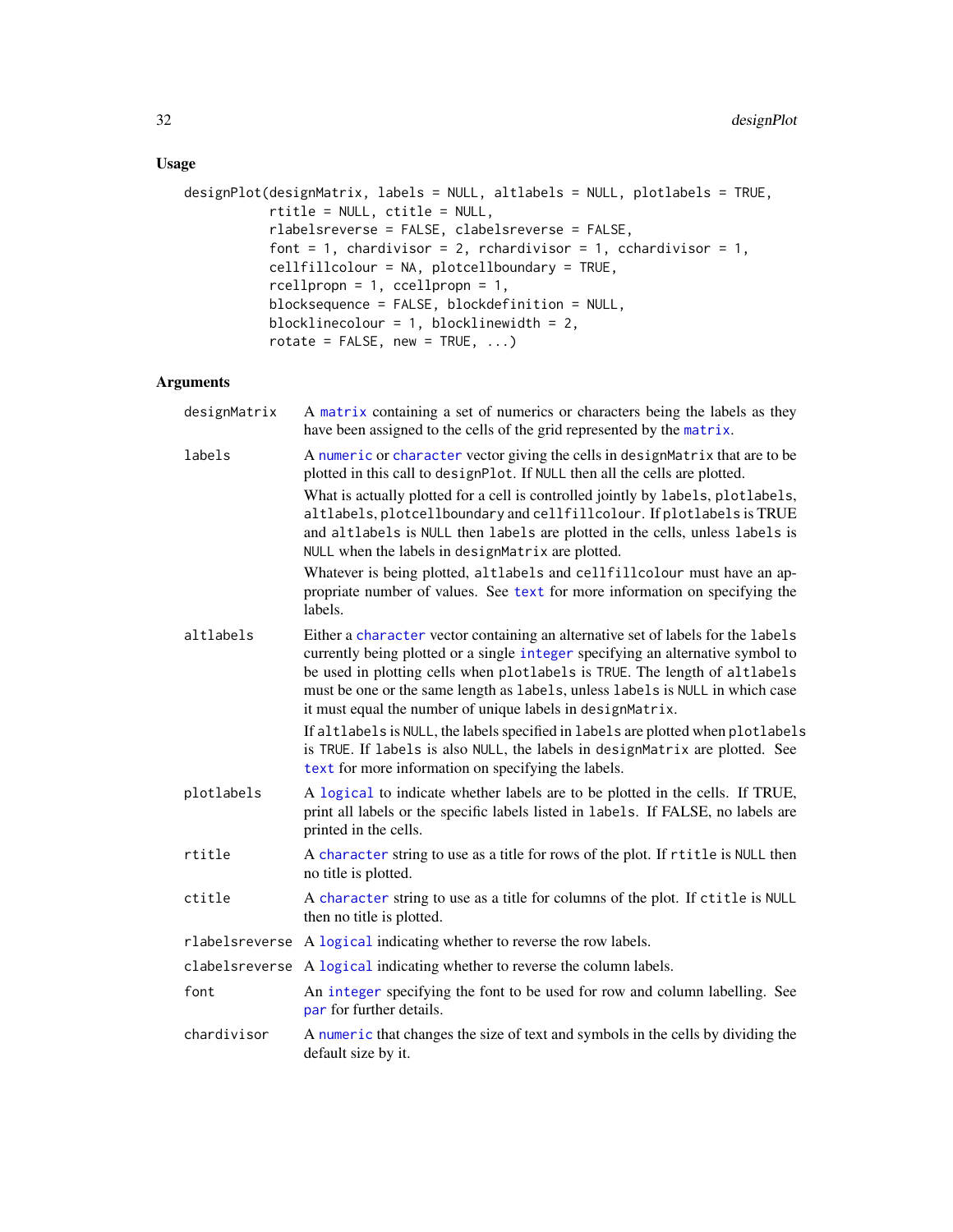# designPlot 33

| rchardivisor     | A numeric that changes the size of the labels of the rows of the design by divid-<br>ing the default size by it.                                                                                                                                                                                                                                                                                                                                                                                                                                                                                                                                 |
|------------------|--------------------------------------------------------------------------------------------------------------------------------------------------------------------------------------------------------------------------------------------------------------------------------------------------------------------------------------------------------------------------------------------------------------------------------------------------------------------------------------------------------------------------------------------------------------------------------------------------------------------------------------------------|
| cchardivisor     | A numeric that changes the size of the labels of the columns of the design by<br>dividing the default size by it.                                                                                                                                                                                                                                                                                                                                                                                                                                                                                                                                |
| cellfillcolour   | A character string specifying the colour of the fill for the cells to be plotted in<br>this call. If there is only one colour then all cells being plotted with that colour.<br>If there is more than one colour then, unless labels is NULL, the number of<br>colours must at least equal the number of labels and then the fill colours will be<br>matched, one for one from the first colour, with the labels. If labels is NULL<br>then the number of colours must at least equal the number of unique labels in<br>designMatrix. The default, NA, is to leave ther cells unfilled.<br>See also Colour specification under the par function. |
| plotcellboundary |                                                                                                                                                                                                                                                                                                                                                                                                                                                                                                                                                                                                                                                  |
|                  | A logical indicting whether a boundary is to plotted around a cell.                                                                                                                                                                                                                                                                                                                                                                                                                                                                                                                                                                              |
| rcellpropn       | a value between 0 and 1 giving the proportion of the standard row size of a cell<br>size to be plotted as a cell.                                                                                                                                                                                                                                                                                                                                                                                                                                                                                                                                |
| ccellpropn       | a value between 0 and 1 giving the proportion of the standard column size of a<br>cell size to be plotted as a cell.                                                                                                                                                                                                                                                                                                                                                                                                                                                                                                                             |
| blocksequence    | A logical that determines whether block numbers are repetitions or sequences<br>of block numbers.                                                                                                                                                                                                                                                                                                                                                                                                                                                                                                                                                |
| blockdefinition  |                                                                                                                                                                                                                                                                                                                                                                                                                                                                                                                                                                                                                                                  |
|                  | A matrix of block sizes:                                                                                                                                                                                                                                                                                                                                                                                                                                                                                                                                                                                                                         |
|                  | • if there is only one row, then the first element is interpreted as the no. rows<br>in each block and blocks with this number of rows are to be repeated across<br>the rows of the design.                                                                                                                                                                                                                                                                                                                                                                                                                                                      |
|                  | • if there is more than one row, then each row of the matrix specifies a block,<br>with the sequence of rows in the matrix specifying a corresponding se-<br>quence of blocks down the rows of the design.                                                                                                                                                                                                                                                                                                                                                                                                                                       |
|                  | Similarly, a single value for a column specifies a repetition of blocks of that<br>size across the columns of the design, while several column values specifies a<br>sequence of blocks across the columns of the size specified.                                                                                                                                                                                                                                                                                                                                                                                                                |
| blocklinecolour  |                                                                                                                                                                                                                                                                                                                                                                                                                                                                                                                                                                                                                                                  |
|                  | A character string specifying the colour of the block boundary.                                                                                                                                                                                                                                                                                                                                                                                                                                                                                                                                                                                  |
|                  | See also Colour specification under the par function.                                                                                                                                                                                                                                                                                                                                                                                                                                                                                                                                                                                            |
|                  | blocklinewidth A numeric giving the width of the block boundary to be plotted.                                                                                                                                                                                                                                                                                                                                                                                                                                                                                                                                                                   |
| rotate           | A logical which, if TRUE, results in the matrix being rotated 90 degrees for<br>plotting.                                                                                                                                                                                                                                                                                                                                                                                                                                                                                                                                                        |
| new              | A logical indicating if a new plot is to be produced or the current plot is added<br>to.                                                                                                                                                                                                                                                                                                                                                                                                                                                                                                                                                         |
|                  | further arguments passed to polygon in plotting the cell.                                                                                                                                                                                                                                                                                                                                                                                                                                                                                                                                                                                        |

# Value

no values are returned, but a plot is produced.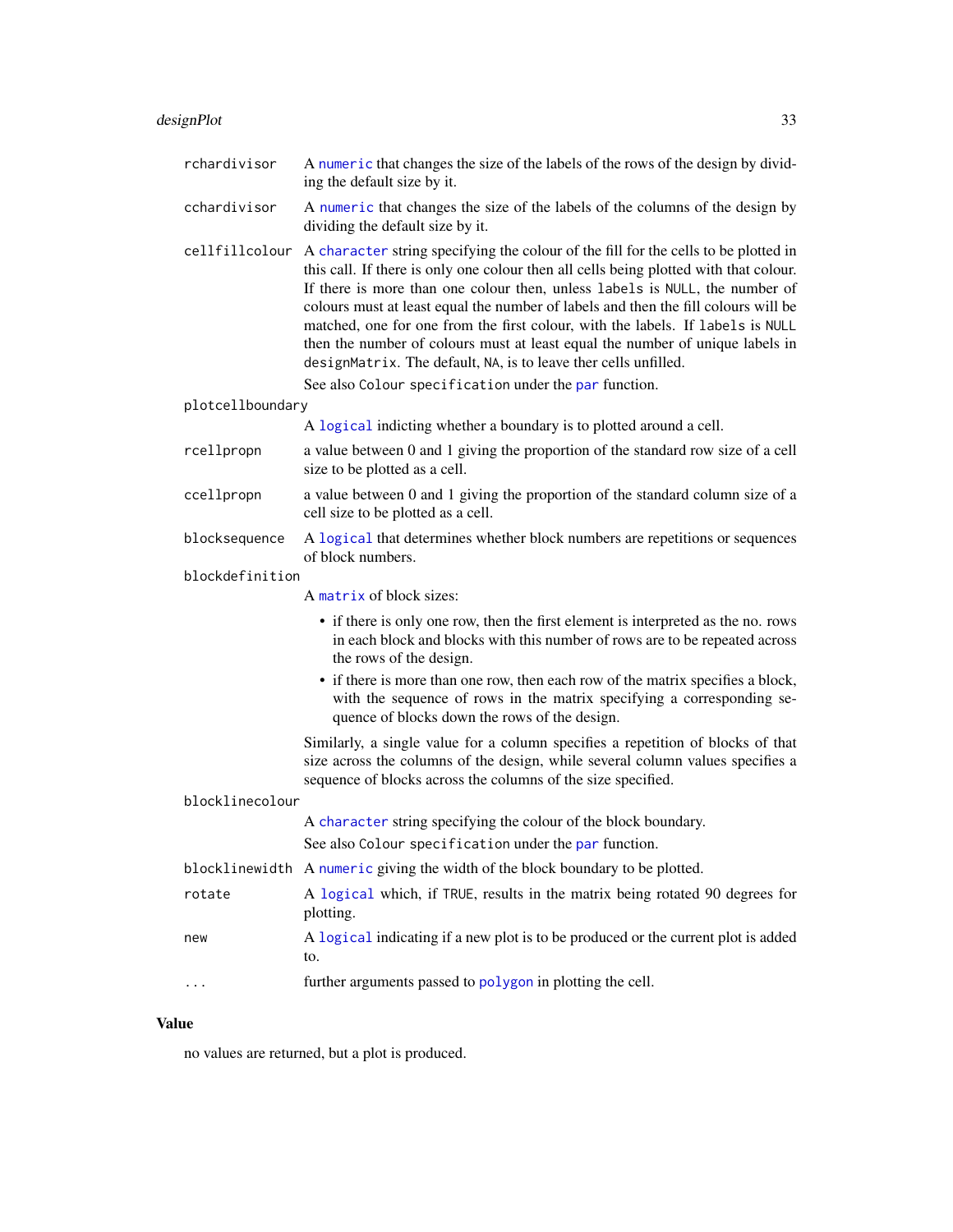#### Author(s)

Chris Brien

## References

Coombes, N. E. (2009). *DiGGer design search tool in R*. [http://nswdpibiom.org/austatgen/](http://nswdpibiom.org/austatgen/software/) [software/](http://nswdpibiom.org/austatgen/software/)

# See Also

[blockboundaryPlot](#page-11-2), [designPlotlabels](#page-33-1), [designLatinSqrSys](#page-30-1), [designRandomize](#page-35-1), [designAnatomy](#page-21-1) in package dae.

Also, [par](#page-0-0), [polygon](#page-0-0), DiGGer

# Examples

```
## Not run:
 designPlot(des.mat, labels=1:4, cellfillcolour="lightblue", new=TRUE,
            plotcellboundary = TRUE, chardivisor=3,
            rtitle="Lanes", ctitle="Positions",
            rcellpropn = 1, ccellpropn=1)
 designPlot(des.mat, labels=5:87, plotlabels=TRUE, cellfillcolour="grey", new=FALSE,
            plotcellboundary = TRUE, chardivisor=3)
 designPlot(des.mat, labels=88:434, plotlabels=TRUE, cellfillcolour="lightgreen",
            new=FALSE, plotcellboundary = TRUE, chardivisor=3,
            blocksequence=TRUE, blockdefinition=cbind(4,10,12),
            blocklinewidth=3, blockcolour="blue")
## End(Not run)
```
<span id="page-33-1"></span>designPlotlabels *Plots labels on a two-way grid using* ggplot2

# Description

Plots the labels in a grid specified by grid. xand grid.y. The labels can be coloured by the values of the column specified by column.name.

# Usage

```
designPlotlabels(data, labels, grid.x = "Columns", grid.y = "Rows",
                colour.column=NULL, colour.values=NULL,
                 reverse.x = FALSE, reverse.y = TRUE,xlab, ylab, title, printPlot = TRUE, ggplotFuncs = NULL, ...)
```
<span id="page-33-0"></span>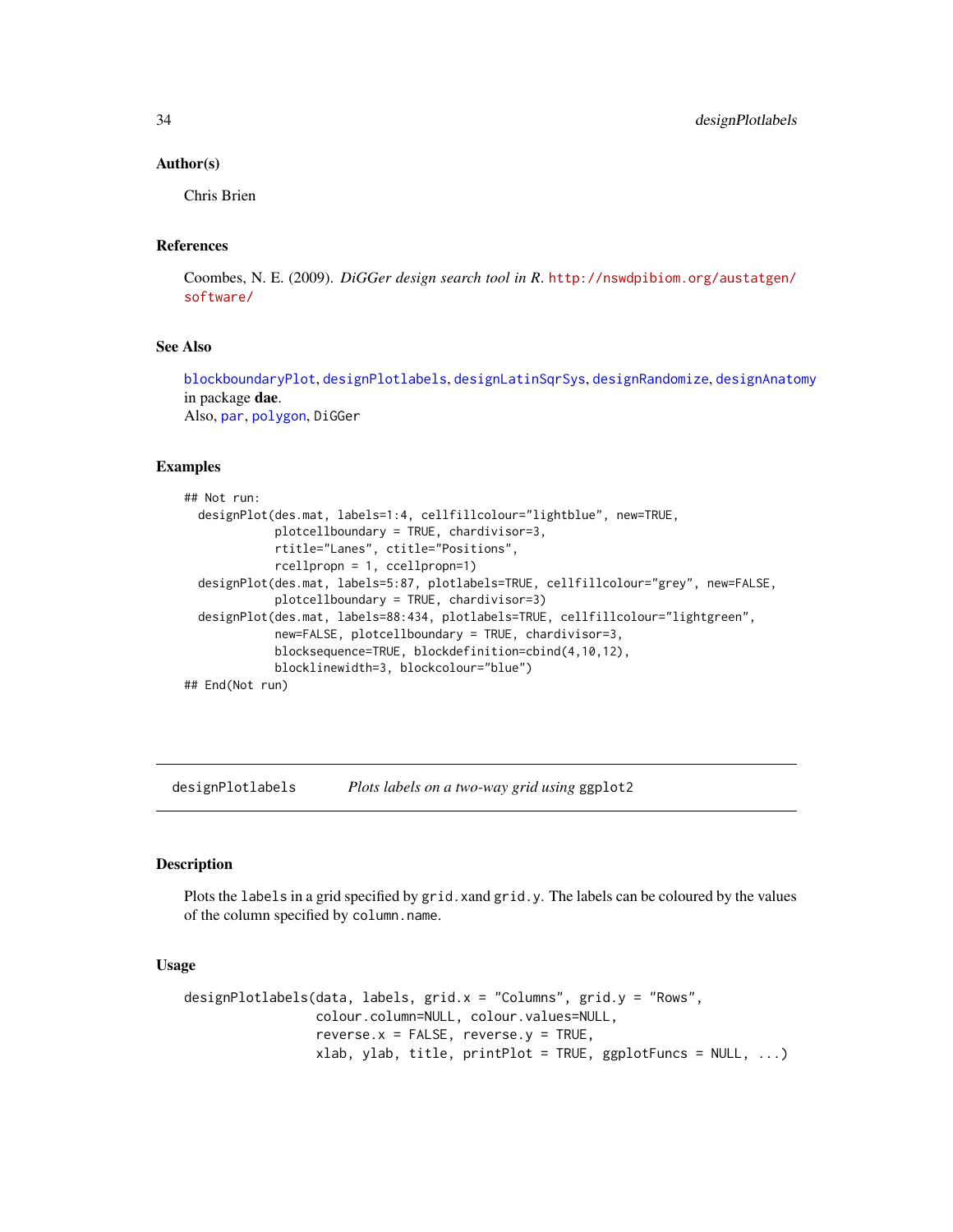# designPlotlabels 35

# Arguments

| data                     | A data. frame containing labels, grid.x, grid.y and, if specified, colour.column.                                                                                                                                                               |
|--------------------------|-------------------------------------------------------------------------------------------------------------------------------------------------------------------------------------------------------------------------------------------------|
| labels                   | A character giving the name of the column in data containing the labels to be<br>plotted on the grid.                                                                                                                                           |
| grid.x                   | A character giving the name of the column in data that specifies the x-coordinates<br>of the plot grid.                                                                                                                                         |
| grid.y                   | A character giving the name of the column in data that specifies the y-coordinates<br>of the plot grid.                                                                                                                                         |
| reverse.x                | A logical which, if true, causes the order of values on the x-axis to be reversed.                                                                                                                                                              |
| reverse.y                | A logical which, if true, causes the order of values on the y-axis to be reversed.                                                                                                                                                              |
| colour.column            | A character giving the name of the column in data that is to be used to colour<br>the values plotted on the grid.                                                                                                                               |
| colour.values            | A character giving the name of the column in data that is to be used to colour<br>the values plotted on the grid.                                                                                                                               |
| xlab                     | Label for the x-axis. By default it is the name of the grid.x.                                                                                                                                                                                  |
| ylab                     | Label for the y-axis. By default it is the name of the grid.y.                                                                                                                                                                                  |
| title                    | Title for plot window. By default it is "Plot of labels".                                                                                                                                                                                       |
| printPlot                | A logical indicating whether to print the plot.                                                                                                                                                                                                 |
| ggplotFuncs<br>$\ddotsc$ | A list, each element of which contains the results of evaluating a ggplot func-<br>tion. It is created by calling the list function with a ggplot function call for<br>each element. These functions are applied in creating the ggplot object. |
|                          | Other arguments that are passed down to the geom_text call that plots the<br>labels.                                                                                                                                                            |

# Value

An object of class "ggplot", which can be plotted using print.

# Author(s)

Chris Brien

# See Also

[fac.combine](#page-48-1) in package dae, [designPlot](#page-30-2).

```
Treatments <- factor(rep(1:6, times = 5))
RCBD.lay <- designRandomize(allocated = Treatments,
                            recipient = list(Blocks = 5, Units = 6),nested.recipients = list(Units = "Blocks"),
                           seed = 74111)
designPlotlabels(RCBD.lay, labels = "Treatments",
                 grid.x = "Units", grid.y = "Blocks",
                 colour.column = "Treatments", size = 5)
```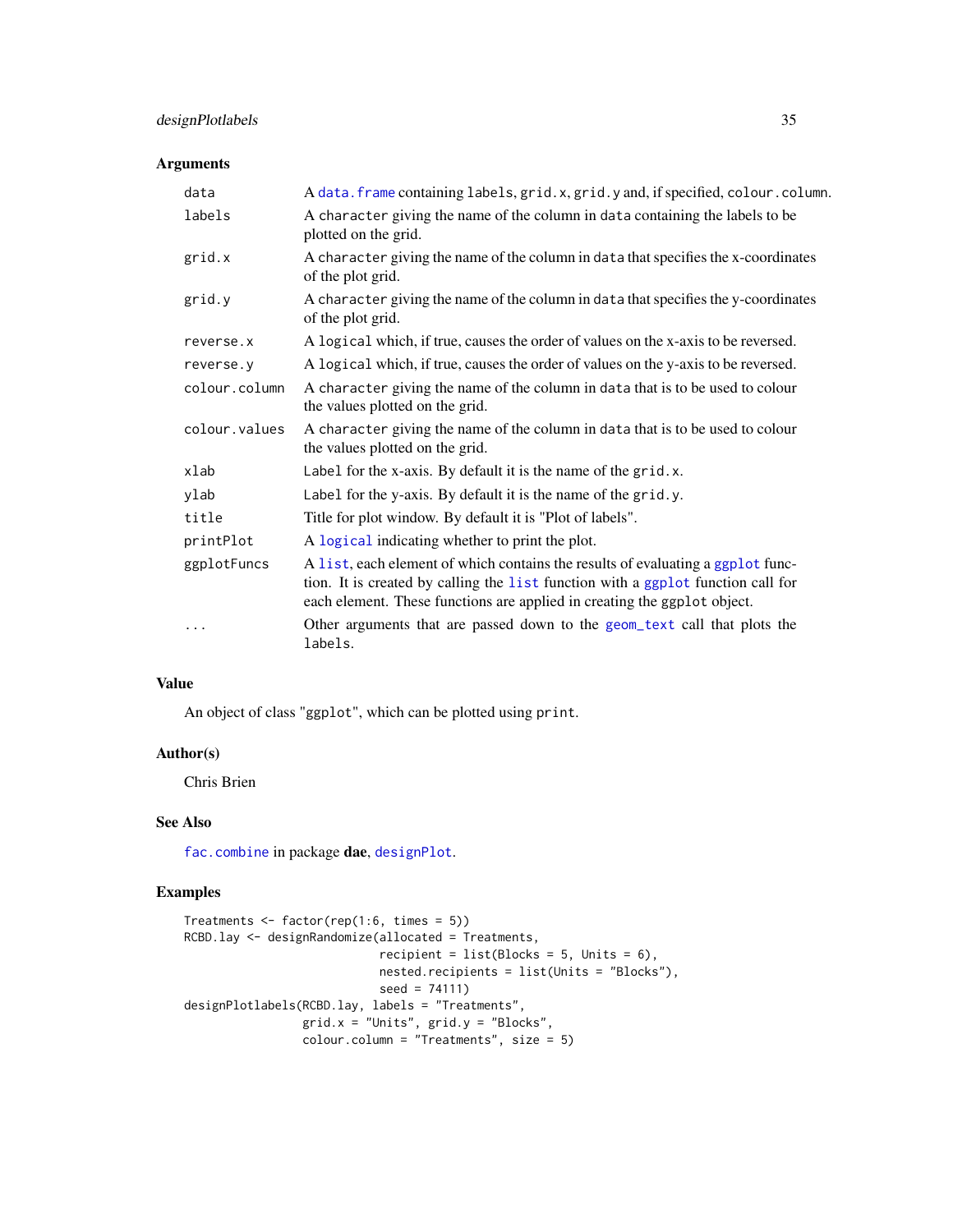<span id="page-35-1"></span><span id="page-35-0"></span>designRandomize *Randomize allocated to recipient factors to produce a layout for an experiment*

#### Description

A systematic design is specified by a set of allocated [factors](#page-0-0) that have been assigned to a set of recipient [factors](#page-0-0). In textbook designs the allocated [factors](#page-0-0) are the treatment factors and the recipient [factors](#page-0-0) are the [factors](#page-0-0) indexing the units. To obtain a randomized layout for a systematic design it is necessary to provide (i) the systematic arrangement of the allocated [factors](#page-0-0), (ii) a [list](#page-0-0) of the recipient [factors](#page-0-0) or a [data.frame](#page-0-0) with their values, and (iii) the nesting of the recipient [factors](#page-0-0) for the design being randomized. Given this information, the allocated [factors](#page-0-0) will be randomized to the recipient [factors](#page-0-0), taking into account the nesting between the recipient factors for the design. However, allocated [factors](#page-0-0) that have different values associated with those recipient [factors](#page-0-0) that are in the except vector will remain unchanged from the systematic design.

Also, if allocated is NULL then a random permutation of the recipient [factors](#page-0-0) is produced that is consistent with their nesting as specified by nested.recipients.

For examples of its use also see the vignette daeDesignNotes.pdf.

#### Usage

```
designRandomize(allocated = NULL, recipient, nested.recipients = NULL,
                except = NULL, seed = NULL, unit.permutation = FALSE, ...)
```
# Arguments

| allocated         | A factor or a data. frame containing the systematically allocated values of the<br>factor(s). If NULL, a random permutation of the recipient factors is pro-<br>duced that is consistent with their nesting as specified by nested. recipients.                                                                                                                                                                                                 |
|-------------------|-------------------------------------------------------------------------------------------------------------------------------------------------------------------------------------------------------------------------------------------------------------------------------------------------------------------------------------------------------------------------------------------------------------------------------------------------|
| recipient         | A data frame or a list of factors, along with their levels that specify the<br>set of recipient factors that are allocated levels of the allocated factors.                                                                                                                                                                                                                                                                                     |
|                   | If a list, the name of each component of the list is a factor name and the<br>component is either (i) a single numeric value that is the number of levels, (ii)<br>a numeric vector that contains the levels of the factor, (iii) or a character<br>vector that contains the labels of the levels of the factor. The values of<br>factors will be generated in standard order using fac. gen and so the values in<br>allocated must match this. |
| nested.recipients |                                                                                                                                                                                                                                                                                                                                                                                                                                                 |
|                   | A list of the recipient factors that are nested in other factors in recipient.<br>The name of each component is the name of a factor that is nested and the com-<br>ponent is a character vector containing the factors within which it is nested.                                                                                                                                                                                              |

The randomization is controlled by nested.recipients: nested recipient factors are permuted within those factors that nest them. Only the nesting is specified: it is assumed that if two factors are not nested then they must be crossed. It is emphasized that the nesting is a property of the design that is being employed (it is only partly based on the intrinsic or physical crossing and nesting).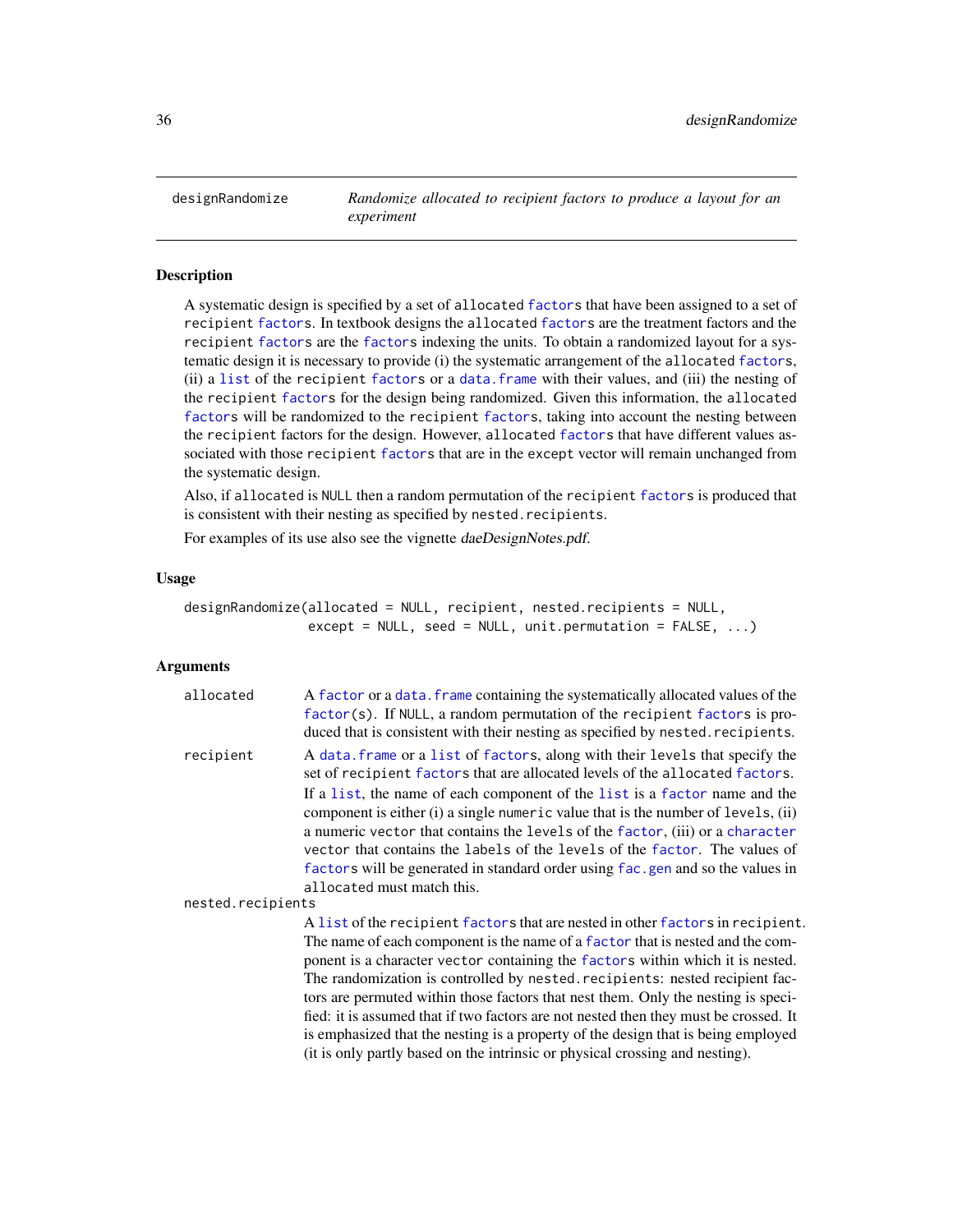### designRandomize 37

| except           | A character vector containing the names of recipient factors that are to<br>be excepted from the permutation; any allocated factors whose values dif-<br>fer between the levels of the factors in this vector will not have those values<br>randomized. |
|------------------|---------------------------------------------------------------------------------------------------------------------------------------------------------------------------------------------------------------------------------------------------------|
| seed             | A single numeric value, interpreted as an integer, that specifies the starting value<br>of the random number generator.                                                                                                                                 |
| unit.permutation |                                                                                                                                                                                                                                                         |
|                  | A logical indicating whether to include the . Unit and . Permutation columns<br>in the data. frame.                                                                                                                                                     |
|                  | Further arguments passed to or from other methods. Unused at present.                                                                                                                                                                                   |

### Details

A systematic design is specified by the matching of the supplied allocated and recipient [factors](#page-0-0). If recipient is a [list](#page-0-0) then [fac.gen](#page-51-0) is used to generate a data. frame with the combinations of the levels of the recipient [factors](#page-0-0) in standard order. Although, the data. frames are not combined at this stage, the systematic design is the combination, by columns, of the values of the allocated [factors](#page-0-0) with the values of recipient factors in the recipient [data.frame](#page-0-0).

The method of randomization described by Bailey (1981) is used to randomize the allocated [factors](#page-0-0) to the recipient [factors](#page-0-0). That is, a permutation of the recipient [factors](#page-0-0) is obtained that respects the nesting for the design, but does not permute any of the factors in the except vector. This permutation is applied to the recipient [factors](#page-0-0). Then the data, frame containing the permuted recipient [factors](#page-0-0) and that containng the unpermuted allocated [factors](#page-0-0) are combined columnwise, as in cbind. To produce the randomized layout, the rows of the combined [data.frame](#page-0-0) are reordered so that its recipient [factors](#page-0-0) are in either standard order or, if a [data.frame](#page-0-0) was suppled to recipient, the same order as for the supplied [data.frame](#page-0-0).

The .Units and .Permutation vectors enable one to swap between this permutation and the randomized layout. The *i*th value in .Permutation gives the unit to which unit *i* was assigned in the randomization.

# Value

A [data.frame](#page-0-0) with the values for the recipient and allocated [factors](#page-0-0) that specify the layout for the experiment and, if unit.permutation is TRUE, the values for .Units and .Permutation vectors.

# Author(s)

Chris Brien

# References

Bailey, R.A. (1981) A unified approach to design of experiments. *Journal of the Royal Statistical Society, Series A*, 144, 214–223.

# See Also

[fac.gen](#page-51-0), [designLatinSqrSys](#page-30-0), [designPlot](#page-30-1), [designAnatomy](#page-21-0) in package dae.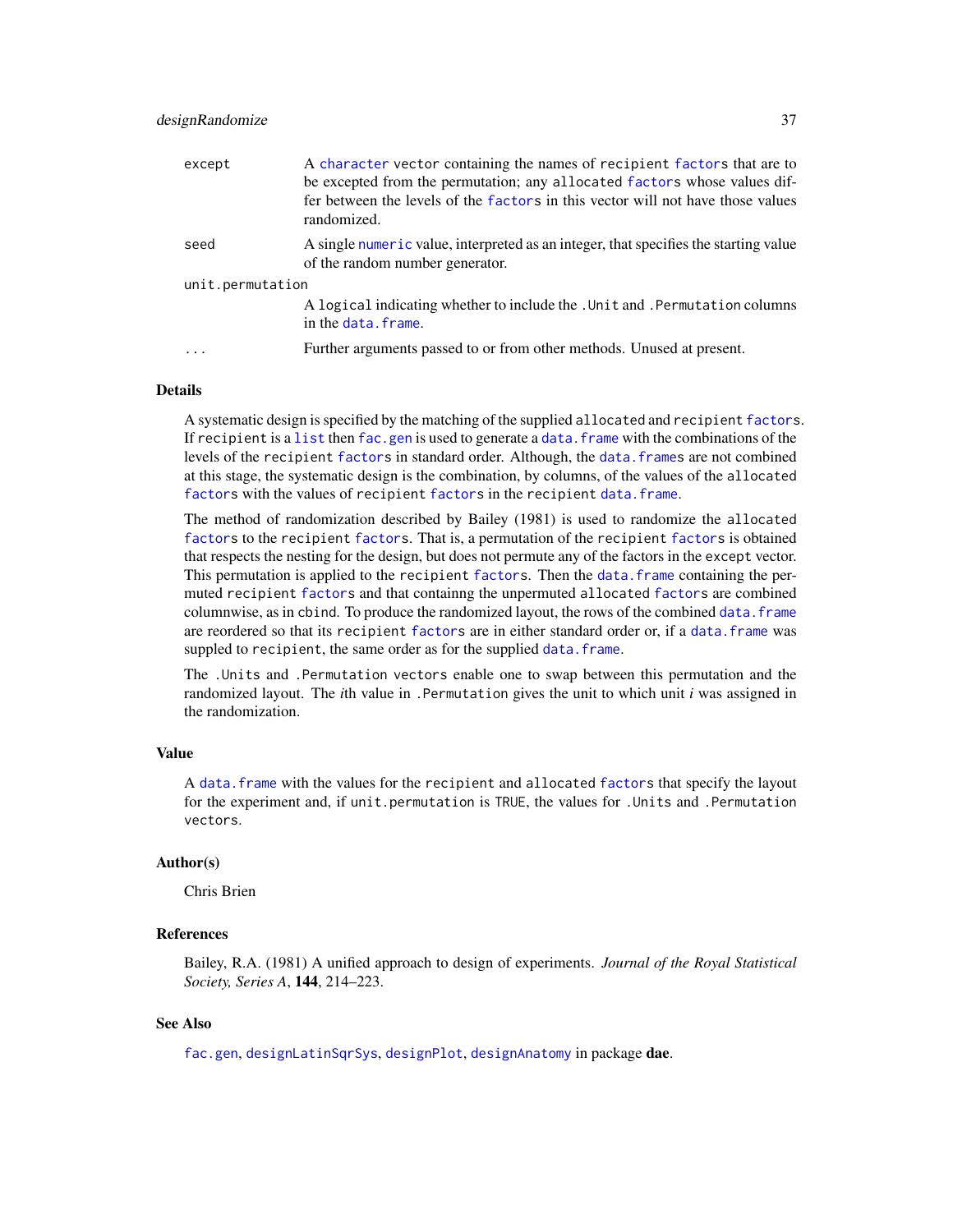### Examples

```
## Generate a randomized layout for a 4 x 4 Latin square
## (the nested.recipients argument is not needed here as none of the
## factors are nested)
## Firstly, generate a systematic layout
LS.sys <- cbind(fac.gen(list(row = c("I","II","III","IV"),
                             col = c(0, 2, 4, 6)),
                treat = factor(designLatinSqrSys(4), label = LETTERS[1:4]))
## obtain randomized layout
LS.lay <- designRandomize(allocated = LS.sys["treat"],
                          recipient = LS.sys[c("row","col")],
                          seed = 7197132, unit.permutation = TRUE)
LS.lay[LS.lay$.Permutation,]
## Generate a randomized layout for a replicated randomized complete
## block design, with the block factors arranged in standard order for
## rep then plot and then block
## Firstly, generate a systematic order such that levels of the
## treatment factor coincide with plot
RCBD.sys <- cbind(fac.gen(list(rep = 2, plot=1:3, block = c("I", "II"))),
                  tr = factor(rep(1:3, each=2, times=2)))## obtain randomized layout
RCBD.lay <- designRandomize(allocated = RCBD.sys["tr"],
                            recipient = RCBD.sys[c("rep", "block", "plot")],
                            nested.recipients = list(plot = c("block","rep"),
                                                     block="rep"),
                            seed = 9719532,
                            unit.permutation = TRUE)
#sort into the original standard order
RCBD.perm <- RCBD.lay[RCBD.lay$.Permutation,]
#resort into randomized order
RCBD.lay <- RCBD.perm[order(RCBD.perm$.Units),]
## Generate a layout for a split-unit experiment in which:
## - the main-unit factor is A with 4 levels arranged in
## a randomized complete block design with 2 blocks;
## - the split-unit factor is B with 3 levels.
## Firstly, generate a systematic layout
SPL.sys <- cbind(fac.gen(list(block = 2, main.unit = 4, split.unit = 3)),
                 fac.gen(list(A = 4, B = 3), times = 2))
## obtain randomized layout
SPL.lay <- designRandomize(allocated = SPL.sys[c("A","B")],
                           recipient = SPL.sys[c("block", "main.unit", "split.unit")],
                           nested.recipients = list(main.unit = "block",
                                                  split.unit = c("block", "main.unit")),
                           seed=155251978)
## Generate a permutation of Seedlings within Species
seed.permute <- designRandomize(recipient = list(Species = 3, Seedlings = 4),
                                nested.recipients = list(Seedlings = "Species"),
                                seed = 75724, except = "Species",unit.permutation = TRUE)
```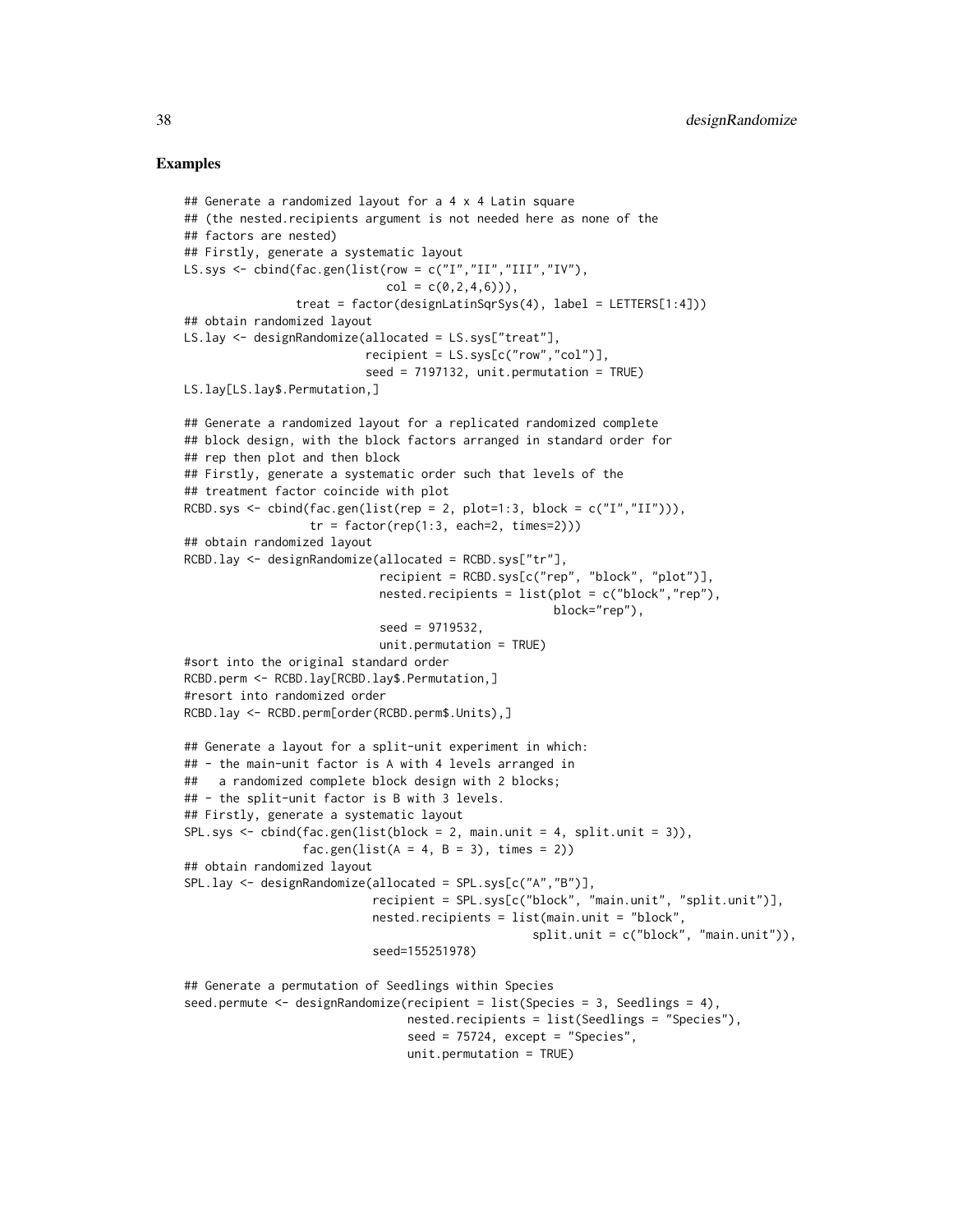designTwophaseAnatomies

*Given the layout for a design and three structure formulae, obtain the anatomies for the (i) two-phase, (ii) first-phase, (iii) cross-phase, treatments, and (iv) combined-units designs.*

#### Description

Uses [designAnatomy](#page-21-0) to obtain the four species of designs, described by Brien (2019), that are associated with a standard two-phase design: the anatomies for the (i) two-phase, (ii) first-phase, (iii) cross-phase, treatments, and (iv) combined-units designs. (The names of the last two designs in Brien (2019) were cross-phase and second-phase designs.) For the standard two-phase design, the first-phase design is the design that allocates first-phase treatments to first-phase units. The cross-phase, treatments design allocates the first-phase treatments to the second-phase units and the combined-units design allocates the the first-phase units to the second-phase units. The two-phase design combines the other three species of designs. However, it is not mandatory that the three formula correspond to second-phase units, first-phase units and first-phase treatments, respectively, as is implied above; this is just the correspondence for a standard two-phase design. The essential requirement is that three structure formulae are supplied. For example, if there are both first- and second-phase treatments in a two-phase design, the third formula might involve the treatment factors from both phases. In this case, the default anatomy titles when printing occurs will not be correct, but can be modifed using the titles argument.

# Usage

```
designTwophaseAnatomies(formulae, data, which.designs = "all",
                        printAnatomies = TRUE, titles,
                        orthogonalize = "hybrid",
                        marginality = NULL,
                        which.criteria = c("aefficiency", "eefficiency",
                                           "order"), ...)
```
### Arguments

| formulae      | An object of class list with three components of class formula. Usually, the<br>terms in a single formula have the same status in the allocation of factors in the<br>design. For example, all involve only factors that were allocated, or all involve<br>factors that were recipients of allocated factors. The names of the components<br>are used to identify the sources in the summary pcanon object. They will also be<br>used to name the terms, sources and marginality lists in the pcanon. object. |
|---------------|---------------------------------------------------------------------------------------------------------------------------------------------------------------------------------------------------------------------------------------------------------------------------------------------------------------------------------------------------------------------------------------------------------------------------------------------------------------------------------------------------------------|
| data          | A data frame contains the values of the factors and variables that occur in<br>formulae.                                                                                                                                                                                                                                                                                                                                                                                                                      |
| which.designs | A character vector indicating the species of designs that are to be obtained.<br>It should include one or more of two-phase, first-phase, cross-phase and<br>combined-units; all, the default, results in all four being obtained.                                                                                                                                                                                                                                                                            |
|               | print Anatomies A logical indicating whether or not the anatomies are to be printed.                                                                                                                                                                                                                                                                                                                                                                                                                          |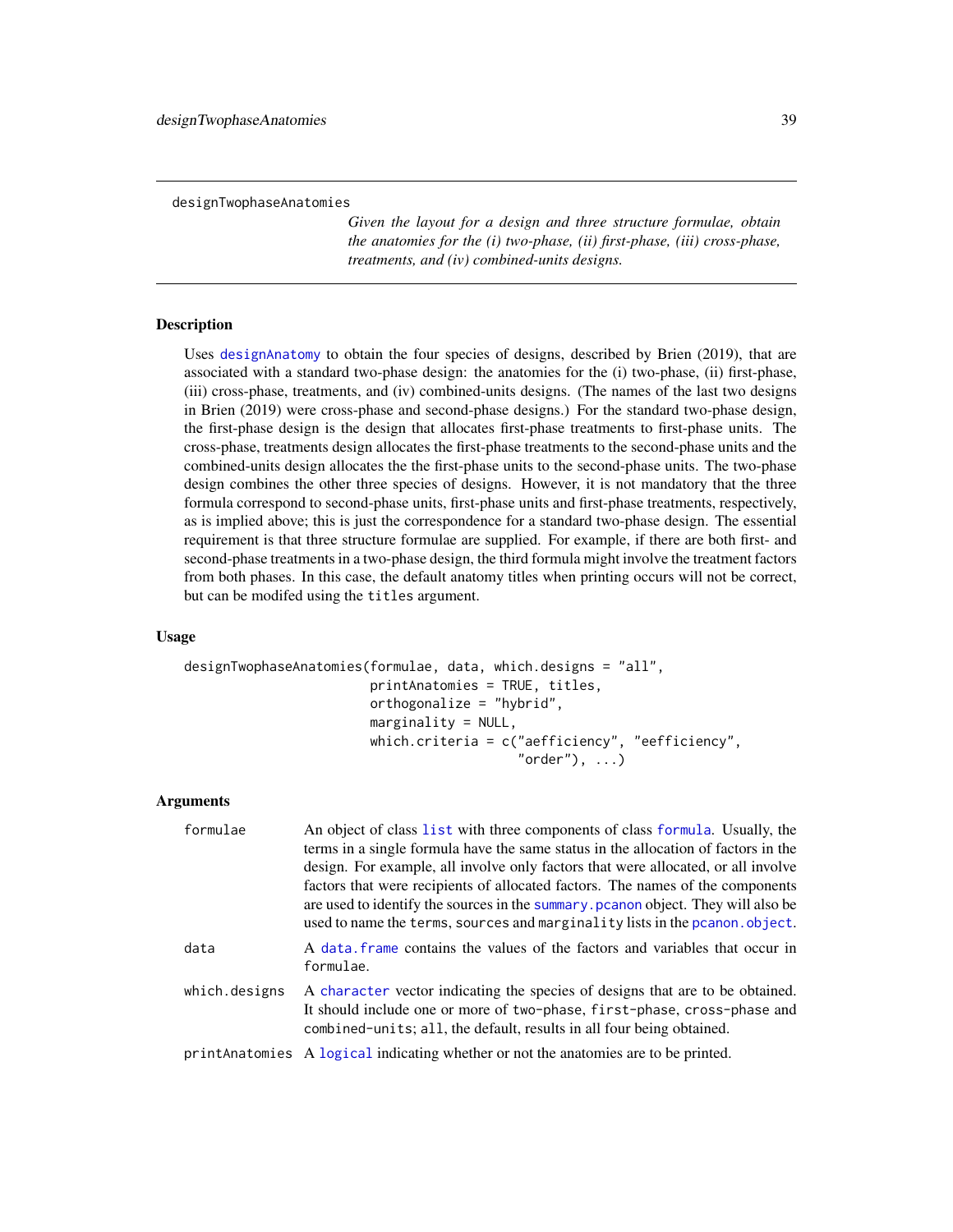- titles A [character](#page-0-0) vector of length four providing titles for the printed anatomies. It should have the titles, in the following order, for the antomies based on : (i) all three formulae, (ii) the second and third formulae, (iii) the first and third formulae, and (iv) the first and second formulae. If any element of titles is NA then that element is replaced with the corresponding default element of titles, these being, in order: Anatomy for the full two-phase design; Anatomy for the first-phase design; Anatomy for the cross-phase, treatments design; and Anatomy for the combined-units design. The titles generated will be saved as an attribute of the returned list.
- orthogonalize A [character](#page-0-0) vector indicating the method for orthogonalizing a projector to those for terms that occurred previously in a single formula. Three options are available: hybrid; differencing; eigenmethods. The hybrid option is the most general and uses the relationships between the projection operators for the terms in the formula to decide which projectors to substract and which to orthogonalize using eigenmethods. The differencing option subtracts, from the current projector, those previously orthogonalized projectors for terms whose factors are a subset of the current projector's factors. The eigemethods option recursively orthogonalizes the projects using an eigenanalysis of each projector with previously orthogonalized projectors. If a single value is given, it is used for all formulae.
- marginality A [list](#page-0-0) that can be used to supply some or all of the marginality matrices when it is desired to overwrite calculated marginality matrices or when they are not calculated. If the [list](#page-0-0) is the same length as the formulae [list](#page-0-0), they will be associated in parallel with the components of formulae, irrespective of the naming of the two [list](#page-0-0)s. If the number of components in marginlaity is less than the number of components in formulae then both [list](#page-0-0)s must be named so that those in the marginality [list](#page-0-0) can be matched with those in the formulae [list](#page-0-0).

Each component of the marginality [list](#page-0-0) must be either NULL or a square [matrix](#page-0-0) consisting of zeroes and ones that gives the marginalites of the terms in the formula. It must have the row and column names set to the terms from the expanded formula, including being in the same order as these terms. The entry in the ith row and jth column will be one if the ith term is marginal to the jth term i.e. the column space of the ith term is a subspace of that for the jth term and so the source for the jth term is to be made orthogonal to that for the ith term. Otherwise, the entries are zero. A row and column should not be included for the grand mean even if grandMean is TRUE.

which.criteria A [character](#page-0-0) vector nominating the efficiency criteria to be included in the summary of aliasing between terms within a structure. It can be none, all or some combination of aefficiency, mefficiency, sefficiency, eefficiency, xefficiency, order and dforthog – for details see [efficiency.criteria](#page-43-0). If none, no summary is printed.

... further arguments passed to designAnatomy.

#### Details

To produce the anatomies, [designAnatomy](#page-21-0) is called. The two-phase anatomy is based on the three formulae supplied in formulae, the first-phase anatomy uses the second and third formulae, the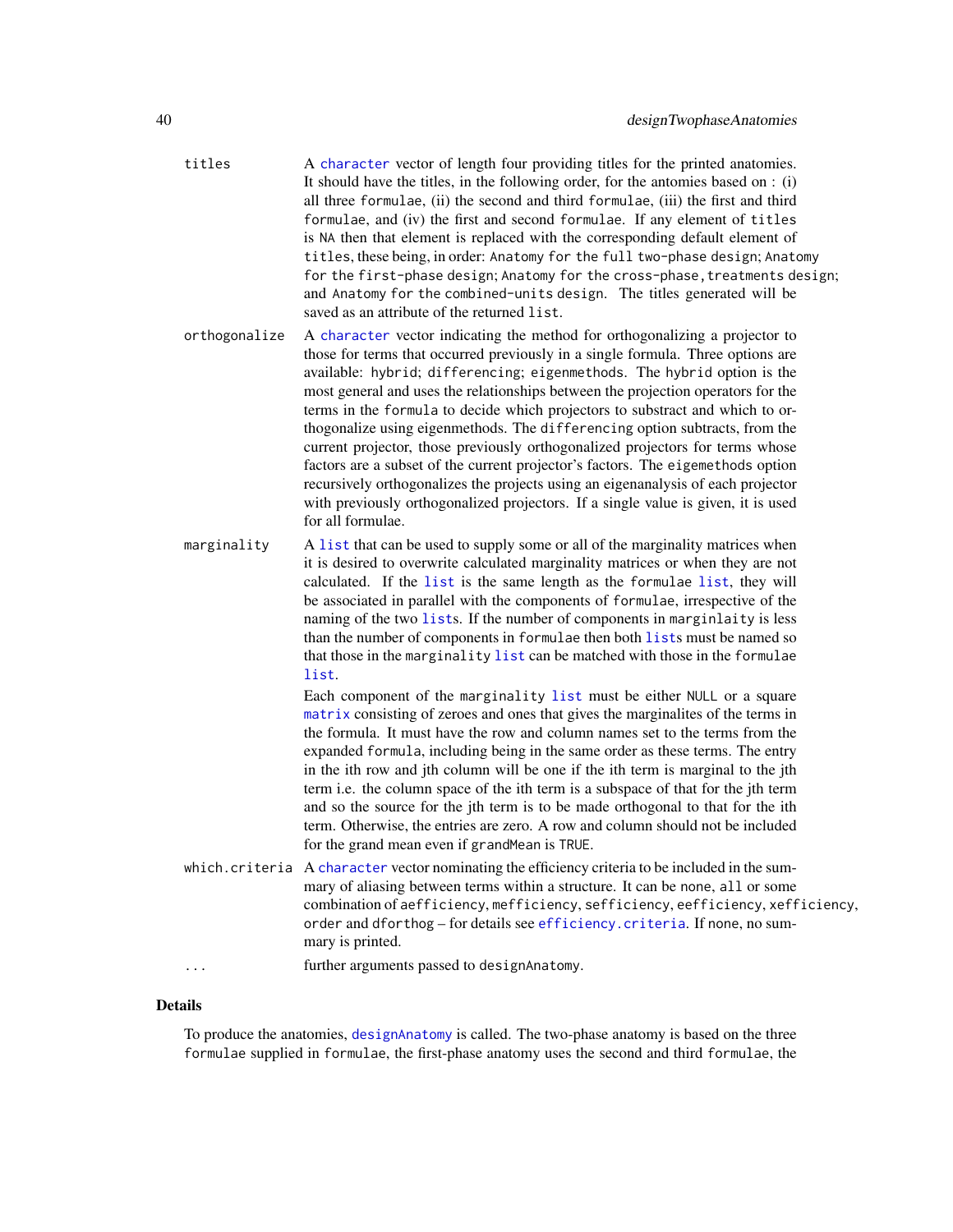### designTwophaseAnatomies 41

cross-phase, treatments anatomy derives from the first and third formulae and the combined-units anatomy is obtained with the first and second formulae.

# Value

A [list](#page-0-0) containing the components twophase, first, cross and combined.Each contains the [pcanon.object](#page-102-0) for one of the four designs produced by designTwophaseAnatomies, unless it is NULL because the design was omitted from the which.designs argument. The returned list has an attribute titles, being a character vector of length four and containing the titles used in printing the anatomies.

### Author(s)

Chris Brien

#### References

Brien, C. J. (2017) Multiphase experiments in practice: A look back. *Australian & New Zealand Journal of Statistics*, 59, 327-352.

Brien, C. J. (2019) Multiphase experiments with at least one later laboratory phase . II. Northogonal designs. *Australian & New Zealand Journal of Statistics*, accepted for publication.

### See Also

[designAnatomy](#page-21-0), [pcanon.object](#page-102-0), [p2canon.object](#page-101-0), [summary.pcanon](#page-133-0), [efficiencies.pcanon](#page-42-0), [pstructure](#page-118-0) , [projs.2canon](#page-116-0), [proj2.efficiency](#page-110-0), [proj2.combine](#page-109-0), [proj2.eigen](#page-112-0), [efficiency.criteria](#page-43-0), in package dae, [eigen](#page-0-0).

[projector](#page-114-0) for further information about this class.

# Examples

```
#'## Microarray example from Jarrett & Ruggiero (2008) - see Brien (2019)
jr.lay \leftarrow fac.gen(list(Set = 7, Dye = 2, Array = 3))jr.lay <- within(jr.lay,
                 {
                   Block <- factor(rep(1:7, each=6))
                   Plant <- factor(rep(c(1,2,3,2,3,1), times=7))
                   Sample <- factor(c(rep(c(2,1,2,2,1,1, 1,2,1,1,2,2), times=3),
                                       2,1,2,2,1,1))
                   Treat <- factor(c(1,2,4,2,4,1, 2,3,5,3,5,2, 3,4,6,4,6,3,
                                     4,5,7,5,7,4, 5,6,1,6,1,5, 6,7,2,7,2,6,
                                     7,1,3,1,3,7),
                                   labels=c("A","B","C","D","E","F","G"))
                 })
jr.anat <- designTwophaseAnatomies(formulae = list(array = ~ (Set:Array)*Dye,
```

```
plot = ~ Block/Plant/Sample,
                trt = - Treat),
which.designs = c("first","cross"),
data = jr.lay)
```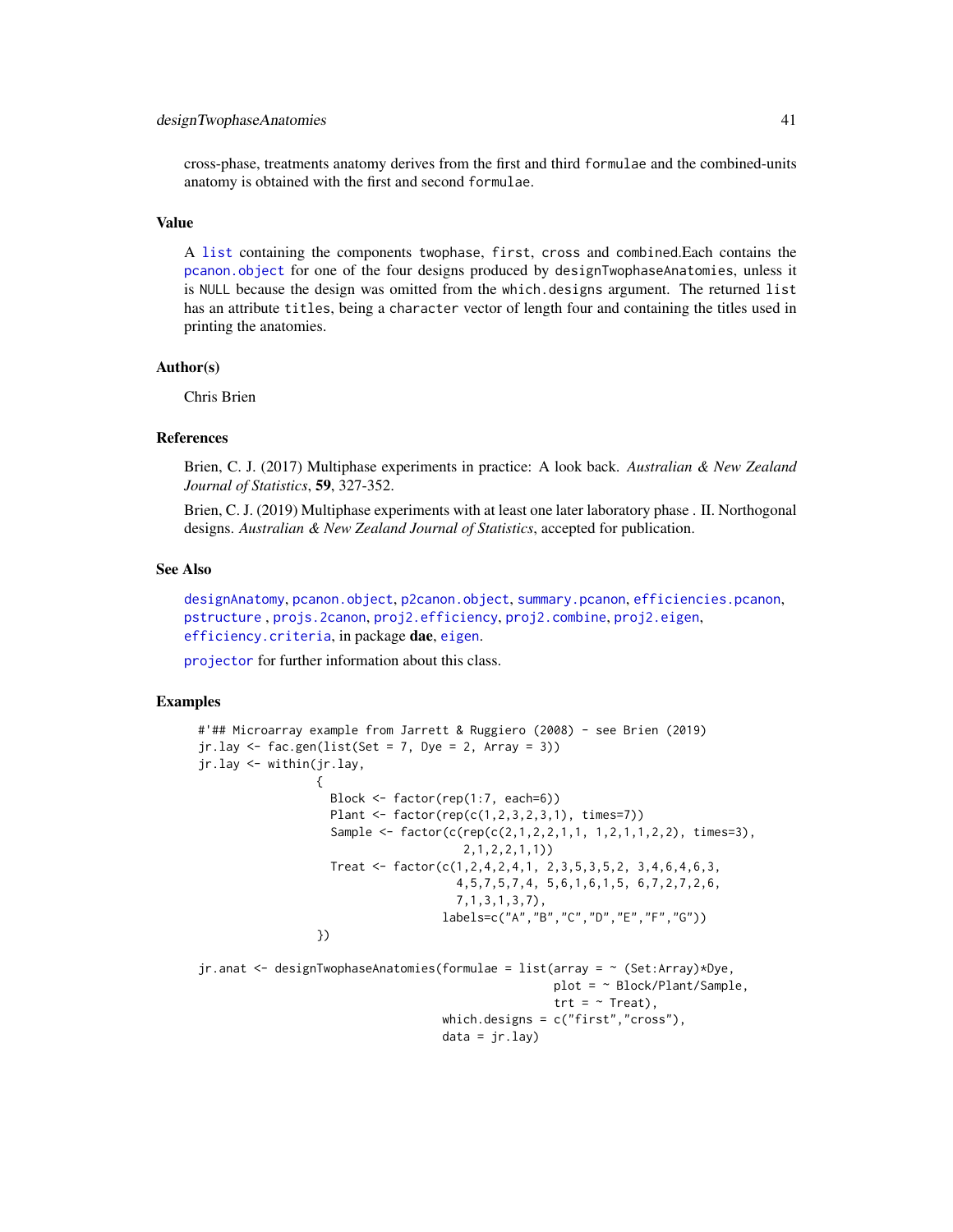```
## Three-phase sensory example from Brien and Payne (1999)
## Not run:
data(Sensory3Phase.dat)
Sensory.canon <- designTwophaseAnatomies(formulae = list(
                             eval= ~ ((Occasions/Intervals/Sittings)*Judges)/Positions,
                             field= ~ (Rows*(Squares/Columns))/Halfplots,
                              treats= ~ Trellis*Method),
                                        data = Sensory3Phase.dat)
```
## End(Not run)

detect.diff *Computes the detectable difference for an experiment*

# Description

Computes the delta that is detectable for specified replication, power, alpha.

# Usage

```
detect.diff(rm=5, df.num=1, df.denom=10, sigma=1, alpha=0.05, power=0.8,
            tol = 0.001, print = FALSE)
```
# Arguments

| rm       | The number of observations used in computing a mean.                                                                            |
|----------|---------------------------------------------------------------------------------------------------------------------------------|
| df.num   | The degrees of freedom of the numerator of the F for testing the term involving<br>the means.                                   |
| df.denom | The degrees of freedom of the denominator of the F for testing the term involv-<br>ing the means.                               |
| sigma    | The population standard deviation.                                                                                              |
| alpha    | The significance level to be used.                                                                                              |
| power    | The minimum power to be achieved.                                                                                               |
| tol      | The maximum difference tolerated between the power required and the power<br>computed in determining the detectable difference. |
| print    | TRUE or FALSE to have or not have a table of power calculation details printed<br>out.                                          |

# Value

A single numeric value containing the computed detectable difference.

# Author(s)

Chris Brien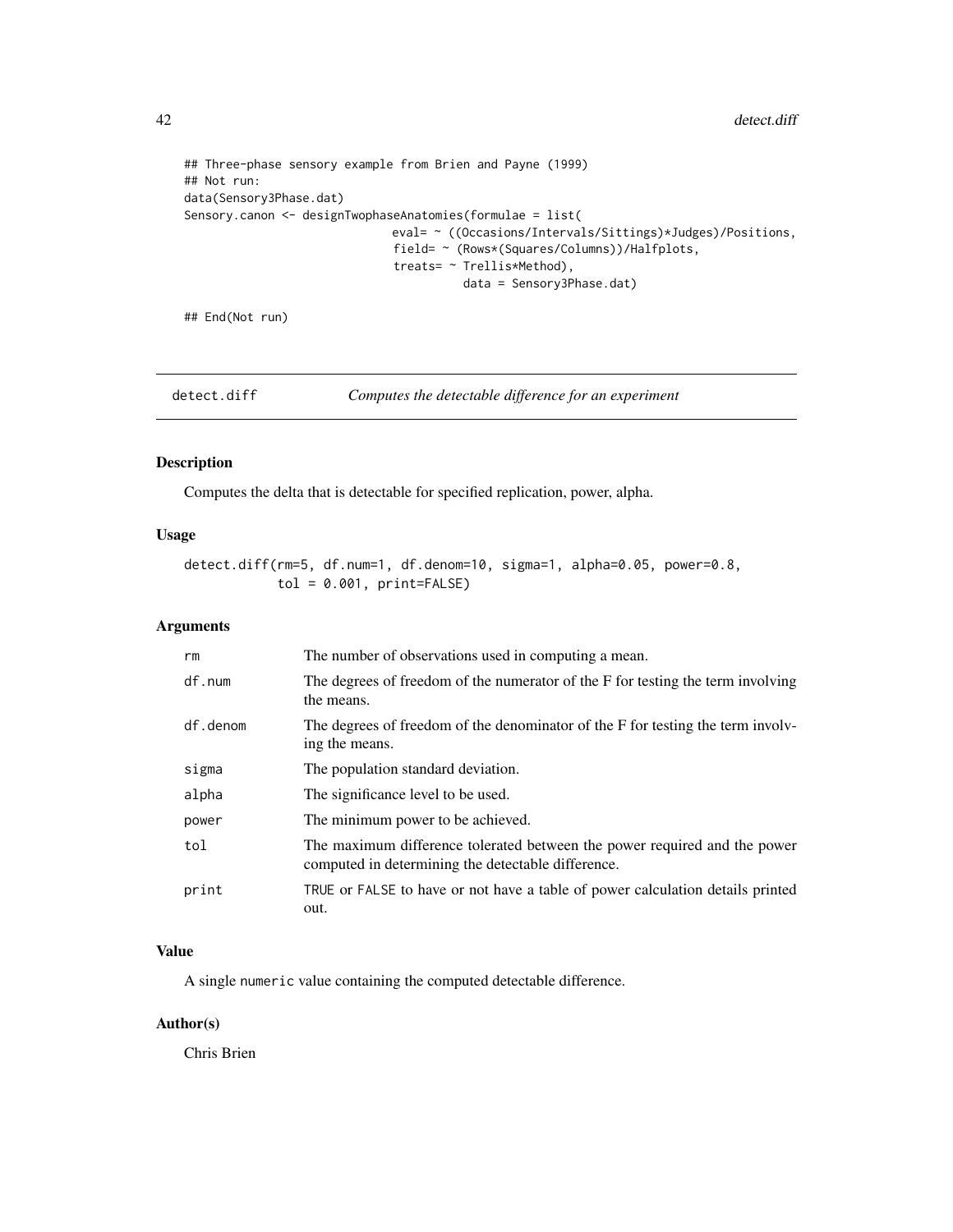#### efficiencies 43

# See Also

[power.exp](#page-103-0), no. reps in package dae.

### Examples

```
## Compute the detectable difference for a randomized complete block design
## with four treatments given power is 0.8 and alpha is 0.05.
rm < - 5detect.diff(rm = rm, df.num = 3, df.denom = 3 * (rm - 1),sigma = sqrt(20))
```

| efficiencies | Extracts the canonical efficiency factors from a pcanon. object or a |
|--------------|----------------------------------------------------------------------|
|              | p2canon.object.                                                      |

### <span id="page-42-0"></span>Description

Produces a list containing the canonical efficiency factors for the joint decomposition of two or more sets of projectors (Brien and Bailey, 2009) obtained using [designAnatomy](#page-21-0) or [projs.2canon](#page-116-0).

### Usage

```
## S3 method for class 'pcanon'
efficiencies(object, which = "adjusted", ...)
## S3 method for class 'p2canon'
efficiencies(object, which = "adjusted", ...)
```
# Arguments

| object | A pcanon object or an object of class p2canon produced by projs. 2canon.                                                                                                                                                                                                                                            |
|--------|---------------------------------------------------------------------------------------------------------------------------------------------------------------------------------------------------------------------------------------------------------------------------------------------------------------------|
| which  | A character string, either adjusted or pairwise. For adjusted, the canonical<br>efficiency factor are adjusted for other projectors from from the same set. For<br>pairwise, they are the unadjusted canonical efficiency factors between pairs of<br>projectors consisting of one projector from each of two sets. |
| .      | Further arguments passed to or from other methods. Unused at present.                                                                                                                                                                                                                                               |
|        |                                                                                                                                                                                                                                                                                                                     |

# Value

For a pcanon.object, a list with a component for each component of object, except for the last component – for more information about the components see [pcanon.object](#page-102-0).

For a p2canon object, a list with a component for each element of the Q1 argument from projs. 2canon. Each component is list, each its components corresponding to an element of the Q2 argument from [projs.2canon](#page-116-0)

### Author(s)

Chris Brien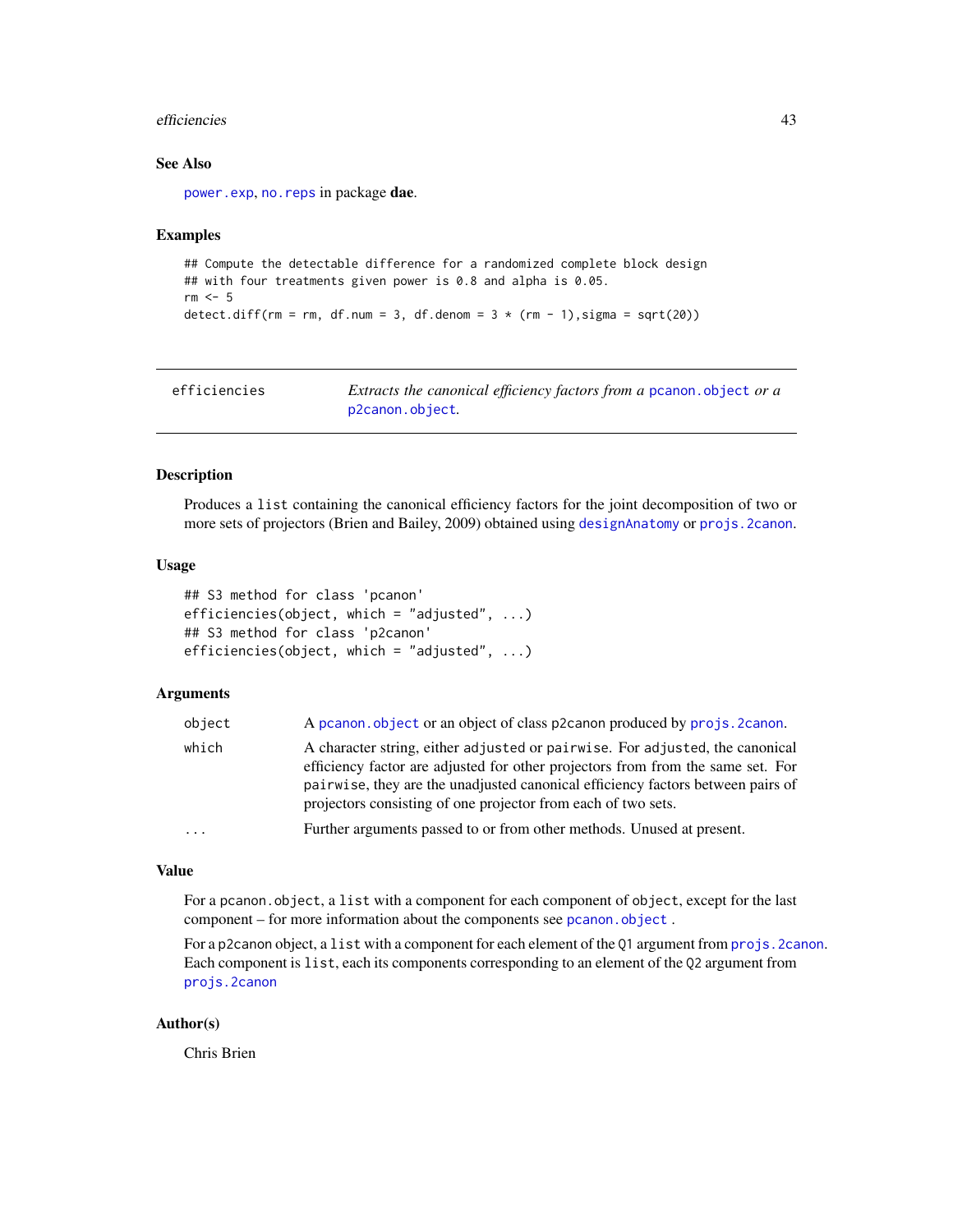### References

Brien, C. J. and R. A. Bailey (2009). Decomposition tables for multitiered experiments. I. A chain of randomizations. *The Annals of Statistics*, 36, 4184 - 4213.

# See Also

[designAnatomy](#page-21-0), [summary.pcanon](#page-133-0), [proj2.efficiency](#page-110-0), [proj2.combine](#page-109-0), [proj2.eigen](#page-112-0), [pstructure](#page-118-0) in package dae, [eigen](#page-0-0).

[projector](#page-114-0) for further information about this class.

#### Examples

```
## PBIBD(2) from p. 379 of Cochran and Cox (1957) Experimental Designs.
## 2nd edn Wiley, New York
PBIBD2.unit <- list(Block = 6, Unit = 4)
PBIBD2.nest <- list(Unit = "Block")
trt <- factor(c(1,4,2,5, 2,5,3,6, 3,6,1,4, 4,1,5,2, 5,2,6,3, 6,3,4,1))
PBIBD2.lay <- designRandomize(allocated = trt,
                              recipient = PBIBD2.unit,
                              nested.recipients = PBIBD2.nest)
```

```
##obtain combined decomposition using designAnatomy and get the efficiencies
unit.trt.canon <- designAnatomy(list(unit=~ Block/Unit, trt=~ trt), data = PBIBD2.lay)
efficiencies.pcanon(unit.trt.canon)
```

```
##obtain the projectors for each formula using pstructure
unit.struct <- pstructure(~ Block/Unit, data = PBIBD2.lay)
trt.struct <- pstructure(~ trt, data = PBIBD2.lay)
```

```
##obtain combined decomposition projs.2canon and get the efficiencies
unit.trt.p2canon <- projs.2canon(unit.struct$Q, trt.struct$Q)
efficiencies.p2canon(unit.trt.p2canon)
```
<span id="page-43-0"></span>efficiency.criteria *Computes efficiency criteria from a set of efficiency factors*

#### **Description**

Computes efficiency criteria from a set of efficiency factors.

### Usage

```
efficiency.criteria(efficiencies)
```
### Arguments

efficiencies A numeric containing a set of efficiency factors.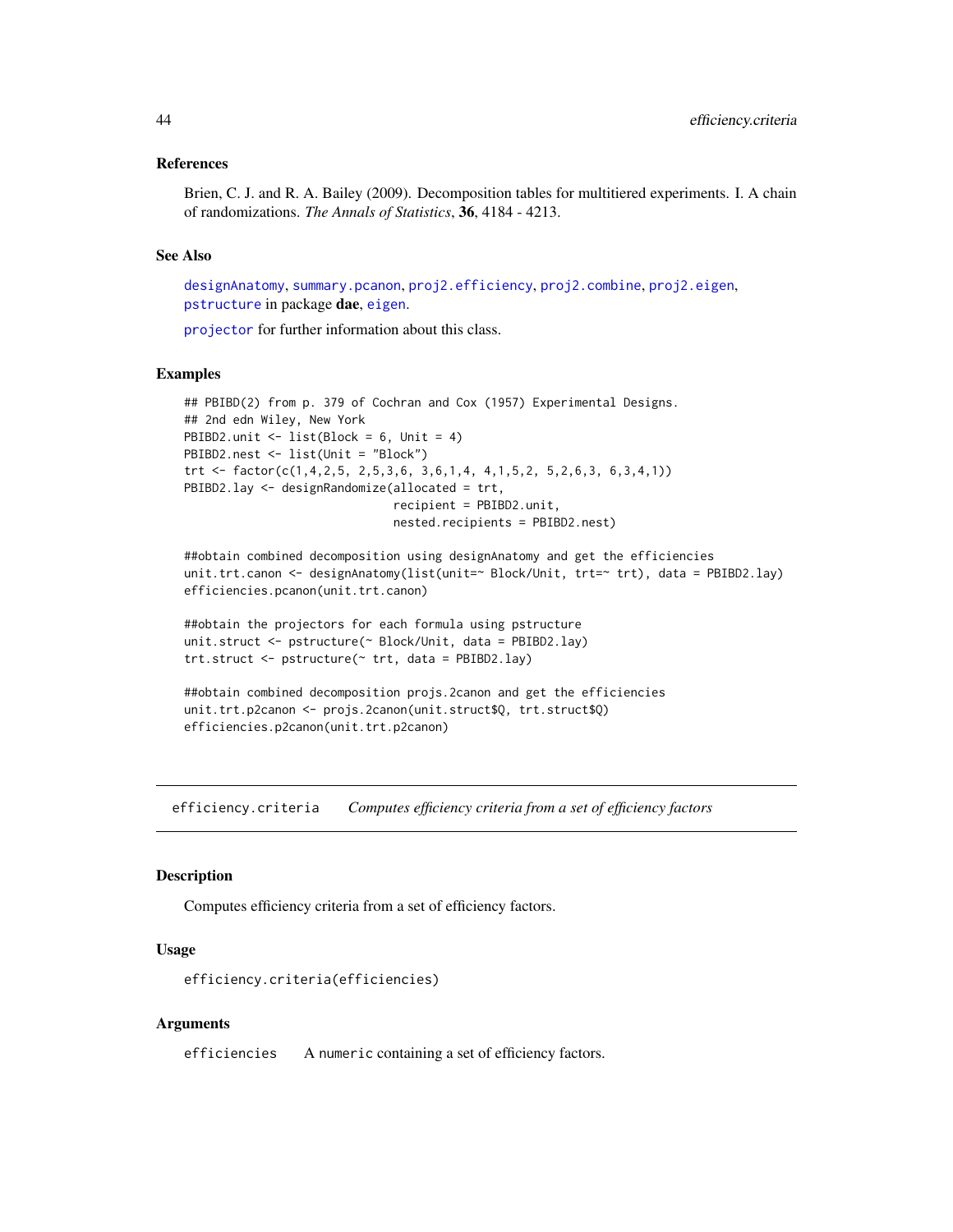# efficiency.criteria 45

### Details

The aefficiency criterion is the harmonic mean of the nonzero efficiency factors. The mefficiency criterion is the mean of the nonzero efficiency factors. The eefficiency criterion is the minimum of the nonzero efficiency factors. The sefficiency criterion is the variance of the nonzero efficiency factors. The xefficiency is the maximum of the efficiency factors. The order is the order of balance and is the number of unique nonzero efficiency factors. The dforthog is the number of efficiency factors that are equal to one.

### Value

A list whose components are aefficiency, mefficiency, sefficiency, eefficiency, xefficiency, order and dforthog.

### Author(s)

Chris Brien

# See Also

[proj2.efficiency](#page-110-0), [proj2.eigen](#page-112-0), [proj2.combine](#page-109-0) in package dae, [eigen](#page-0-0).

[projector](#page-114-0) for further information about this class.

### Examples

```
## PBIBD(2) from p. 379 of Cochran and Cox (1957) Experimental Designs.
## 2nd edn Wiley, New York
PBIBD2.unit <- list(Block = 6, Unit = 4)
PBIBD2.nest <- list(Unit = "Block")
trt <- factor(c(1,4,2,5, 2,5,3,6, 3,6,1,4, 4,1,5,2, 5,2,6,3, 6,3,4,1))
PBIBD2.lay <- designRandomize(allocated = trt,
                              recipient = PBIBD2.unit,
                              nested.recipients = PBIBD2.nest)
## obtain sets of projectors
unit.struct <- pstructure(~ Block/Unit, data = PBIBD2.lay)
trt.struct <- pstructure(\sim trt, data = PBIBD2.lay)
## save intrablock efficiencies
eff.inter <- proj2.efficiency(unit.struct$Q[["Unit[Block]"]], trt.struct$Q[["trt"]])
## calculate efficiency criteria
efficiency.criteria(eff.inter)
```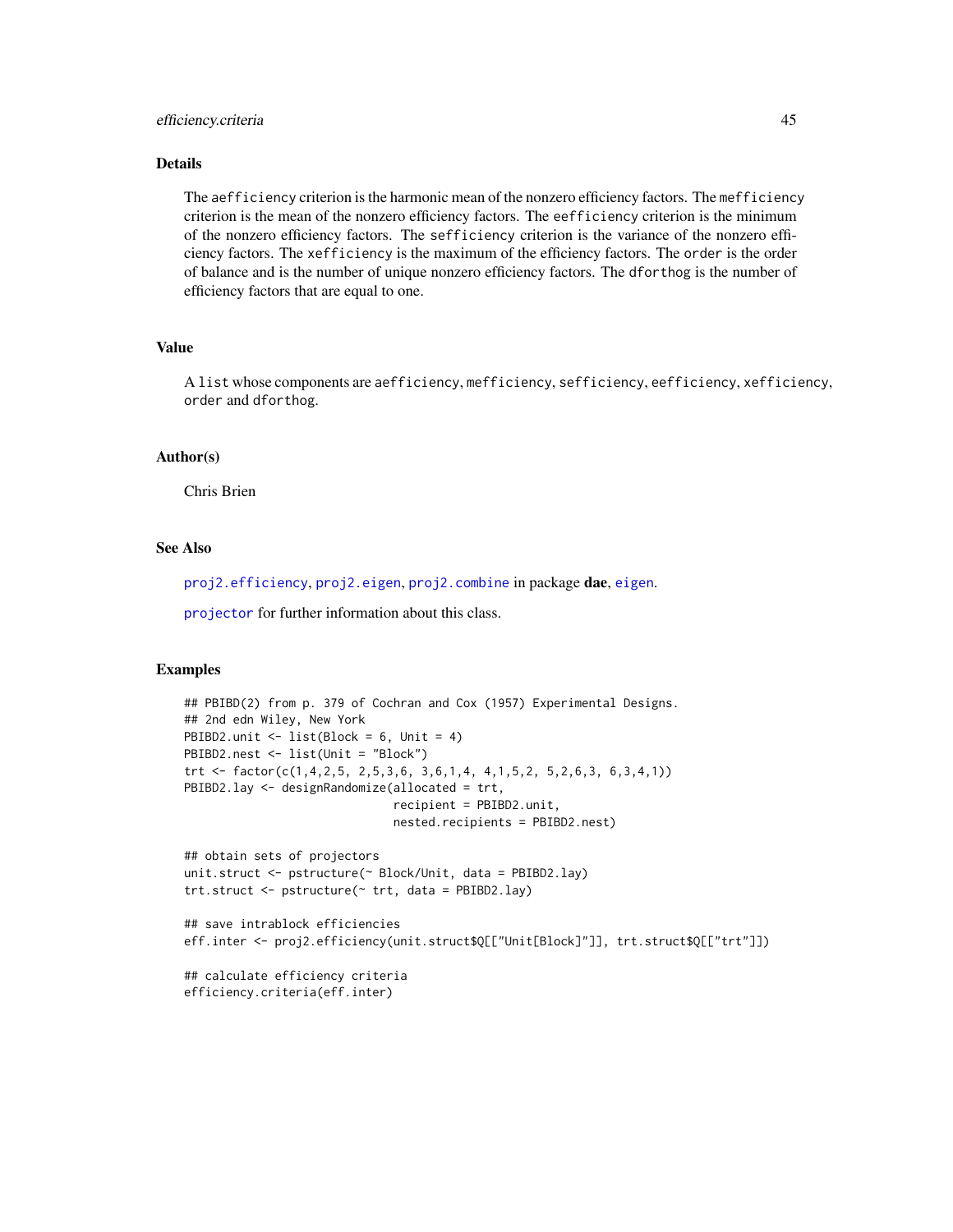# Description

Elements of the array x corresponding to the rows of the two dimensional object subscripts are extracted. The number of columns of subscripts corresponds to the number of dimensions of x. The effect of supplying less columns in subscripts than the number of dimensions in x is the same as for  $"$ [ $"$ .

### Usage

```
elements(x, subscripts)
```
# Arguments

| $\mathsf{X}$ | An array with at least two dimensions whose elements are to be extracted. |
|--------------|---------------------------------------------------------------------------|
| subscripts   | A two dimensional object interpreted as elements by dimensions.           |

#### Value

A vector containing the extracted elements and whose length equals the number of rows in the subscripts object.

### Author(s)

Chris Brien

# See Also

Extract

### Examples

```
## Form a table of the means for all combinations of Row and Line.
## Then obtain the values corresponding to the combinations in the data frame x,
## excluding Row 3.
x \le fac.gen(list(Row = 2, Line = 4), each = 2)
x$y <- rnorm(16)RowLine.tab <- tapply(x$y, list(x$Row, x$Line), mean)
xs <- elements(RowLine.tab, subscripts=x[x$"Line" != 3, c("Row", "Line")])
```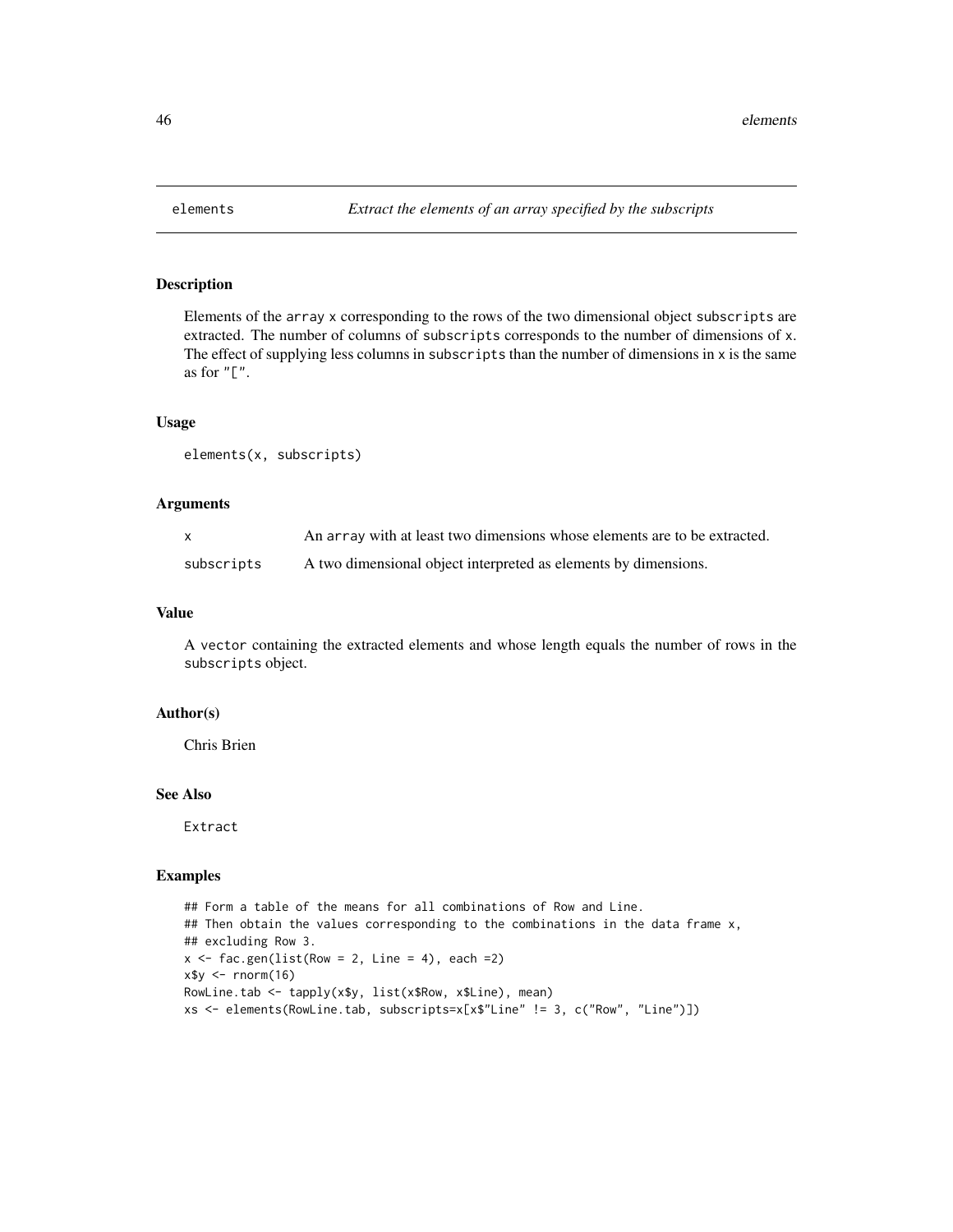Exp249.munit.des *Systematic, main-unit design for an experiment to be run in a greenhouse*

# Description

In this main-unit design, there are 24 lanes by 11 Positions, the lanes being blocked into 6 Zones of 4 lanes. The design for the main units is for assigning 75 wheat lines, of which 73 are Nested Association Mapping (NAM) wheat lines and the other two are two check lines, Scout and Gladius. A row and column design was generated with DiGGer (Coombes, 2009). For more details see the vignette daeDesignNotes.pdf.

### Usage

```
data(Exp249.munit.des)
```
# Format

A data.frame containing 264 observations of 3 variables.

#### Source

Coombes, N. E. (2009) codeDigger*: design search tool in R*. URL: [http://nswdpibiom.org/](http://nswdpibiom.org/austatgen/software/) [austatgen/software/](http://nswdpibiom.org/austatgen/software/), (accessed June 3, 2015).

extab *Expands the values in table to a vector*

#### Description

Expands the values in table to a vector according to the index.factors that are considered to index the table, either in standard or Yates order. The order of the values in the vector is determined by the order of the values of the index.factors.

# Usage

```
extab(table, index.factors, order="standard")
```
#### Arguments

| table | A numeric vector containing the values to be expanded. Its length must equal                      |
|-------|---------------------------------------------------------------------------------------------------|
|       | the product of the number of used levels for the factors in index. factors and                    |
|       | the values in it correspond to all levels combinations of these factors. That is,                 |
|       | the values of the index. factors are irrelevant to table.                                         |
|       | index.factors A list of factors that index the table. All the factors must be the same<br>length. |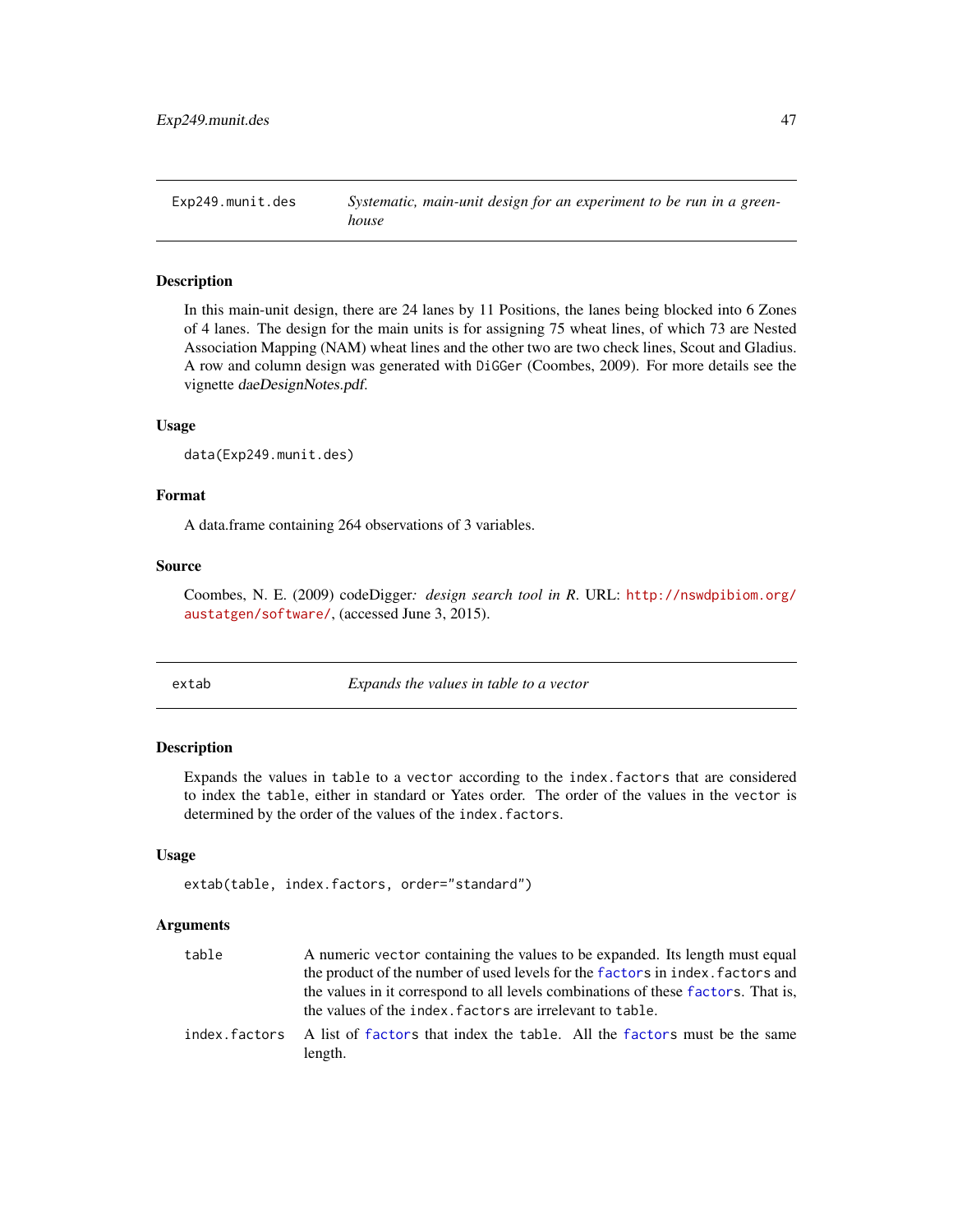order The order in which the levels combinations of the index.factors are to be considered as numbered in indexing table; standard numbers them as if they are arranged in standard order, that is with the first factor moving slowest and the last factor moving fastest; yates numbers them as if they are arranged in Yates order, that is with the first factor moving fastest and last factor moving slowest.

#### Value

A vector of length equal to the [factors](#page-0-0) in index.factor whose values are taken from table.

### Author(s)

Chris Brien

### Examples

```
## generate a small completely randomized design with the two-level
## factors A and B
n < -12CRD.unit <- list(Unit = n)
CRD.treat \leq fac.gen(list(A = 2, B = 2), each = 3)
CRD.lay <- designRandomize(allocated = CRD.treat, recipient = CRD.unit,
                           seed = 956)
## set up a 2 x 2 table of A x B effects
AB.tab <- c(12, -12, -12, 12)
## add a unit-length vector of expanded effects to CRD.lay
attach(CRD.lay)
CRD.lay$AB.effects <- extab(table=AB.tab, index.factors=list(A, B))
```
<span id="page-47-0"></span>fac.ar1mat *forms the ar1 correlation matrix for a (generalized) factor*

### Description

Form the correlation matrix for a (generalized) factor where the correlation between the levels follows an autocorrelation of order 1 (ar1) pattern.

#### Usage

fac.ar1mat(factor, rho)

### Arguments

| factor | The (generalized) factor for which the correlation between its levels displays |
|--------|--------------------------------------------------------------------------------|
|        | an arl pattern.                                                                |
| rho    | The correlation parameter for the arl process.                                 |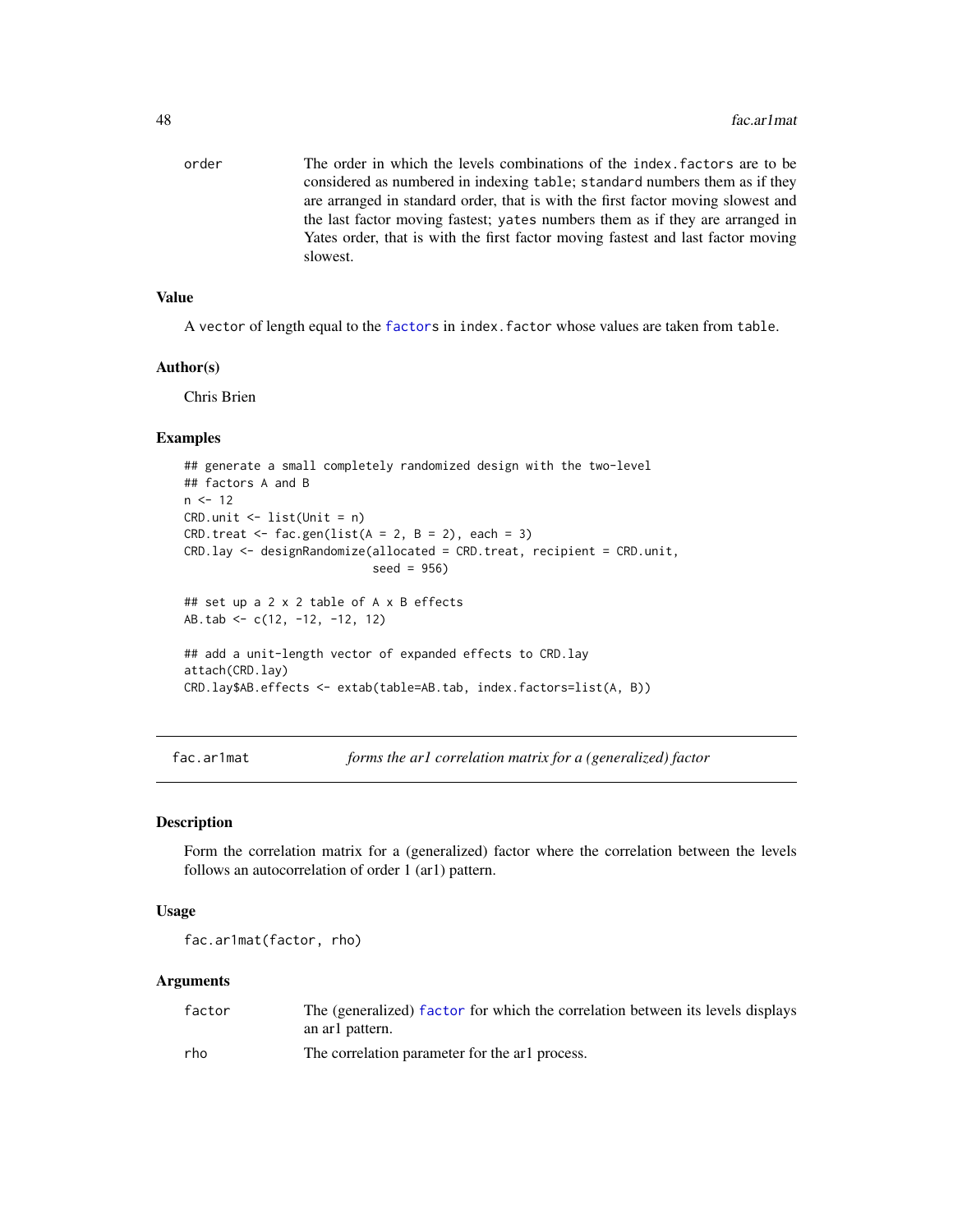#### fac.combine 49

### Details

The method is: a) form an n x n matrix of all pairwise differences in the numeric values corresponding to the observed levels of the factor by taking the difference between the following two n x n matrices are equal: 1) each row contains the numeric values corresponding to the observed levels of the factor, and 2) each column contains the numeric values corresponding to the observed levels of the factor, b) replace each element of the pairwise difference matrix with rho raised to the absolute value of the difference.

# Value

An n x n [matrix](#page-0-0), where n is the length of the [factor](#page-0-0).

### Author(s)

Chris Brien

# See Also

[fac.vcmat](#page-65-0), [fac.meanop](#page-54-0), [fac.sumop](#page-62-0) in package dae.

### Examples

```
## set up a two-level factor and a three-level factor, both of length 12
A \leftarrow factor(rep(1:2, each=6))B <- factor(rep(1:3, each=2, times=2))
## create a 12 x 12 ar1 matrix corrresponding to B
ar1.B \leftarrow fac.ar1mat(B, 0.6)
```
<span id="page-48-0"></span>fac.combine *Combines several factors into one*

# Description

Combines several [factors](#page-0-0) into one whose levels are the combinations of the used levels of the individual [factors](#page-0-0).

### Usage

fac.combine(factors, order="standard", combine.levels=FALSE, sep=",", ...)

### Arguments

factors A [list](#page-0-0) of [factors](#page-0-0) all of the same length.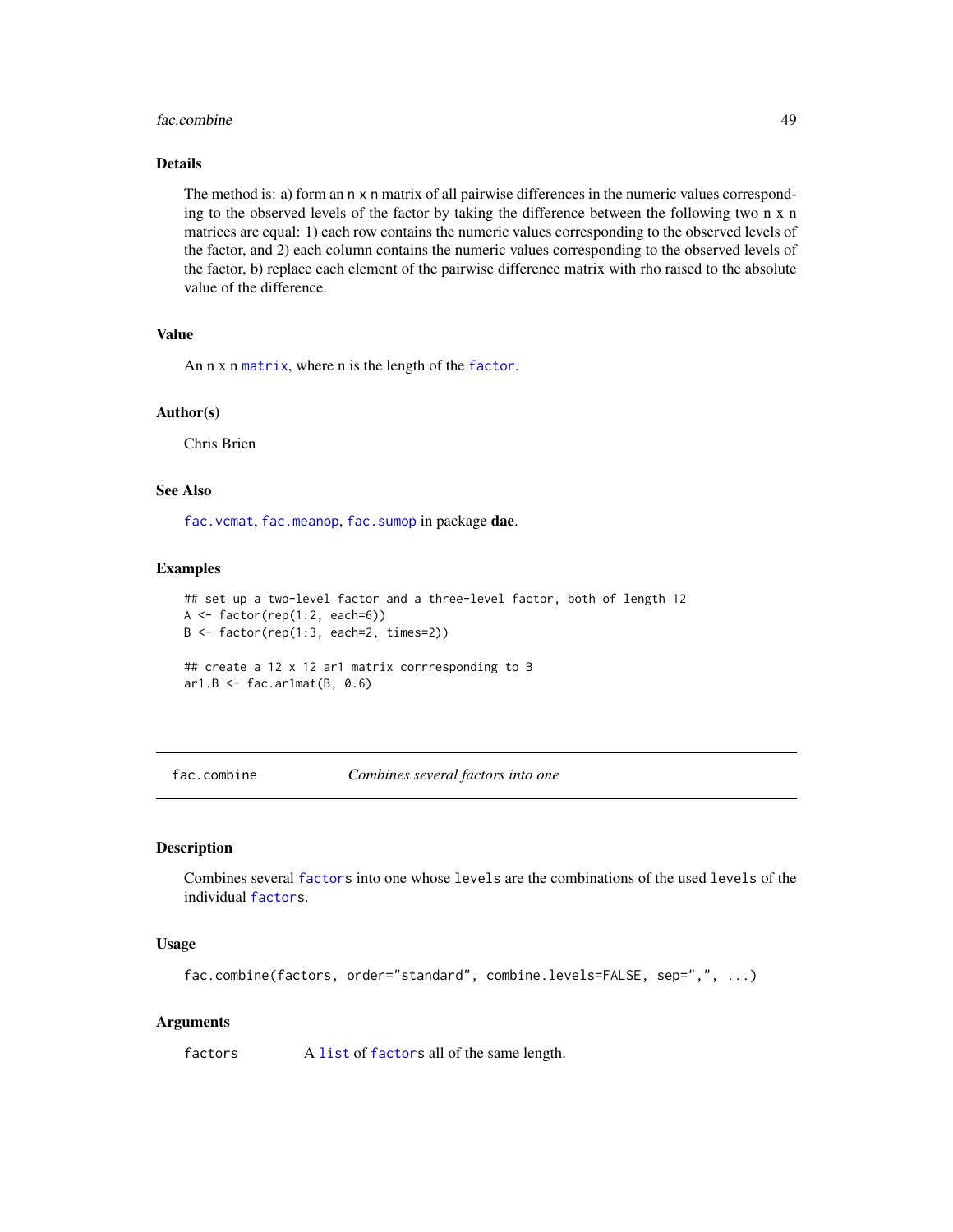| order | Either standard or yates. The order in which the levels combinations of<br>the factors are to be considered as numbered when forming the levels of the<br>combined factor; standard numbers them as if they are arranged in standard<br>order, that is with the levels of the first factor moving slowest and those of the<br>last factor moving fastest; yates numbers them as if they are arranged in Yates<br>order, that is with the levels of the first factor moving fastest and those of the<br>last factor moving slowest. |
|-------|------------------------------------------------------------------------------------------------------------------------------------------------------------------------------------------------------------------------------------------------------------------------------------------------------------------------------------------------------------------------------------------------------------------------------------------------------------------------------------------------------------------------------------|
|       | combine. Levels A logical specifying whether the levels labels of the new factor are to be<br>combined from those of the factors being combined. The default is to use the<br>integers from 1 to the product of the numbers of combinations of used levels<br>of the individual factors, numbering the levels according to order.                                                                                                                                                                                                  |
| sep   | A character string to separate the levels when combine. levels = TRUE.                                                                                                                                                                                                                                                                                                                                                                                                                                                             |
|       | Further arguments passed to the factor call creating the new factor.                                                                                                                                                                                                                                                                                                                                                                                                                                                               |

# Value

A [factor](#page-0-0) whose levels are formed form the observed combinations of the levels of the individual [factors](#page-0-0).

# Author(s)

Chris Brien

# See Also

[fac.uncombine](#page-63-0), [fac.split](#page-61-0), [fac.divide](#page-49-0) in package dae.

# Examples

```
## set up two factors
A <- factor(rep(1:2, each=6))
B <- factor(rep(1:3, each=2, times=2))
## obtain six-level factor corresponding to the combinations of A and B
AB <- fac.combine(list(A,B))
```
<span id="page-49-0"></span>fac.divide *Divides a factor into several individual factors*

# Description

Takes a [factor](#page-0-0) and divides it into several individual [factors](#page-0-0) as if the levels in the original combined.factor are numbered from one to its number of levels and correspond to the numbering of the levels combinations of the individual [factors](#page-0-0) when these are arranged in standard or Yates order.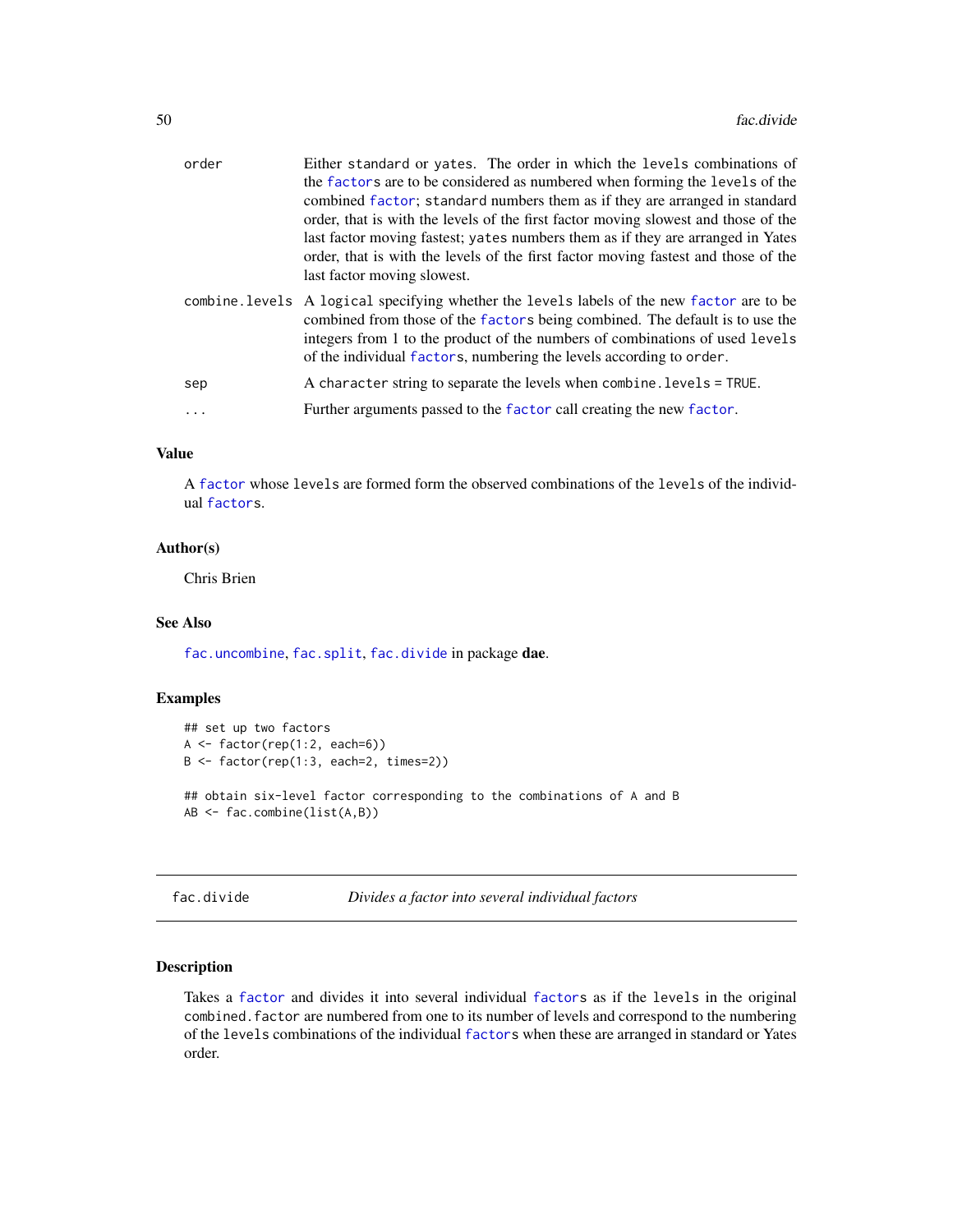#### fac.divide 51

# Usage

fac.divide(combined.factor, factor.names, order="standard")

### **Arguments**

| combined.factor |                                                                                                                                                                                                                                                                                                                                                                                                                                                |
|-----------------|------------------------------------------------------------------------------------------------------------------------------------------------------------------------------------------------------------------------------------------------------------------------------------------------------------------------------------------------------------------------------------------------------------------------------------------------|
|                 | A factor that is to be divided into the individual factors listed in factor, names.                                                                                                                                                                                                                                                                                                                                                            |
| factor.names    | A list of factors to be formed. The names in the list are the names of the<br>factors and the component of a name is either a) a single numeric value that<br>is the number of levels, b) a numeric vector that contains the levels of the<br>factor, or c) a character vector that contains the labels of the levels of the<br>factor.                                                                                                        |
| order           | Either standard or yates. The order in which the levels combinations of<br>the factors in factor names are to be considered as numbered; standard<br>numbers them as if they are arranged in standard order, that is with the first<br>factor moving slowest and the last factor moving fastest; yates numbers them<br>as if they are arranged in Yates order, that is with the first factor moving fastest<br>and last factor moving slowest. |

# Value

A [data.frame](#page-0-0) whose columns consist of the [factors](#page-0-0) listed in factor.names and whose values have been computed from the combined [factor](#page-0-0). All the [factors](#page-0-0) will be of the same length.

### Note

A single [factor](#page-0-0) name may be supplied in the [list](#page-0-0) in which case a [data.frame](#page-0-0) is produced that contains the single [factor](#page-0-0) computed from the numeric vector. This may be useful when calling this function from others.

### Author(s)

Chris Brien

### See Also

[fac.split](#page-61-0), [fac.uncombine](#page-63-0), [fac.combine](#page-48-0) in package dae.

# Examples

```
## generate a small completely randomized design for 6 treatments
n < -12CRD.unit <- list(Unit = n)
treat \leq factor(rep(1:4, each = 3))
CRD.lay <- designRandomize(allocated = treat, recipient = CRD.unit, seed=956)
## divide the treatments into two two-level factors A and B
CRD.facs <- fac.divide(CRD.lay$treat, factor.names = list(A = 2, B = 2))
```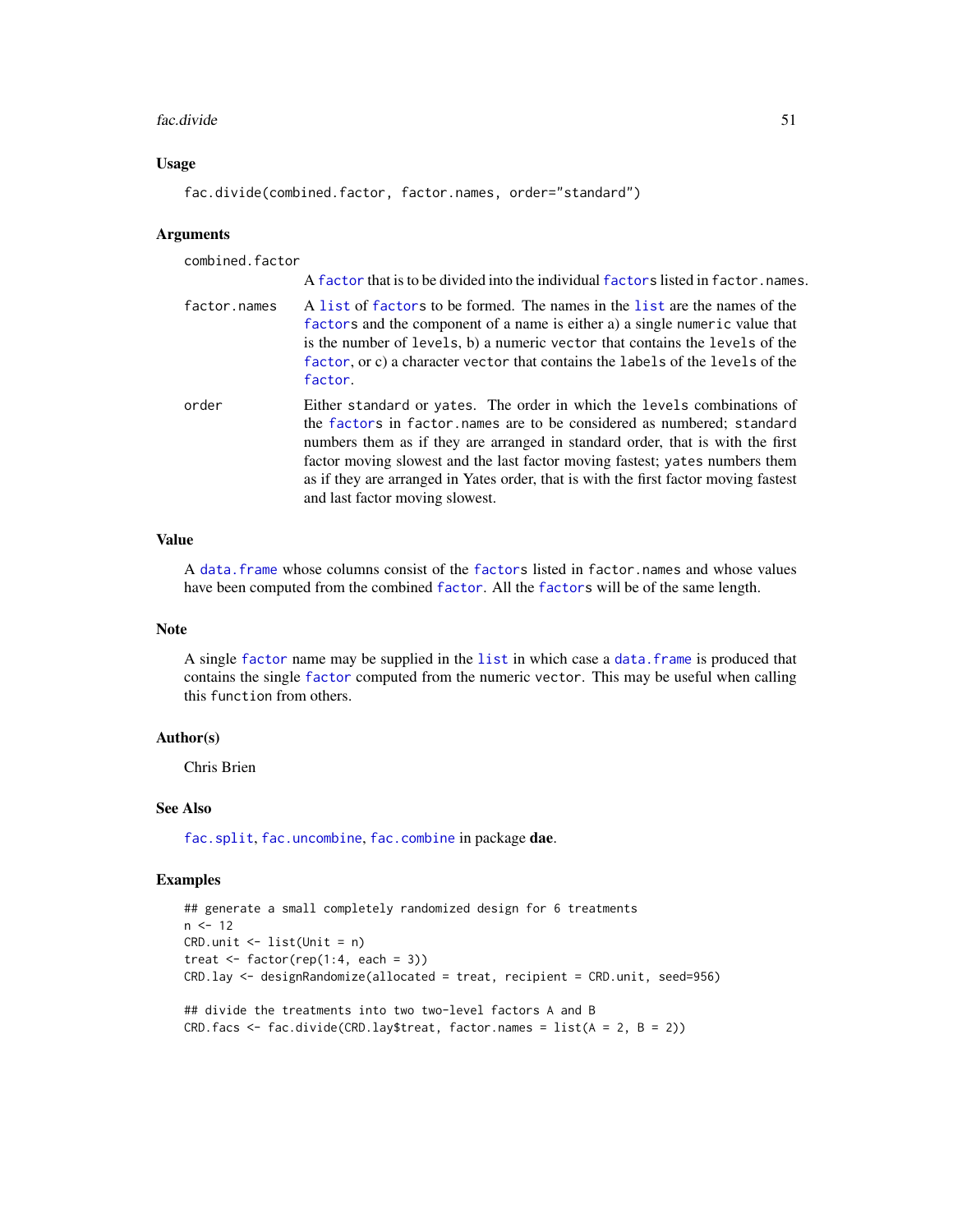<span id="page-51-0"></span>

# Description

Generate all combinations of several factors and, optionally, replicate them.

### Usage

fac.gen(generate, each=1, times=1, order="standard")

### Arguments

| generate | A list of named objects and numbers that specify the factors whose levels<br>are to be generated and the pattern in these levels. If a component of the list<br>is named, then the component should be either a) a single numeric value that<br>is the number of levels, b) a numeric vector that contains the levels of the<br>factor, or c) a character vector that contains the labels of the levels of the<br>factor. |
|----------|---------------------------------------------------------------------------------------------------------------------------------------------------------------------------------------------------------------------------------------------------------------------------------------------------------------------------------------------------------------------------------------------------------------------------|
| each     | The number of times to replicate consecutively the elements of the levels gen-<br>erated according to pattern specified by the generate argument.                                                                                                                                                                                                                                                                         |
| times    | The number of times to repeat the whole generated pattern of levels generated<br>according to pattern specified by the generate argument.                                                                                                                                                                                                                                                                                 |
| order    | Either standard or yates. The order in which the speed of cycling through<br>the levels is to move; combinations of the factors are to be considered as<br>numbered; standard cycles through the levels of the first factor slowest and<br>the last factor moving fastest; yates cycles through the levels of the first factor<br>fastest and last factor moving slowest.                                                 |

# Details

The levels of each [factor](#page-0-0) are generated in a hierarchical pattern, such as standard order, where the levels of one [factor](#page-0-0) are held constant while those of the adjacent [factor](#page-0-0) are cycled through the complete set once. If a number is supplied instead of a name, the pattern is generated as if a [factor](#page-0-0) with that number of levels had been supplied in the same position as the number. However, no levels are stored for this unamed [factor](#page-0-0).

# Value

A [data.frame](#page-0-0) of [factors](#page-0-0) whose generated levels are those supplied in the generate list. The number of rows in the data. frame will equal the product of the numbers of levels of the supplied [factors](#page-0-0) and the values of the each and times arguments.

### Warning

Avoid using factor names F and T as these might be confused with FALSE and TRUE.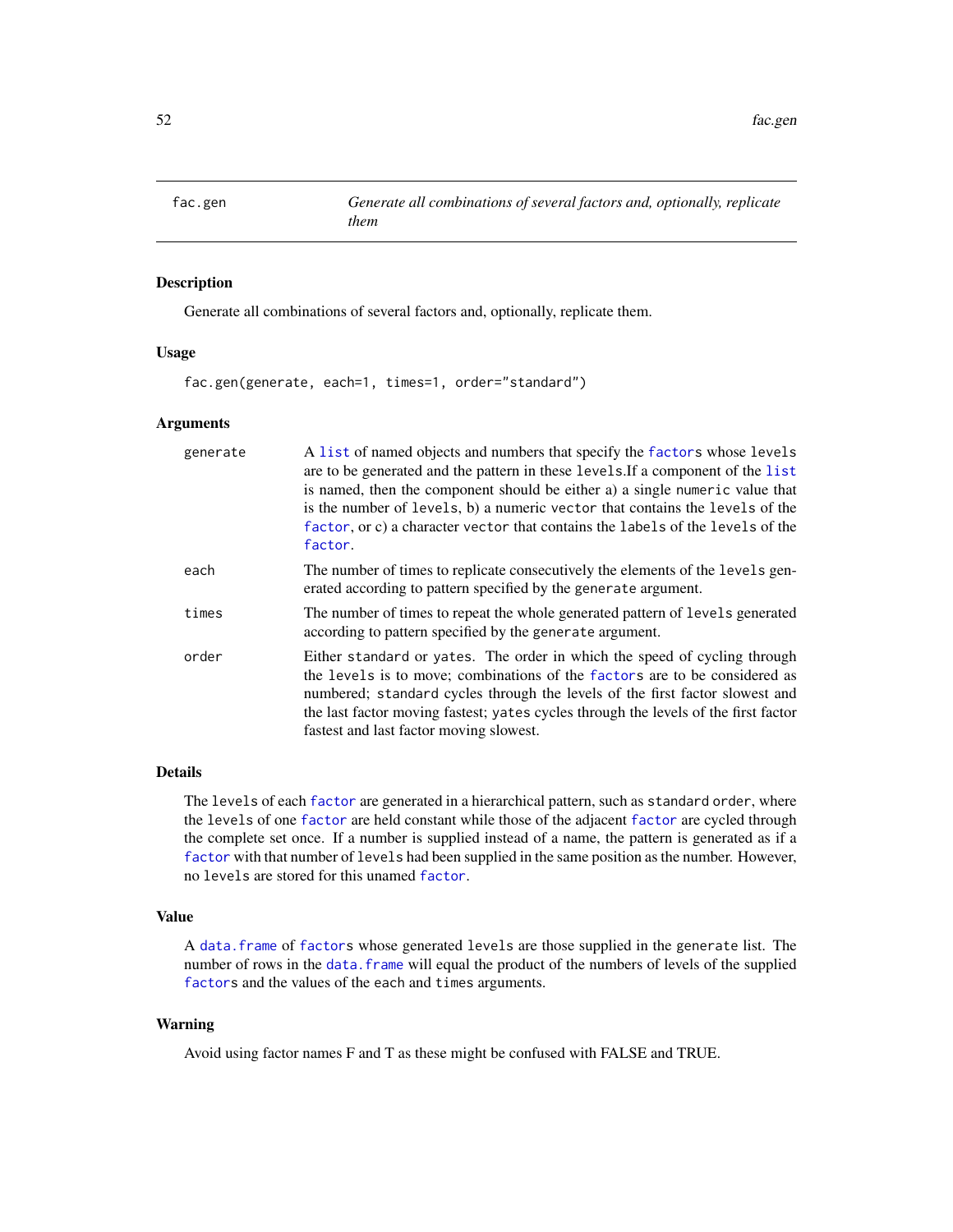# fac.genfactors 53

### Author(s)

Chris Brien

# See Also

[fac.genfactors](#page-52-0) , [fac.combine](#page-48-0) in package dae

### Examples

```
## generate a 2^3 factorial experiment with levels - and +, and
## in Yates order
mp < -c("-", "+")fnames <- list(Catal = mp, Temp = mp, Press = mp, Conc = mp)
Fac4Proc.Treats <- fac.gen(generate = fnames, order="yates")
## Generate the factors A, B and D. The basic pattern has 4 repetitions
## of the levels of D for each A and B combination and 3 repetitions of
## the pattern of the B and D combinations for each level of A. This basic
## pattern has each combination repeated twice, and the whole of this
```

```
## is repeated twice. It generates 864 A, B and D combinations.
gen <- list(A = 3, 3, B = c(0,100,200), 4, D = c("0","1"))
fac.gen(gen, times=2, each=2)
```
<span id="page-52-0"></span>

| fac.genfactors | Generate all combinations of the levels of the supplied factors, without |
|----------------|--------------------------------------------------------------------------|
|                | replication                                                              |

# Description

Generate all combinations of the levels of the supplied factors, without replication. This function extracts the levels from the supplied factors and uses them to generate the new factors. On the other hand, the levels must supplied in the generate argument of the function [fac.gen](#page-51-0).

### Usage

fac.genfactors(factors, ...)

# Arguments

| factors                 | A list of factors, or an object of factors that is coercible to a list.               |
|-------------------------|---------------------------------------------------------------------------------------|
| $\cdot$ $\cdot$ $\cdot$ | Further arguments passed to the fac.gen in creating the data.frame of new<br>factors. |

# Details

The levels of each [factor](#page-0-0) are generated in standard order, unless order is supplied to [fac.gen](#page-51-0) via the '...' argument. The levels of the new [factors](#page-0-0) will be in the same order as in the supplied factors.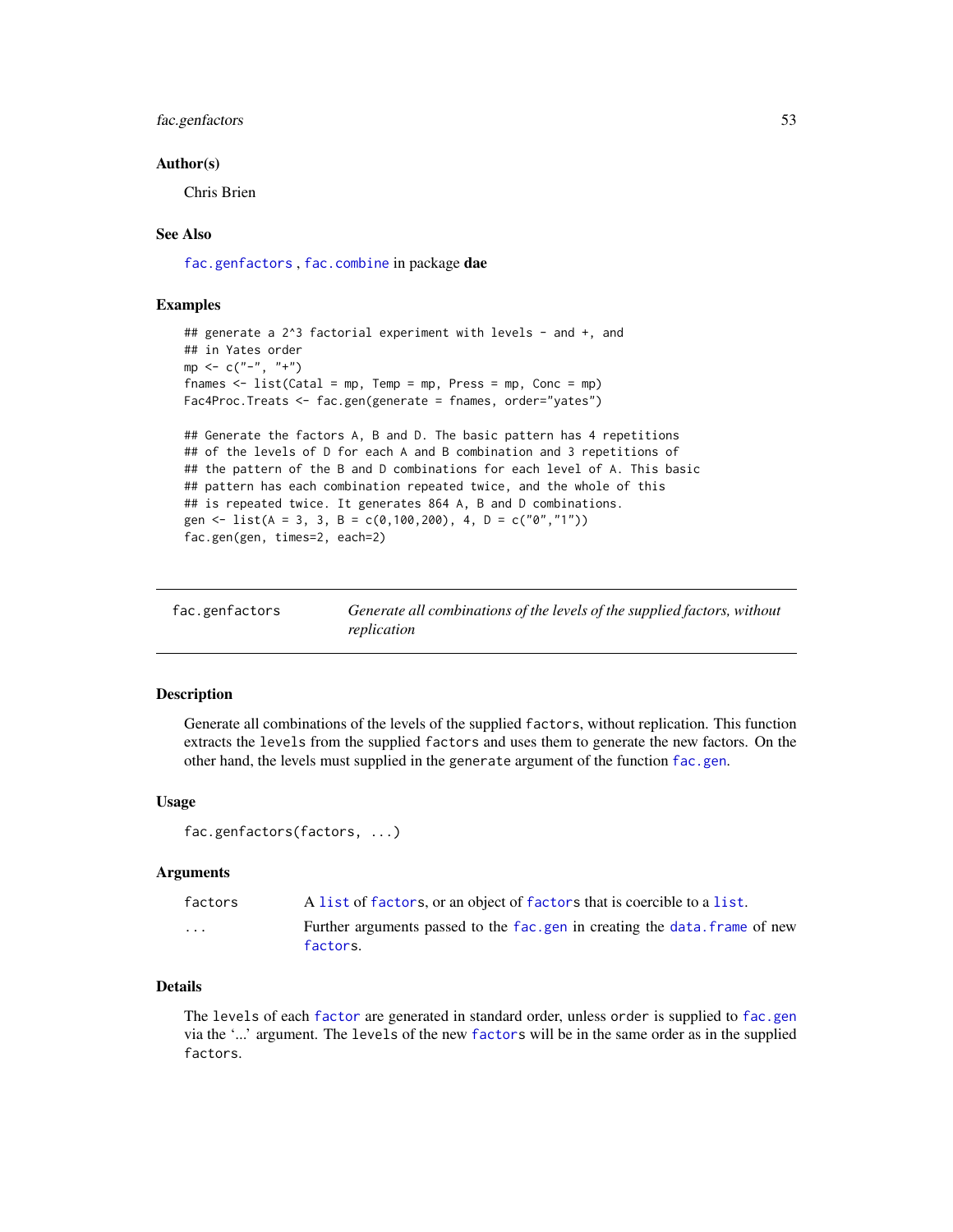# Value

A [data.frame](#page-0-0) whose columns correspond to [factors](#page-0-0) in the factors [list](#page-0-0). The values in a column are the generated levels of the [factor](#page-0-0). The number of rows in the [data.frame](#page-0-0) will equal the product of the numbers of levels of the supplied [factors](#page-0-0).

#### Author(s)

Chris Brien

# See Also

[fac.gen](#page-51-0) in package dae

# Examples

```
## generate a treatments key for the Variety and Nitrogen treatments factors in Oats.dat
data(Oats.dat)
trts.key <- fac.genfactors(factors = Oats.dat[c("Variety", "Nitrogen")])
trts.key$Treatment <- factor(1:nrow(trts.key))
```
fac.match *Match, for each combination of a set of columns in* x*, the row that has the same combination in* table

# Description

Match, for each combination of a set of columns in x, the rows that has the same combination in table. The argument multiples.allow controls what happens when there are multple matches in table of a combination in x.

# Usage

```
fac.match(x, table, col.names, nomatch = NA_integer_, multiples.allow = FALSE)
```
### Arguments

| $\times$        | an R object, normally a data. frame, possibly a matrix.                                                                                                                                                                                |
|-----------------|----------------------------------------------------------------------------------------------------------------------------------------------------------------------------------------------------------------------------------------|
| table           | an R object, normally a data. frame, possibly a matrix.                                                                                                                                                                                |
| col.names       | A character vector giving the columns in x and table that are to be matched.                                                                                                                                                           |
| nomatch         | The value to be returned in the case when no match is found. Note that it is<br>coerced to integer.                                                                                                                                    |
| multiples.allow |                                                                                                                                                                                                                                        |
|                 | A logical indicating whether multiple matches of a combination in x to those<br>in table is allowed. If multiples.allow is FALSE, an error is generated. If<br>multiples allow is TPUE the first economic table is motobed. This func- |

multiples.allow is TRUE, the first occuence in table is matched. This function can be viewed as a generalization to multiple vectors of the [match](#page-0-0) function that applies to single vectors.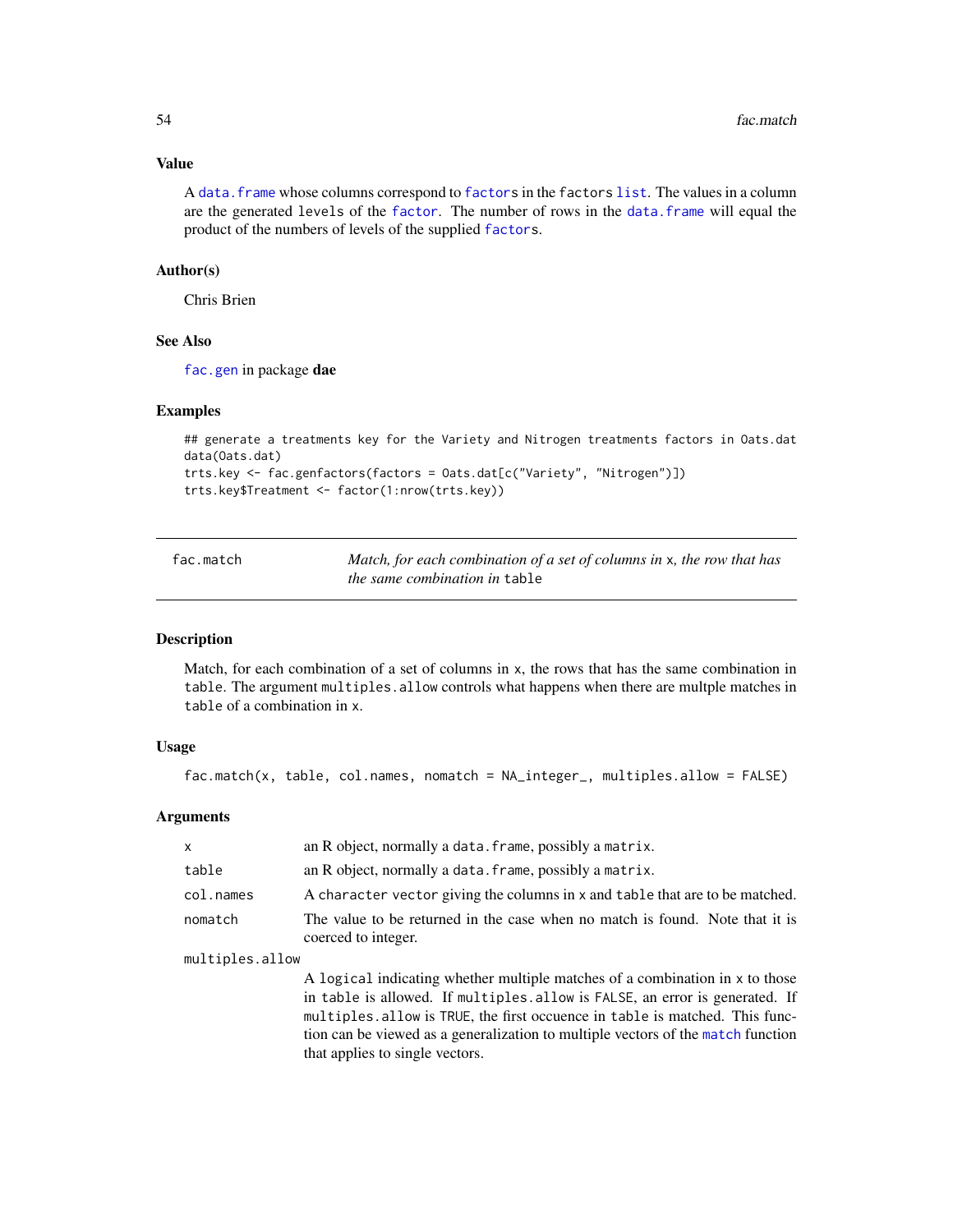# fac.meanop 55

### Value

A [vector](#page-0-0) of length equal to x that gives the rows in table that match the combinations of col.names in x. The order of the rows is the same as the order of the combintions in x. The value returned if a combination is unmatched is specified in the nomatch argument.

# Author(s)

Chris Brien

# See Also

[match](#page-0-0)

# Examples

```
## Not run:
#A single unmatched combination
kdata <- data.frame(Expt="D197-5",
                    Row=8,
                    Column=20, stringsAsFactors=FALSE)
index <- fac.match(kdata, D197.dat, c("Expt", "Row", "Column"))
# A matched and an unmatched combination
kdata <- data.frame(Expt=c("D197-5", "D197-4"),
                    Row=c(8, 10),
                    Column=c(20, 8), stringsAsFactors=FALSE)
index <- fac.match(kdata, D197.dat, c("Expt", "Row", "Column"))
```
## End(Not run)

<span id="page-54-0"></span>fac.meanop *computes the projection matrix that produces means*

# Description

Computes the symmetric projection matrix that produces the means corresponding to a (generalized) [factor](#page-0-0).

### Usage

```
fac.meanop(factor)
```
#### Arguments

factor The (generalized) [factor](#page-0-0) whose means the projection matrix computes from an observation-length vector.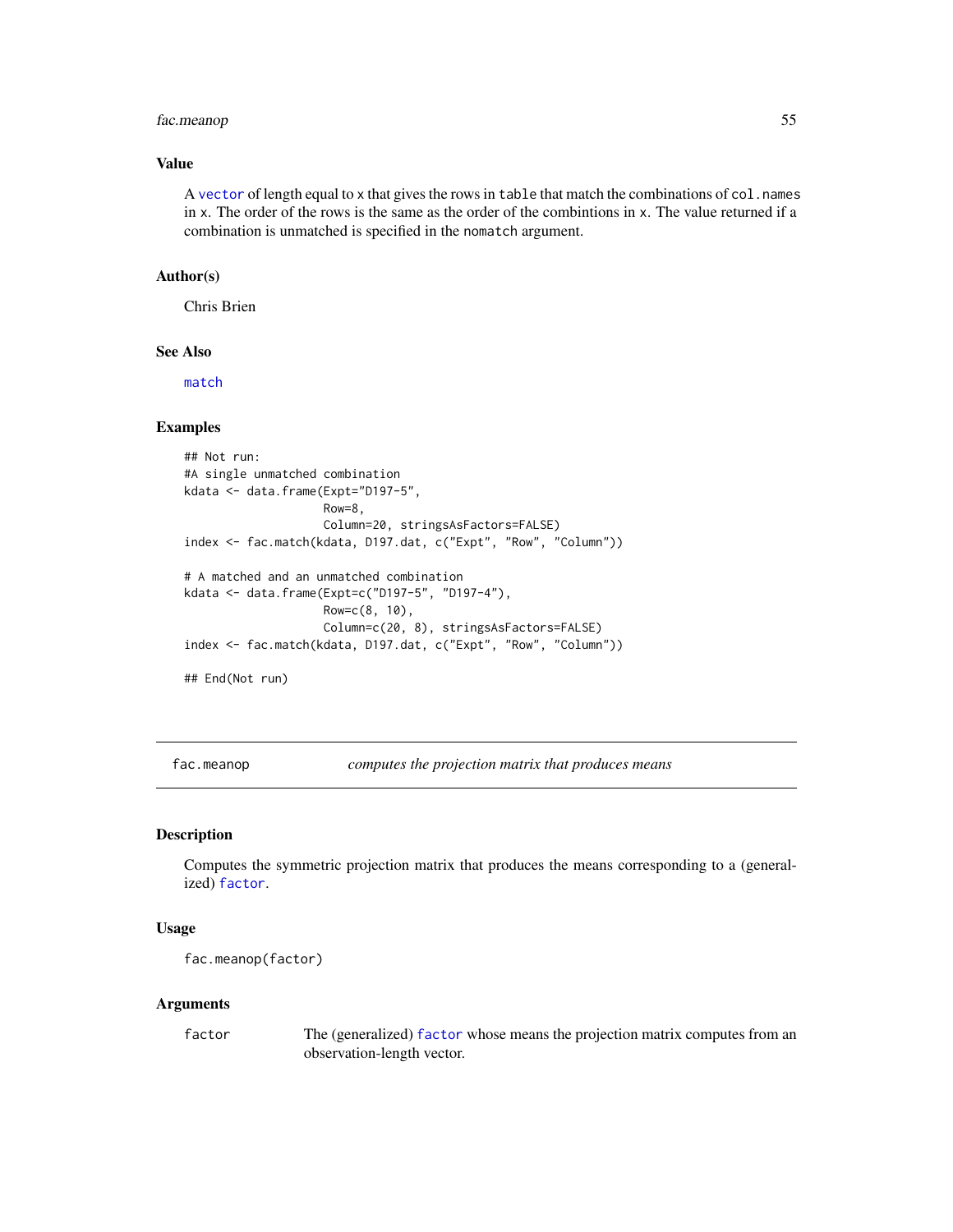### Details

The design matrix  $X$  for a (generalized) [factor](#page-0-0) is formed with a column for each level of the (generalized) [factor](#page-0-0), this column being its indicator variable. The projection matrix is formed as X %\*% (1/diag(r) %\*% t(X), where r is the vector of levels replications.

A generalized [factor](#page-0-0) is a [factor](#page-0-0) formed from the combinations of the levels of several original [factors](#page-0-0). Generalized [factors](#page-0-0) can be formed using [fac.combine](#page-48-0).

# Value

A [projector](#page-113-0) containing the symmetric, projection matrix and its degrees of freedom.

#### Author(s)

Chris Brien

#### See Also

[fac.combine](#page-48-0), [projector](#page-113-0), [degfree](#page-17-0), [correct.degfree](#page-14-0), [fac.sumop](#page-62-0) in package dae. [projector](#page-114-0) for further information about this class.

### Examples

```
## set up a two-level factor and a three-level factor, both of length 12
A \leftarrow factor(rep(1:2, each=6))B <- factor(rep(1:3, each=2, times=2))
## create a generalized factor whose levels are the combinations of A and B
AB <- fac.combine(list(A,B))
## obtain the operator that computes the AB means from a vector of length 12
M.AB \leftarrow fac.macap(AB)
```
<span id="page-55-0"></span>fac.multinested *Creates several factors, one for each level of nesting.fac and each of whose values are either generated within those of a level of nesting.fac or using the values of nested.fac within a levels of nesting.fac.*

#### **Description**

Creates several [factor](#page-0-0)s, one for each level of nesting.fac and each of whose values are either (i) generated within those of the level of nesting.fac or (ii) using the values of nested.fac within the levels of the nesting.fac. For (i), all elements having the same level of nesting.fac are numbered from 1 to the number of different elements having that level. For (ii), the values of nested.fac for a level of nesting.fac are copied. In both cases, for the values of nested.fac not equal to the level of the values of nested.fac for which a nested [factor](#page-0-0) is being created, the levels are set to outlevel and labelled using outlabel. A [factor](#page-0-0) is not created for a level of nesting.fac with label equal to outlabel. The names of the [factor](#page-0-0)s are equal to the levels of nesting.fac; optionally fac.prefix is added to the beginning of the names of the [factor](#page-0-0)s. The function is used to split up a nested term into separate terms for each level of nesting. fac.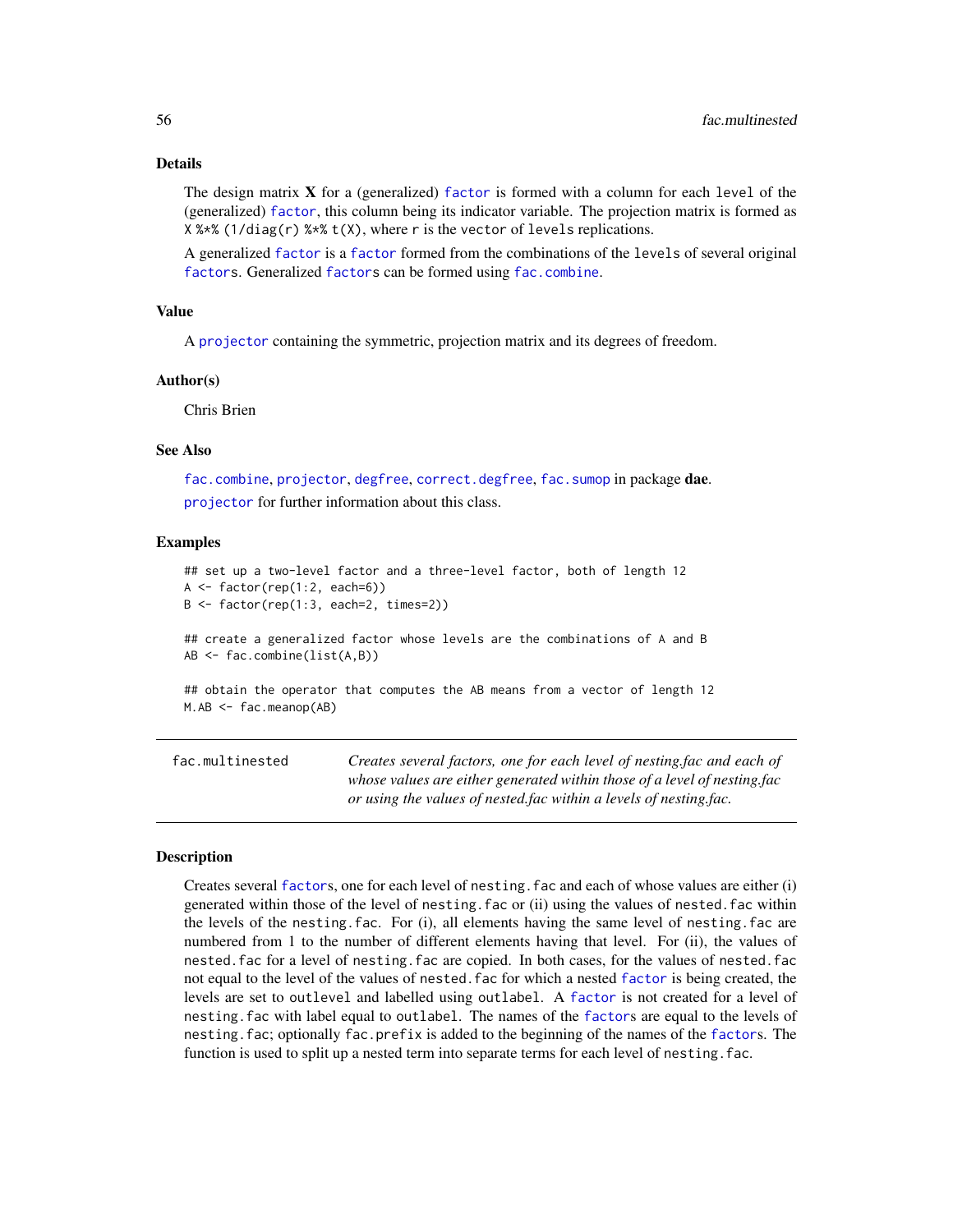# fac.multinested 57

# Usage

```
fac.multinested(nesting.fac, nested.fac = NULL, fac.prefix = NULL,
                nested.levs = NA, nested.labs = NA,
                outlevel = 0, outlabel = "rest", ...)
```
# Arguments

| nesting.fac | The factor for each of whose levels a nested facor is to be generated, except<br>one is not generated for the outlabel level.                                                                                                                                                                                                                                                  |
|-------------|--------------------------------------------------------------------------------------------------------------------------------------------------------------------------------------------------------------------------------------------------------------------------------------------------------------------------------------------------------------------------------|
| nested.fac  | The factor whose values for a level are to be used for the factor being created<br>for that level. If nested, fac is NULL, then the values of the levels is the the list<br>of numbers from 1 to the replication of the level of nesting. fac, represented<br>as characters.                                                                                                   |
| fac.prefix  | The prefix to be added to a level in naming a nested factor.                                                                                                                                                                                                                                                                                                                   |
| nested.levs | Optional vector of levels for the nested factors. Any data value that does not<br>match a value in nested. Levs will be NA in the nested factor being generated.<br>The default value of nested. Levs is the list of numbers from 1 to the replication<br>of the levels of nesting. fac, represented as characters. When nested. fac is<br>not NULL, nested. levs is not used. |
| nested.labs | Optional vector of values to use as labels for the levels of the new nested<br>factors; they are combined with outlabel. The default is as. character (levels).                                                                                                                                                                                                                |
| outlevel    | The level to use in the new factor for all values of old factor that do not cor-<br>respond to the level of the nesting. fac to which the new factor corresponds.                                                                                                                                                                                                              |
| outlabel    | The label to use the outlevel level.                                                                                                                                                                                                                                                                                                                                           |
| $\ddots$    | Further arguments passed to the factor call creating a new factor.                                                                                                                                                                                                                                                                                                             |
|             |                                                                                                                                                                                                                                                                                                                                                                                |

# Value

A data. frame containing a [factor](#page-0-0) for each level of nesting. fac.

# Note

The levels of nesting. fac do not have to be equally replicated.

# Author(s)

Chris Brien

# See Also

[fac.gen](#page-51-0), [fac.nested](#page-57-0) in package dae, [factor](#page-0-0).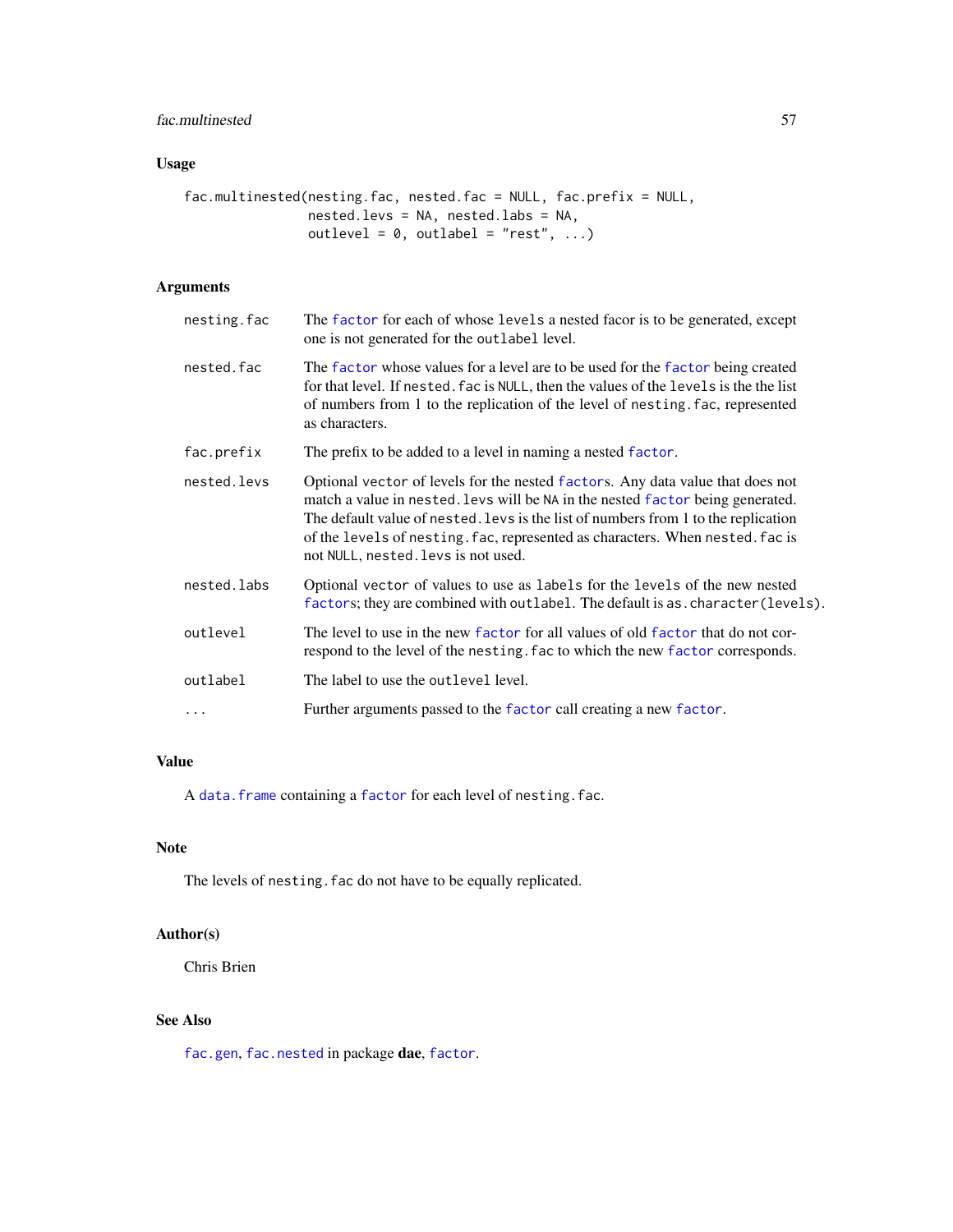### Examples

```
lay \le data.frame(A = factor(rep(c(1:3), c(3,6,4)), labels = letters[1:3]))
lay$B <-fac.nested(lay$A)
#Add factors for B within each level of A
lay2 <- cbind(lay, fac.multinested(lay$A))
canon2 <- designAnatomy(list(~A/(a+b+c)), data = lay2)
summary(canon2)
#Add factors for B within each level of A, but with levels and outlabel given
lay2 <- cbind(lay, fac.multinested(lay$A, nested.levs = seq(10,60,10), outlabel = "other"))
canon2 <- designAnatomy(list(~A/(a+b+c)), data = lay2)
summary(canon2)
#Replicate the combinations of A and B three times and index them with the factor sample
lay3 \leftarrow \text{rbind}(lay,lay,lay)lay3$sample <- with(lay3, fac.nested(fac.combine(list(A,B))))
#Add factors for B within each level of A
lay4 <- cbind(lay3, fac.multinested(nesting.fac = lay$A, nested.fac = lay$B))
canon4 <- designAnatomy(list(~(A/(a+b+c))/sample), data = lay4)
summary(canon4)
#Add factors for sample within each combination of A and B
lay5 <- with(lay4, cbind(lay4,
                          fac.multinested(nesting.fac = a, fac.prefix = "a"),
                          fac.multinested(nesting.fac = b, fac.prefix = "b"),
                          fac.multinested(nesting.fac = c, fac.prefix = (c^{\prime\prime})))
canon5 <- designAnatomy(list(~A/(a/(a1+a2+a3)+b/(b1+b2+b3+b4+b5+b6)+c/(c1+c2+c3))), data = lay5)
summary(canon5)
#Add factors for sample within each level of A
lay6 <- cbind(lay4,
         fac.multinested(nesting.fac = lay4$A, nested.fac = lay$sample, fac.prefix = "samp"))
canon6 <- designAnatomy(list(~A/(a/sampa+b/sampb+c/sampc)), data = lay6)
summary(canon6)
```
<span id="page-57-0"></span>fac.nested *creates a factor, the nested factor, whose values are generated within those of the factor nesting.fac*

### Description

Creates a nested [factor](#page-0-0) whose levels are generated within those of the factor nesting.fac. All elements of nesting.fac having the same level are numbered from 1 to the number of different elements having that level.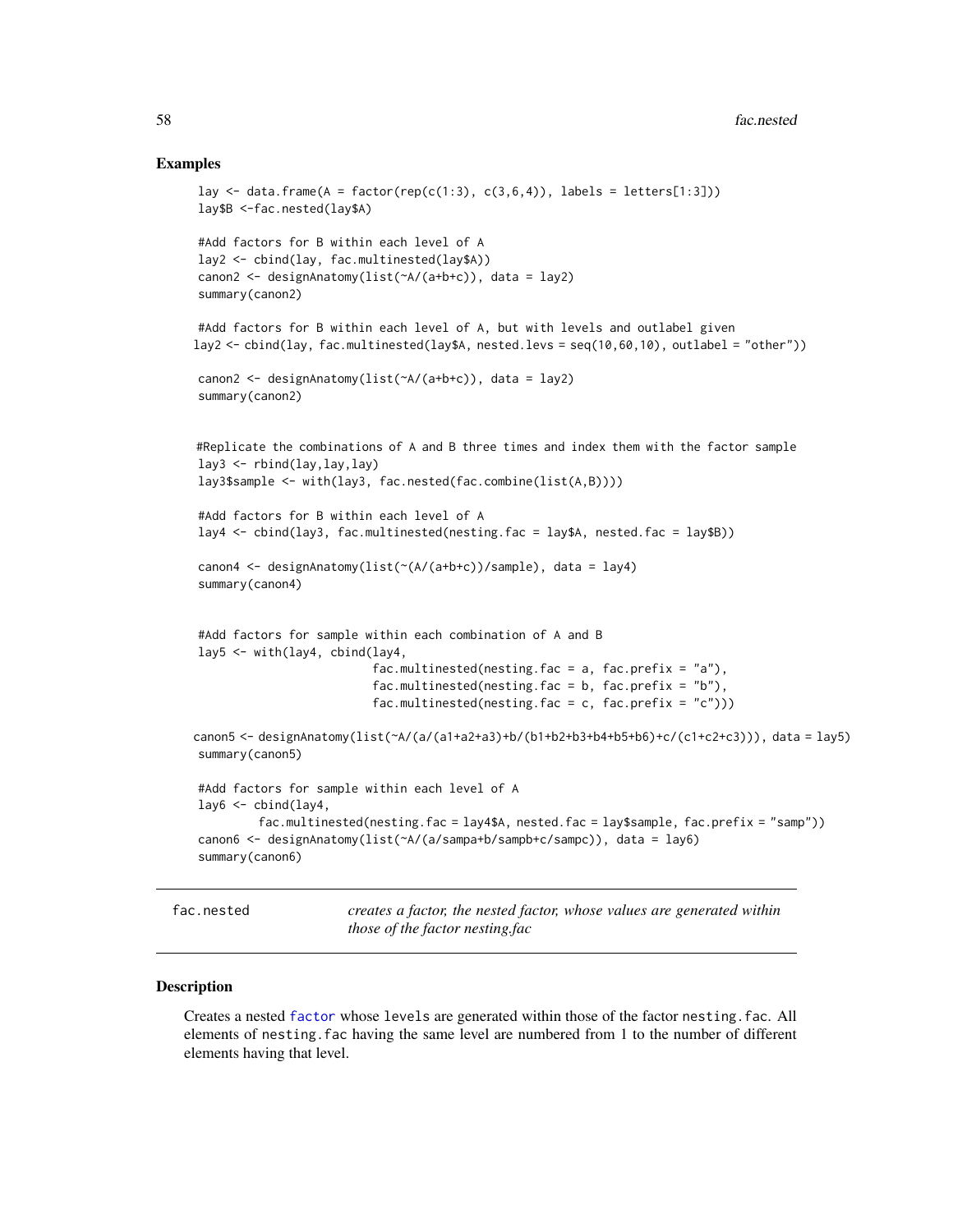#### fac.nested 59

# Usage

fac.nested(nesting.fac, nested.levs=NA, nested.labs=NA, ...)

# Arguments

| nesting.fac | The factor within each of whose levels the created factor is to be generated.                                                                                                                                                                                                          |
|-------------|----------------------------------------------------------------------------------------------------------------------------------------------------------------------------------------------------------------------------------------------------------------------------------------|
| nested.levs | Optional vector of levels for the factor. Any data value that does not match<br>a value in levels will be NA in the factor. The default value of nested. levs<br>is the list of numbers from 1 to the maximum replication of the levels of<br>nesting. fac, represented as characters. |
| nested.labs | Optional vector of values to use as labels for the levels of the factor. The<br>default is as. character (nested. levs).                                                                                                                                                               |
| $\ddotsc$   | Further arguments passed to the factor call creating the new factor.                                                                                                                                                                                                                   |
|             |                                                                                                                                                                                                                                                                                        |

# Value

A [factor](#page-0-0) that is a character vector with class attribute "[factor](#page-0-0)" and a levels attribute which determines what character strings may be included in the vector. It has a different level for of the values of the nesting.fac with the same level.

### Note

The levels of nesting. fac do not have to be equally replicated.

# Author(s)

Chris Brien

# See Also

[fac.gen](#page-51-0), [fac.multinested](#page-55-0) in package dae, [factor](#page-0-0).

# Examples

```
## set up factor A
A <- factor(c(1, 1, 1, 2, 2))
## create nested factor
B \leftarrow fac.nested(A)
```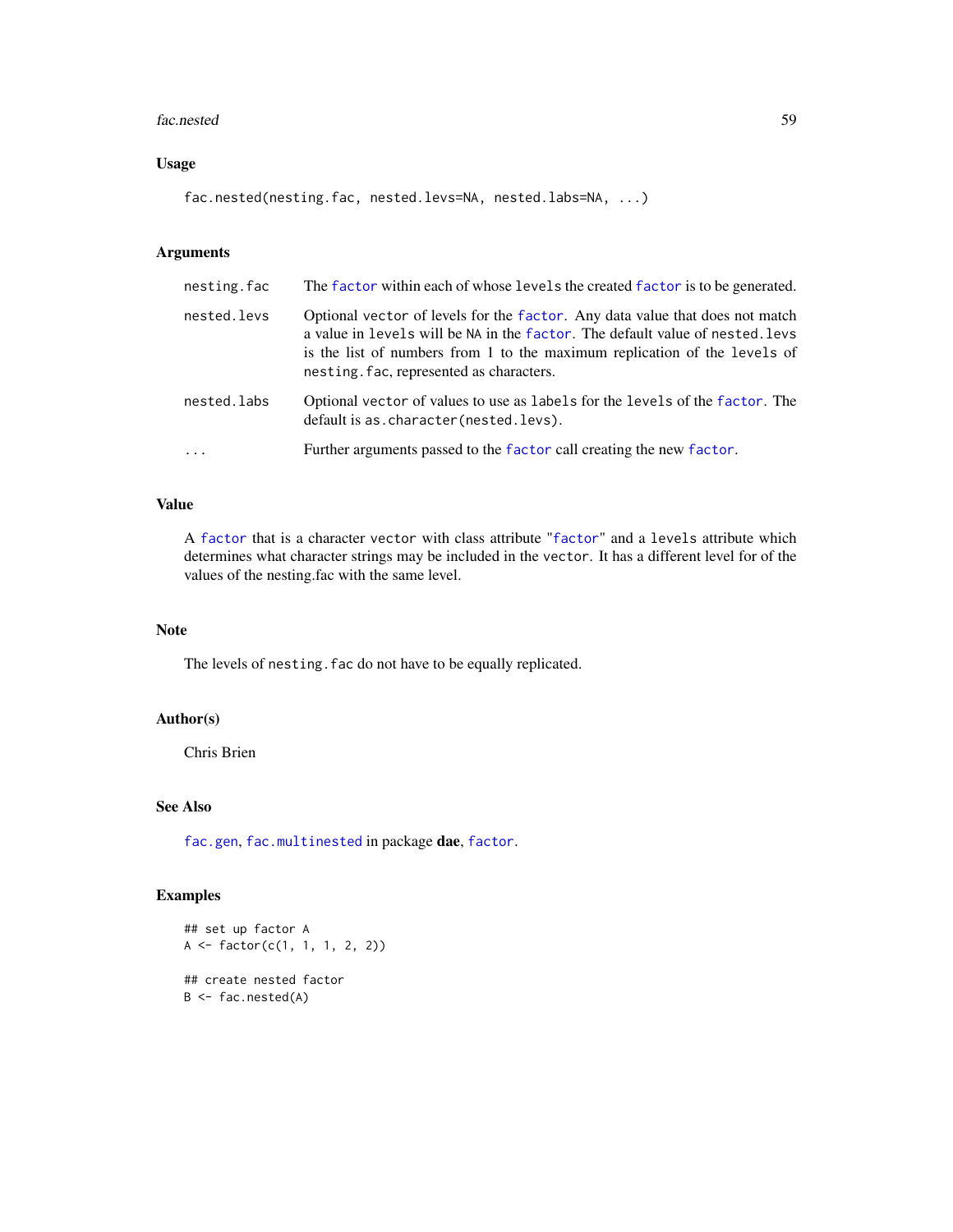<span id="page-59-0"></span>

### Description

A [factor](#page-0-0) is comprised of a vector of values and a [levels](#page-0-0) attribute. This function can modify these separately or jointly. The newlevels argument recasts both the values of a [factor](#page-0-0) vector and the [levels](#page-0-0) attribute, using each value in the newlevels vector to replace the corresponding value in both [factor](#page-0-0) vector and the [levels](#page-0-0) attribute. The [factor](#page-0-0), possibly with the new levels, can have its levels attribute reordered and/or new labels associated with the levels using the levels.order and newlabels arguments.

### Usage

```
fac.recast(factor, newlevels = NULL, levels.order = NULL, newlabels = NULL, ...)
```
# Arguments

| factor       | The factor to be recast.                                                                                                                                                                                                                                                                                                                                                                                                                                                                                                                                                      |
|--------------|-------------------------------------------------------------------------------------------------------------------------------------------------------------------------------------------------------------------------------------------------------------------------------------------------------------------------------------------------------------------------------------------------------------------------------------------------------------------------------------------------------------------------------------------------------------------------------|
| newlevels    | A vector of length levels (factor) that changes both the values in the factor<br>vector and its levels attribute. The values in the newlevels vector need not be<br>unique, but there must be as many values as there are levels in the supplied<br>factor. The levels in the vector of the supplied factor that have the same<br>value in newlevels will be combined in the recast factor. The values in the<br>new levels attribute can be re-oredered using levels.order.                                                                                                  |
| levels.order | A vector that specifies the order of the levels in the levels attribute of the<br>recast factor. If newlevels is NULL, must be of length levels (factor) and<br>contain the old levels in the new order for the recast factor. If newlevels is<br>not NULL, the vector must be of length (unique (newlevels)) and contain the<br>unique values in newlevels in the new order for the recast factor. The values<br>in the factor vector whose levels are being re-ordered will be unchanged. If<br>levels. order is NULL, then the current levels attribute of factor is used. |
| newlabels    | A vector of length levels (factor) if newlevels is NULL, and of length<br>unique (new levels) if it is not NULL. It should contain the values to be used as<br>labels in the recast factor. Effectively, this changes the values in the factor<br>vector to those given in newlabels and the levels attribute to newlabels.                                                                                                                                                                                                                                                   |
|              | Further arguments passed to the factor call creating the new factor.                                                                                                                                                                                                                                                                                                                                                                                                                                                                                                          |

# Value

A [factor](#page-0-0).

# Author(s)

Chris Brien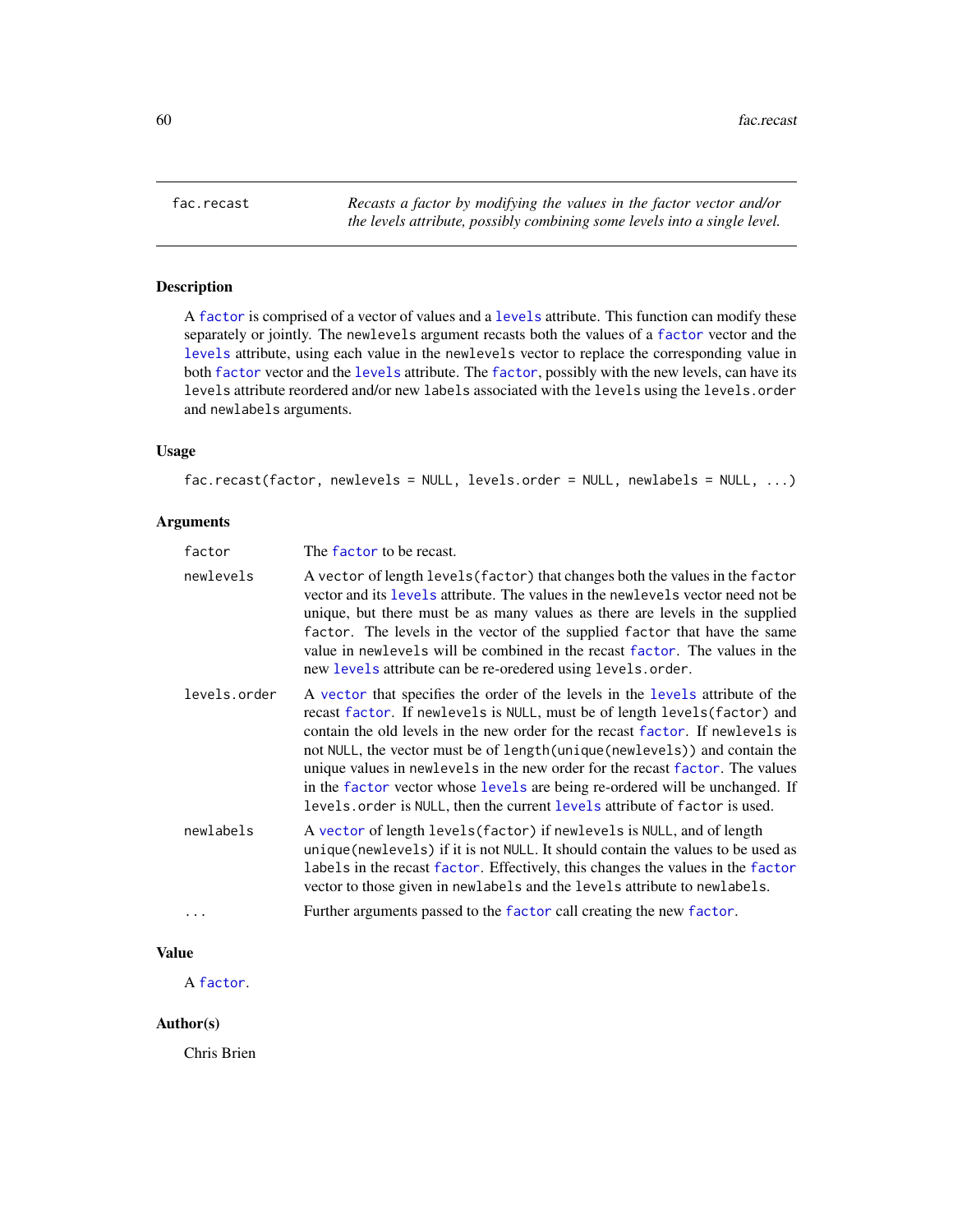#### fac.recode 61

### See Also

[fac.uselogical](#page-64-0), as.numfac and [mpone](#page-98-0) in package dae, [factor](#page-0-0), [relevel](#page-0-0).

### Examples

```
## set up a factor with labels
Treats <- factor(rep(1:4, 4), labels=letters[1:4])
```

```
## recast to reduce the levels: "a" and "d" to 1 and "b" and "c" to 2, i.e. from 4 to 2 levels
A \le fac.recast(Treats, newlevels = c(1,2,2,1), labels = letters[1:2])
A <- fac.recast(Treats, newlevels = letters[c(1,2,2,1)])
```

```
#reduce the levels from 4 to 2, with re-ordering the levels vector without changing the values
#of the new recast factor vector
A \leq fac.recast(Treats, newlevels = letters[c(1,2,2,1)], levels.order = letters[2:1])
```

```
#reassign the values in the factor vector without re-ordering the levels attribute
A <- fac.recast(Treats, newlevels = letters[4:1])
```

```
#reassign the values in the factor vector, with re-ordering the levels attribute
A <- fac.recast(Treats, newlabels = letters[4:1])
```

```
#reorder the levels attribute with changing the values in the factor vector
A <- fac.recast(Treats, levels.order = letters[4:1])
```

```
#reorder the values in the factor vector without changing the levels attribute
A <- fac.recast(Treats, newlevels = 4:1, newlabels = levels(Treats))
```
<span id="page-60-0"></span>fac.recode *Recodes factor* levels *using values in a vector. The values in the vector do not have to be unique.*

### Description

Recodes the levels and values of a factor using each value in the newlevels vector to replace the corresponding value in the vector of levels of the [factor](#page-0-0).

This function has been superseded by fac.recast, which has extended functionality. Calls to fac.recast that use only the factor and newlevels argument will produce the same results as a call to fa.recode. fac.recode may be deprecated in future versions of dae and is being retained for now to maintain backwards compatibility.

```
fac.recode(factor, newlevels, ...)
```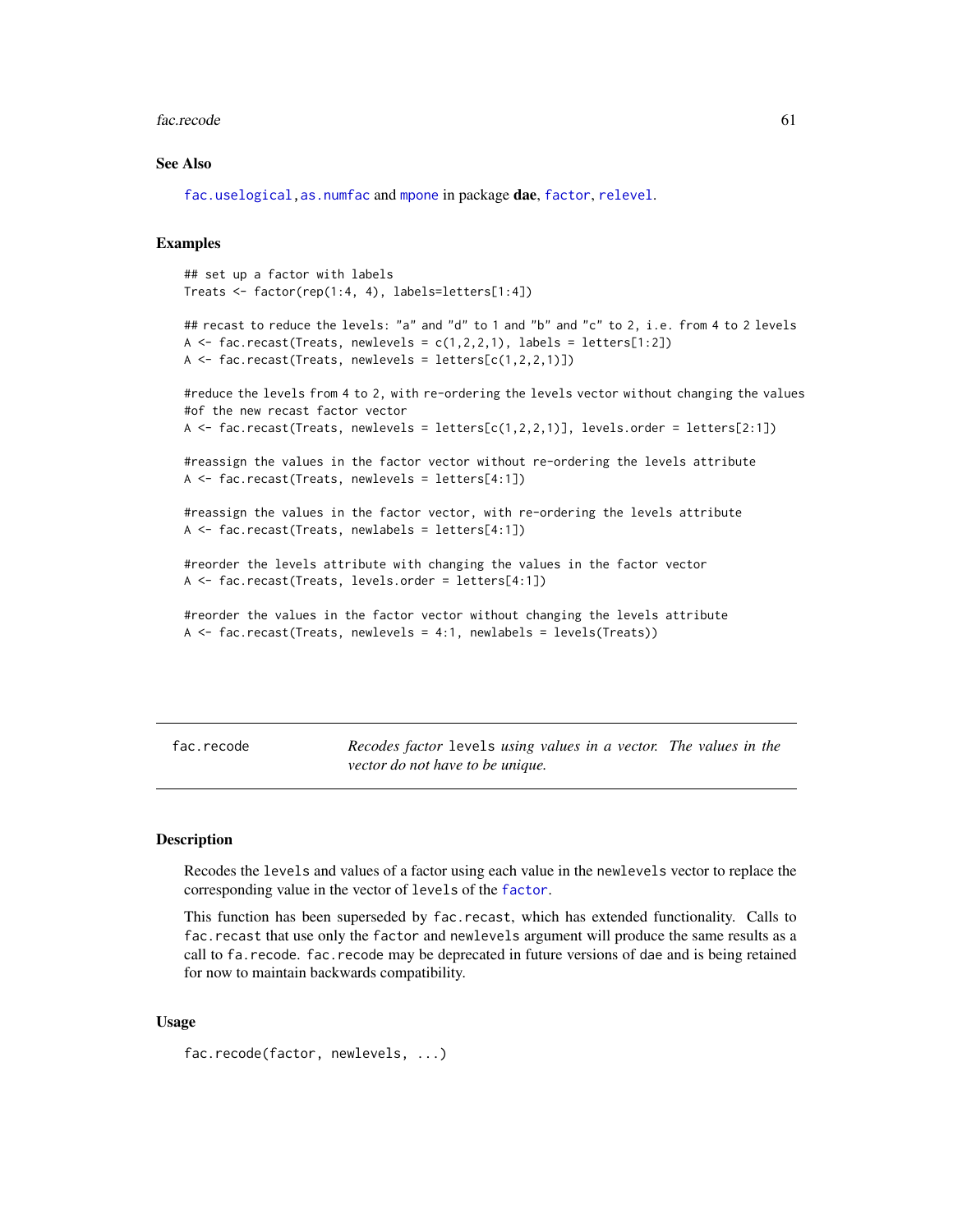62 fac.split the state of the state of the state of the state of the state of the state of the state of the state of the state of the state of the state of the state of the state of the state of the state of the state of t

### **Arguments**

| factor    | The factor to be recoded.                                                    |
|-----------|------------------------------------------------------------------------------|
| newlevels | A vector of length levels (factor) containing values to use in the recoding. |
| .         | Further arguments passed to the factor call creating the new factor.         |

# Value

A [factor](#page-0-0).

### Author(s)

Chris Brien

### See Also

[fac.recast](#page-59-0), [fac.uselogical,](#page-64-0) [as.numfac](#page-10-0) and [mpone](#page-98-0) in package dae, [factor](#page-0-0), [relevel](#page-0-0).

### Examples

```
## set up a factor with labels
Treats <- factor(rep(1:4, 4), labels=c("A","B","C","D"))
## recode "A" and "D" to 1 and "B" and "C" to 2
B \leq - fac.recode(Treats, c(1, 2, 2, 1), labels = c("a", "b"))
```
<span id="page-61-0"></span>fac.split *Splits a factor whose levels consist of several delimited strings into several factors*

# Description

Splits a [factor](#page-0-0), whose levels consist of strings delimited by a separator character, into several [factors](#page-0-0). It uses the function [strsplit](#page-0-0), with fixed = TRUE to split the levels.

### Usage

```
fac.split(combined.factor, factor.names, sep=",", ...)
```
# Arguments

combined.factor

A [factor](#page-0-0) to be split into several [factors](#page-0-0).

factor.names A [list](#page-0-0) of names for factors and associated levels, if required. The names of the componeonts of the [list](#page-0-0) are used for the names of the new factors. Each component of the [list](#page-0-0) should either be NULL or a vector of levels for the new [factor](#page-0-0). If a component is NULL then the unique values for the supplied factor are used as the levels, which are sorted into alphabetical order. If a either a [numeric](#page-0-0) or a [character](#page-0-0) vector is supplied for a component, then these are supplied as the levels of the new factor.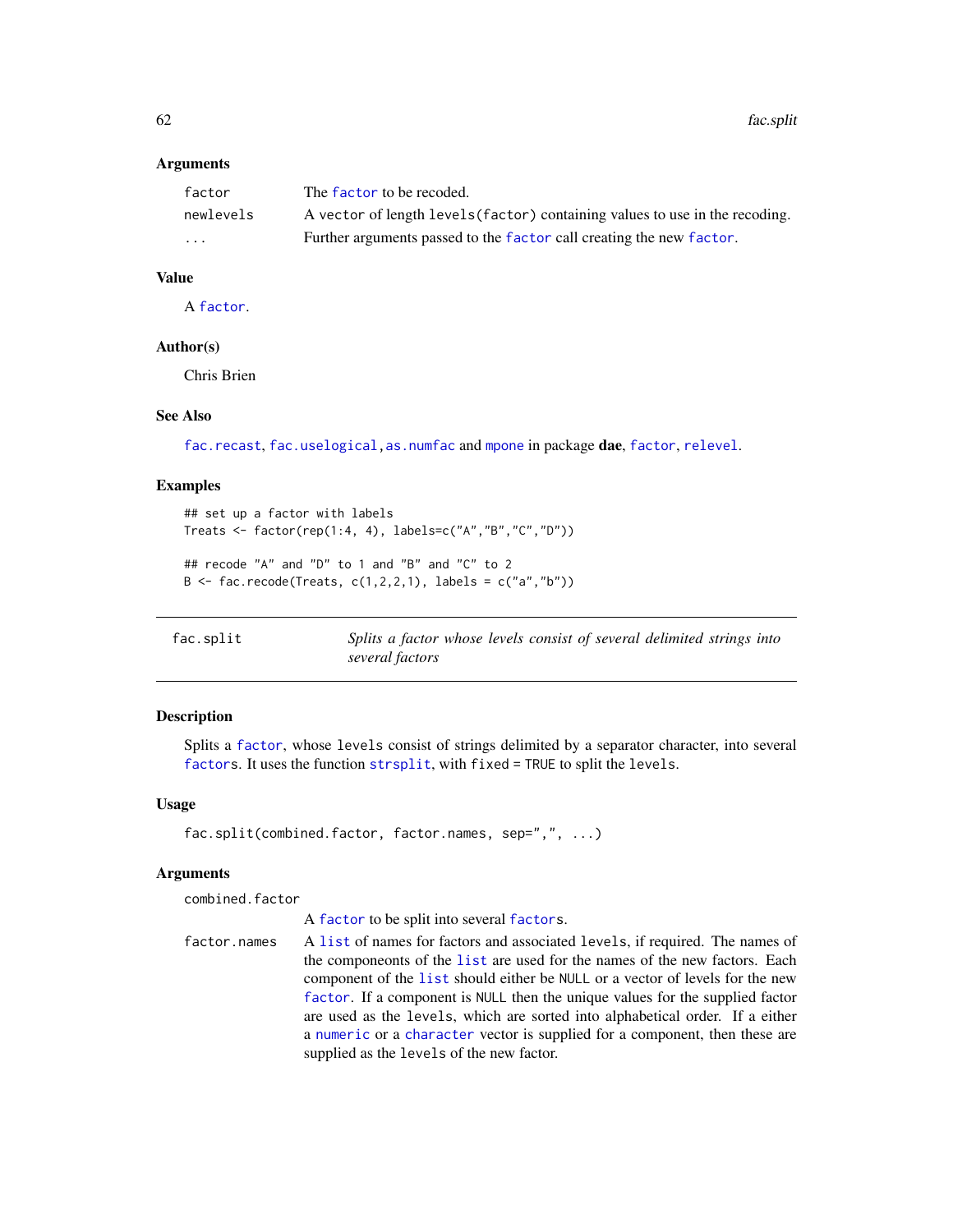# fac.sumop 63

| sep      | A character string that separates the levels in the combined. factor. |
|----------|-----------------------------------------------------------------------|
| $\cdots$ | Further arguments passed to the factor call creating the new factor.  |

# Value

A [data.frame](#page-0-0) containing the new [factors](#page-0-0).

#### Author(s)

Chris Brien

# See Also

[fac.divide](#page-49-0), [fac.uncombine](#page-63-0), [fac.combine](#page-48-0) in package dae and [strsplit](#page-0-0).

### Examples

```
## Forma combined factor to split
data(Oats.dat)
tmp <- within(Oats.dat, Trts <- fac.combine(list(Variety, Nitrogen), combine.levels = TRUE))
##Variety levels sorted into alphabetical order
trts.dat <- fac.split(combined.factor = tmp$Trts,
                      factor.names = list(Variety = NULL, Nitrogen = NULL))
##Variety levels order from Oats.dat retained
trts.dat <- fac.split(combined.factor = tmp$Trts,
                    factor.names = list(Variety = levels(tmp$Variety), Nitrogen = NULL))
```
<span id="page-62-0"></span>fac.sumop *computes the summation matrix that produces sums corresponding to a (generalized) factor*

# Description

Computes the matrix that produces the sums corresponding to a (generalized) [factor](#page-0-0).

# Usage

```
fac.sumop(factor)
```
#### Arguments

factor The (generalized) [factor](#page-0-0) whose sums the summation matrix computes from an observation-length vector.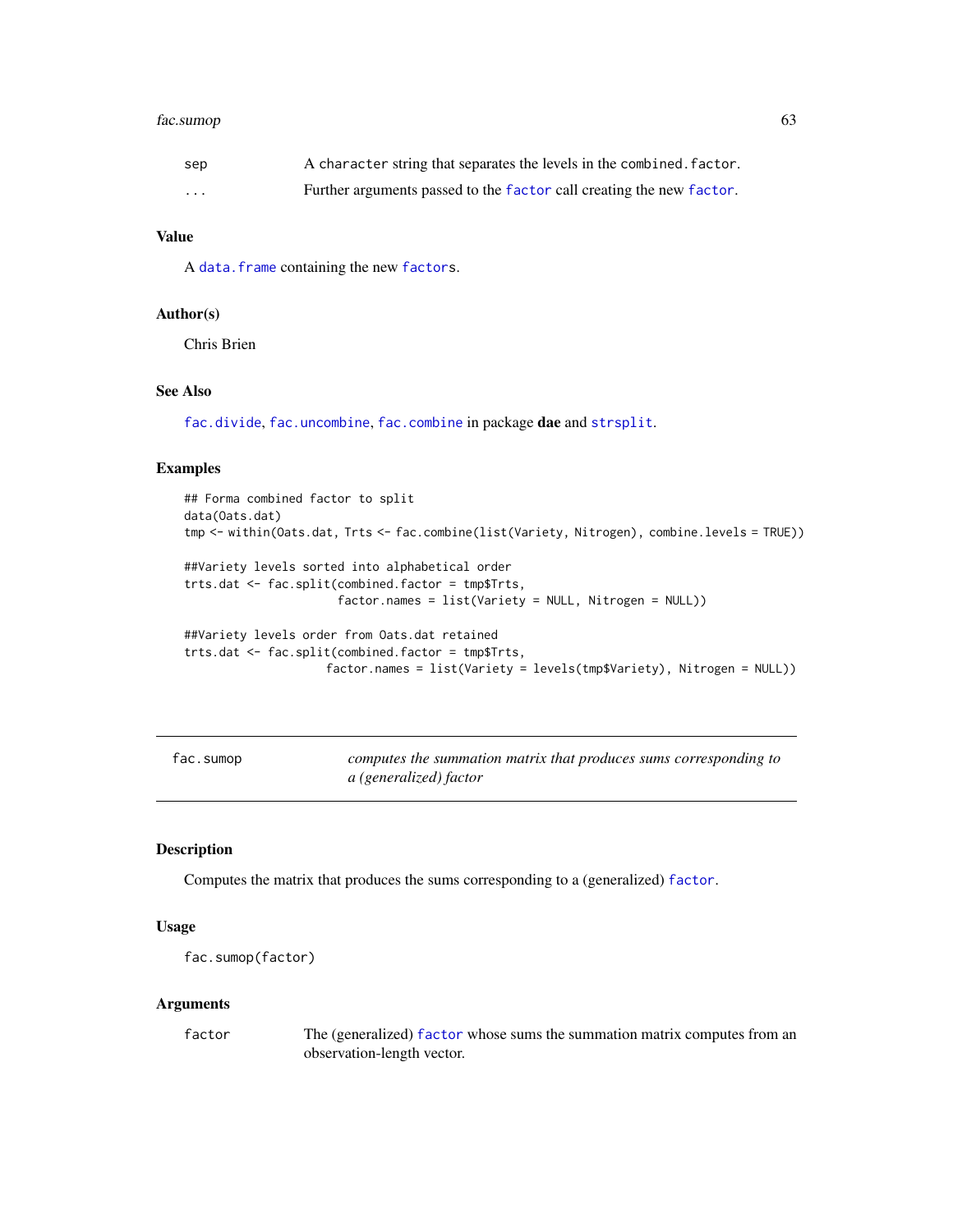# Details

The design matrix  $X$  for a (generalized) [factor](#page-0-0) is formed with a column for each level of the (generalized) [factor](#page-0-0), this column being its indicator variable. The summation matrix is formed as X %\*% t(X).

A generalized [factor](#page-0-0) is a [factor](#page-0-0) formed from the combinations of the levels of several original [factors](#page-0-0). Generalized [factors](#page-0-0) can be formed using [fac.combine](#page-48-0).

### Value

A symmetric matrix.

### Author(s)

Chris Brien

### See Also

[fac.combine](#page-48-0), [fac.meanop](#page-54-0) in package dae.

#### Examples

```
## set up a two-level factoir and a three-level factor, both of length 12
A <- factor(rep(1:2, each=6))
B <- factor(rep(1:3, each=2, times=2))
```
## create a generlaized factor whose levels are the combinations of A and B AB <- fac.combine(list(A,B))

```
## obtain the operator that computes the AB means from a vector of length 12
S.AB <- fac.sumop(AB)
```
<span id="page-63-0"></span>

| fac.uncombine | Cleaves a single factor, each of whose levels has delimited strings, into |
|---------------|---------------------------------------------------------------------------|
|               | several factors using the separated strings.                              |

### Description

Cleaves a single [factor](#page-0-0) into several factors whose levels, the levels of the original [factor](#page-0-0) consisting of several delimited strings that can be separated to form the levels of the new.factors. That is, it reverses the process of combining factors that [fac.combine](#page-48-0) performs.

```
fac.uncombine(factor, new.factors, sep=",", ...)
```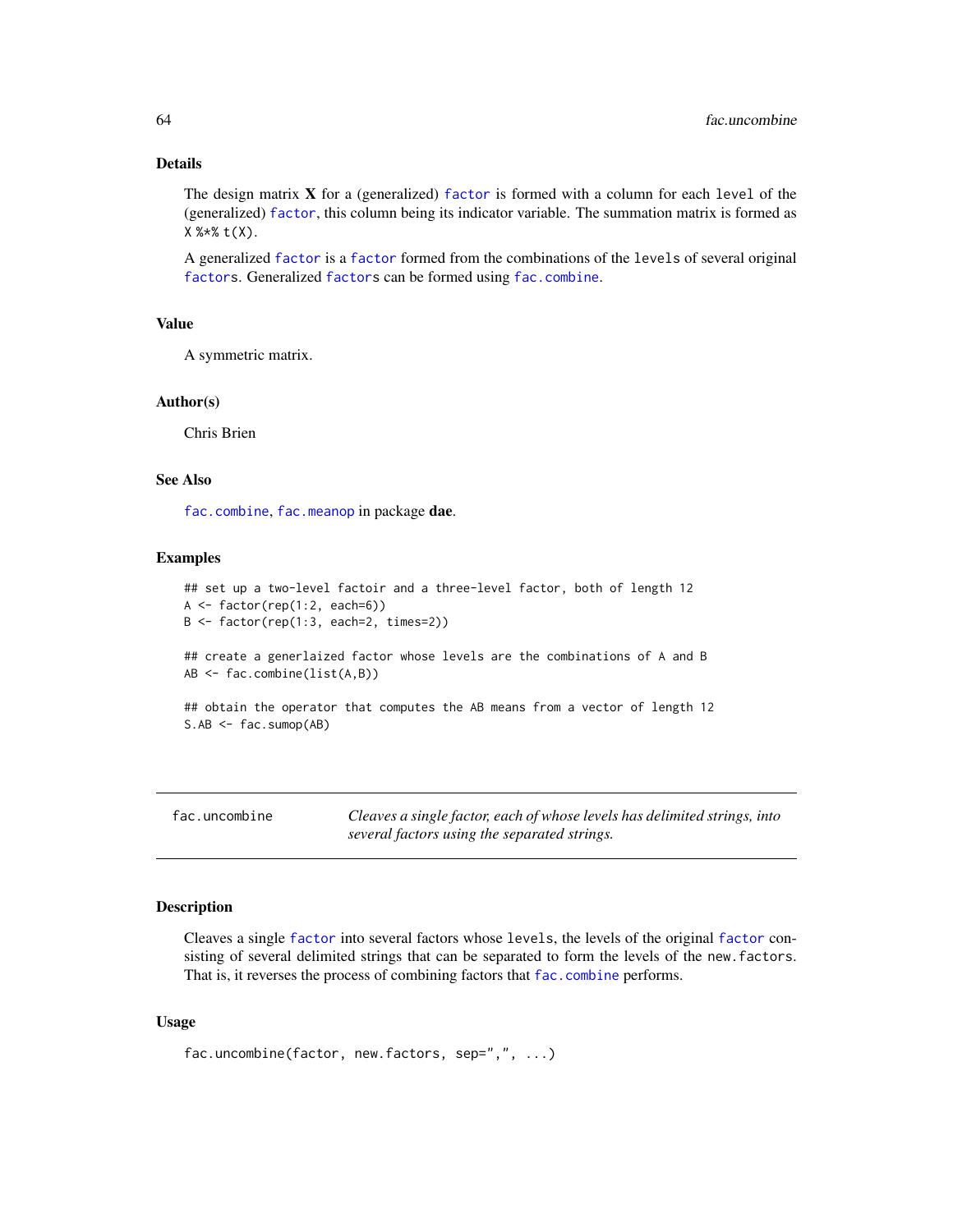# fac.uselogical 65

#### **Arguments**

| factor      | A factor or character that has values that aare strings deleimited by the de-<br>limiter specified by sep.                                                                                              |
|-------------|---------------------------------------------------------------------------------------------------------------------------------------------------------------------------------------------------------|
| new.factors | A list, the names of whose components are the names of the new factors to<br>be performed. If the contents of a component is not NULL, then they are used as<br>the levels of the corresponding factor. |
| sep         | A character string that separates the levels of the new factors in the levels<br>factor.                                                                                                                |
|             | Further arguments passed to the factor call creating the new factor.                                                                                                                                    |

# Value

A [data.frame](#page-0-0) whose columns consist of the [factors](#page-0-0) listed in new.factors and whose values have been computed from the values of the combined [factor](#page-0-0).

#### Author(s)

Chris Brien

# See Also

[fac.split](#page-61-0), [fac.combine](#page-48-0), [fac.divide](#page-49-0) in package dae and [strsplit](#page-0-0).

### Examples

```
## set up two factors and combine them
facs \leq fac.gen(list(A = letters[1:3], B = 1:2), each = 4)
facs$AB <- with(facs, fac.combine(list(A, B), combine.levels = TRUE))
## now reverse the proces and uncombine the two factors
new.facs <- fac.uncombine(factor = facs$AB,
                          new.factors = list(A = letters[1:3], B = NULL),sep = ","')new.facs <- fac.uncombine(factor = facs$AB,
                          new.factors = list(A = NULL, B = NULL),
                          sep = ","')
```
<span id="page-64-0"></span>fac.uselogical *Forms a two-level* [factor](#page-0-0) *from a* [logical](#page-0-0) *object.*

### Description

Forms a two-level [factor](#page-0-0) from a [logical](#page-0-0) object. It can be used to recode a [factor](#page-0-0) when the resulting [factor](#page-0-0) is to have only two levels.

```
fac.uselogical(x, levels = c(TRUE, FALSE), labels = c("yes", "no"), ...)
```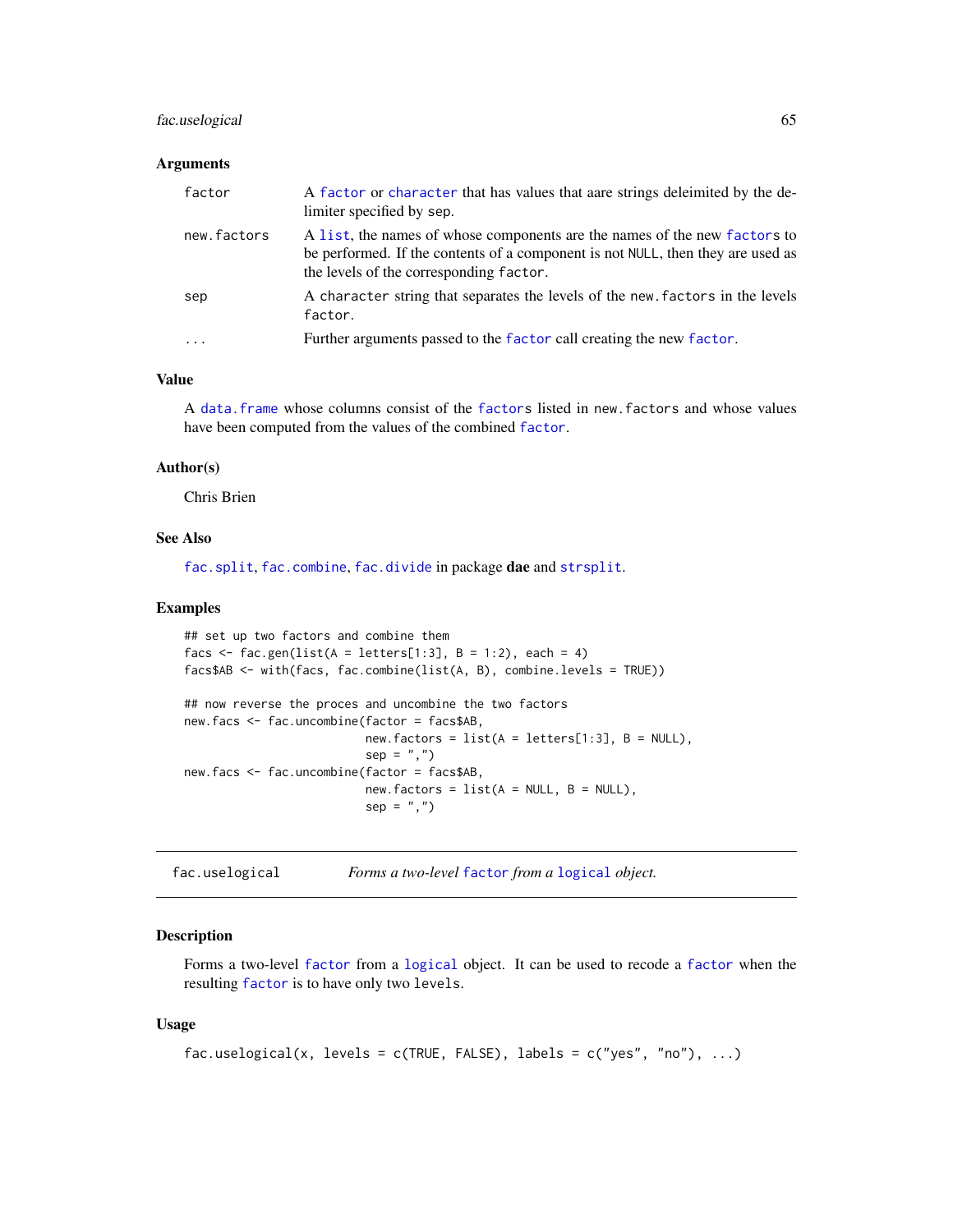### **Arguments**

| x        | A logical vector with values TRUE or FALSE. If the vector is not a logical,<br>as logical will be used in an attempt to coerce it to logical. |
|----------|-----------------------------------------------------------------------------------------------------------------------------------------------|
| levels   | A vector of length two with values TRUE or T and FALSE or F, in either order<br>depending on which of TRUE or FALSE is to be the first level. |
| labels   | A vector of length two with values to be used as labels for the first and second<br>levels, respectively.                                     |
| $\ddots$ | Further arguments passed to the factor call creating the new factor.                                                                          |

### Value

A [factor](#page-0-0).

# Author(s)

Chris Brien

# See Also

[fac.recode](#page-60-0), [as.numfac](#page-10-0) and [mpone](#page-98-0) in package dae, [factor](#page-0-0), [relevel](#page-0-0).

#### Examples

```
## set up a factor with labels
Treats <- factor(rep(1:4, 4), labels=c("A","B","C","D"))
## recode "A" and "D" to "a" and "B" and "C" to "b"
B <- fac.uselogical(Treats %in% c("A", "D"), labels = c("a","b"))
B <- fac.uselogical(Treats %in% c("A", "D"), labels = c(-1,1))
## suppose level A in factor a is a control treatment
## set up a factor Control to discriminate between control and treated
Control <- fac.uselogical(Treats == "A")
```
<span id="page-65-0"></span>fac.vcmat *forms the variance matrix for the variance component of a (generalized) factor*

### Description

Form the variance matrix for a (generalized) factor whose effects for its different levels are independently and identically distributed, with their variance given by the variance component; elements of the matrix will equal either zero or sigma2 and displays compound symmetry.

```
fac.vcmat(factor, sigma2)
```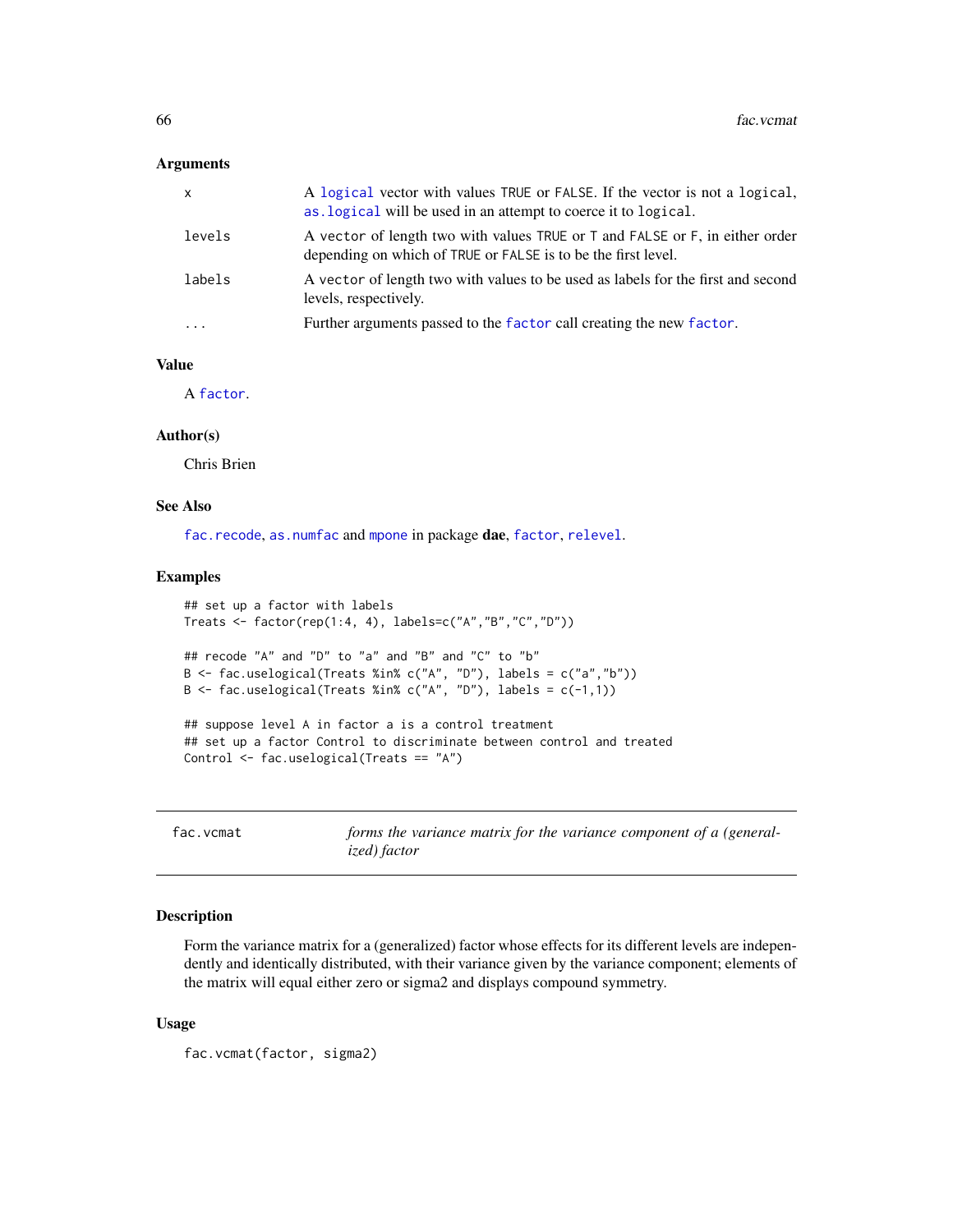#### Fac4Proc.dat 67

#### **Arguments**

| factor | The (generalized) factor for which the variance matrix is required.     |
|--------|-------------------------------------------------------------------------|
| sigma2 | The variance component, being the of the random effects for the factor. |

# Details

The method is: a) form the n x n summation or relationship matrix whose elements are equal to zero except for those elements whose corresponding elements in the following two n x n matrices are equal: 1) each row contains the numeric values corresponding to the observed levels of the factor, and 2) each column contains the numeric values corresponding to the observed levels of the factor, b) multiply the summation matrix by sigma2.

### Value

An n x n [matrix](#page-0-0), where n is the length of the [factor](#page-0-0).

# Author(s)

Chris Brien

### See Also

[fac.ar1mat](#page-47-0), [fac.meanop](#page-54-0), [fac.sumop](#page-62-0) in package dae.

### Examples

```
## set up a two-level factor and a three-level factor, both of length 12
A <- factor(rep(1:2, each=6))
B <- factor(rep(1:3, each=2, times=2))
## create a 12 x 12 ar1 matrix corrresponding to B
vc.B \leftarrow fac.vcmat(B, 2)
```
Fac4Proc.dat *Data for a 2^4 factorial experiment*

### Description

The data set come from an unreplicated  $2<sup>4</sup>$  factorial experiment to investigate a chemical process. The response variable is the Conversion percentage (Conv) and this is indexed by the 4 two-level factors Catal, Temp, Press and Conc, with levels "-" and "+". The data is aranged in Yates order. Also included is the 16-level factor Runs which gives the order in which the combinations of the two-level factors were run.

### Usage

data(Fac4Proc.dat)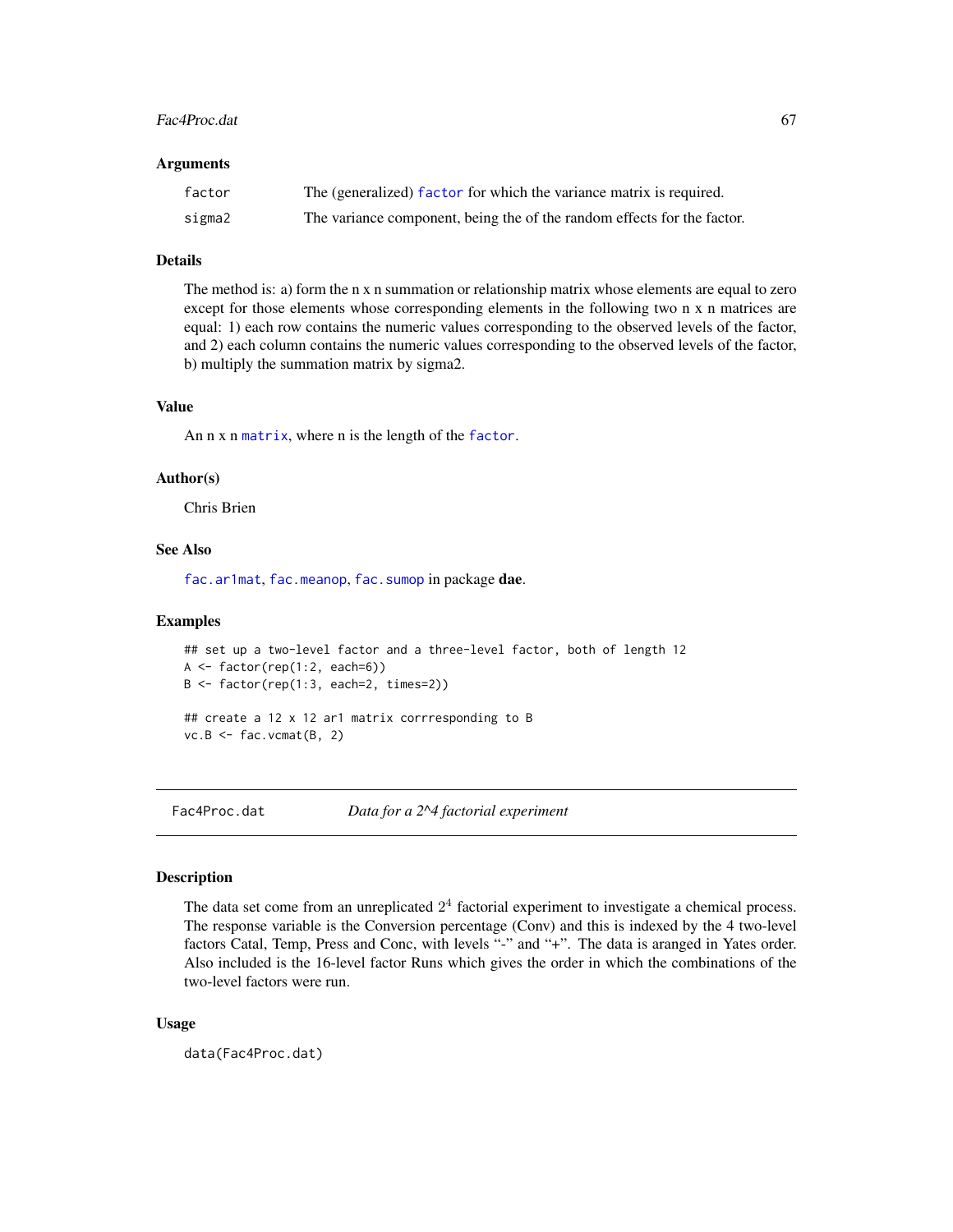# Format

A data.frame containing 16 observations of 6 variables.

### Source

Table 10.6 of Box, Hunter and Hunter (1978) *Statistics for Experimenters*. New York, Wiley.

<span id="page-67-1"></span>fitted.aovlist *Extract the fitted values for a fitted model from an aovlist object*

### <span id="page-67-0"></span>Description

Extracts the fitted values as the sum of the effects for all the fitted terms in the model, stopping at error.term if this is specified. It is a method for the generic function [fitted](#page-67-0).

### Usage

```
## S3 method for class 'aovlist'
fitted(object, error.term=NULL, ...)
```
### Arguments

| object     | An applied object created from a call to apply                                                                                                                                                                                    |
|------------|-----------------------------------------------------------------------------------------------------------------------------------------------------------------------------------------------------------------------------------|
| error.term | The term from the Error function down to which effects are extracted for adding<br>to the fitted values. The order of terms is as given in the ANOVA table. If<br>error, term is NULL effects are extracted from all Error terms. |
| .          | Further arguments passed to or from other methods.                                                                                                                                                                                |

# Value

A numeric vector of fitted values.

### Note

Fitted values will be the sum of effects for terms from the model, but only for terms external to any Error function. If you want effects for terms in the Error function to be included, put them both inside and outside the Error function so they are occur twice.

# Author(s)

Chris Brien

# See Also

[fitted.errors](#page-68-0), [resid.errors](#page-125-0), [tukey.1df](#page-135-0) in package dae.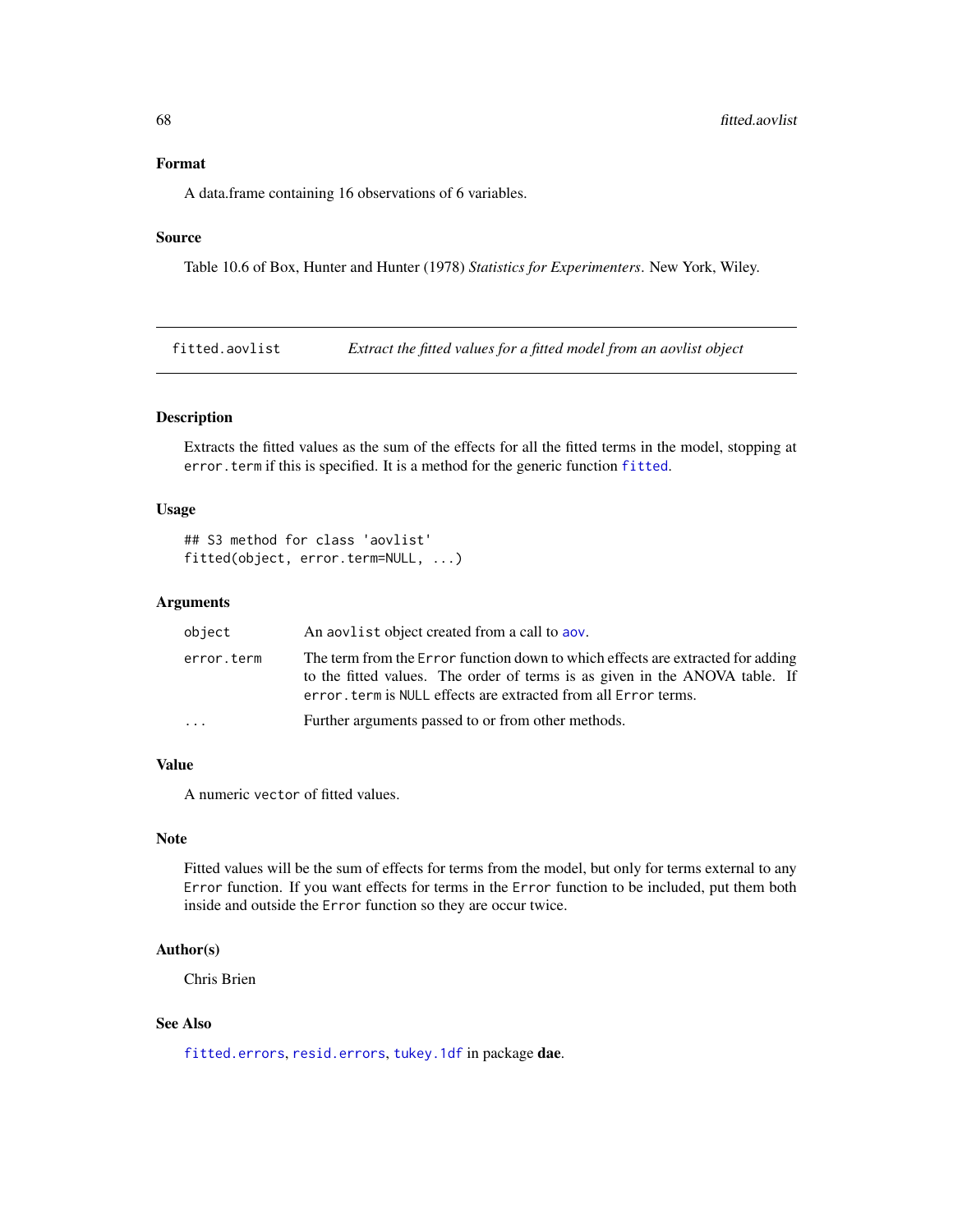#### fitted.errors 69

### Examples

```
## set up data frame for randomized complete block design in Table 4.4 from
## Box, Hunter and Hunter (2005) Statistics for Experimenters. 2nd edn
## New York, Wiley.
RCBDPen.dat <- fac.gen(list(Blend=5, Flask=4))
RCBDPen.dat$Treat <- factor(rep(c("A","B","C","D"), times=5))
RCBDPen.dat$Yield <- c(89,88,97,94,84,77,92,79,81,87,87,
                       85,87,92,89,84,79,81,80,88)
## perform the analysis of variance
RCBDPen.aov <- aov(Yield ~ Blend + Treat + Error(Blend/Flask), RCBDPen.dat)
```
summary(RCBDPen.aov)

```
## two equivalent ways of extracting the fitted values
fit <- fitted.aovlist(RCBDPen.aov)
fit <- fitted(RCBDPen.aov, error.term = "Blend:Flask")
```
<span id="page-68-0"></span>fitted.errors *Extract the fitted values for a fitted model*

# Description

An alias for the generic function [fitted](#page-67-0). When it is available, the method [fitted.aovlist](#page-67-1) extracts the fitted values, which is provided in the dae package to cover aovlist objects.

# Usage

```
## S3 method for class 'errors'
fitted(object, error.term=NULL, ...)
```
#### Arguments

| object     | An about a bigget created from a call to abov.                                                                                                                                                                                    |
|------------|-----------------------------------------------------------------------------------------------------------------------------------------------------------------------------------------------------------------------------------|
| error.term | The term from the Error function down to which effects are extracted for adding<br>to the fitted values. The order of terms is as given in the ANOVA table. If<br>error, term is NULL effects are extracted from all Error terms. |
| $\cdots$   | Further arguments passed to or from other methods.                                                                                                                                                                                |

# Value

A numeric vector of fitted values.

#### Warning

See [fitted.aovlist](#page-67-1) for specific information about fitted values when an Error function is used in the call to the [aov](#page-0-0) function.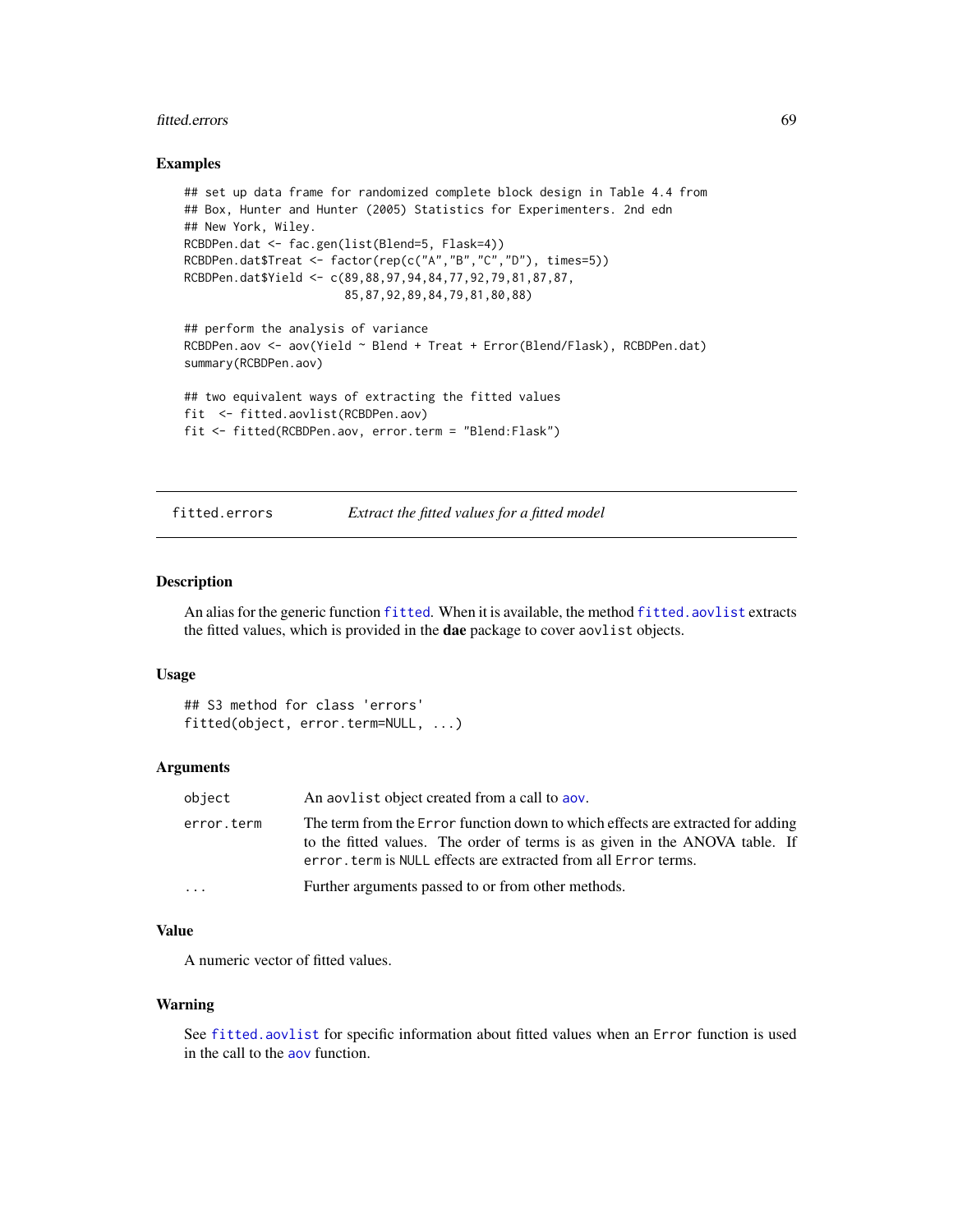### Author(s)

Chris Brien

# See Also

[fitted.aovlist](#page-67-1), [resid.errors](#page-125-0), [tukey.1df](#page-135-0) in package dae.

### Examples

```
## set up data frame for randomized complete block design in Table 4.4 from
## Box, Hunter and Hunter (2005) Statistics for Experimenters. 2nd edn
## New York, Wiley.
RCBDPen.dat <- fac.gen(list(Blend=5, Flask=4))
RCBDPen.dat$Treat <- factor(rep(c("A","B","C","D"), times=5))
RCBDPen.dat$Yield <- c(89,88,97,94,84,77,92,79,81,87,87,
                       85,87,92,89,84,79,81,80,88)
## perform the analysis of variance
RCBDPen.aov <- aov(Yield ~ Blend + Treat + Error(Blend/Flask), RCBDPen.dat)
summary(RCBDPen.aov)
## three equivalent ways of extracting the fitted values
fit <- fitted.aovlist(RCBDPen.aov)
```

```
fit <- fitted(RCBDPen.aov, error.term = "Blend:Flask")
fit <- fitted.errors(RCBDPen.aov, error.term = "Blend:Flask")
```
get.daeTolerance *Gets the value of daeTolerance for the package dae*

### Description

A function that gets the vector of values such that, in dae functions, values less than it are considered to be zero.

### Usage

```
get.daeTolerance()
```
#### Value

The vector of two values for daeTolerance, one named element. tol that is used for elements of matrices and a second named element.eigen that is used for eigenvalues and quantities based on them, such as efficiency factors.

### Author(s)

Chris Brien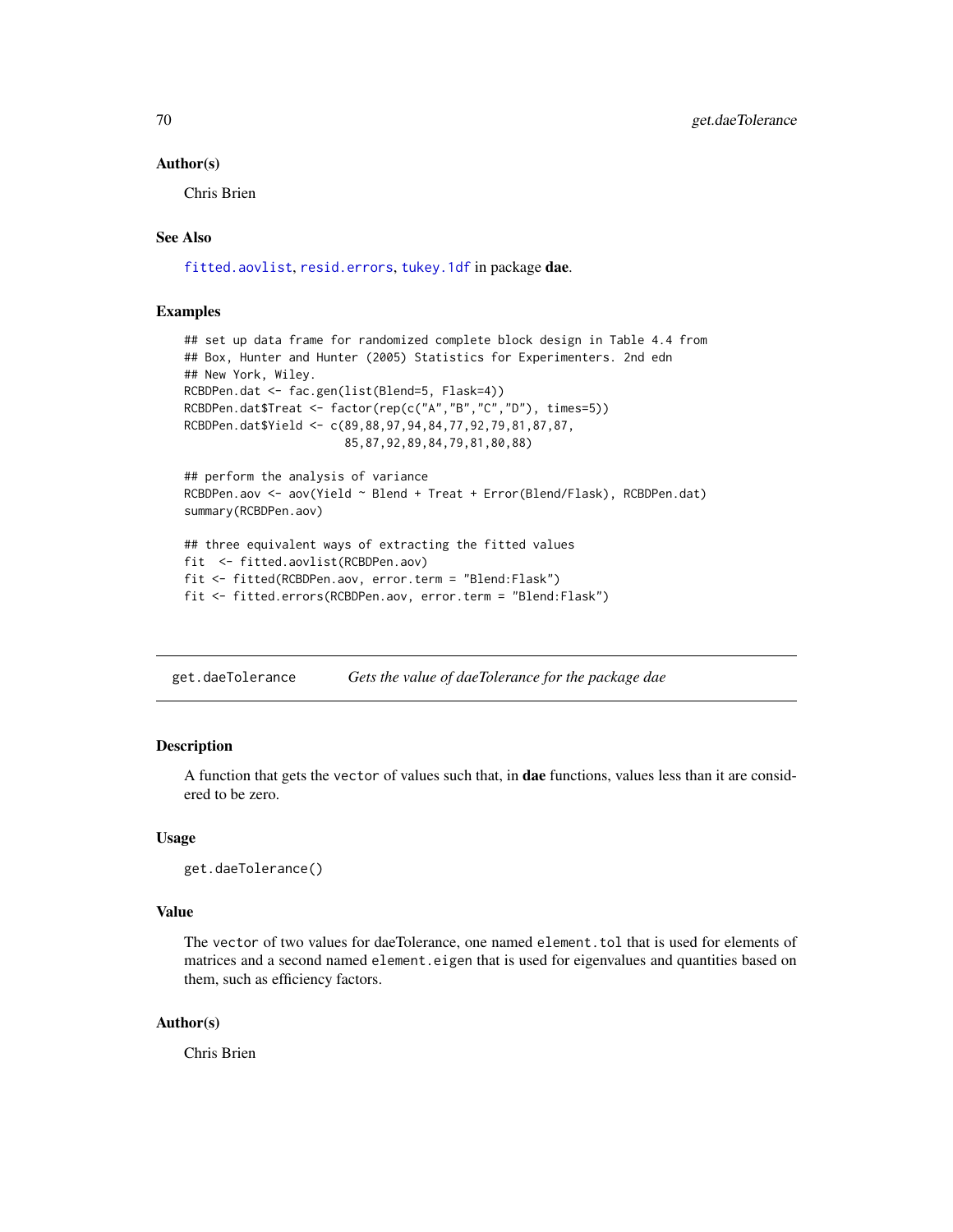# harmonic.mean 71

# See Also

[set.daeTolerance](#page-129-0).

# Examples

## get daeTolerance. get.daeTolerance()

harmonic.mean *Calcuates the harmonic mean.*

# Description

A function to calcuate the harmonic mean of a set of nonzero numbers.

# Usage

```
harmonic.mean(x)
```
# Arguments

x An object from whose elements the harmonic mean is to be computed.

# Details

All the elements of x are tested as being less than daeTolerance, which is initially set to .Machine\$double.eps ^ 0.5 (about 1.5E-08). The function [set.daeTolerance](#page-129-0) can be used to change daeTolerance.

# Value

A numeric. Returns Inf if x contains a value close to zero

# Examples

```
y \leftarrow c(\text{seq}(0.1, 1, 0.2))harmonic.mean(y)
```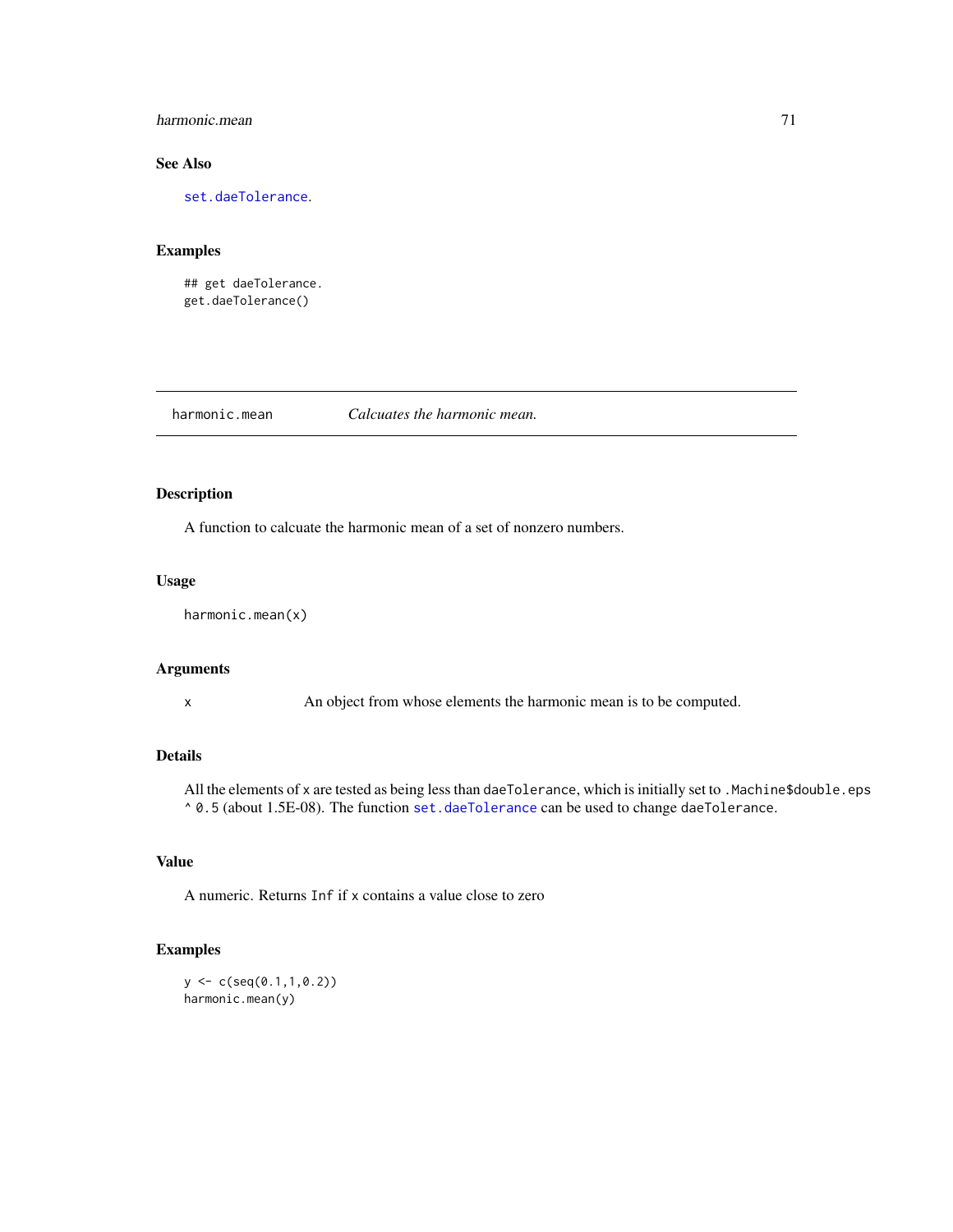interaction.ABC.plot *Plots an interaction plot for three factors*

### Description

Plots a function (the mean by default) of the response for the combinations of the three [factors](#page-0-0) specified as the x.factor (plotted on the x axis of each plot), the groups.factor (plotted as separate lines in each plot) and the trace. factor (its levels are plotted in different plots). Interaction plots for more than three [factors](#page-0-0) can be produced by using [fac.combine](#page-48-0) to combine all but two of them into a single [factor](#page-0-0) that is specified as the trace.factor.

### Usage

```
interaction.ABC.plot(response, x.factor, groups.factor,
      trace.factor,data, fun="mean", title="A:B:C Interaction Plot",
      xlab, ylab, key.title, lwd=4, columns=2, ggplotFuncs = NULL, ...)
```
# Arguments

| response      | A numeric vector containing the response variable from which a function (the<br>mean by default) is computed for plotting on the y-axis.                                                                                                                                                                                                                                                                             |
|---------------|----------------------------------------------------------------------------------------------------------------------------------------------------------------------------------------------------------------------------------------------------------------------------------------------------------------------------------------------------------------------------------------------------------------------|
| x.factor      | The factor to be plotted on the x-axis of each plot. If the levels are numeric<br>values stored as characters, they will be converted to numeric values for plotting.<br>If they are actually numeric codes for nonnumeric categories and you want them<br>plotted on a discrete scale then you should employ nonumeric codings, such as<br>$\cdot$ and $\cdot$ + or $\cdot$ N' and $\cdot$ Y' or something similar. |
| groups.factor | The factor plotted as separate lines in each plot.                                                                                                                                                                                                                                                                                                                                                                   |
| trace.factor  | The factor for whose levels there are separate plots.                                                                                                                                                                                                                                                                                                                                                                |
| data          | A data. frame containing the three factors and the response.                                                                                                                                                                                                                                                                                                                                                         |
| fun           | The function to be computed from the response for each combination of the<br>three factors x. factor, groups. factor and trace. factor. By default, the<br>mean is computed for each combination.                                                                                                                                                                                                                    |
| title         | Title for plot window. By default it is "A:B:C Interaction Plot".                                                                                                                                                                                                                                                                                                                                                    |
| xlab          | Label for the x-axis. By default it is the name of the x. factor.                                                                                                                                                                                                                                                                                                                                                    |
| ylab          | Label for the y-axis. By default it is the name of the response.                                                                                                                                                                                                                                                                                                                                                     |
| key.title     | Label for the key (legend) to the lines in each plot. By default it is the name of<br>the groups. factor.                                                                                                                                                                                                                                                                                                            |
| lwd           | The width of the lines. By default it is 4.                                                                                                                                                                                                                                                                                                                                                                          |
| columns       | The number of columns for arranging the several plots for the levels of the<br>groups. factor. By default it is 2.                                                                                                                                                                                                                                                                                                   |
| ggplotFuncs   | A list, each element of which contains the results of evaluating a ggplot func-<br>tion. It is created by calling the list function with a ggplot function call for<br>each element. These functions are applied in creating the ggplot object.                                                                                                                                                                      |
| $\cdots$      | Other arguments that are passed down to ggplot methods.                                                                                                                                                                                                                                                                                                                                                              |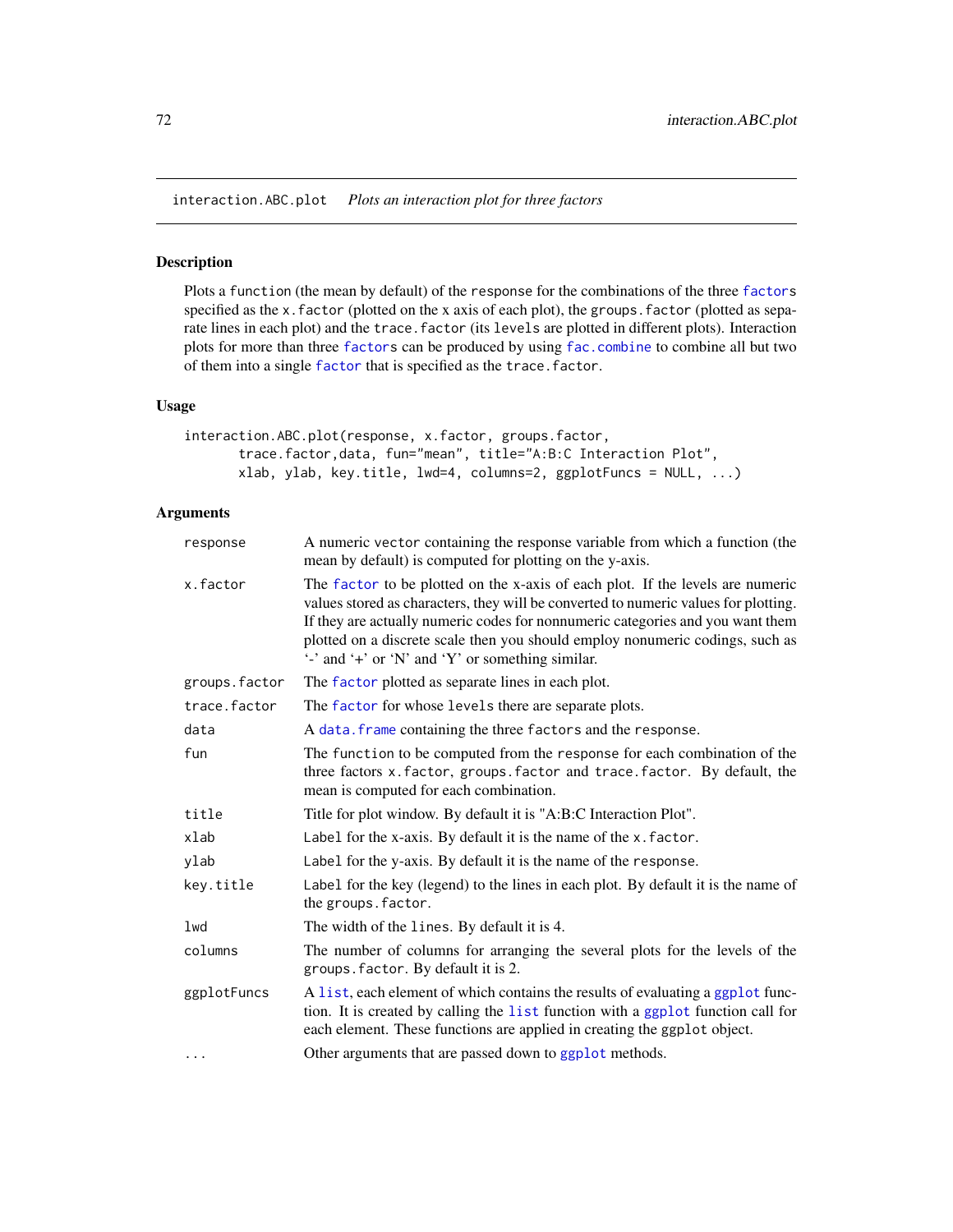#### is.allzero 73

# Value

An object of class "ggplot", which can be plotted using print.

#### Author(s)

Chris Brien

# See Also

[fac.combine](#page-48-0) in package dae, [interaction.plot](#page-0-0).

## Examples

```
## Not run:
## plot for Example 14.1 from Mead, R. (1990). The Design of Experiments:
## Statistical Principles for Practical Application. Cambridge,
## Cambridge University Press.
## use ?SPLGrass.dat for details
data(SPLGrass.dat)
interaction.ABC.plot(Main.Grass, x.factor=Period,
                     groups.factor=Spring, trace.factor=Summer,
                     data=SPLGrass.dat,
                     title="Effect of Period, Spring and Summer on Main Grass")
## plot for generated data
## use ?ABC.Interact.dat for data set details
data(ABC.Interact.dat)
## Add standard errors for plotting
## - here data contains a single value for each combintion of A, B and C
## - need to supply name for data twice
ABC. Interact.dat$se <- rep(c(0.5,1), each=4)interaction.ABC.plot(MOE, A, B, C, data=ABC.Interact.dat,
                     ggplotFunc=list(geom_errorbar(data=ABC.Interact.dat,
                                                   aes(ymax=MOE+se, ymin=MOE-se),
                                                   width=0.2)))
```
## End(Not run)

| is.allzero | Tests whether all elements are approximately zero |
|------------|---------------------------------------------------|
|------------|---------------------------------------------------|

## Description

A single-line function that tests whether all elements are zero (approximately).

## Usage

is.allzero(x)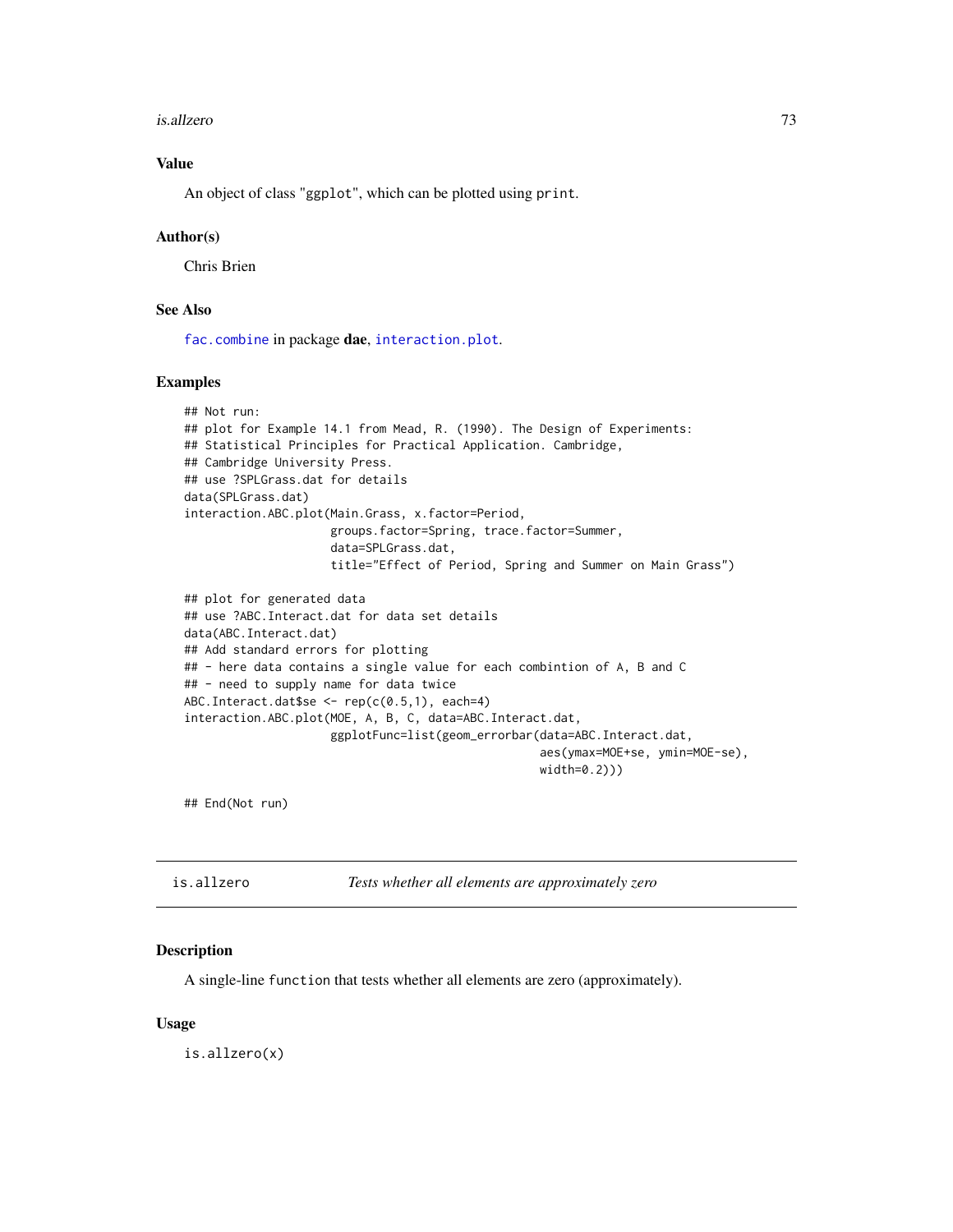#### Arguments

x An object whose elements are to be tested.

# Details

The mean of the absolute values of the elements of  $x$  is tested to determine if it is less than daeTolerance, which is initially set to .Machine\$double.eps ^ 0.5 (about 1.5E-08). The function [set.daeTolerance](#page-129-0) can be used to change daeTolerance.

# Value

A logical.

#### Author(s)

Chris Brien

#### Examples

```
## create a vector of 9 zeroes and a one
y \leq c (rep(0,9), 1)
## check that vector is only zeroes is FALSE
is.allzero(y)
```
is.projector *Tests whether an object is a valid object of class projector*

## Description

Tests whether an object is a valid object of class "[projector](#page-114-0)".

#### Usage

```
is.projector(object)
```
#### Arguments

object The [matrix](#page-0-0) to be made into a projector.

## Details

The function is. projector tests whether the object consists of a [matrix](#page-0-0) that is square, symmetric and idempotent. In checking symmetry and idempotency, the equality of the matrix with either its transpose or square is tested. In this, a difference in elements is considered to be zero if it is less than daeTolerance, which is initially set to .Machine\$double.eps ^ 0.5 (about 1.5E-08). The function [set.daeTolerance](#page-129-0) can be used to change daeTolerance.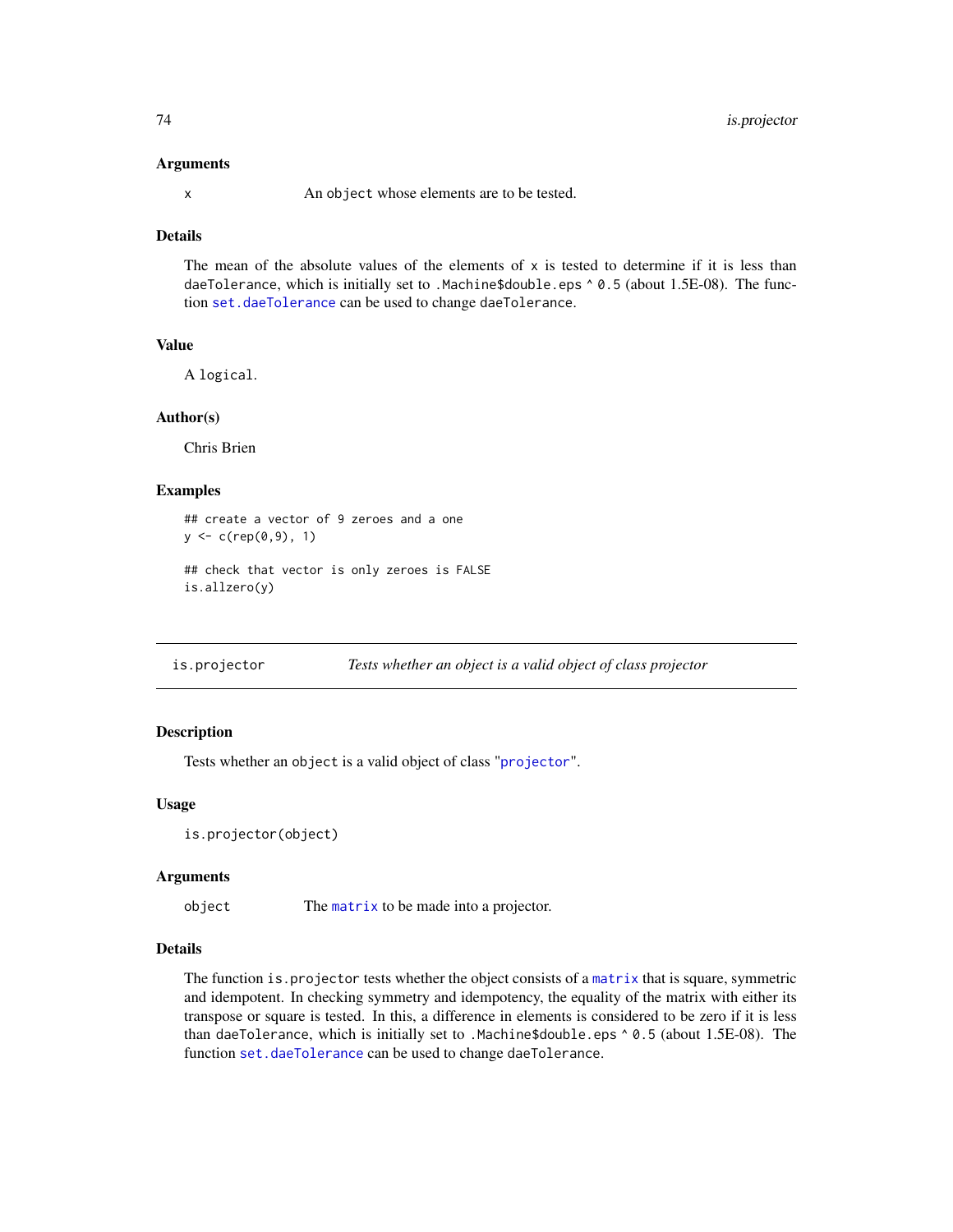# Value

TRUE or FALSE depending on whether the object is a valid object of class "[projector](#page-114-0)".

## Warning

The degrees of freedom are not checked. [correct.degfree](#page-14-0) can be used to check them.

# Author(s)

Chris Brien

# See Also

[projector](#page-113-0), [correct.degfree](#page-14-0) in package dae.

[projector](#page-114-0) for further information about this class.

# Examples

```
## set up a 2 x 2 mean operator that takes the mean of a vector of 2 values
m \leq - matrix(rep(0.5,4), nrow=2)
## create an object of class projector
proj.m <- projector(m)
## check that it is a valid projector
is.projector(proj.m)
```
LatticeSquare\_t49.des *A Lattice square design for 49 treatments*

# Description

The systematic design for a lattice square for 49 treatments consisting of four 7 x 7 squares. For more details see the vignette daeDesignNotes.pdf.

# Usage

```
data(LatticeSquare_t49.des)
```
# Format

A data.frame containing 196 observations of 4 variables.

# Source

Cochran and Cox (1957) *Experimental Designs*. 2nd edn Wiley, New York.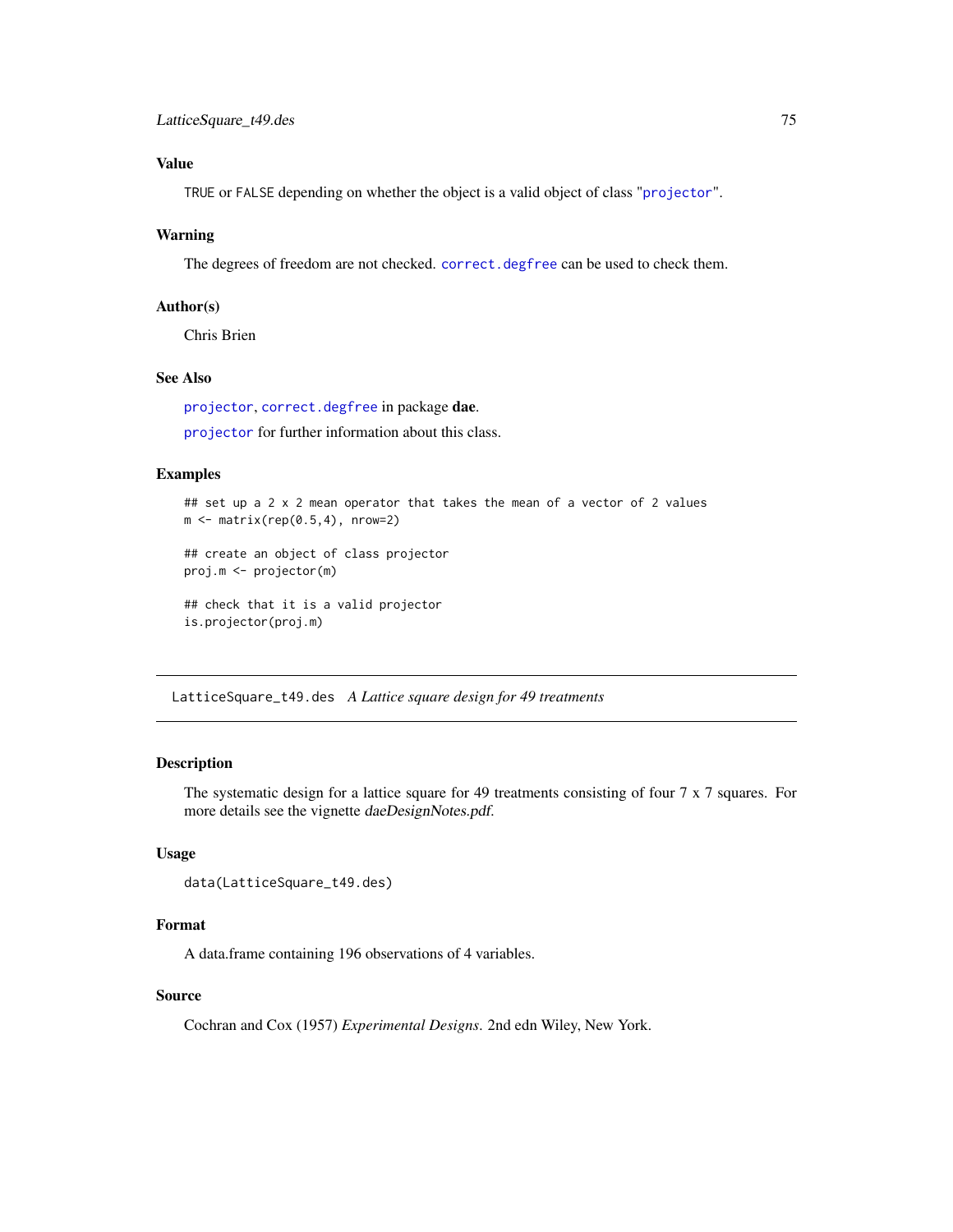Produces (i) a marginality [matrix](#page-0-0) for the formula in a call to [pstructure.formula](#page-118-0) or (ii) a list containing the marginlity matrices, one for each formula in the formulae argument of a call to [designAnatomy](#page-21-0).

A marginality matrix for a set of terms is a square [matrix](#page-0-0) with a row and a column for each ternonaliased term. Its elements are zeroes and ones, the entry in the ith row and jth column indicates whether or not the ith term is marginal to the jth term i.e. the column space of the ith term is a subspace of that for the jth term and so the source for the jth term will be orthogonal to that for the ith term.

# Usage

```
## S3 method for class 'pstructure'
marginality(object, ...)
## S3 method for class 'pcanon'
marginality(object, ...)
```
## Arguments

| object               | A pstructure.object produced by pstructure.formula or pcanon.object   |
|----------------------|-----------------------------------------------------------------------|
|                      | produced by designAnatomy.                                            |
| $\ddot{\phantom{0}}$ | Further arguments passed to or from other methods. Unused at present. |

## Value

If object is a pstructure. object then a matrix containing the marginality matrix for the terms obtained from the formuula in the call to [pstructure.formula](#page-118-0).

If object is a [pcanon.object](#page-102-0) then a list with a component for each formula, each component having a marginality matrix that corresponds to one of the formulae in the call to [designAnatomy](#page-21-0). The components of the list will have the same names as the componeents of the formulae list and so will be unnamed if the components of the latter list are unnamed.

## Author(s)

Chris Brien

# See Also

[pstructure.formula](#page-118-0), [designAnatomy](#page-21-0), [summary.pcanon](#page-133-0), [proj2.efficiency](#page-110-0), [proj2.combine](#page-109-0), [proj2.eigen](#page-112-0),

[pstructure](#page-118-1) in package dae, [eigen](#page-0-0).

[projector](#page-114-0) for further information about this class.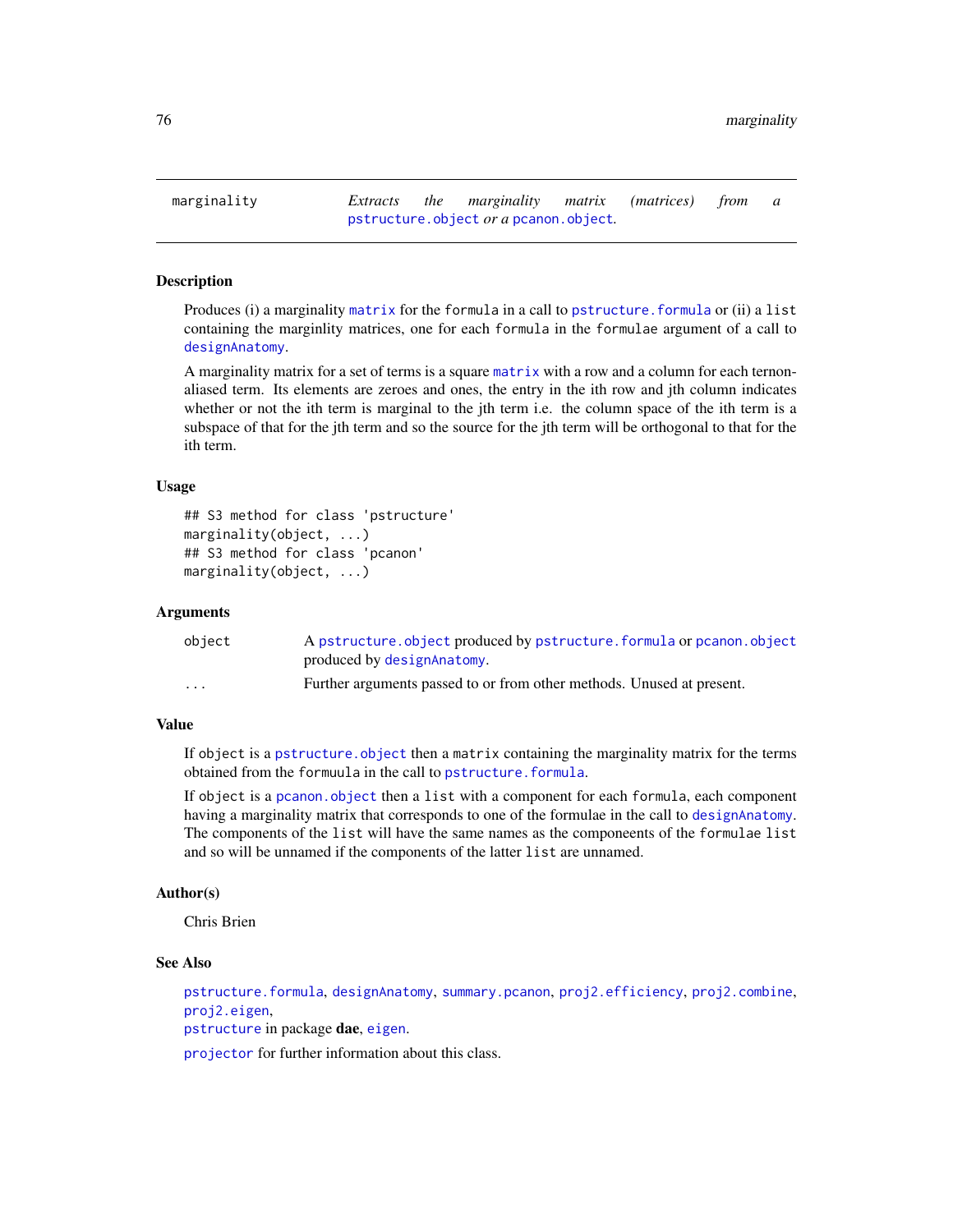#### mat.ar1 77

## Examples

```
## PBIBD(2) from p. 379 of Cochran and Cox (1957) Experimental Designs.
## 2nd edn Wiley, New York
PBIBD2.unit \leftarrow list(Block = 6, Unit = 4)
PBIBD2.nest <- list(Unit = "Block")
trt <- factor(c(1,4,2,5, 2,5,3,6, 3,6,1,4, 4,1,5,2, 5,2,6,3, 6,3,4,1))
PBIBD2.lay <- designRandomize(allocated = trt,
                              recipient = PBIBD2.unit,
                              nested.recipients = PBIBD2.nest)
##obtain pstructure.object and extract marginality matrix
unit.struct <- pstructure(~ Block/Unit, data = PBIBD2.lay)
unit.marg <- marginality(unit.struct)
##obtain combined decomposition and extract marginality matrices
unit.trt.canon <- designAnatomy(list(unit=~ Block/Unit, trt=~ trt), data = PBIBD2.lay)
marg <- marginality(unit.trt.canon)
```
# <span id="page-76-0"></span>mat.ar1 *Forms an ar1 correlation matrix*

#### Description

Form the correlation [matrix](#page-0-0) of order order whose correlations follow the ar1 pattern. The [matrix](#page-0-0) is banded and has diagonal elements equal to one and the off-diagonal element in the ith row and jth column equal to  $\rho^k$  where  $k = |i - j|$ .

## Usage

mat.ar1(rho, order)

#### Arguments

| rho   | The correlation on the first off-diagonal. |
|-------|--------------------------------------------|
| order | The order of the matrix to be formed.      |

# Value

A banded correlation [matrix](#page-0-0) whose elements follow an ar1 pattern.

## Author(s)

Chris Brien

#### See Also

```
mat.Imat.Jmat.expmat.gaumat.bandedmat.ar2mat.ar3mat.sar2mat.ma1mat.ma2,
mat.arma
```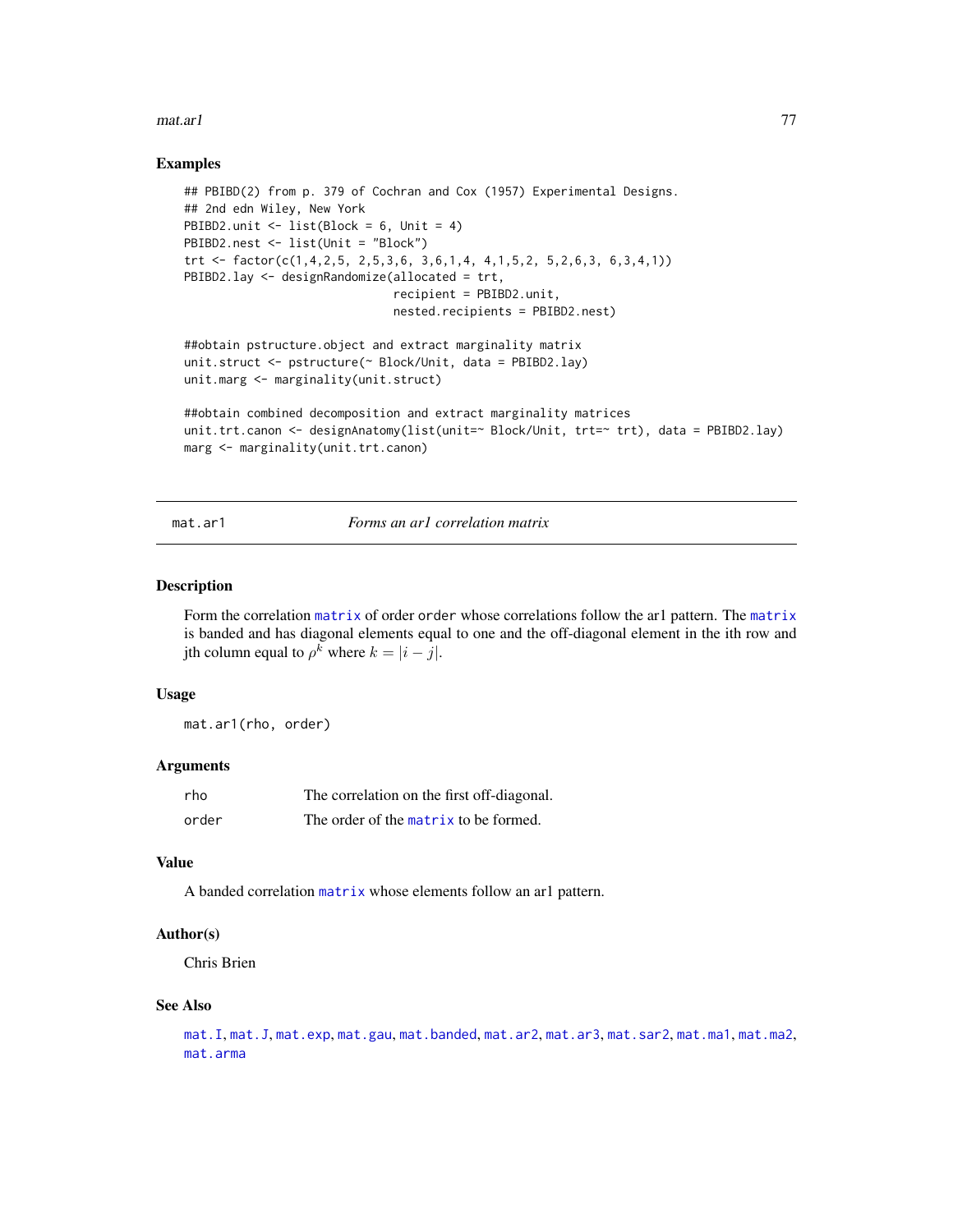## Examples

corr <- mat.ar1(rho=0.4, order=4)

## <span id="page-77-0"></span>mat.ar2 *Forms an ar2 correlation matrix*

#### Description

Form the correlation [matrix](#page-0-0) of order order whose correlations follow the ar2 pattern. The resulting [matrix](#page-0-0) is banded.

#### Usage

mat.ar2(ARparameters, order)

# Arguments

| ARparameters | A numeric containing the two autoregressive parameter values of the process, |
|--------------|------------------------------------------------------------------------------|
|              | being the weights given to the lag 1 and lag 2 response values.              |
| order        | The order of the matrix to be formed.                                        |

## Details

The correlations in the correlation matrix, corr say, are calculated from the autoregressive parameters, ARparameters. The values in

- the diagonal  $(k = 1)$  of corr are one;
- the first subdiagonal band  $(k = 2)$  of corr are equal to ARparameters[1]/(1-ARparameters[2]);
- $\bullet$  in subsequent disgonal bands, ( $k = 3$ : order), of corr are ARparameters[1]\*corr[k-1] + ARparameters[2]\*corr[k-2].

#### Value

A banded correlation [matrix](#page-0-0) whose elements follow an ar2 pattern.

## Author(s)

Chris Brien

## See Also

[mat.I](#page-84-0), [mat.J](#page-85-0), [mat.exp](#page-83-0), [mat.gau](#page-83-1), [mat.banded](#page-80-0), [mat.ar1](#page-76-0), [mat.ar3](#page-78-0), [mat.sar2](#page-91-0), [mat.ma1](#page-86-0), [mat.ma2](#page-86-1), [mat.arma](#page-79-0)

# Examples

corr  $\leq$  mat.ar2(ARparameters =  $c(0.4, 0.2)$ , order = 4)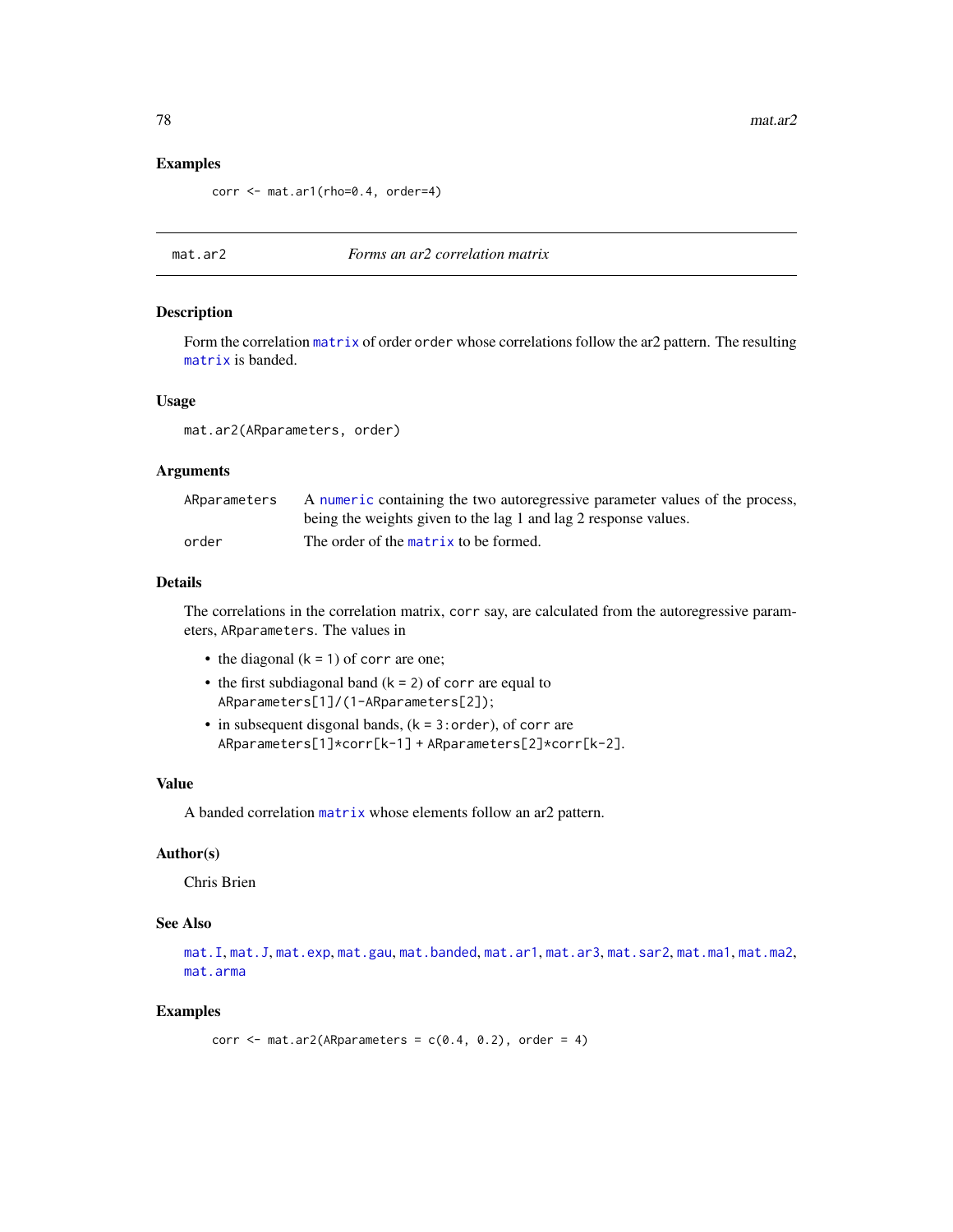<span id="page-78-0"></span>

Form the correlation [matrix](#page-0-0) of order order whose correlations follow the ar3 pattern. The resulting [matrix](#page-0-0) is banded.

# Usage

mat.ar3(ARparameters, order)

## Arguments

| ARparameters | A numeric containing the three autoregressive parameter values of the process, |
|--------------|--------------------------------------------------------------------------------|
|              | being the weights given to the lag 1, lag 2 and lag 3 response values.         |
| order        | The order of the matrix to be formed.                                          |

# Details

The correlations in the correlation matrix, corr say, are calculated from the autoregressive parameters, ARparameters.

Let omega = 1 -ARparameters[2] -ARparameters[3] \* (ARparameters[1] + ARparameters[3]). Then the values in

- the diagonal of corr  $(k = 1)$  are one;
- the first subdiagonal band  $(k = 2)$  of corr are equal to (ARparameters[1] + ARparameters[2]\*ARparameters[3]) / omega;
- the second subdiagonal band  $(k = 3)$  of corr are equal to (ARparameters[1] \* (ARparameters[1] + ARparameters[3]) + ARparameters[2] \* (1 -ARparameters[2])) / omega;
- the subsequent subdiagonal bands,  $(k = 4:order)$ , of corr are equal to ARparameters[1]\*corr[k-1] + ARparameters[2]\*corr[k-2] + ARparameters[3]\*corr[k-3].

# Value

A banded correlation [matrix](#page-0-0) whose elements follow an ar3 pattern.

# Author(s)

Chris Brien

#### See Also

```
mat.I, mat.J, mat.banded, mat.exp, mat.gau, mat.ar1, mat.ar2, mat.sar2, mat.ma1, mat.ma2,
mat.arma
```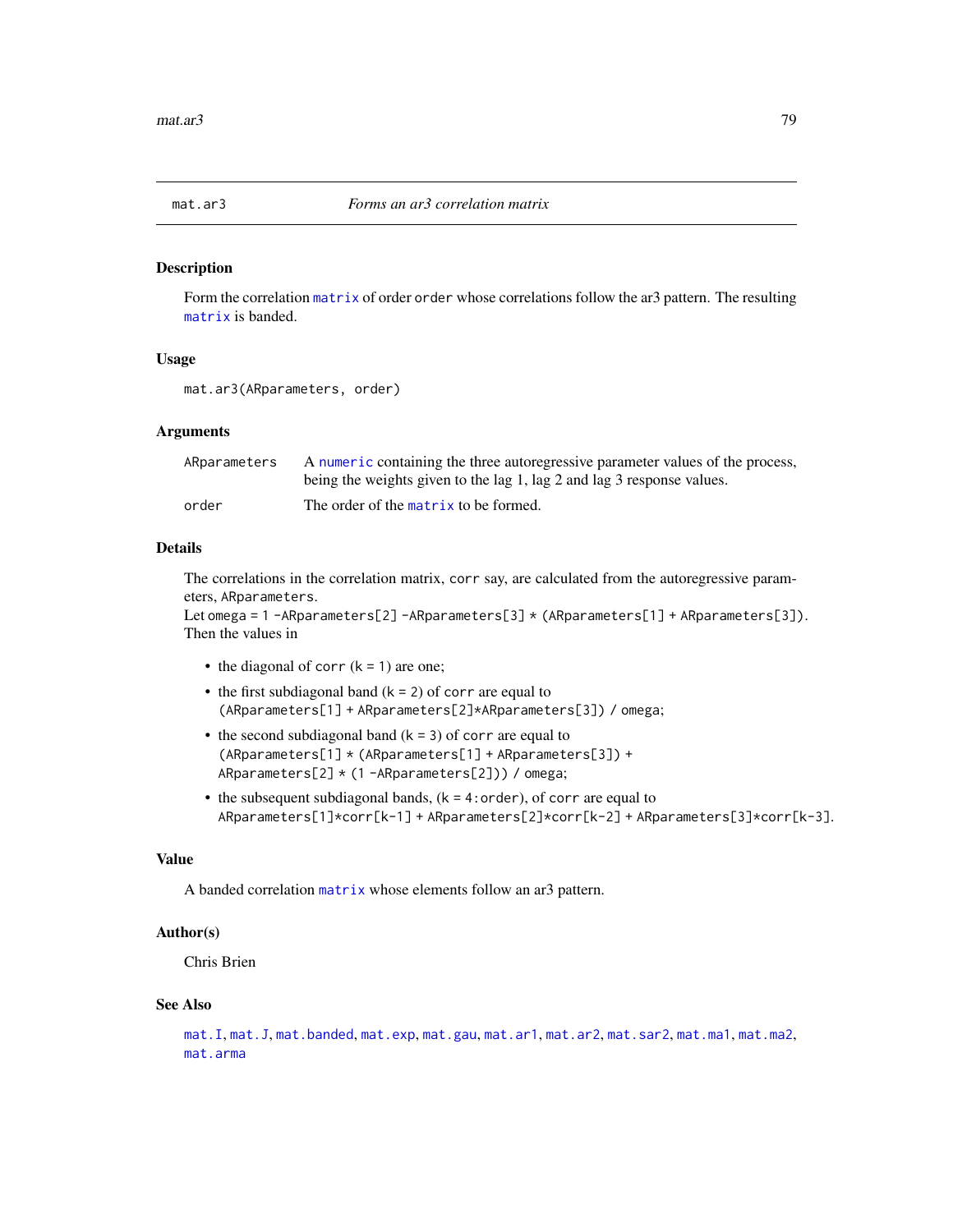## Examples

corr  $\leq$  mat.ar3(ARparameters =  $c(0.4, 0.2, 0.1)$ , order = 4)

<span id="page-79-0"></span>mat.arma *Forms an arma correlation matrix*

## Description

Form the correlation [matrix](#page-0-0) of order order whose correlations follow the arma pattern. The resulting [matrix](#page-0-0) is banded.

#### Usage

mat.arma(ARparameter, MAparameter, order)

#### Arguments

| ARparameter | A numeric value for the autoregressive parameter of the process, being the                                               |
|-------------|--------------------------------------------------------------------------------------------------------------------------|
|             | weight given to the lag 1 response values.                                                                               |
| MAparameter | A numeric value for the moving average parameter of the process, being the<br>weight given to the lag 1 random variable. |
| order       | The order of the matrix to be formed.                                                                                    |

## Details

The correlations in the correlation matrix, corr say, are calculated from the correlation parameters, ARparameters. The values in

- the diagonal  $(k = 1)$  of corr are one;
- the first subdiagonal band  $(k = 2)$  of corr are equal to ARparameters[1]/(1-ARparameters[2]);
- $\bullet$  in subsequent disgonal bands, ( $k = 3$ : order), of corr are ARparameters[1]\*corr[k-1] + ARparameters[2]\*corr[k-2].

## Value

A banded correlation [matrix](#page-0-0) whose elements follow an arma pattern.

#### Author(s)

Chris Brien

# See Also

[mat.I](#page-84-0), [mat.J](#page-85-0), [mat.exp](#page-83-0), [mat.gau](#page-83-1), [mat.banded](#page-80-0), [mat.ar1](#page-76-0), [mat.ar3](#page-78-0), [mat.sar2](#page-91-0), [mat.ma1](#page-86-0), [mat.ma2](#page-86-1)

```
corr \leq mat.arma(ARparameter = 0.4, MAparameter = -0.2, order = 4)
```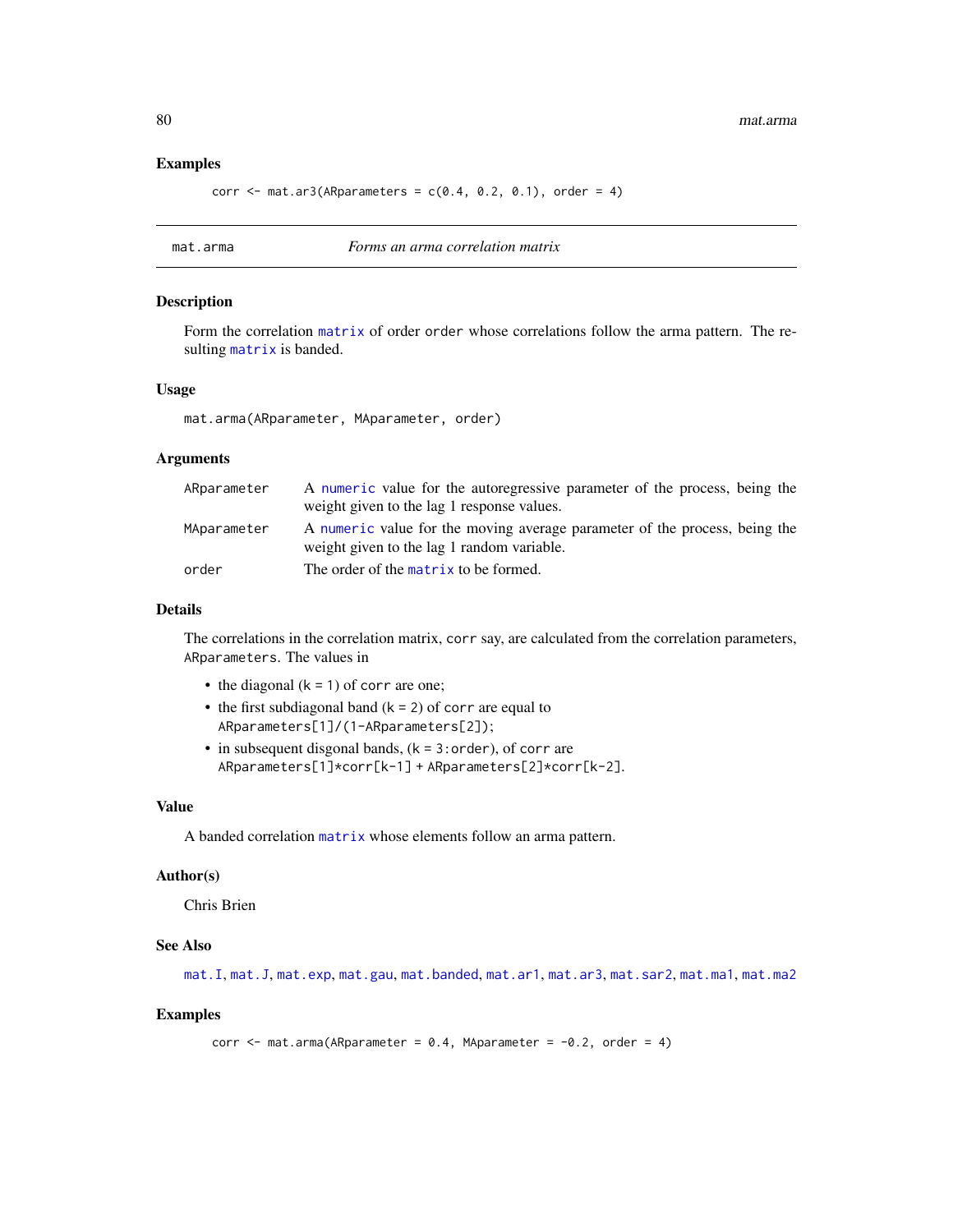<span id="page-80-0"></span>

Takes the first value in x and places it down the diagonal of the [matrix](#page-0-0). Takes the second value in x and places it down the first subdiagonal, both below and above the diagonal of the [matrix](#page-0-0). The third value is placed in the second subdiagonal and so on, until the bands for which there are elements in x have been filled. All other elements in the [matrix](#page-0-0) will be zero.

# Usage

mat.banded(x, nrow, ncol)

# Arguments

| $\mathsf{x}$ | A numeric containing the values for each band from 1 to the length of x. |
|--------------|--------------------------------------------------------------------------|
| nrow         | The number of rows in the banded matrix being formed.                    |
| ncol         | The number of columns in the banded matrix being formed.                 |

# Value

An  $nrow \times ncol$  [matrix](#page-0-0).

# Author(s)

Chris Brien

## See Also

```
matmult, mat.ar1, mat.ar2, mat.ar3, mat.sar2, mat.exp, mat.gau, mat.ma1, mat.ma2, mat.arma
mat.I, mat.J
```
# Examples

 $m \le -$  mat.banded(c(1,0.6,0.5), 5,5)  $m \le - \text{mat.banded}(c(1, 0.6, 0.5), 3, 4)$  $m \leq -m$ at.banded(c(1,0.6,0.5), 4,3)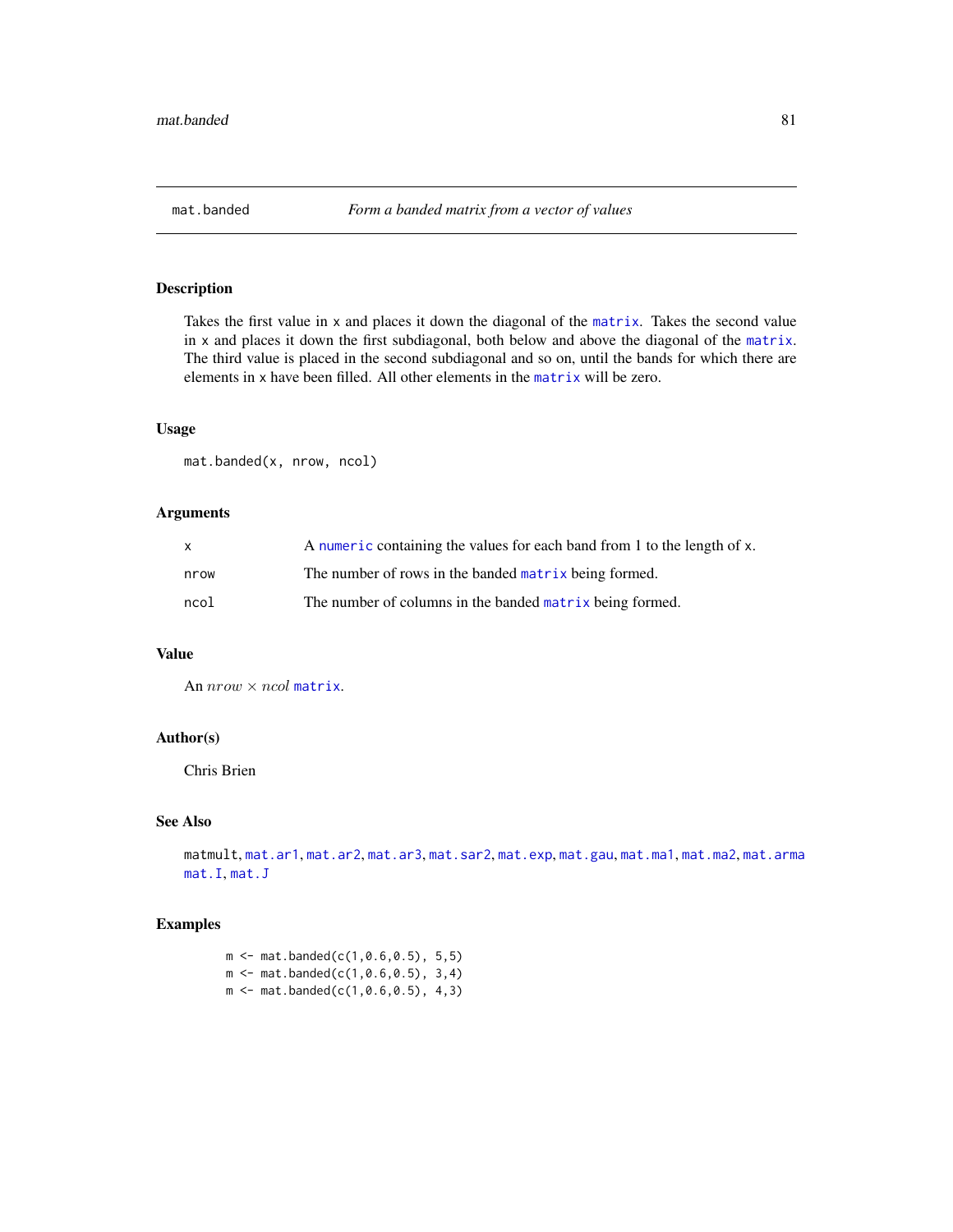<span id="page-81-0"></span>

Form the direct product of the  $m \times n$  [matrix](#page-0-0) **A** and the  $p \times q$  matrix **B**. It is also called the Kroneker product and the right direct product. It is defined to be the result of replacing each element of A,  $a_{ij}$ , with  $a_{ij}$ **B**. The result [matrix](#page-0-0) is  $mp \times nq$ .

The method employed uses the rep function to form two  $mp \times nq$  matrices: (i) the direct product of A and J, and (ii) the direct product of J and B, where each J is a matrix of ones whose dimensions are those required to produce an  $mp \times nq$  matrix. Then the elementwise product of these two matrices is taken to yield the result.

#### Usage

mat.dirprod(A, B)

# Arguments

| A   | The left-hand matrix in the product.  |
|-----|---------------------------------------|
| - B | The right-hand matrix in the product. |

#### Value

An  $mp \times nq$  [matrix](#page-0-0).

## Author(s)

Chris Brien

# See Also

matmult, [mat.dirprod](#page-81-0)

```
col.I \leftarrow mat.I(order=4)row. I \leq - \text{mat.I}(\text{order}=28)V <- mat.dirprod(col.I, row.I)
```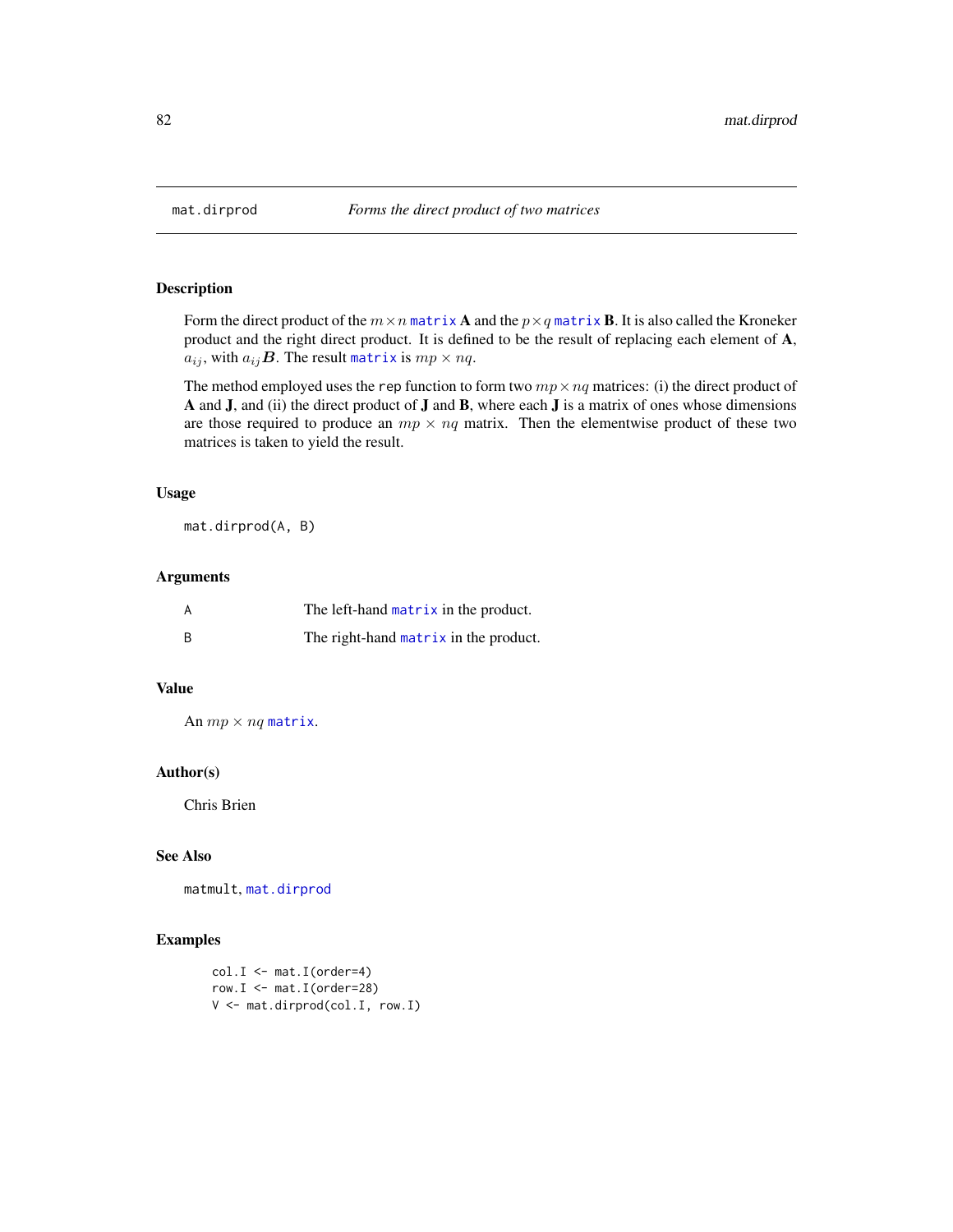The direct sum is the partitioned matrices whose diagonal submatrices are the matrices from which the direct sum is to be formed and whose off-diagonal submatrices are conformable matrices of zeroes. The resulting [matrix](#page-0-0) is  $m \times n$ , where m is the sum of the numbers of rows of the contributing matrices and  $n$  is the sum of their numbers of columns.

#### Usage

```
mat.dirsum(matrices)
```
# Arguments

matrices A list, each of whose component is a [matrix](#page-0-0).

#### Value

An  $m \times n$  [matrix](#page-0-0).

## Author(s)

Chris Brien

# See Also

[mat.dirprod](#page-81-0), matmult

```
ml \leftarrow matrix(1:4, nrow=2)m2 \leq -\text{matrix}(11:16, \text{nrow=3})m3 <- diag(1, nrow=2, ncol=2)
dsum <- mat.dirsum(list(m1, m2, m3))
```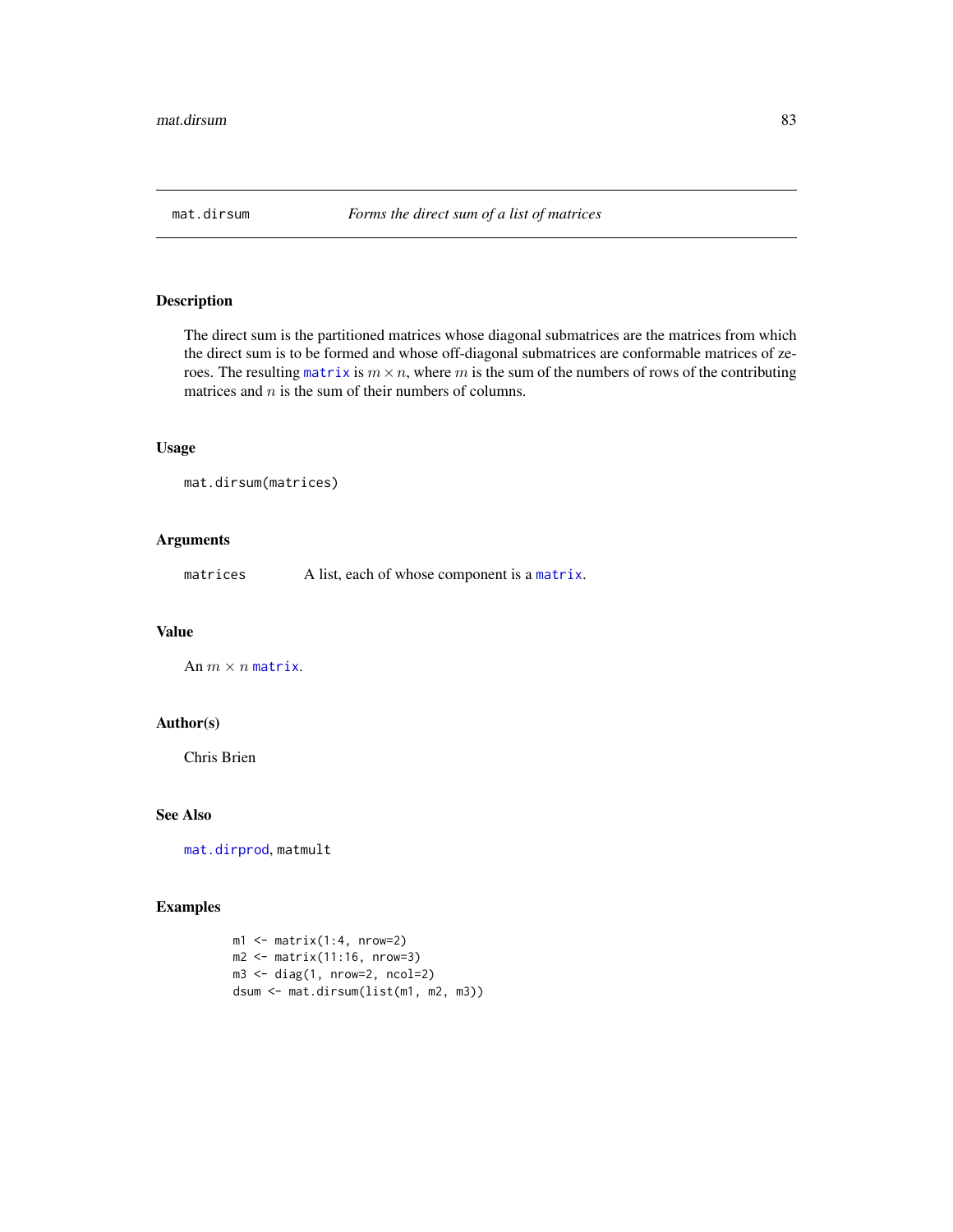<span id="page-83-0"></span>Form the correlation [matrix](#page-0-0) of order equal to the length of coordinates. The [matrix](#page-0-0) has diagonal elements equal to one and the off-diagonal element in the ith row and jth column equal to  $\rho^k$  where  $k = |coordinate[i] - coordinate[j]|.$ 

#### Usage

mat.exp(rho, coordinates)

#### Arguments

| rho         | The correlation for points a distance of one apart.                 |
|-------------|---------------------------------------------------------------------|
| coordinates | The coordinates of points whose correlation matrix is to be formed. |

## Value

A correlation [matrix](#page-0-0) whose elements depend on the power of the absolute distance apart.

#### Author(s)

Chris Brien

## See Also

[mat.I](#page-84-0), [mat.J](#page-85-0), [mat.banded](#page-80-0), [mat.ar1](#page-76-0), [mat.ar2](#page-77-0), [mat.ar3](#page-78-0), [mat.sar2](#page-91-0), [mat.ma1](#page-86-0), [mat.ma2](#page-86-1), [mat.arma](#page-79-0), [mat.gau](#page-83-1)

# Examples

corr <- mat.exp(coordinates=c(3:6, 9:12, 15:18), rho=0.1)

<span id="page-83-1"></span>mat.gau *Forms an exponential correlation matrix*

# Description

Form the correlation [matrix](#page-0-0) of order equal to the length of coordinates. The [matrix](#page-0-0) has diagonal elements equal to one and the off-diagonal element in the ith row and jth column equal to  $\rho^k$  where  $k = (coordinate[i] - coordinate[j])^2$ .

## Usage

mat.gau(rho, coordinates)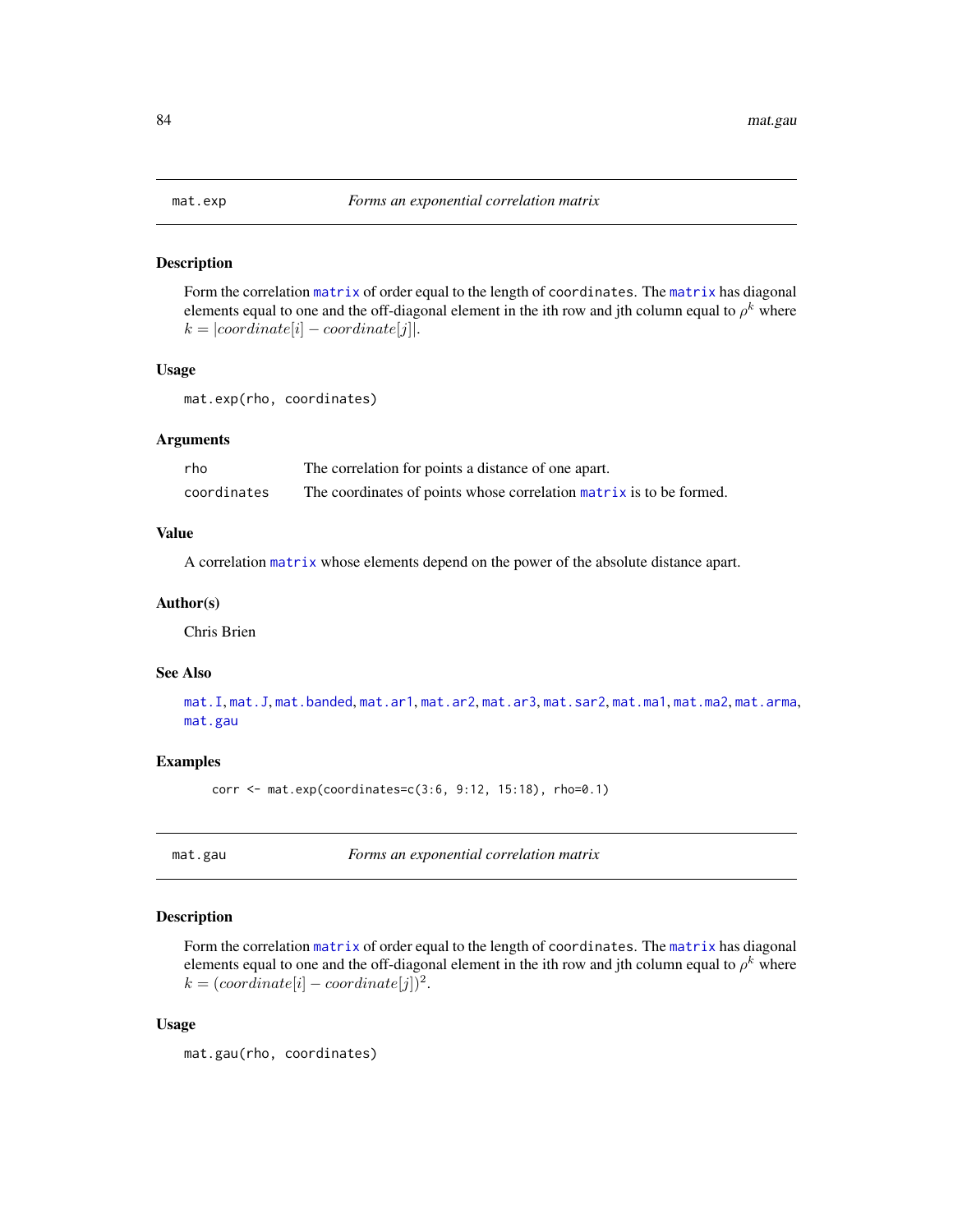#### $\text{mat.}$  I and  $\text{sat.}$  1

# Arguments

| rho         | The correlation for points a distance of one apart.                 |
|-------------|---------------------------------------------------------------------|
| coordinates | The coordinates of points whose correlation matrix is to be formed. |

# Value

A correlation [matrix](#page-0-0) whose elements depend on the power of the absolute distance apart.

## Author(s)

Chris Brien

# See Also

```
mat.I, mat.J, mat.banded, mat.ar1, mat.ar2, mat.ar3, mat.sar2, mat.ma1, mat.ma2, mat.arma,
mat.exp
```
# Examples

corr <- mat.gau(coordinates=c(3:6, 9:12, 15:18), rho=0.1)

<span id="page-84-0"></span>

| <i>Forms a unit matrix</i><br>mat.I |
|-------------------------------------|
|-------------------------------------|

# Description

Form the unit or identity [matrix](#page-0-0) of order order.

# Usage

```
mat.I(order)
```
# Arguments

order The order of the [matrix](#page-0-0) to be formed.

#### Value

A square [matrix](#page-0-0) whose diagonal elements are one and its off-diagonal are zero.

# Author(s)

Chris Brien

# See Also

[mat.J](#page-85-0), [mat.ar1](#page-76-0)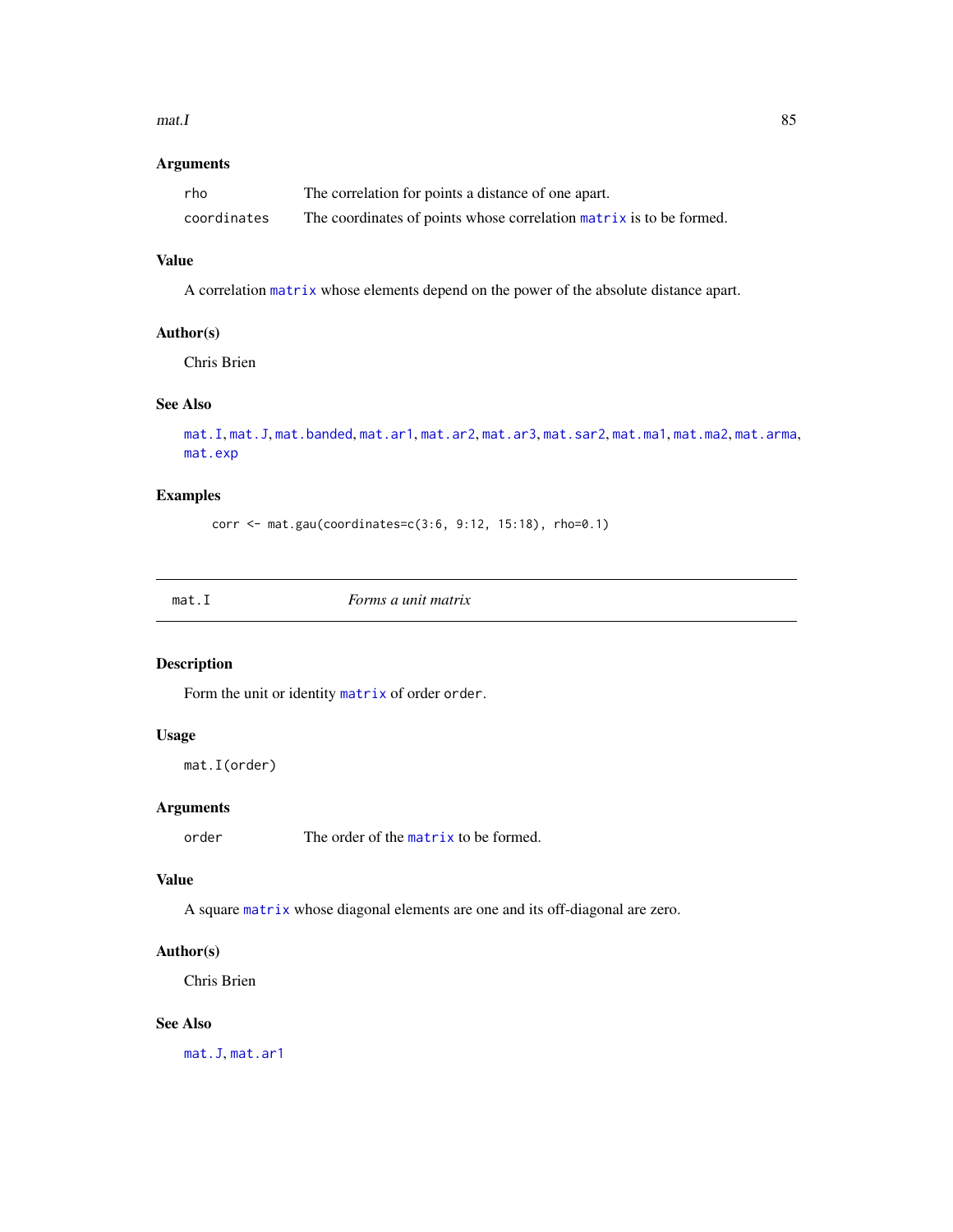# Examples

col.I <- mat.I(order=4)

# <span id="page-85-0"></span>mat.J *Forms a square matrix of ones*

# Description

Form the square [matrix](#page-0-0) of ones of order order.

## Usage

mat.J(order)

# Arguments

order The order of the [matrix](#page-0-0) to be formed.

# Value

A square [matrix](#page-0-0) all of whose elements are one.

# Author(s)

Chris Brien

# See Also

[mat.I](#page-84-0), [mat.ar1](#page-76-0)

# Examples

col.J <- mat.J(order=4)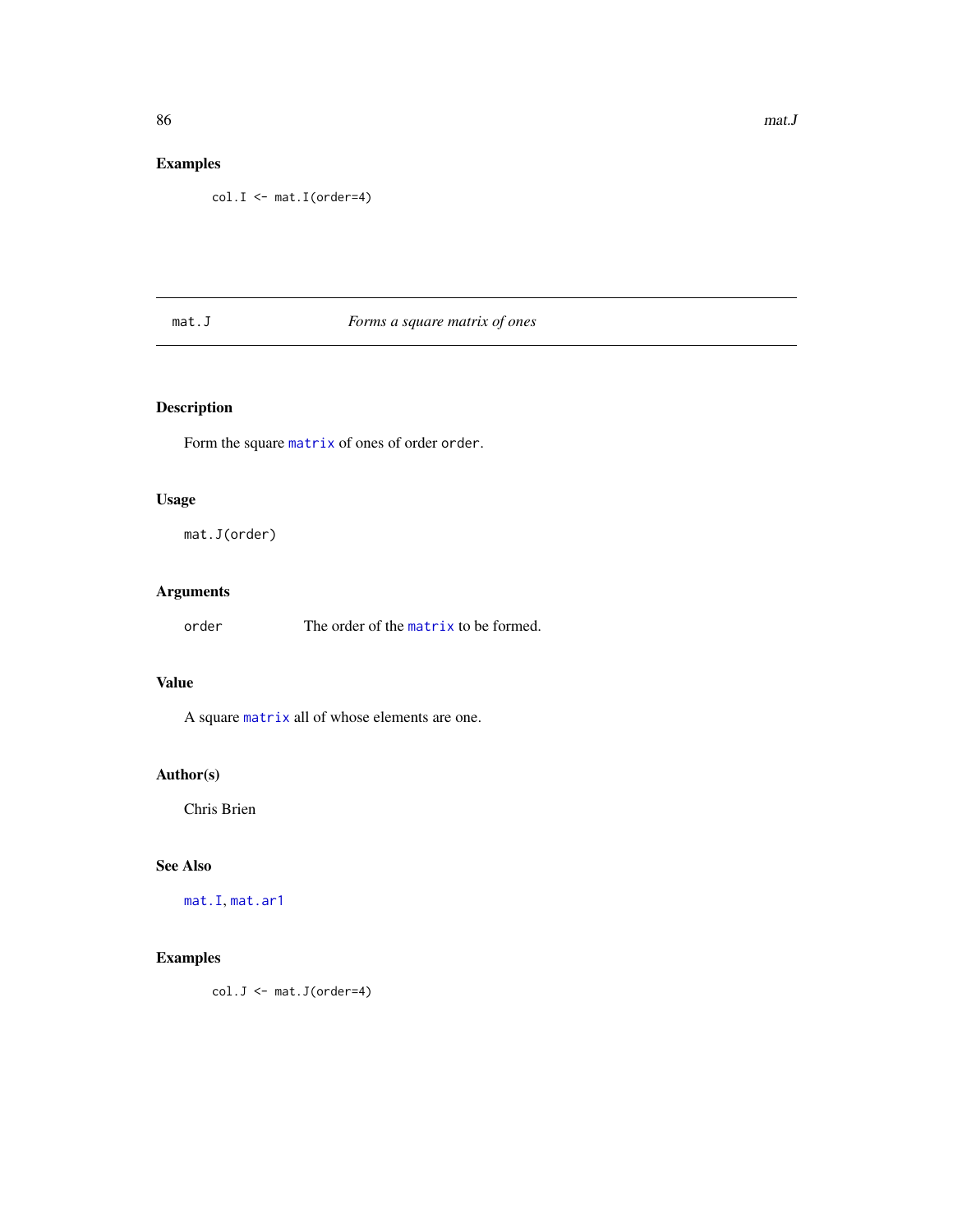<span id="page-86-0"></span>

Form the correlation [matrix](#page-0-0) of order order whose correlations follow the ma1 pattern. The [matrix](#page-0-0) is banded and has diagonal elements equal to one and subdiagonal element equal to -MAparameter / (1 + MAparameter\*MAparameter).

#### Usage

```
mat.ma1(MAparameter, order)
```
# Arguments

| MAparameter | The moving average parameter, being the weight applied to the lag 1 random |
|-------------|----------------------------------------------------------------------------|
|             | pertubation.                                                               |
| order       | The order of the matrix to be formed.                                      |

## Value

A banded correlation [matrix](#page-0-0) whose elements follow an ma1 pattern.

#### Author(s)

Chris Brien

# See Also

[mat.I](#page-84-0), [mat.J](#page-85-0), [mat.exp](#page-83-0), [mat.gau](#page-83-1), [mat.banded](#page-80-0), [mat.ar2](#page-77-0), [mat.ar3](#page-78-0), [mat.sar2](#page-91-0), [mat.ma2](#page-86-1), [mat.arma](#page-79-0)

# Examples

corr <- mat.ma1(MAparameter=0.4, order=4)

<span id="page-86-1"></span>mat.ma2 *Forms an ma2 correlation matrix*

# Description

Form the correlation [matrix](#page-0-0) of order order whose correlations follow the ma2 pattern. The resulting [matrix](#page-0-0) is banded.

#### Usage

mat.ma2(MAparameters, order)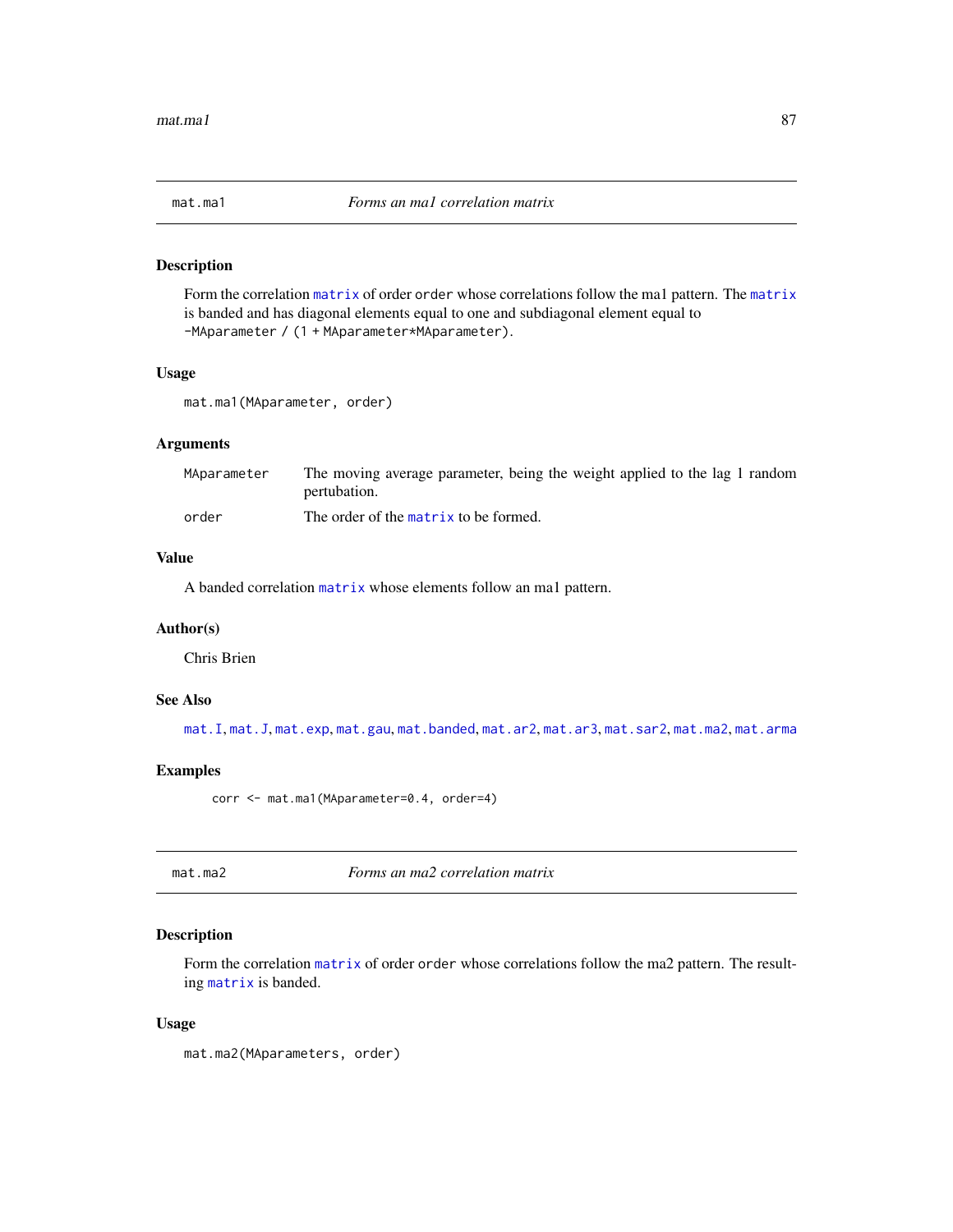88 mat.ncssvar mat.ncssvar mat.ncssvar mat.ncssvar mat.ncssvar mat.ncssvar mat.ncssvar

## Arguments

| MAparameters | A numeric containing the two moving average parameter values of the process, |
|--------------|------------------------------------------------------------------------------|
|              | being the weights given to the lag 1 and lag 2 random pertubations.          |
| order        | The order of the matrix to be formed.                                        |

## Details

The correlations in the correlation matrix, corr say, are calculated from the moving average parameters, MAparameters. The values in

- the diagonal  $(k = 1)$  of corr are one;
- the first subdiagonal band  $(k = 2)$  of corr are equal to -MAparameters[1]\*(1 -MAparameters[2]) / div;
- the second subdiagonal bande  $(k = 3)$  of corr are equal to -MAparameters[2] / div;
- in subsequent disgonal bands, (k = 4:order), of corr are zero,

where div = 1 + MMAparameters[1]\*MAparameter[1] + MAparameters[2]\*MAparameters[2].

## Value

A banded correlation [matrix](#page-0-0) whose elements follow an ma2 pattern.

#### Author(s)

Chris Brien

# See Also

[mat.I](#page-84-0), [mat.J](#page-85-0), [mat.exp](#page-83-0), [mat.gau](#page-83-1), [mat.banded](#page-80-0), [mat.ar1](#page-76-0), [mat.ar3](#page-78-0), [mat.sar2](#page-91-0), [mat.ma1](#page-86-0), [mat.arma](#page-79-0)

## Examples

```
corr \leq mat.ma2(MAparameters = c(0.4, -0.2), order = 4)
```
mat.ncssvar *Calculates the variance matrix of the random effects for a natural cubic smoothing spline*

# Description

Calculates the variance matrix of the random effects for a natural cubic smoothing spline. It is the tri-diagonal matrix  $G_s$  given by Verbyla et al., (1999) multiplied by the variance component for the random spline effects.

## Usage

```
mat.ncssvar(sigma2s = 1, knot.points, print = FALSE)
```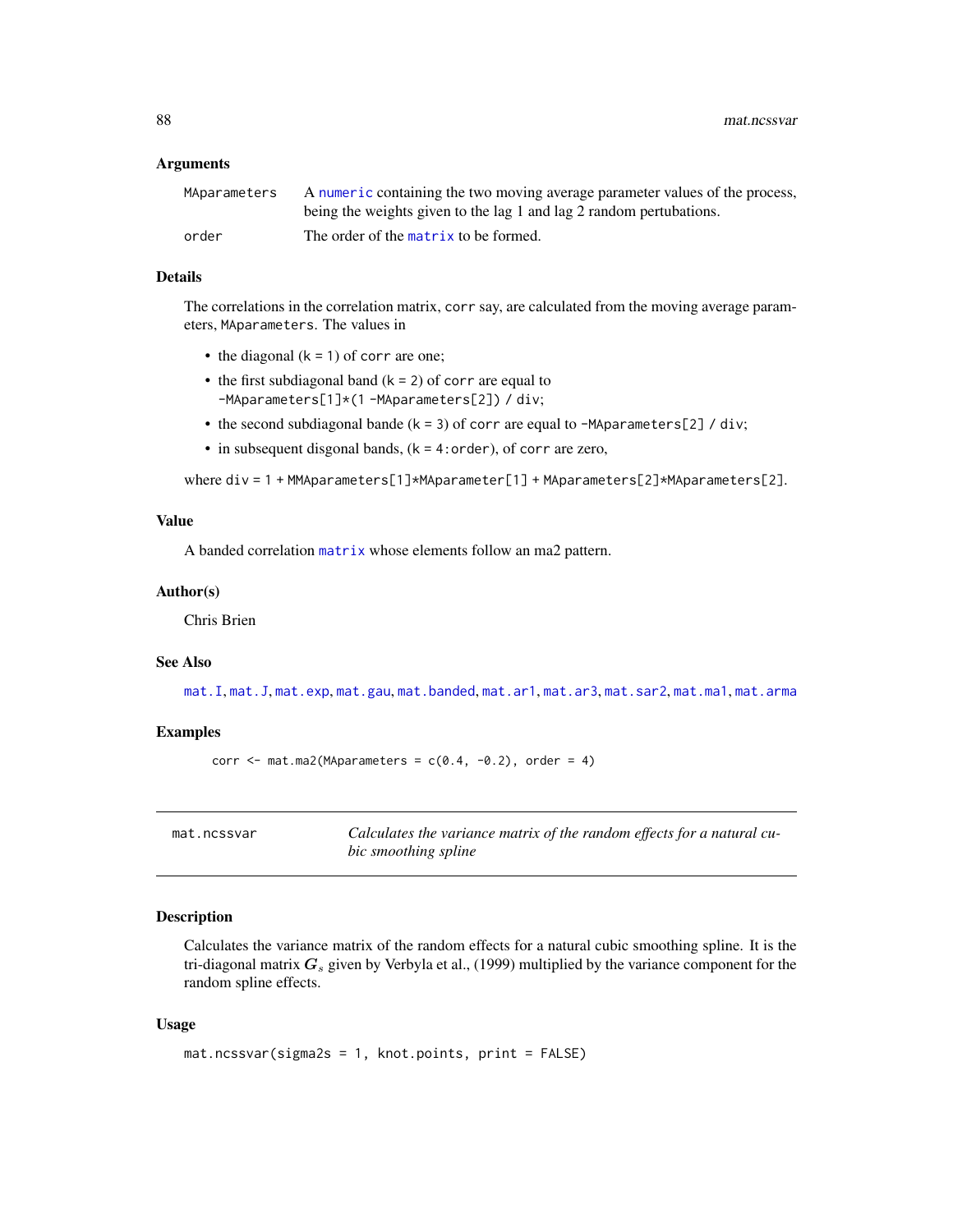#### mat.random 89

#### **Arguments**

| sigma2s     | A numeric giving the value of the variance component for the random spline ef-<br>fects. The smoothing parameter is then the inverse of the ratio of this component<br>to the residual variance. |
|-------------|--------------------------------------------------------------------------------------------------------------------------------------------------------------------------------------------------|
| knot.points | A numeric giving the values of the knots point used in fitting the spline. These<br>must be orderd in increasing order.                                                                          |
| print       | A logical indicating whether to print the matrix.                                                                                                                                                |

# Value

A [matrix](#page-0-0) containing the variances and covariances of the random spline effects.

#### Author(s)

Chris Brien

# References

Verbyla, A. P., Cullis, B. R., Kenward, M. G., and Welham, S. J. (1999). The analysis of designed experiments and longitudinal data by using smoothing splines (with discussion). *Journal of the Royal Statistical Society, Series C (Applied Statistics)*, 48, 269-311.

#### See Also

[Zncsspline](#page-138-0).

# Examples

```
Gs <- mat.ncssvar(knot.points = 1:10)
```
<span id="page-88-0"></span>mat.random *Calculates the variance matrix for the random effects from a mixed model, based on a supplied formula or a matrix.*

#### Description

For n observations, compute the variance matrix of the random effects. The [matrix](#page-0-0) can be specified using a [formula](#page-0-0) for the random effects and a [list](#page-0-0) of values of the variance components for the terms specified in the random [formula](#page-0-0). If a [matrix](#page-0-0) specifying the variances of the nuisance random effects is supplied then it is returned as the value from the function.

## Usage

```
mat.random(random, G, design, keep.order = TRUE)
```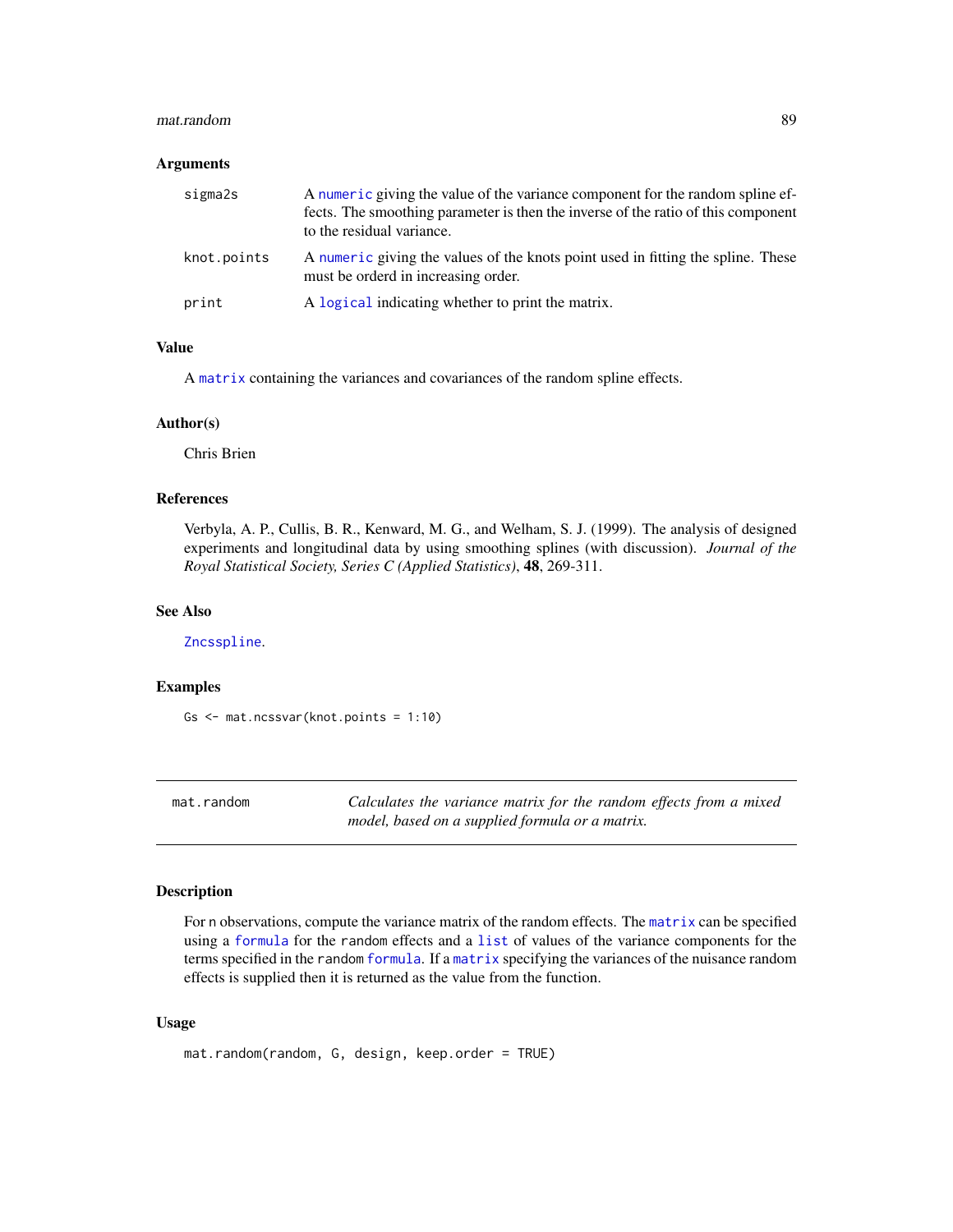## Arguments

| random     | A formula or a matrix. If a formula, it specifies the random effects from which<br>the matrix for the contribution of the random effects to the variance matrix can<br>be generated. If it is a matrix, it must be an n x n matrix and will be passed<br>through as the required variance matrix for the random effects. The default is 0,<br>which implies that there are no random effects.                                                                                                                                                   |
|------------|-------------------------------------------------------------------------------------------------------------------------------------------------------------------------------------------------------------------------------------------------------------------------------------------------------------------------------------------------------------------------------------------------------------------------------------------------------------------------------------------------------------------------------------------------|
| G          | This term only needs to be set if random is a formula. Then it is set to a list,<br>in which each component is either a single value or a matrix; there needs to be<br>a component for each term in the expanded formula, with the order of the terms<br>and components matching. If it is a single value, a diagonal matrix of dimension<br>equal to the product of the numbers of levels of the factors in its term. If it is a<br>matrix, its dimension must be equal to the product of the numbers of levels of<br>the factors in its term. |
| design     | A data. frame containing the design to be used in an experiment and for which<br>the variane matrix is required. It is not required when the only formula specified<br>is an intercept-only formula.                                                                                                                                                                                                                                                                                                                                            |
| keep.order | A logical indicating whether the terms should keep their position in the ex-<br>panded formula projector, or reordered so that main effects precede two-factor<br>interactions, which precede three-factor interactions and so on.                                                                                                                                                                                                                                                                                                              |

# Details

If  $\mathbf{Z}_i$  is the is incidence matrix for the random nuisance effects in  $\bm{u}_i$  for a term in random and  $\bm{u}_i$ has variance matrix  $G_i$  so that the contribution of the random effectst to the variance matrix for Y is  $V_u = \Sigma(\mathbf{Z}_i \mathbf{G}_i(\mathbf{Z}_i)^T)$ .

## Value

A n x n [matrix](#page-0-0) containing the variance matrix for the random effects.

#### Author(s)

Chris Brien

# See Also

[mat.Vpredicts](#page-94-0).

```
## Reduced example from Smith et al. (2015)
## Generate two-phase design
mill.fac \leq fac.gen(list(Mrep = 2, Mday = 2, Mord = 3))
field.lay \le fac.gen(list(Frep = 2, Fplot = 4))
field.lay$Variety <- factor(c("D","E","Y","W","G","D","E","M"),
                             levels = c("Y","W","G","M","D","E"))
start.design <- cbind(mill.fac, field.lay[c(3,4,5,8,1,7,3,4,5,8,6,2),])
rownames(start.design) <- NULL
```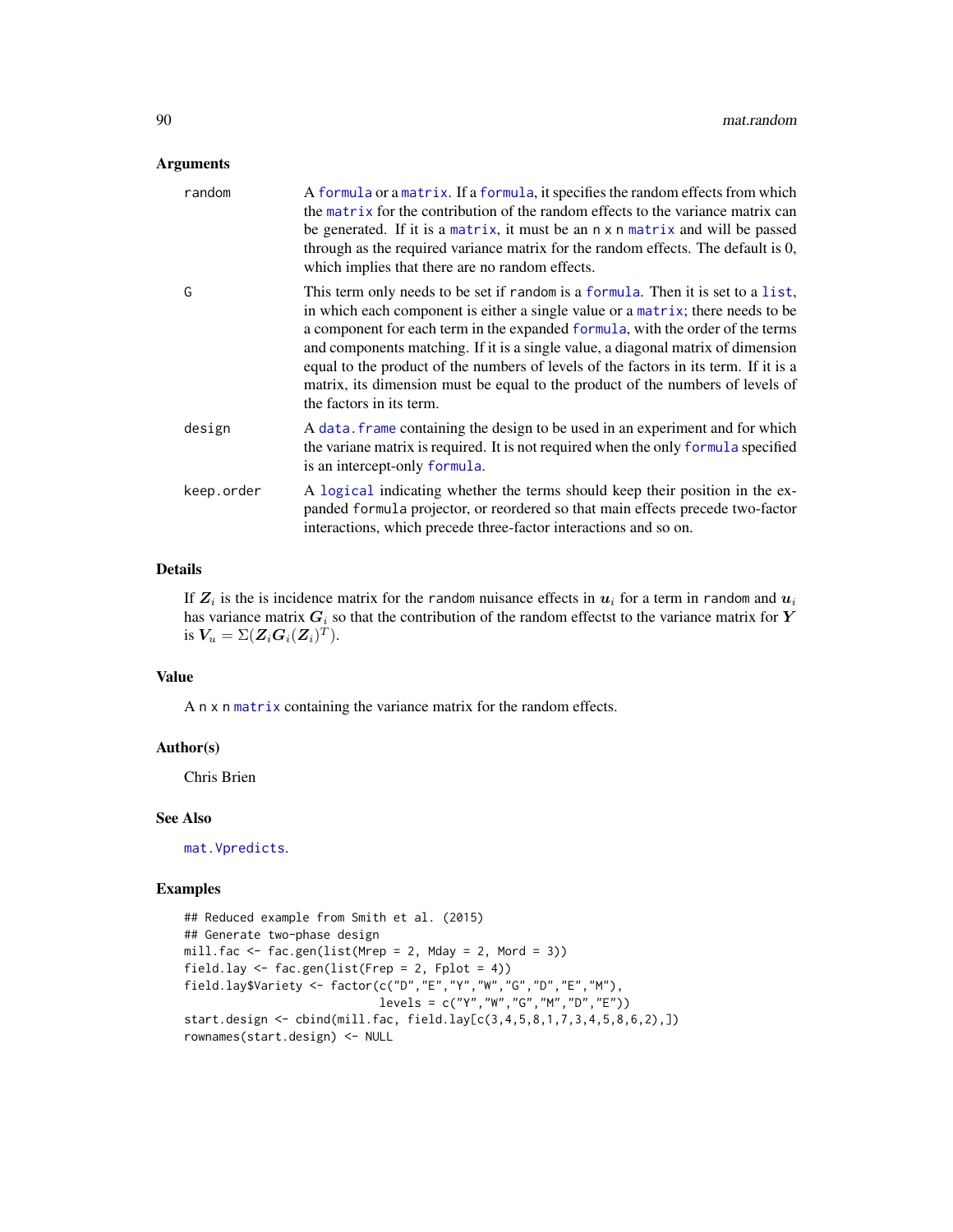#### mat.sar 91

```
## Set gammas
terms <- c("Variety", "Frep", "Frep:Fplot", "Mrep", "Mrep:Mday", "Mrep:Mday:Mord")
gammas <- c(1, 0.1, 0.2, 0.3, 0.2, 1)
names(gammas) <- terms
## Specify matrices to calculate the variance matrix of the predicted fixed Variety effects
Vu <- with(start.design, fac.vcmat(Mrep, gammas["Mrep"]) +
                         fac.vcmat(fac.combine(list(Mrep,Mday)), gammas["Mrep:Mday"]) +
                         fac.vcmat(Frep, gammas["Frep"]) +
                         fac.vcmat(fac.combine(list(Frep,Fplot)), gammas["Frep:Fplot"]))
## Calculate the variance matrix of the predicted random Variety effects using formulae
Vu \leq mat.random(random = \sim -1 + Mrep/Mday + Frep/Fplot,
                 G = as.list(gammas[c(4,5,2,3)]),design = start.design)
```
<span id="page-90-0"></span>mat.sar *Forms an sar correlation matrix*

## Description

Form the correlation [matrix](#page-0-0) of order order whose correlations follow the sar pattern. The resulting [matrix](#page-0-0) is banded.

#### Usage

mat.sar(SARparameter, order)

#### Arguments

| SARparameter | A numeric containing the single value of the parameter from which the correla-<br>tions are calculated. |
|--------------|---------------------------------------------------------------------------------------------------------|
| order        | The order of the matrix to be formed.                                                                   |

## Details

The values of the correlations in the correlation matrix, corr say, are calculated from the SARparameter, gamma as follows. The values in

- the diagonal of corr  $(k = 1)$  are one;
- the first subdiagonal band  $(k = 2)$  of corr are equal to gamma/(1 + (gamma  $*$  gamma / 4));
- the subsequent subdiagonal bands,  $(k = 3:order)$ , of corr are equal to gamma \* corr[k-1] -(gamma \* gamma/4) \* corr[k-2].

#### Value

A banded correlation [matrix](#page-0-0) whose elements follow an sar pattern.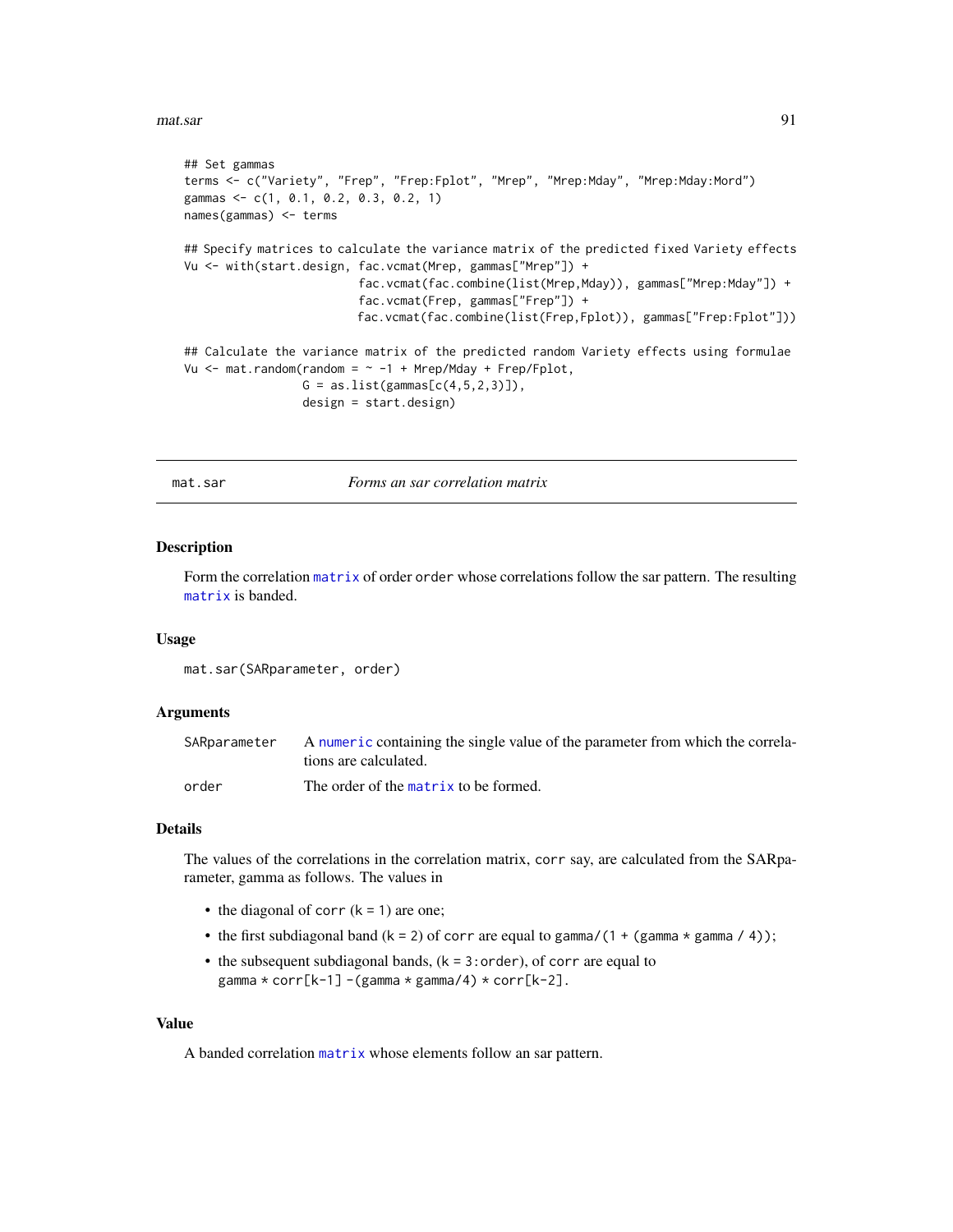#### Author(s)

Chris Brien

#### See Also

```
mat.I, mat.J, mat.banded, mat.exp, mat.gau, mat.ar1, mat.ar2, mat.ar3, mat.sar2, mat.ma1,
mat.ma2, mat.arma
```
#### Examples

corr  $\leq$  mat.sar(SARparameter =  $-0.4$ , order = 4)

<span id="page-91-0"></span>mat.sar2 *Forms an sar2 correlation matrix*

## Description

Form the correlation [matrix](#page-0-0) of order order whose correlations follow the sar2 pattern, a pattern used in crop competition models. The resulting [matrix](#page-0-0) is banded and is a constrained AR3 matrix.

# Usage

mat.sar2(gamma, order, print = NULL)

#### **Arguments**

| gamma | A numeric containing the two values of gamma, being parameters linked with<br>spatial dependence and competition.                                       |
|-------|---------------------------------------------------------------------------------------------------------------------------------------------------------|
| order | The order of the matrix to be formed.                                                                                                                   |
| print | A character giving the object to be printed. Currently, only the claculated<br>values of the ar3parameters can be printed. If NULL, nothing is printed. |

#### Details

The values of the AR3 parameters, phi, are calculated from the gammas as follows:  $phi[1] = gamma[1] + 2 * gamma[2]; phi[2] = -gammaa[2] * (2 * gamma[2] + gamma[1]);$ phi[3] = gamma[1]  $*$  gamma[2]  $*$  gamma[2].

Then the correlations in the correlation matrix, corr say, are calculated from the correlation parameters, phi. Let omega = 1 -phi[2] -phi[3]  $\star$  (phi[1] + phi[3]). Then the values in

- the diagonal of corr  $(k = 1)$  are one;
- the first subdiagonal band  $(k = 2)$  of corr are equal to  $(\text{phi}[1] + \text{phi}[2] * \text{phi}[3])$  / omega;
- the second subdiagonal band  $(k = 3)$  of corr are equal to  $(\text{phi}[1] * (\text{phi}[1] + \text{phi}[3]) + \text{phi}[2] * (1 - \text{phi}[2]))$  / omega;
- $\bullet$  the subsequent subdiagonal bands,  $(k = 4:order)$ , of corr are equal to phi[1]\*corr[k-1] + phi[2]\*corr[k-2] + phi[3]\*corr[k-3].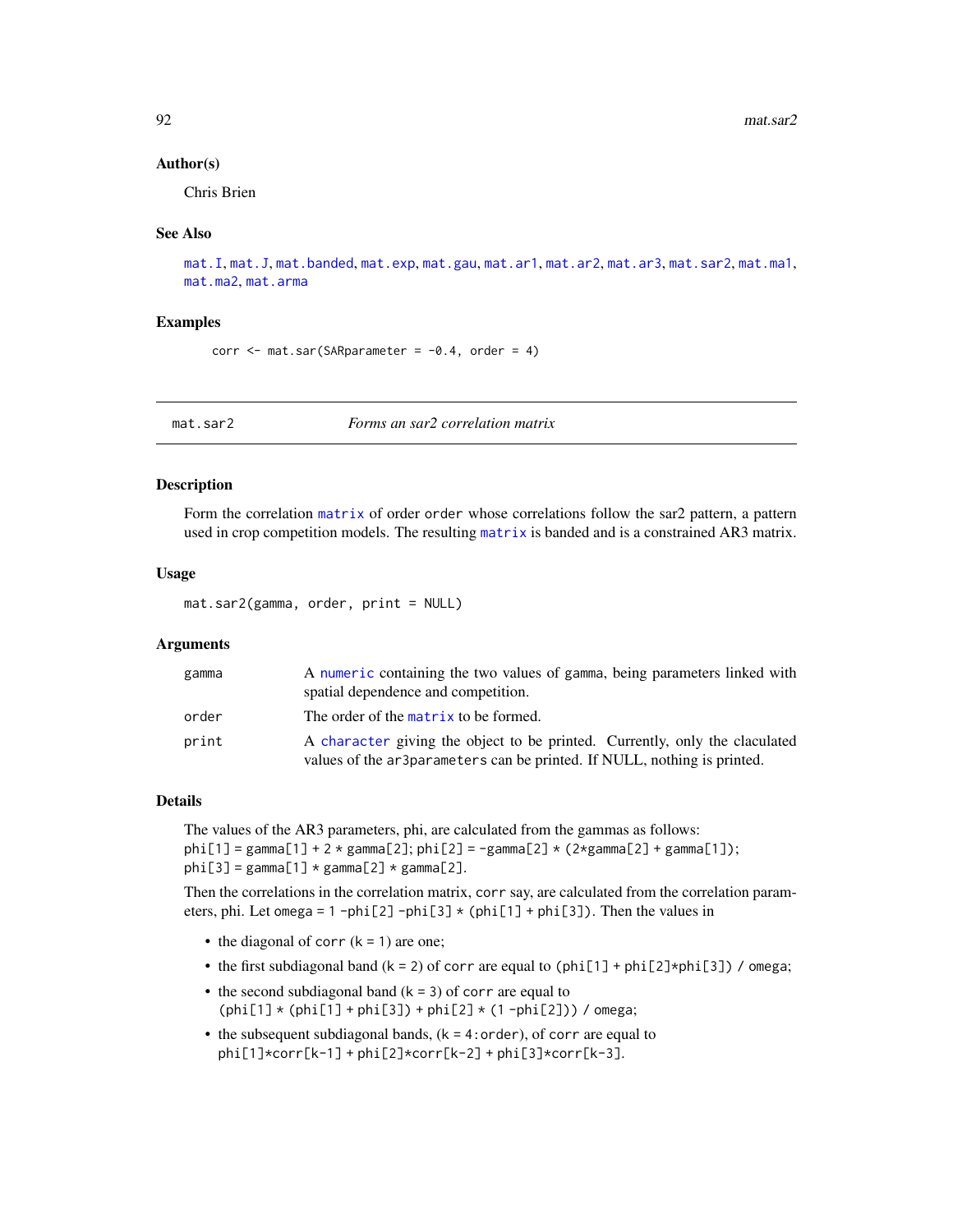mat. Vpred 93

# Value

A banded correlation [matrix](#page-0-0) whose elements follow an sar2 pattern.

#### Author(s)

Chris Brien

# See Also

[mat.I](#page-84-0), [mat.J](#page-85-0), [mat.banded](#page-80-0), [mat.exp](#page-83-0), [mat.gau](#page-83-1), [mat.ar1](#page-76-0), [mat.ar2](#page-77-0), [mat.ar3](#page-78-0), [mat.sar](#page-90-0), [mat.ma1](#page-86-0), [mat.ma2](#page-86-1), [mat.arma](#page-79-0)

#### Examples

```
corr \leq mat.sar2(gamma = c(-0.4, 0.2), order = 4)
corr \le mat.sar2(gamma = c(-0.4, 0.2), order = 4, print = "ar3")
```
<span id="page-92-0"></span>

| mat.Vpred | Calculates the variances of a set of predicted effects from a mixed |  |  |  |  |  |
|-----------|---------------------------------------------------------------------|--|--|--|--|--|
|           | model                                                               |  |  |  |  |  |

## Description

For n observations, w effects to be predicted, f nuiscance fixed effects and r nuisance random effects, the variances of a set of predicted effects is calculated using the incidence matrix for the effects to be predicted and, optionally, a variance matrix of the effects, an incidence matrix for the nuisance fixed factors and covariates, the variance matrix of the nuisance random effects in the mixed model and the residual variance matrix.

This function has been superseded by [mat.Vpredicts](#page-94-0), which allows the use of both matrices and [formula](#page-0-0)e.

## Usage

```
mat. Vpred(W, Gg = 0, X = matrix(1, nrow = nrow(W), ncol = 1), Vu = 0, R, eliminate)
```
#### Arguments

| W  | The n x w incidence matrix for the w effects to be predicted.                                                          |
|----|------------------------------------------------------------------------------------------------------------------------|
| Gg | The w x w variance matrix of the w effects to be predicted. If the effects to be<br>predicted are fixed, set to 0.     |
| X  | The n x f incidence matrix for the f nuisance fixed factors and covariates. The<br>default is a column vector of ones. |
| Vu | The n x r variance matrix of the r nuisance random effects. If there are none,<br>set to zero.                         |
| R  | The residual variance matrix.                                                                                          |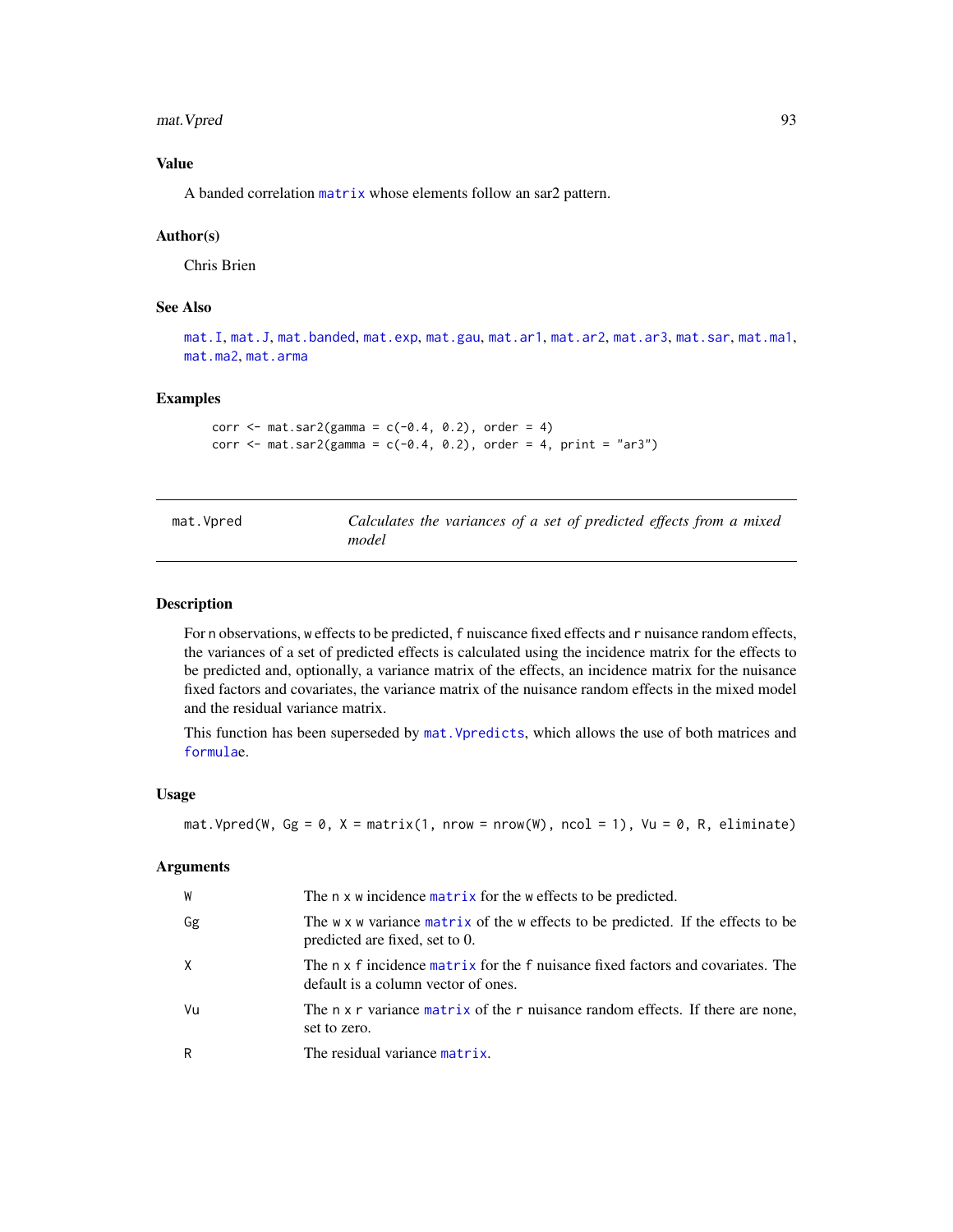| eliminate | The n x n projector onto the subspace corresponding to the effects to be elim-  |
|-----------|---------------------------------------------------------------------------------|
|           | inated from the information matrix prior to inverting it to form the variance   |
|           | matrix of the predicted effects. It is only appropriate to use this option when |
|           | the effects to be predicted are fixed.                                          |

## Details

Firstly the information matrix is calculated as

A <-t(W) %\*% Vinv %\*% W + ginv(Gg) -A%\*%ginv(t(X)%\*%Vinv%\*%X)%\*%t(A), where Vinv <-ginv(Vu + R), A = t(W) %\*% Vinv %\*% X and ginv(B) is the unique Moore-Penrose inverse of B formed using the eigendecomposition of B.

If eliminate is set and the effects to be predicted are fixed then the reduced information matrix is calculated as A <-(I -eliminate) Vinv (I -eliminate).

Finally, the variance of the predicted effects is calculated: Vpred <-ginv(A).

#### Value

A w x w [matrix](#page-0-0) containing the variances and covariances of the predicted effects.

#### Author(s)

Chris Brien

#### References

Smith, A. B., D. G. Butler, C. R. Cavanagh and B. R. Cullis (2015). Multi-phase variety trials using both composite and individual replicate samples: a model-based design approach. *Journal of Agricultural Science*, 153, 1017-1029.

#### See Also

[designAmeasures](#page-19-0), [mat.Vpredicts](#page-94-0).

```
## Reduced example from Smith et al. (2015)
## Generate two-phase design
mill.fac \leq fac.gen(list(Mrep = 2, Mday = 2, Mord = 3))
field.lay \leq fac.gen(list(Frep = 2, Fplot = 4))
field.lay$Variety <- factor(c("D","E","Y","W","G","D","E","M"),
                            levels = c("Y", "W", "G", "M", "D", "E"))start.design <- cbind(mill.fac, field.lay[c(3,4,5,8,1,7,3,4,5,8,6,2),])
rownames(start.design) <- NULL
```

```
## Set up matrices
n <- nrow(start.design)
W <- model.matrix(~ -1+ Variety, start.design)
ng <- ncol(W)
Gg \leftarrow diag(1, ng)Vu <- with(start.design, fac.vcmat(Mrep, 0.3) +
```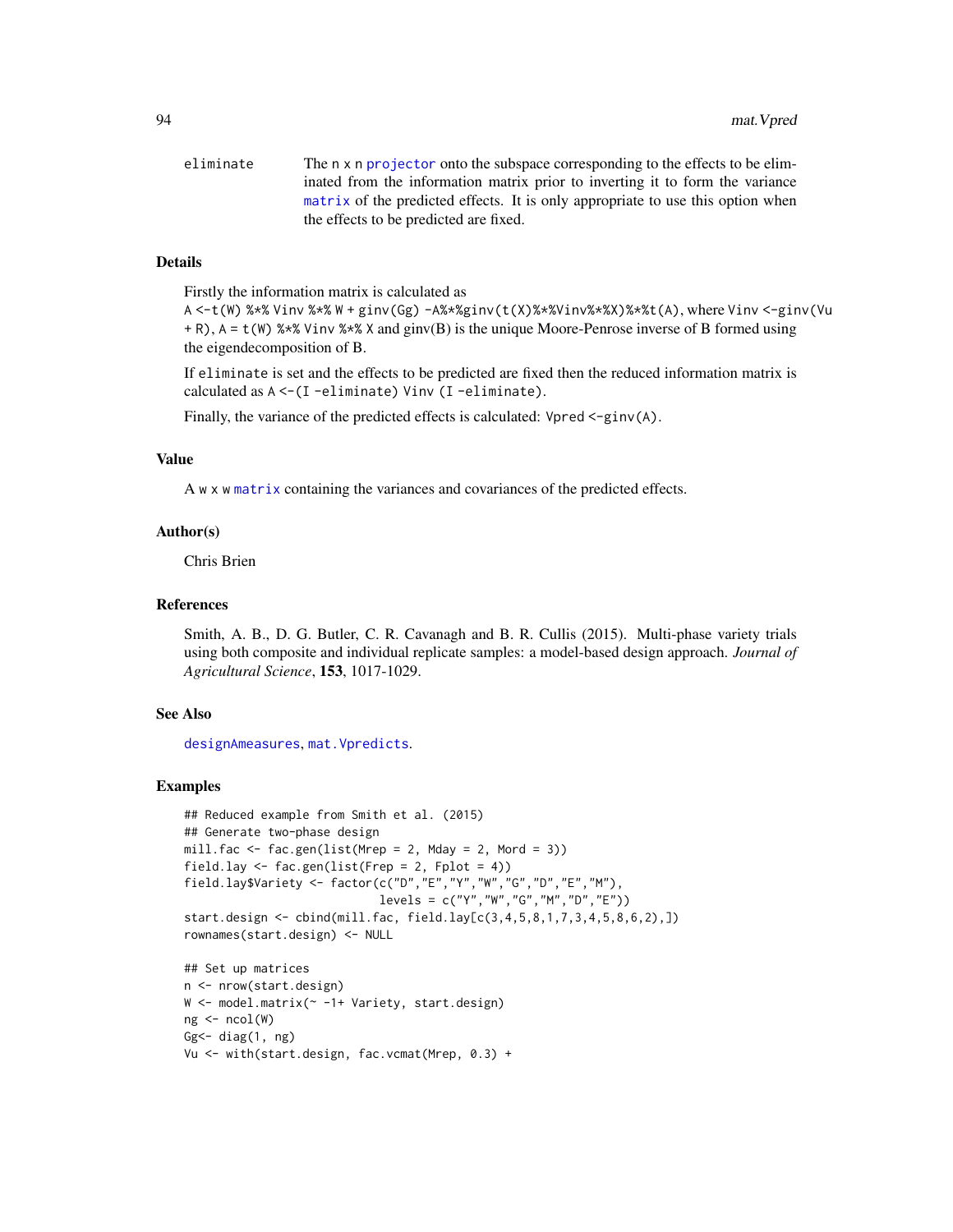```
fac.vcmat(fac.combine(list(Mrep, Mday)), 0.2) +
                          fac.vcmat(Frep, 0.1) +
                          fac.vcmat(fac.combine(list(Frep, Fplot)), 0.2))
R \leftarrow diag(1, n)## Calculate the variance matrix of the predicted random Variety effects
Vp \le - mat. Vpred(W = W, Gg = Gg, Vu = Vu, R = R)
designAmeasures(Vp)
## Calculate the variance matrix of the predicted fixed Variety effects,
## elminating the grand mean
Vp.reduc <- mat.Vpred(W = W, Gg = \theta, Vu = Vu, R = R,
                       eliminate = projector(matrix(1, nrow = n, ncol = n)/n))designAmeasures(Vp.reduc)
```
<span id="page-94-0"></span>mat.Vpredicts *Calculates the variances of a set of predicted effects from a mixed model, based on supplied matrices or formulae.*

## Description

For n observations, w effects to be predicted, f nuiscance fixed effects, r nuisance random effects and n residuals, the variances of a set of predicted effects is calculated using the incidence matrix for the effects to be predicted and, optionally, a variance matrix of these effects, an incidence matrix for the nuisance fixed factors and covariates, the variance matrix of the nuisance random effects and the residual variance matrix. The [matrices](#page-0-0) can be supplied directly or using [formula](#page-0-0)e and a [matrix](#page-0-0) specifying the variances of the nuisance random effects. The difference between mat. Vpredicts and [mat.Vpred](#page-92-0) is that the former has different names for equivalent arguments and the latter does not allow for the use of [formula](#page-0-0)e.

## Usage

```
mat.Vpredicts(target, Gt = 0, fixed = \sim 1, random, G, R, design,
              eliminate, keep.order = TRUE, result = "variance.matrix")
```
## Arguments

| target | The n x w incidence matrix for the w effects targetted for prediction, or a formula<br>from which the matrix can be generated.                                                               |
|--------|----------------------------------------------------------------------------------------------------------------------------------------------------------------------------------------------|
| Gt     | The value of the variance component for the targetted effects or the w x w vari-<br>ance matrix of the w targetted effects. If the targetted effects are fixed, set Gt to<br>$\Omega$ .      |
| fixed  | The n x f incidence matrix for the f nuisance fixed effects and covariates, or a<br>formula from which the matrix can be generated. The default is a formula for<br>an intercept-only model. |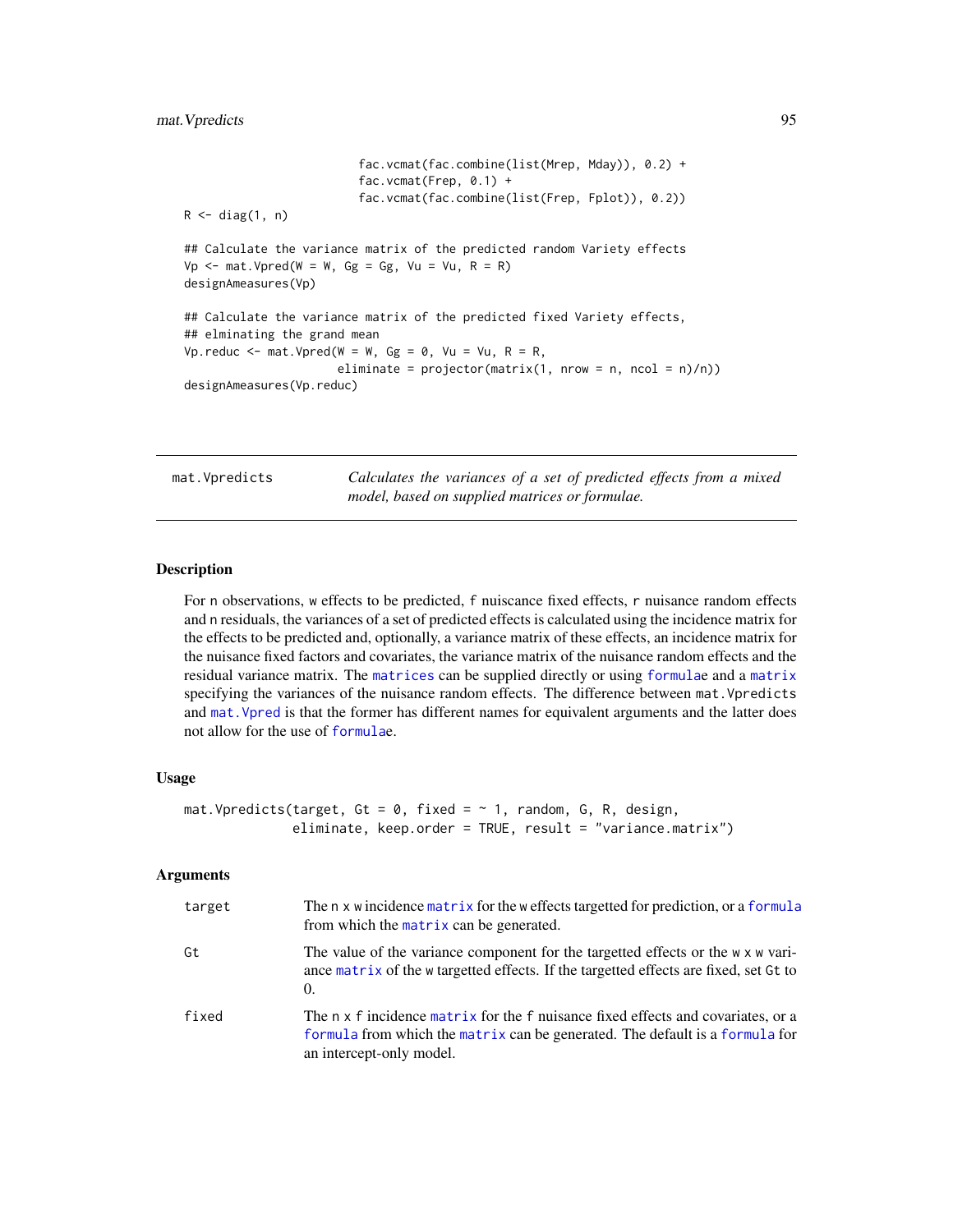| random     | A formula or a matrix. If a formula, it specifies the random effects from which<br>the matrix for the contribution of the random effects to the variance matrix can<br>be generated. If it is a matrix, it must be an n x n matrix and will be passed on<br>to form the variance matrix of the observations. The default is 0, which implies<br>that there are no random effects.                                                                                                                                                               |
|------------|-------------------------------------------------------------------------------------------------------------------------------------------------------------------------------------------------------------------------------------------------------------------------------------------------------------------------------------------------------------------------------------------------------------------------------------------------------------------------------------------------------------------------------------------------|
| G          | This term only needs to be set if random is a formula. Then it is set to a list,<br>in which each component is either a single value or a matrix; there needs to be<br>a component for each term in the expanded formula, with the order of the terms<br>and components matching. If it is a single value, a diagonal matrix of dimension<br>equal to the product of the numbers of levels of the factors in its term. If it is a<br>matrix, its dimension must be equal to the product of the numbers of levels of<br>the factors in its term. |
| R          | The n x n residual variance matrix. If R is not set in the call, then it is set to the<br>identity matrix.                                                                                                                                                                                                                                                                                                                                                                                                                                      |
| design     | A data. frame containing the design to be used in an experiment from which<br>predictions are to be obtained. It is not required when the only formula specified<br>is an intercept-only formula.                                                                                                                                                                                                                                                                                                                                               |
| eliminate  | The n x n projector onto the subspace corresponding to the effects to be elim-<br>inated from the information matrix prior to inverting it to form the variance<br>matrix of the predicted effects. It is only appropriate to use this option when<br>the effects to be predicted are fixed.                                                                                                                                                                                                                                                    |
| keep.order | A logical indicating whether the terms should keep their position in the ex-<br>panded formula projector, or reordered so that main effects precede two-factor<br>interactions, which precede three-factor interactions and so on.                                                                                                                                                                                                                                                                                                              |
| result     | A character indicating which matrix is to be returned: variance.matrix or<br>information.matrix.                                                                                                                                                                                                                                                                                                                                                                                                                                                |

## Details

The mixed model for which the predictions are to be obtained is of the form  $Y = X\beta + Ww +$  $Zu+e$ , where W is the incidence matrix for the target predicted effects w, X is the is incidence matrix for the fixed nuisance effects  $\beta$ , Z is the is incidence matrix for the random nuisance effects  $u, e$  are the residuals; the  $u$  are assumed to have variance matrix  $G$  so that their contribution to the variance matrix for  $\bm{Y}$  is  $\bm{V} \bm{u} = \bm{Z} \bm{G} \bm{Z}^T$  and  $\bm{e}$  is assumed to have variance matrix  $\bm{R}$ . If the target effects are random then the variance matrix for w is  $G_t$  so that their contribution to the variance matrix for  $\boldsymbol{Y}$  is  $\boldsymbol{W}\boldsymbol{G}_t\boldsymbol{W}^T$ .

As described in Hooks et al. (2009, Equation 19), the information matrix is calculated as A <-t(W) %\*% Vinv %\*% W + ginv(Gg) -A%\*%ginv(t(X)%\*%Vinv%\*%X)%\*%t(A), where Vinv <-ginv(Vu + R), A = t(W) %\*% Vinv %\*% X and ginv(B) is the unique Moore-Penrose inverse of B formed using the eigendecomposition of B.

Then, if eliminate is set and the effects to be predicted are fixed then the reduced information matrix is calculated as A <-(I -eliminate) Vinv (I -eliminate).

Finally, if result is set to variance.matrix, the variance of the predicted effects is calculated: Vpred  $\leq$ -ginv(A) and returned; otherwise the information matrix A is returned. The rank of the matrix to be returned is obtain via a singular value decomposition of the information matrix, it being the number of nonzero eigenvalues. An eigenvalue is regarded as zero if it is less than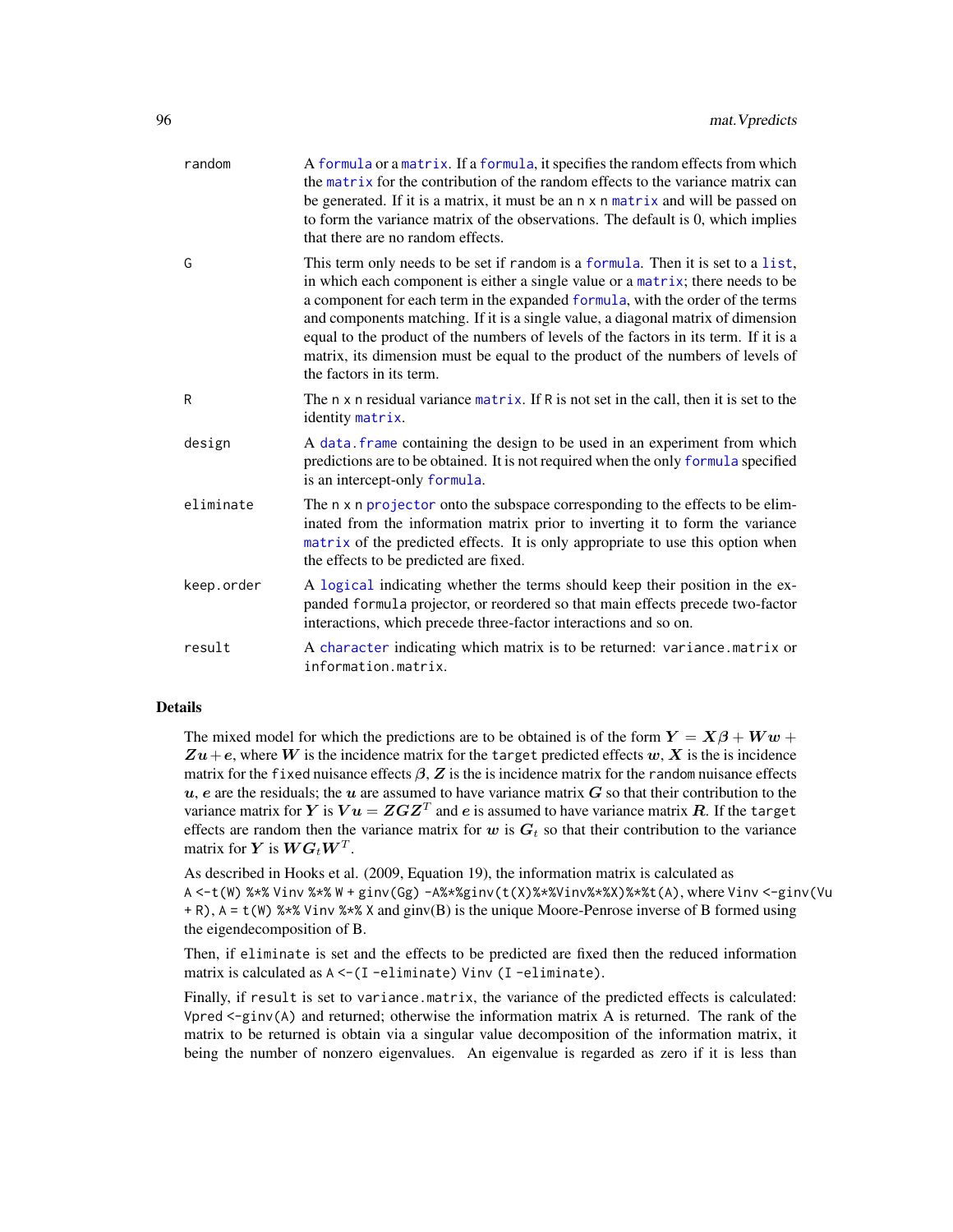# mat.Vpredicts 97

daeTolerance, which is initially set to.Machine\$double.eps ^ 0.5 (about 1.5E-08). The function [set.daeTolerance](#page-129-0) can be used to change daeTolerance.

#### Value

A w x w [matrix](#page-0-0) containing the variances and covariances of the predicted effects or the information matrix for the effects, depending on the setting of result. The matrix has its rank as an attribute.

## Author(s)

Chris Brien

#### References

Hooks, T., Marx, D., Kachman, S., and Pedersen, J. (2009). Optimality criteria for models with random effects. *Revista Colombiana de Estadistica*, 32, 17-31.

Smith, A. B., D. G. Butler, C. R. Cavanagh and B. R. Cullis (2015). Multi-phase variety trials using both composite and individual replicate samples: a model-based design approach. *Journal of Agricultural Science*, 153, 1017-1029.

## See Also

[designAmeasures](#page-19-0), [mat.random](#page-88-0), [mat.Vpred](#page-92-0).

```
## Reduced example from Smith et al. (2015)
## Generate two-phase design
mill.fac < - fac.gen(list(Mrep = 2, Madg = 2, Mord = 3))field.lay \leq fac.gen(list(Frep = 2, Fplot = 4))
field.lay$Variety <- factor(c("D","E","Y","W","G","D","E","M"),
                            levels = c("Y", "W", "G", "M", "D", "E"))start.design <- cbind(mill.fac, field.lay[c(3,4,5,8,1,7,3,4,5,8,6,2),])
rownames(start.design) <- NULL
## Set gammas
terms <- c("Variety", "Frep", "Frep:Fplot", "Mrep", "Mrep:Mday", "Mrep:Mday:Mord")
gammas <- c(1, 0.1, 0.2, 0.3, 0.2, 1)
names(gammas) <- terms
## Specify matrices to calculate the variance matrix of the predicted fixed Variety effects
W <- model.matrix(~ -1 + Variety, start.design)
Vu <- with(start.design, fac.vcmat(Mrep, gammas["Mrep"]) +
                         fac.vcmat(fac.combine(list(Mrep,Mday)), gammas["Mrep:Mday"]) +
                         fac.vcmat(Frep, gammas["Frep"]) +
                         fac.vcmat(fac.combine(list(Frep,Fplot)), gammas["Frep:Fplot"]))
R <- diag(1, nrow(start.design))
## Calculate variance matrix
Vp <- mat.Vpredicts(target = W, random=Vu, R=R, design = start.design)
```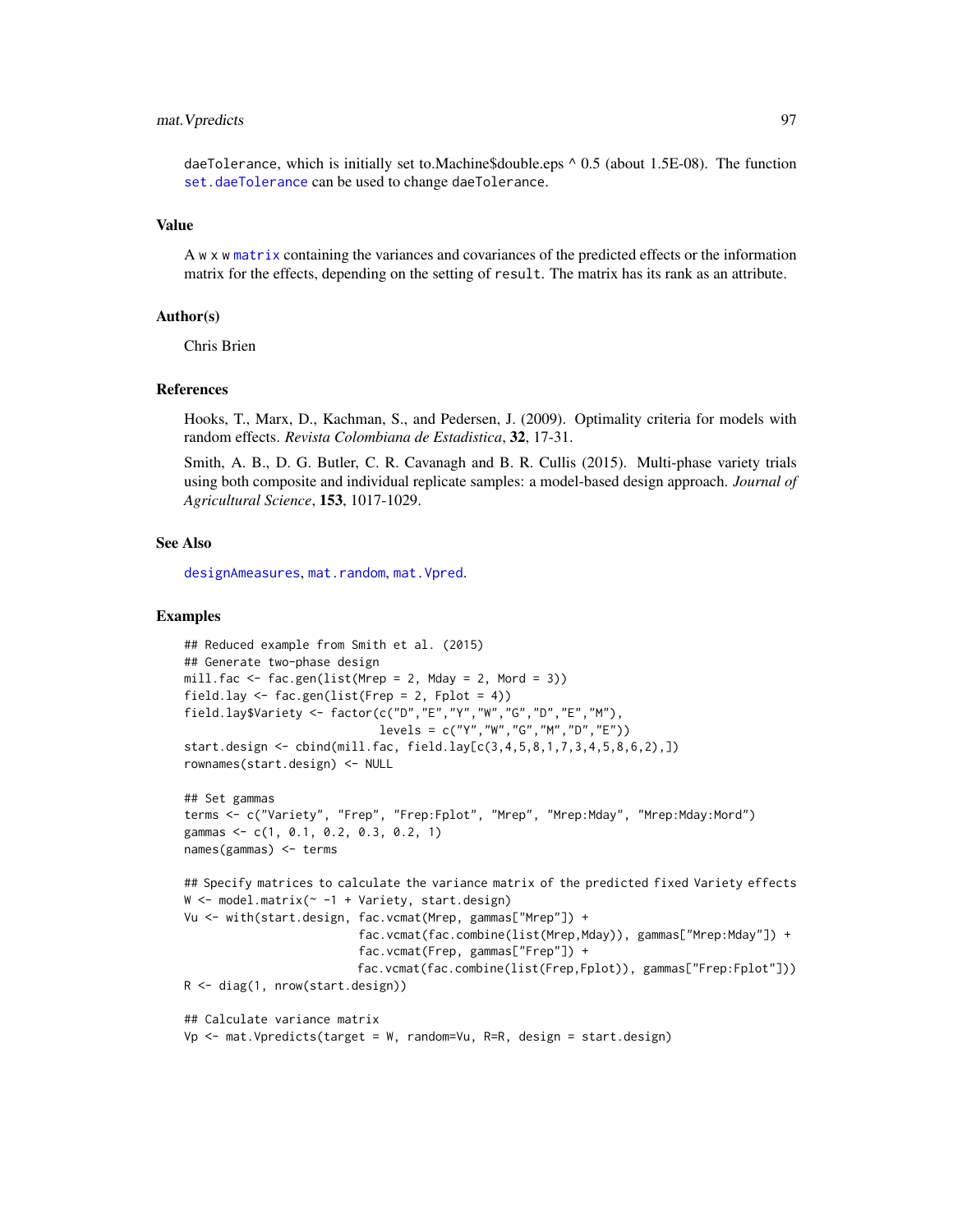```
## Calculate the variance matrix of the predicted random Variety effects using formulae
Vp \leq mat. Vpredicts(target = \sim -1 + Variety, Gt = 1,
                    fixed = \sim 1,
                    random = \sim -1 + Mrep/Mday + Frep/Fplot,
                    G = as.list(gammas[c(4,5,2,3)]),R = R, design = start.design)
designAmeasures(Vp)
## Calculate the variance matrix of the predicted fixed Variety effects,
## elminating the grand mean
n <- nrow(start.design)
Vp.reduc \leq mat. Vpredicts(target = \sim -1 + Variety,
                           random = \sim -1 + Mrep/Mday + Frep/Fplot,
                           G = as.list(gammas[c(4,5,2,3)]),eliminate = projector(matrix(1, nrow = n, ncol = n)/n),
                           design = start.design)
designAmeasures(Vp.reduc)
```
McIntyreTMV.dat *The design and data from McIntyre's (1955) two-phase experiment*

## **Description**

McIntyre (1955) reports an investigation of the effect of four light intensities on the synthesis of tobacco mosaic virus in leaves of tobacco *Nicotiana tabacum* var. Hickory Pryor. It is a two-phase experiment: the first phase is a treatment phase, in which the four light treatments are randomized to the tobacco leaves, and the second phase is an assay phase, in which the tobacco leaves are randomized to the half-leaves of assay plants. For more details see the vignette daeDesignNotes.pdf.

## Usage

data(McIntyreTMV.dat)

## Format

A data.frame containing 196 observations of 4 variables.

#### Source

McIntyre, G. A. (1955) Design and Analysis of Two Phase Experiments. *Biometrics*, 11, 324–334.

meanop *computes the projection matrix that produces means*

# **Description**

Replaced by [fac.meanop](#page-54-0).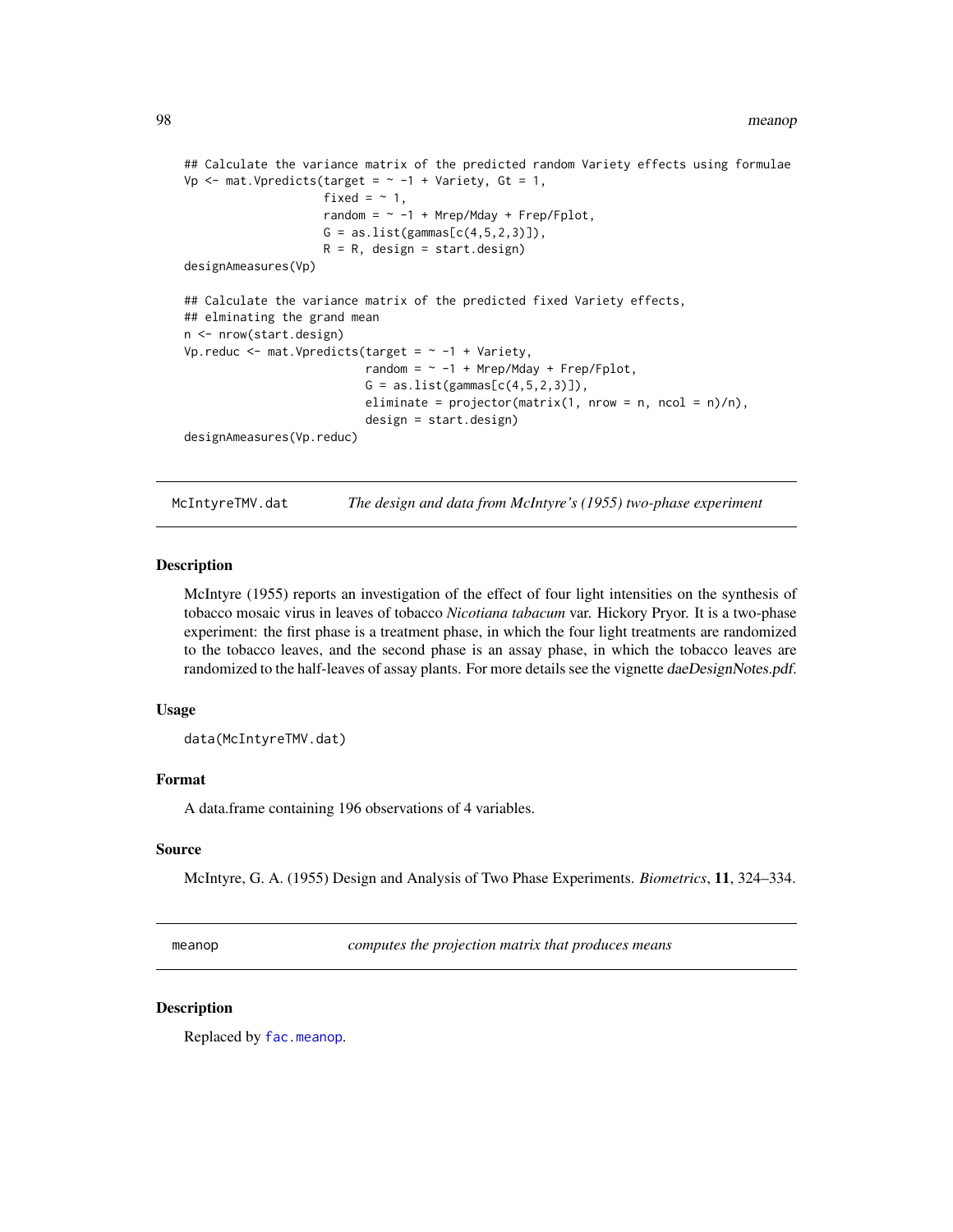<span id="page-98-0"></span>

Converts the first two levels of a [factor](#page-0-0) into the numeric values -1 and +1.

## Usage

mpone(factor)

# Arguments

[factor](#page-0-0) The factor to be converted.

## Value

A numeric vector.

# Warning

If the [factor](#page-0-0) has more than two levels they will be coerced to numeric values.

## Author(s)

Chris Brien

# See Also

[mpone](#page-98-0) in package dae, [factor](#page-0-0), [relevel](#page-0-0).

```
## generate all combinations of two two-level factors
mp < -c("-", "+")Frf3.trt <- fac.gen(list(A = mp, B = mp))
## add factor C, whose levels are the products of the levles of A and B
Frf3.trt$C <- factor(mpone(Frf3.trt$A)*mpone(Frf3.trt$B), labels = mp)
```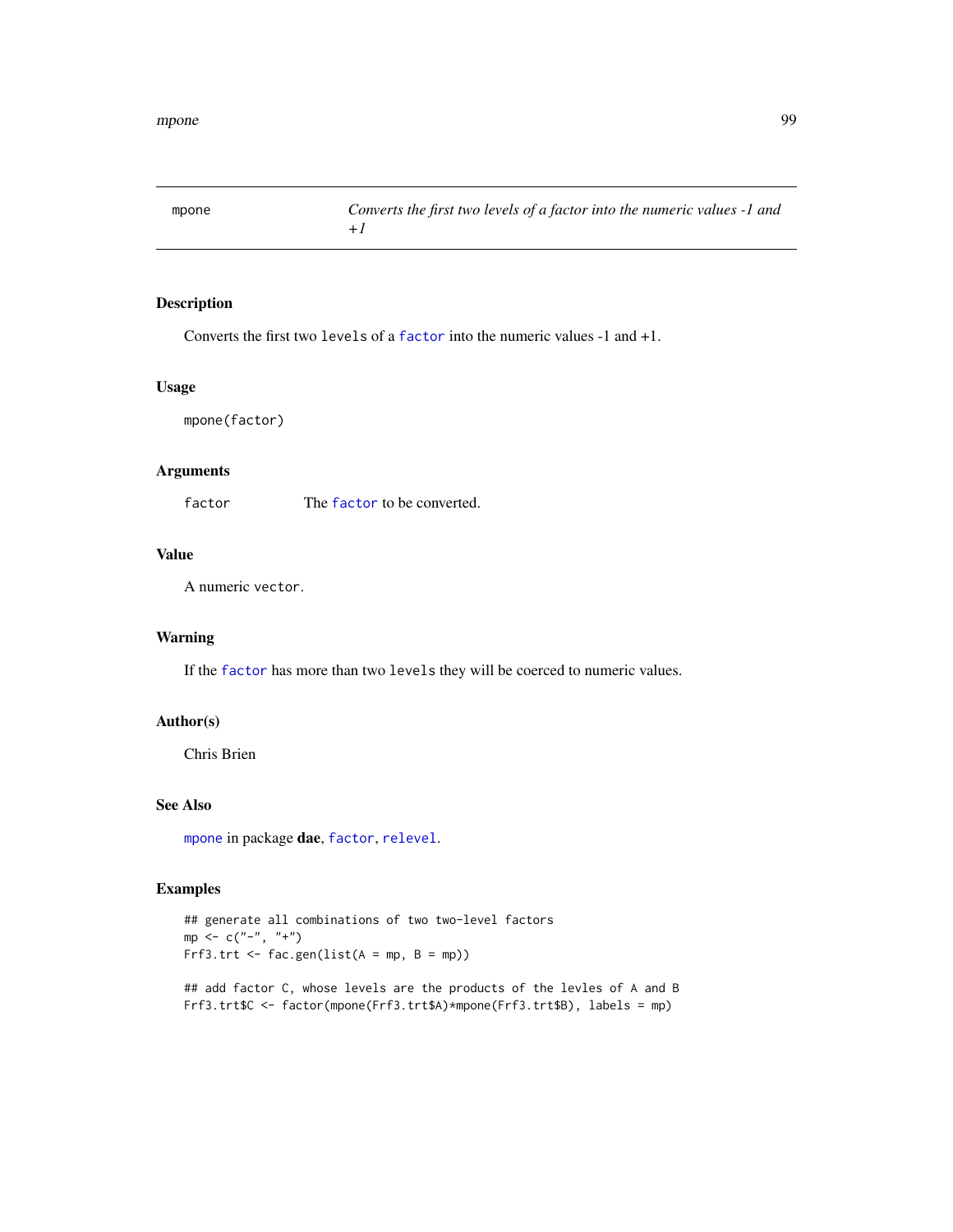<span id="page-99-0"></span>

Computes the number of pure replicates required in an experiment to achieve a specified power.

# Usage

```
no.reps(multiple=1., df.num=1.,
        df.denom=expression((df.num + 1.) * (r - 1.)), delta=1.,
        sigma=1., alpha=0.05, power=0.8, tol=0.1, print=FALSE)
```
# Arguments

| multiple | The multiplier, m, which when multiplied by the number of pure replicates of a<br>treatment, r, gives the number of observations rm used in computing means for<br>some, not necessarily proper, subset of the treatment factors; m is the replica-<br>tion arising from other treatment factors. However, for single treatment factor<br>experiments the subset can only be the treatment factor and $m = 1$ . |
|----------|-----------------------------------------------------------------------------------------------------------------------------------------------------------------------------------------------------------------------------------------------------------------------------------------------------------------------------------------------------------------------------------------------------------------|
| df.num   | The degrees of freedom of the numerator of the F for testing the term involving<br>the treatment factor subset.                                                                                                                                                                                                                                                                                                 |
| df.denom | The degrees of freedom of the denominator of the F for testing the term involv-<br>ing the treatment factor subset.                                                                                                                                                                                                                                                                                             |
| delta    | The true difference between a pair of means for some, not necessarily proper,<br>subset of the treatment factors.                                                                                                                                                                                                                                                                                               |
| sigma    | The population standard deviation.                                                                                                                                                                                                                                                                                                                                                                              |
| alpha    | The significance level to be used.                                                                                                                                                                                                                                                                                                                                                                              |
| power    | The minimum power to be achieved.                                                                                                                                                                                                                                                                                                                                                                               |
| tol      | The maximum difference tolerated between the power required and the power<br>computed in determining the number of replicates.                                                                                                                                                                                                                                                                                  |
| print    | TRUE or FALSE to have or not have a table of power calculation details printed<br>out.                                                                                                                                                                                                                                                                                                                          |

# Value

A list containing nreps, a single numeric value containing the computed number of pure replicates, and power, a single numeric value containing the power for the computed number of pure replicates.

# Author(s)

Chris Brien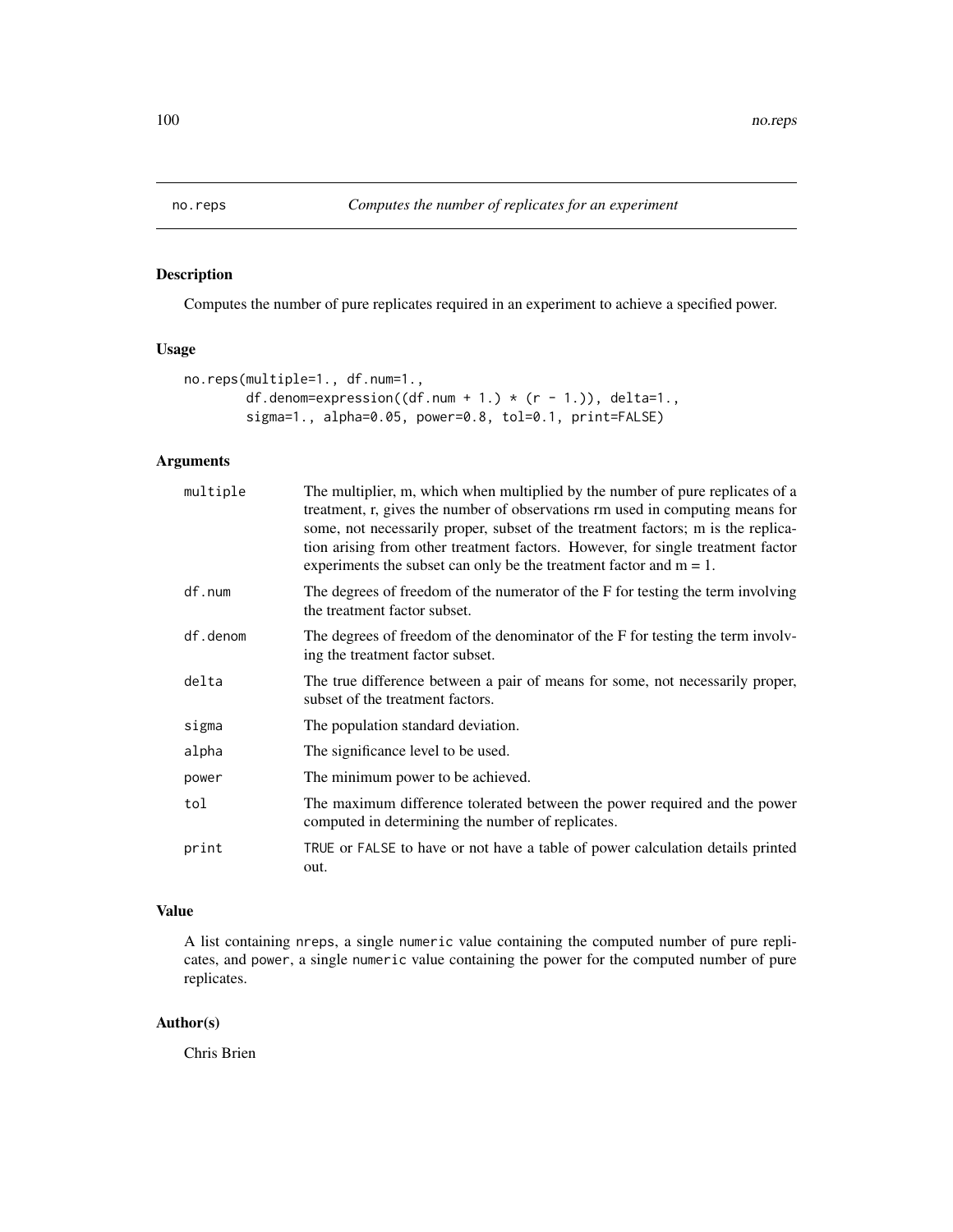#### Oats.dat 101

# See Also

[power.exp](#page-103-0), [detect.diff](#page-41-0) in package dae.

#### Examples

```
## Compute the number of replicates (blocks) required for a randomized
## complete block design with four treatments.
no. reps(multiple = 1, df.num = 3,
       df.denom = expression(df.num * (r - 1)), delta = 5,
       signa = sqrt(20), print = TRUE)
```
Oats.dat *Data for an experiment to investigate nitrogen response of 3 oats varieties*

## Description

Yates (1937) describes a split-plot experiment that investigates the effects of three varieties of oats and four levels of Nitrogen fertilizer. The varieties are assigned to the main plots using a randomized complete block design with 6 blocks and the nitrogen levels are randomly assigned to the subplots in each main plot.

The columns in the data frame are: Blocks, Wplots, Subplots, Variety, Nitrogen, xNitrogen, Yield. The column xNitrogen is a numeric version of the factor Nitrogen. The response variable is Yield.

## Usage

data(Oats.dat)

# Format

A data.frame containing 72 observations of 7 variables.

#### Author(s)

Chris Brien

## Source

Yates, F. (1937). The Design and Analysis of Factorial Experiments. *Imperial Bureau of Soil Science, Technical Communication*, 35, 1-95.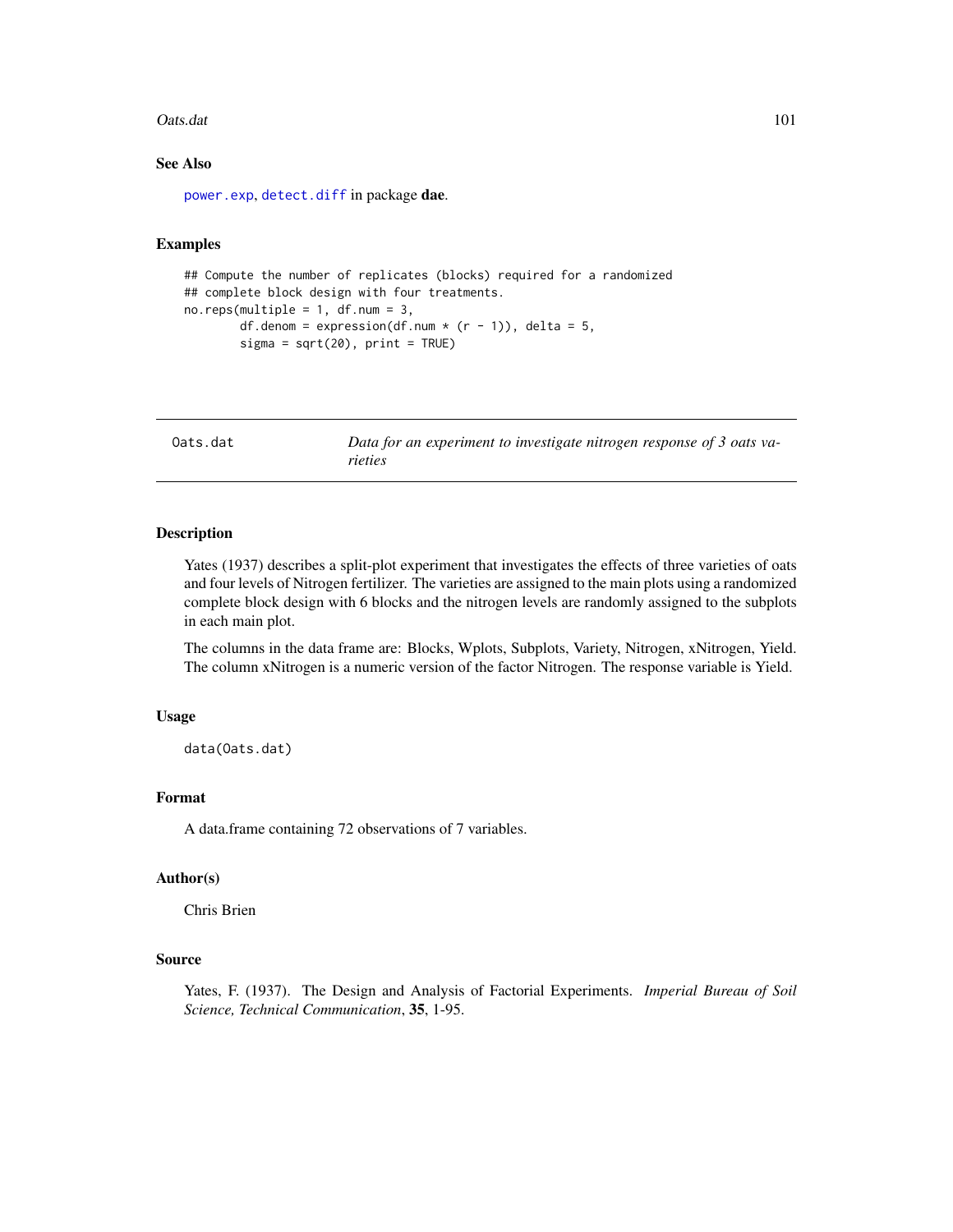<span id="page-101-0"></span>

An object of class p2canon that contains information derived from two formulae using [projs.2canon](#page-116-0).

## Value

A list of class p2canon. It has two components: decomp and aliasing. The decomp component iscomposed as follows:

- It has a component for each component of Q1.
- Each of the components for Q1 is a list; each of these lists has one component for each of Q2 and a component Pres.
- Each of the Q2 components is a list of three components: pairwise, adjusted and Qproj. These components are based on an eigenalysis of the relationship between the projectors for the parent Q1 and Q2 components.
	- 1. Each pairwise component is based on the nonzero canonical efficiency factors for the joint decomposition of the two parent projectors (see [proj2.eigen](#page-112-0)).
	- 2. An adjusted component is based on the nonzero canonical efficiency factors for the joint decomposition of the Q1 component and the Q2 component, the latter adjusted for all Q2 projectors that have occured previously in the list.
	- 3. The Qproj component is the adjusted projector for the parent Q2 component.
- The pairwise and adjusted components have the following components: efficiencies, aefficiency, mefficiency, sefficiency, eefficiency, xefficiency, order and dforthog – for details see [efficiency.criteria](#page-43-0).

The aliasing component is a data.frame decribing the aliasing between terms corresponding to two Q2 projectors when estimated in subspaces corresponding to a Q1 projector.

## Author(s)

Chris Brien

## See Also

[projs.2canon](#page-116-0), [designAnatomy](#page-21-0), [pcanon.object](#page-102-0).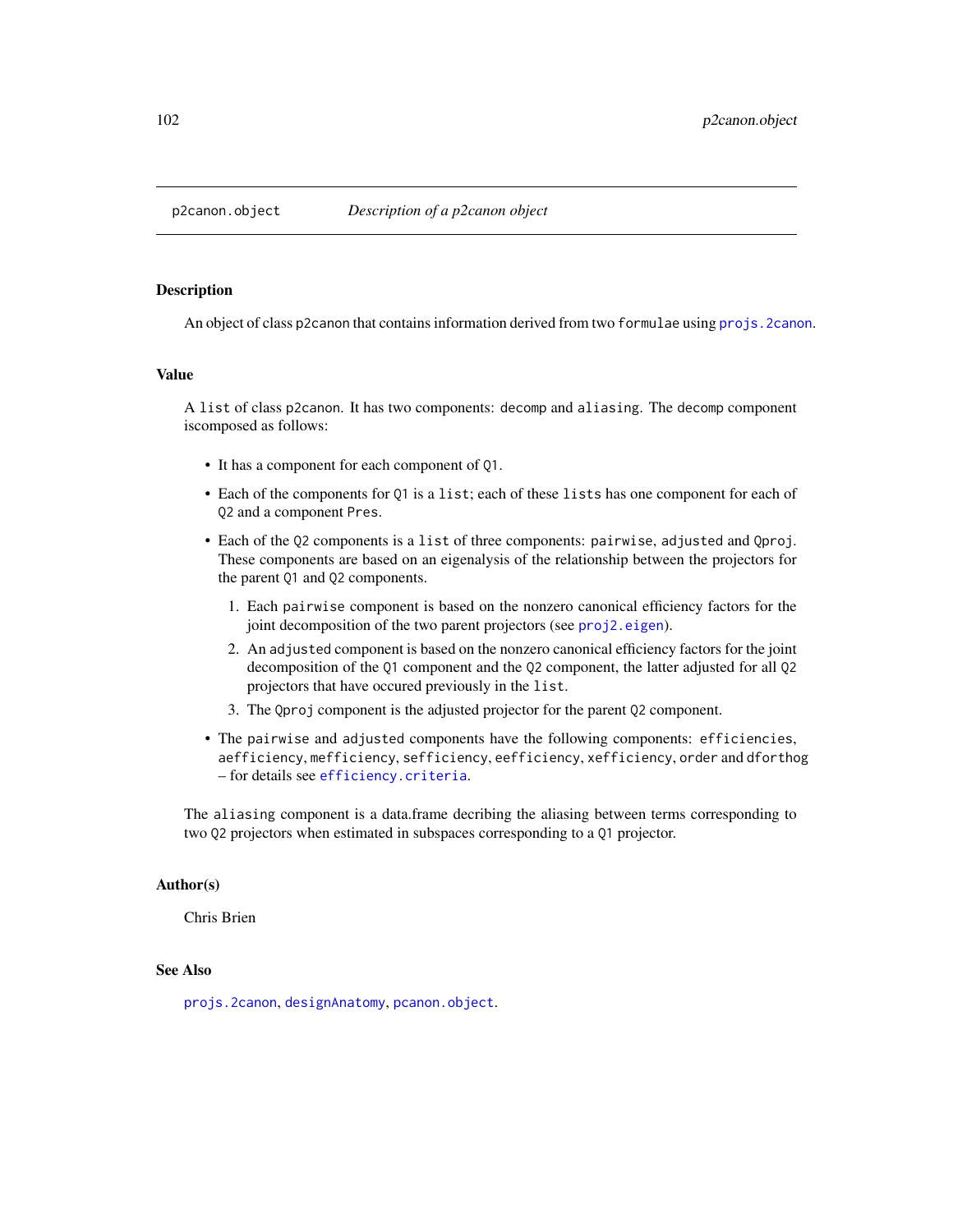<span id="page-102-0"></span>An object of class pcanon that contains information derived from several formulae using [designAnatomy](#page-21-0).

# Value

A list of class pcanon that has four components: (i) Q, (ii) terms, (iii) sources, (iv) marginality, and (v) aliasing. Each component is a list with as many components as there are formulae in the formulae list supplied to [designAnatomy](#page-21-0).

The  $Q$  list is made up of the following components:

- 1. The first component is the joint decomposition of two structures derived from the first two formulae, being the [p2canon.object](#page-101-0) produced by [projs.2canon](#page-116-0).
- 2. Then there is a component for each further formulae; it contains the [p2canon.object](#page-101-0) obtained by applying [projs.2canon](#page-116-0) to the structure for a formula and the already established joint decomposition of the structures for the previous formulae in the formulae.
- 3. The last component contains the the list of the projectors that give the combined canonical decomposition derived from all of the formulae.

The terms, sources, marginalty and aliasing [list](#page-0-0)s have a component for each [formula](#page-0-0) in the formulae argument to [designAnatomy](#page-21-0), Each component of the terms and sources [list](#page-0-0)s has a [character](#page-0-0) vector containing the terms or sources derived from its [formula](#page-0-0). For the marginality component, each component is the marginality [matrix](#page-0-0) for the terms derived from its [formula](#page-0-0). For the aliasing component, each component is the aliasing [data.frame](#page-0-0) for the source derived from its [formula](#page-0-0). The components of these four [list](#page-0-0)s are produced by [pstructure.formula](#page-118-0) and are copied from the [pstructure.object](#page-122-0) for the [formula](#page-0-0). The names of the components of these four lists will be the names of the components in the formulae list.

The object has the attribute labels, which is set to "terms" or "sources" according to which of these were used to label the projectors when the object was created.

## Author(s)

Chris Brien

#### See Also

[designAnatomy](#page-21-0), [p2canon.object](#page-101-0).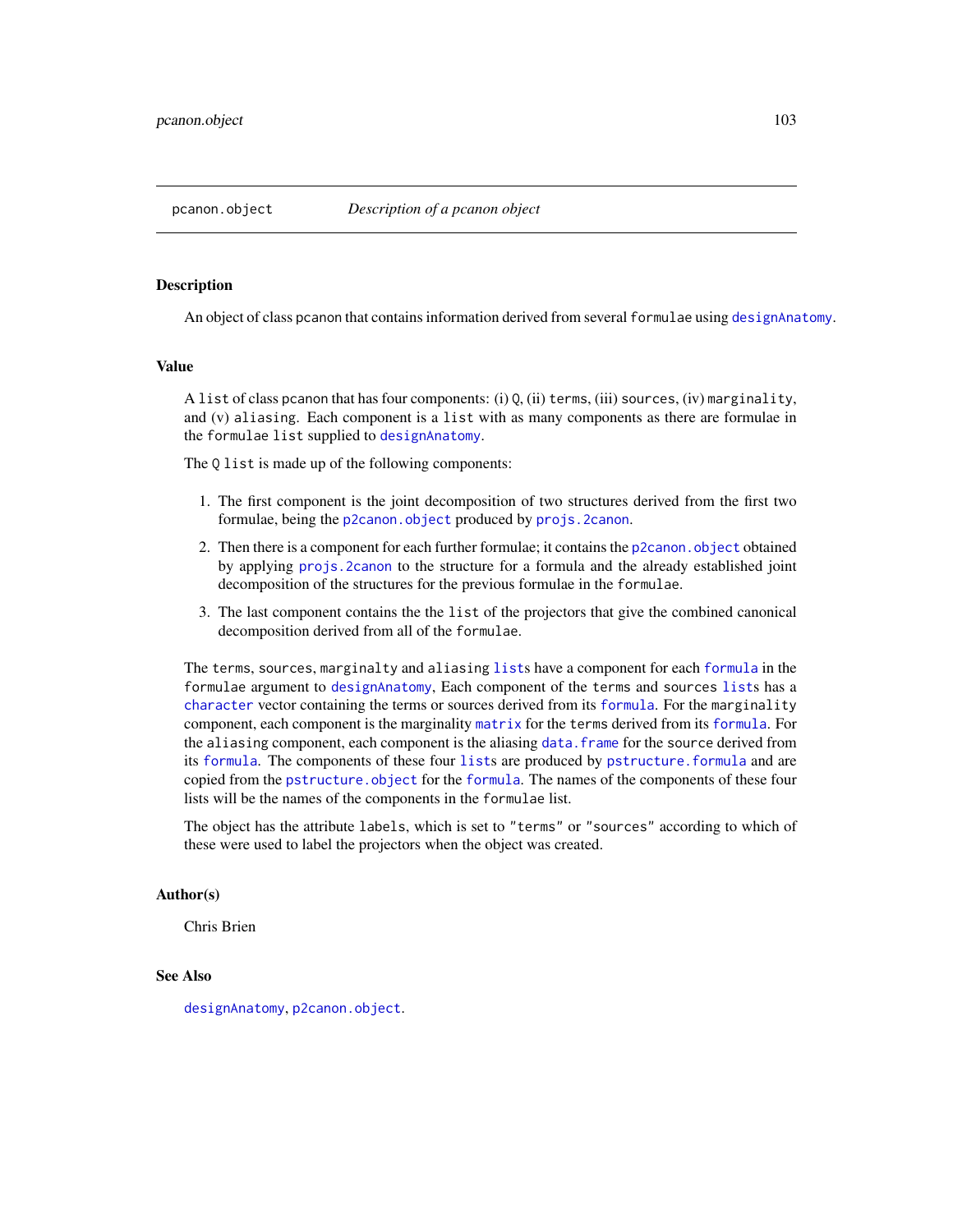<span id="page-103-0"></span>

Computes the power for an experiment.

# Usage

```
power.exp(rm=5., df.num=1., df.denom=10., delta=1., sigma=1.,
          alpha=0.05, print=FALSE)
```
# Arguments

| rm       | The number of observations used in computing a mean.                                              |
|----------|---------------------------------------------------------------------------------------------------|
| df.num   | The degrees of freedom of the numerator of the F for testing the term involving<br>the means.     |
| df.denom | The degrees of freedom of the denominator of the F for testing the term involv-<br>ing the means. |
| delta    | The true difference between a pair of means.                                                      |
| sigma    | The population standard deviation.                                                                |
| alpha    | The significance level to be used.                                                                |
| print    | TRUE or FALSE to have or not have a table of power calculation details printed<br>out.            |

## Value

A single numeric value containing the computed power.

#### Author(s)

Chris Brien

# See Also

[no.reps](#page-99-0), [detect.diff](#page-41-0) in package dae.

```
## Compute power for a randomized complete block design with four treatments
## and five blocks.
rm < - 5power.exp(rm = rm, df.num = 3, df.denom = 3 * (rm - 1), delta = 5,
          signa = sqrt(20), print = TRUE)
```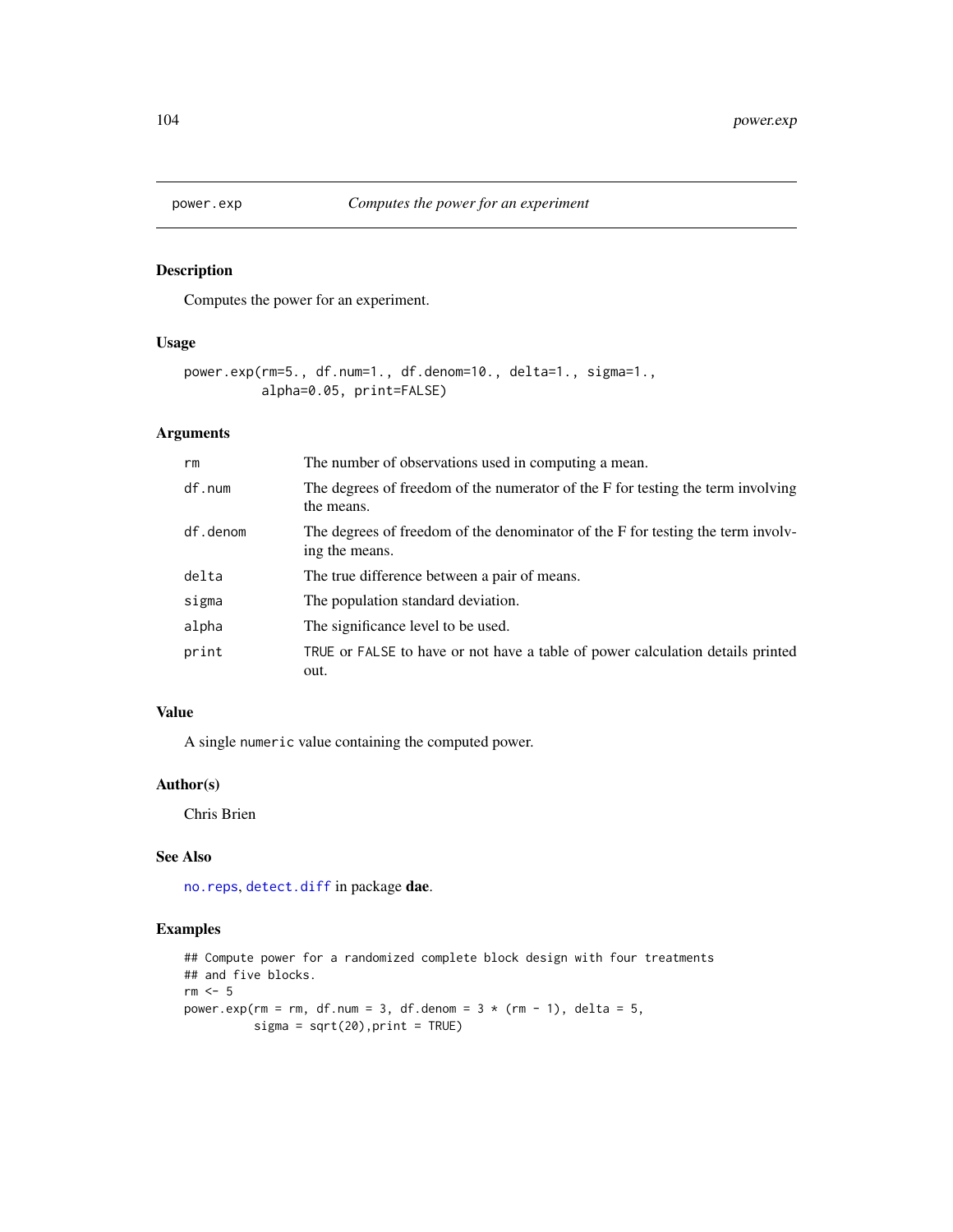<span id="page-104-0"></span>print.aliasing *Print an aliasing data.frame*

# Description

Prints an aliasing [data.frame](#page-0-0).

# Usage

```
## S3 method for class 'aliasing'
print(x, which.criteria = c("aefficiency", "eefficiency", "order"), ...)
```
## Arguments

| $\mathsf{x}$ | The data, frame that is also of class aliasing and is to be printed.                                                                                                                                                                                                                                                                                   |
|--------------|--------------------------------------------------------------------------------------------------------------------------------------------------------------------------------------------------------------------------------------------------------------------------------------------------------------------------------------------------------|
|              | which.criteria A character vector nominating the efficiency criteria to be included in the sum-<br>mary of aliasing between terms. It can be none, all or some combination<br>of aefficiency, mefficiency, sefficiency, eefficiency, xefficiency,<br>order and dforthog – for details see efficiency. criteria. If none, no cri-<br>teria are printed. |
|              | Further arguments passed to the print method for data. frame.                                                                                                                                                                                                                                                                                          |

## Author(s)

Chris Brien

## See Also

[print](#page-0-0), [print.default](#page-0-0), [show](#page-0-0).

```
## Generate a data.frame with 3 factors length 12
pseudo.lay <- data.frame(pl = factor(1:12),
                        ab = factor(rep(1:4, times=3)),a = factor(rep(1:2, times=6)))
```

```
## create a pstructure object
trt.struct <- pstructure(~ ab+a, data = pseudo.lay)
```

```
## print the object either using the Method function, the generic function or show
print.aliasing(trt.struct$aliasing)
print(trt.struct$aliasing, which.criteria = "none")
trt.struct$aliasing
```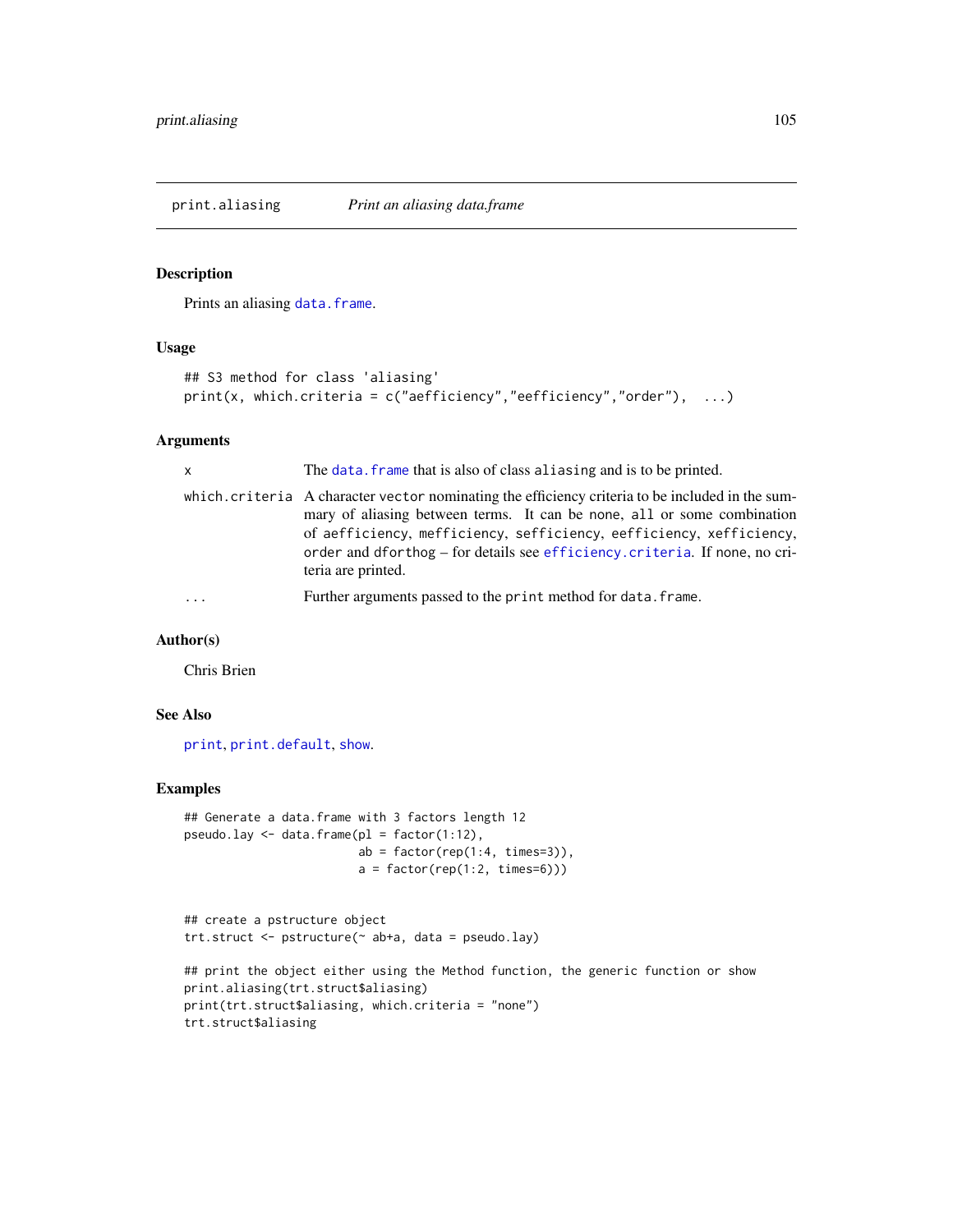print.projector *Print projectors*

## Description

Print an object of class "[projector](#page-114-0)", displaying the matrix and its degrees of freedom (rank).

## Usage

```
## S3 method for class 'projector'
print(x, \ldots)
```
# Arguments

| $\times$ | The object of class "projector" to be printed.     |
|----------|----------------------------------------------------|
| $\cdots$ | Further arguments passed to or from other methods. |

# Author(s)

Chris Brien

## See Also

[print](#page-0-0), [print.default](#page-0-0), [show](#page-0-0).

[projector](#page-114-0) for further information about this class.

# Examples

```
## set up a 2 x 2 mean operator that takes the mean of a vector of 2 values
m \leftarrow matrix(rep(0.5,4), nrow=2)
```
## create an object of class projector proj.m <- projector(m)

## print the object either using the Method function, the generic function or show print.projector(proj.m) print(proj.m) proj.m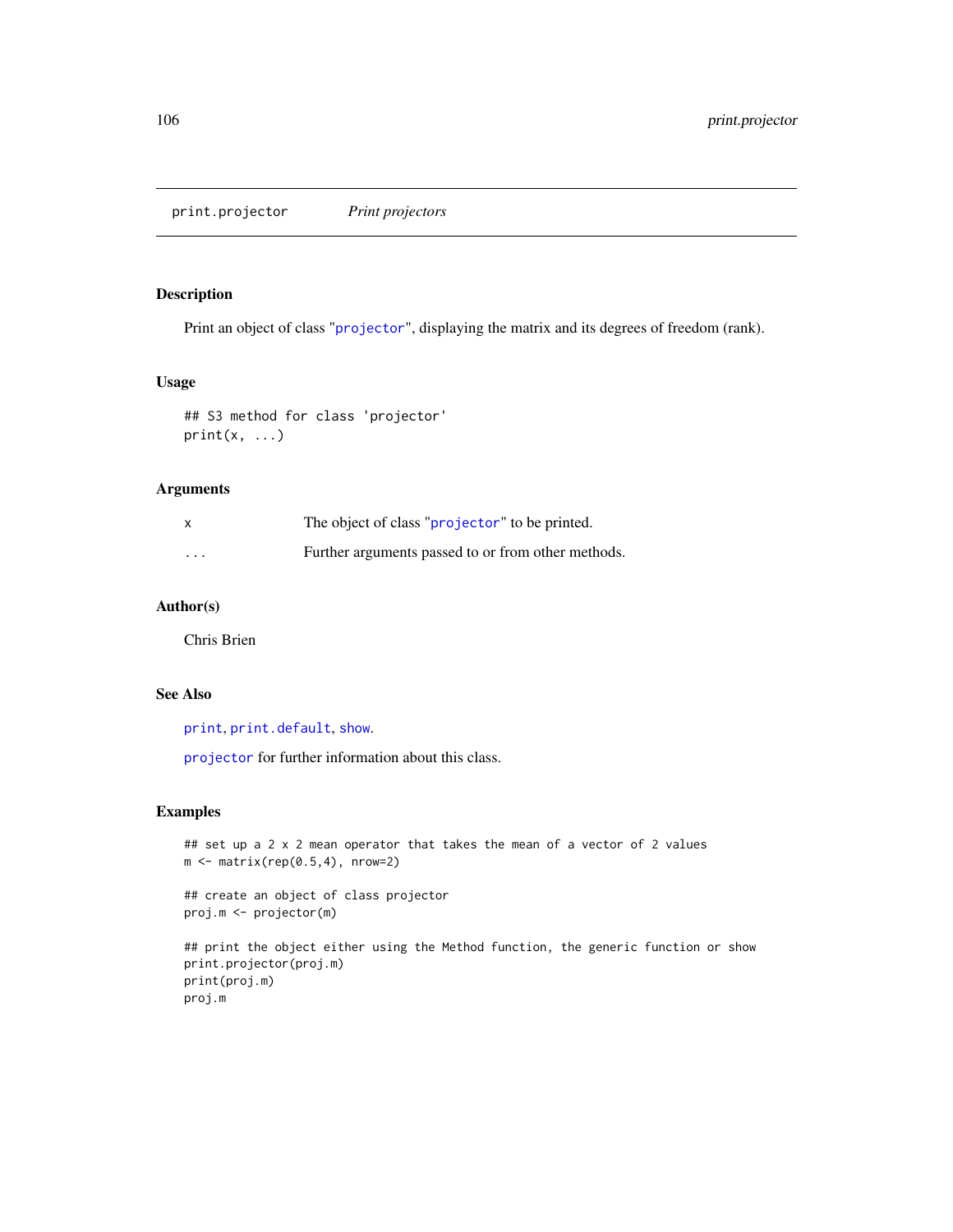print.pstructure *Prints a pstructure.object*

## Description

Prints a [pstructure.object](#page-122-0), which is of class pstructure. The df, terms and sources are coerced into a data. frame and printed; the marginality matrix is printed separately.

## Usage

```
## S3 method for class 'pstructure'
print(x, which = "all", \ldots)
```
# Arguments

| X       | The pstructure object, which is of class pstructure and is to be printed.                                                                                       |
|---------|-----------------------------------------------------------------------------------------------------------------------------------------------------------------|
| which   | A character vector nominating the components of the pstructure.object to<br>print. Must be all or some combination of projectors, marginality, and<br>aliasing. |
| $\cdot$ | Further arguments passed to print. aliasing.                                                                                                                    |

# Author(s)

Chris Brien

# See Also

[print](#page-0-0), [print.default](#page-0-0), [show](#page-0-0).

#### Examples

```
## Generate a data.frame with 4 factors, each with three levels, in standard order
ABCD.lay \leq fac.gen(list(A = 3, B = 3, C = 3, D = 3))
```
## create a pstructure object based on the formula ((A\*B)/C)\*D ABCD.struct <- pstructure.formula(~ ((A\*B)/C)\*D, data =ABCD.lay)

```
## print the object either using the Method function, the generic function or show
print.pstructure(ABCD.struct)
print(ABCD.struct)
ABCD.struct
```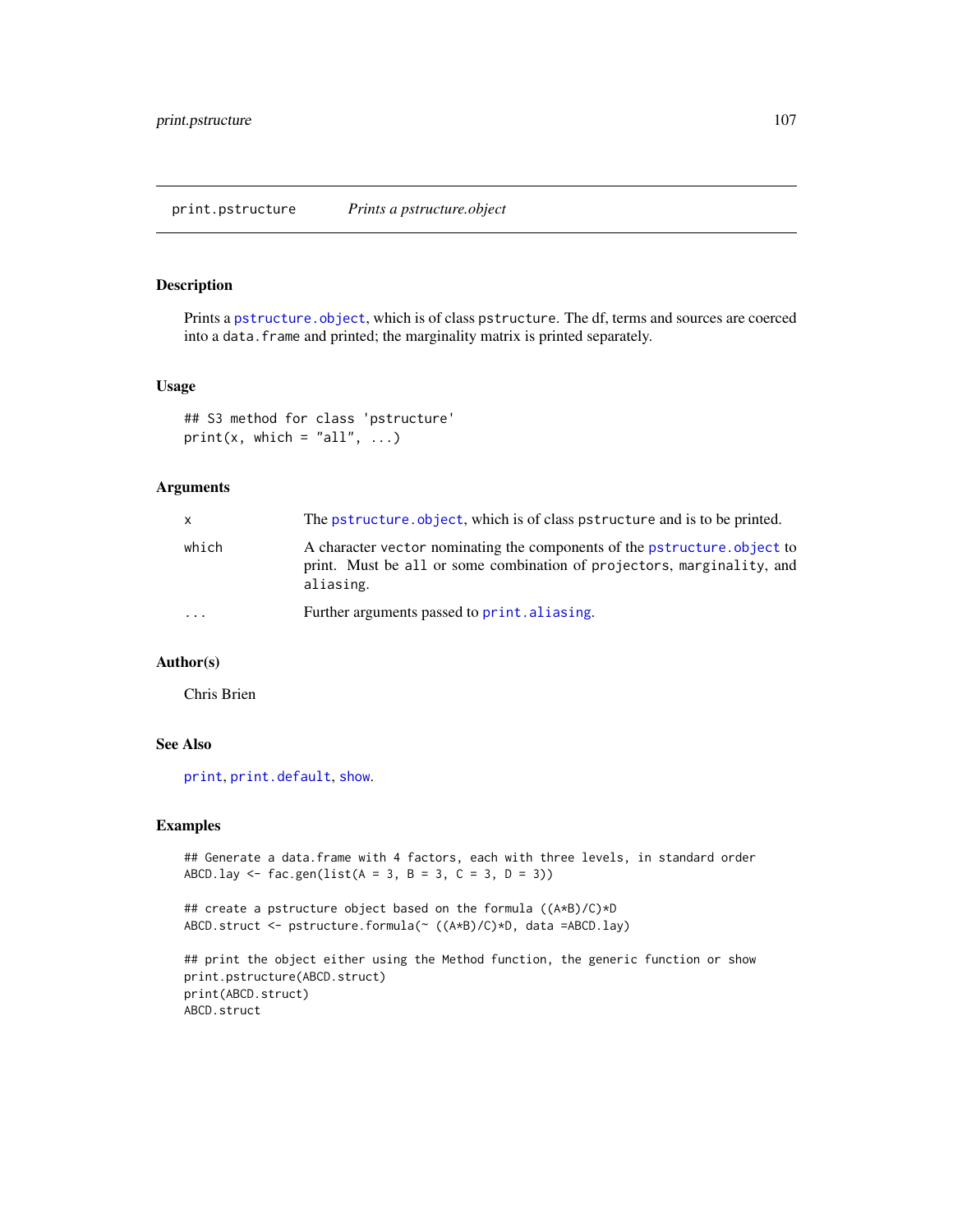print.summary.p2canon *Prints the values in an* [summary.p2canon](#page-132-0) *object*

#### Description

Prints a summary.p2canon object, which is also a data.frame, in a pretty format.

## Usage

```
## S3 method for class 'summary.p2canon'
print(x, \ldots)
```
#### Arguments

| X | A summary.p2canon object.          |
|---|------------------------------------|
| . | further arguments passed to print. |

# Value

No value is returned.

# Author(s)

Chris Brien

# See Also

[summary.p2canon](#page-132-0)

```
## PBIBD(2) from p. 379 of Cochran and Cox (1957) Experimental Designs.
## 2nd edn Wiley, New York
PBIBD2.unit \leftarrow list(Block = 6, Unit = 4)
PBIBD2.nest <- list(Unit = "Block")
trt <- factor(c(1,4,2,5, 2,5,3,6, 3,6,1,4, 4,1,5,2, 5,2,6,3, 6,3,4,1))
PBIBD2.lay <- designRandomize(allocated = trt,
                              recipient = PBIBD2.unit,
                              nested.recipients = PBIBD2.nest)
```

```
##obtain projectors using pstructure
unit.struct <- pstructure(~ Block/Unit, data = PBIBD2.lay)
trt.struct <- pstructure(~ trt, data = PBIBD2.lay)
```

```
##obtain combined decomposition and print summary
unit.trt.p2canon <- projs.2canon(unit.struct$Q, trt.struct$Q)
summ <- summary(unit.trt.p2canon)
print(summ)
```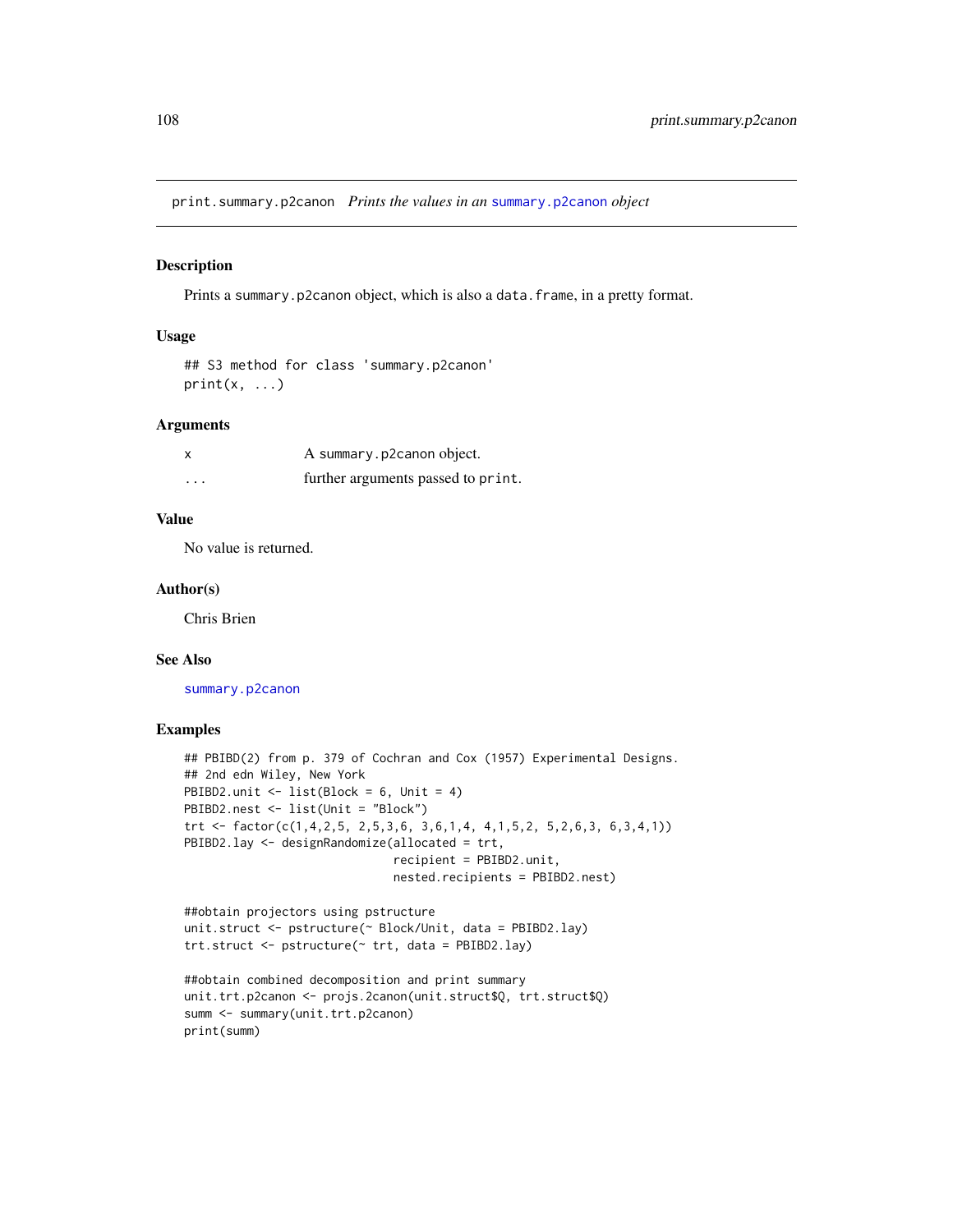<span id="page-108-1"></span><span id="page-108-0"></span>print.summary.pcanon *Prints the values in an* [summary.pcanon](#page-133-0) *object*

## Description

Prints a summary.pcanon object, which is also a data.frame, in a pretty format.

## Usage

```
## S3 method for class 'summary.pcanon'
print(x, aliasing.print = TRUE, ...)
```
## Arguments

| X        | A summary pcanon object.                                                                                                                                                                                     |
|----------|--------------------------------------------------------------------------------------------------------------------------------------------------------------------------------------------------------------|
|          | aliasing print A logical indicating whether the aliasing between sources is to be printed.<br>Ignored for legacy summary, pcanon objects resulting from versions prior to 3.0-<br>0 and so using projs.canon |
| $\cdots$ | further arguments passed to print.                                                                                                                                                                           |

#### Value

No value is returned.

#### Author(s)

Chris Brien

## See Also

[summary.pcanon](#page-133-0)

#### Examples

```
## PBIBD(2) from p. 379 of Cochran and Cox (1957) Experimental Designs.
## 2nd edn Wiley, New York
PBIBD2.unit \leftarrow list(Block = 6, Unit = 4)
PBIBD2.nest <- list(Unit = "Block")
trt <- factor(c(1,4,2,5, 2,5,3,6, 3,6,1,4, 4,1,5,2, 5,2,6,3, 6,3,4,1))
PBIBD2.lay <- designRandomize(allocated = trt,
                               recipient = PBIBD2.unit,
                               nested.recipients = PBIBD2.nest)
```

```
##obtain combined decomposition and summarize
unit.trt.canon <- designAnatomy(list(unit=~ Block/Unit, trt=~ trt),
                               data = PBIBD2.lay)
summ <- summary(unit.trt.canon, which = c("aeff","eeff","order"))
print(summ)
```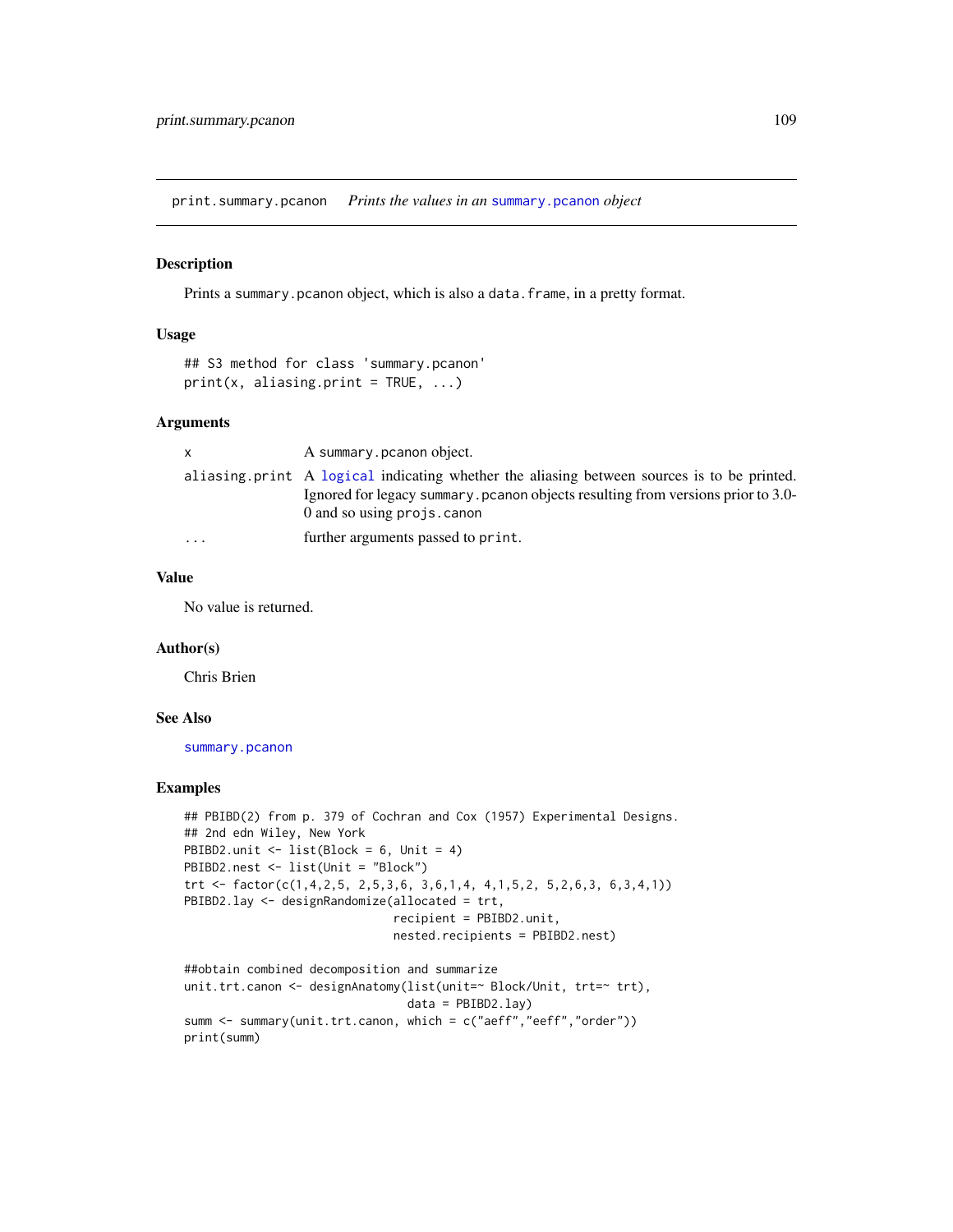<span id="page-109-1"></span><span id="page-109-0"></span>proj2.combine *Compute the projection and Residual operators for two, possibly nonorthogonal, projectors*

## **Description**

The canonical relationship between a pair of projectors is established by decomposing the range of Q1 into a part that pertains to Q2 and a part that is orthogonal to Q2. It also produces the nonzero canonical efficiency factors for the joint decomposition of Q1 and Q and the corresponding eigenvectors of Q1 (James and Wilkinson, 1971). Q1 and Q2 may be nonorthogonal.

#### Usage

proj2.combine(Q1, Q2)

#### Arguments

| 01             | A symmetric projector whose range is to be decomposed. |
|----------------|--------------------------------------------------------|
| Q <sub>2</sub> | A symmetric projector whose range in Q1 is required.   |

## Details

The nonzero canonical efficiency factors are the nonzero eigenvalues of Q1 %\*% Q2 %\*% Q1 (James and Wilkinson, 1971). An eigenvalue is regarded as zero if it is less than daeTolerance, which is initially set to .Machine\$double.eps ^ 0.5 (about 1.5E-08). The function [set.daeTolerance](#page-129-0) can be used to change daeTolerance.

The eigenvectors are the eigenvectors of Q1 corresponding to the nonzero canonical efficiency factors. The eigenvectors for Q2 can be obtained by premultiplying those for Q1 by Q2.

Qres is computed using equation 4.10 from James and Wilkinson (1971), if the number of distinct canonical efficiency factors is less than 10. If this fails to produce a projector or the number of distinct canonical efficiency factors is 10 or more, equation 5.3 of Payne and Tobias (1992) is used to obtain Qres. In this latter case,  $Qres = Q1 - Q1$  %\*%  $ginv(Q2$  %\*%  $Q1$  %\*%  $Q2$ ) %\*%  $Q1$ . Qconf is obtained by subtracting Qres from Q1.

#### Value

A list with the following components:

- 1. efficiencies: a vector containing the nonzero canonical efficiency factors;
- 2. eigenvectors: an n x r [matrix](#page-0-0), where n is the order of the projectors and r is the number of nonzero canonical efficiency factors; it contains the eigenvectors of Q1 corresponding to the nonzero canonical efficiency factors.
- 3. Qconf: a projector onto the part of the range of Q1 with which Q2 is confounded;
- 4. Qres: a projector onto the part of the range of Q1 that is orthogonal to the range of Q2.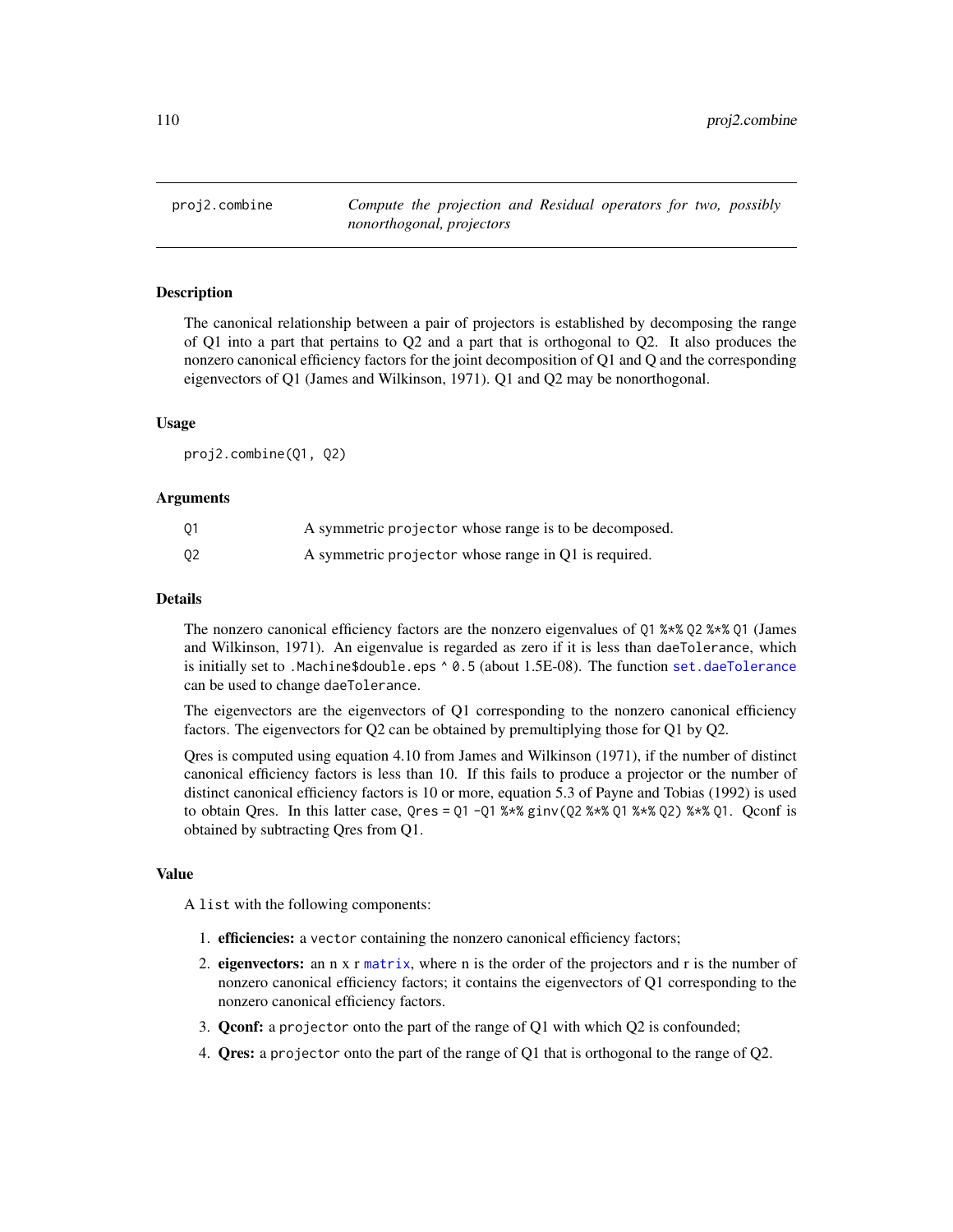#### <span id="page-110-1"></span>Author(s)

Chris Brien

# References

James, A. T. and Wilkinson, G. N. (1971) Factorization of the residual operator and canonical decomposition of nonorthogonal factors in the analysis of variance. *Biometrika*, 58, 279–294.

Payne, R. W. and R. D. Tobias (1992). General balance, combination of information and the analysis of covariance. *Scandinavian Journal of Statistics*, 19, 3–23.

## See Also

[proj2.eigen](#page-112-0), [proj2.efficiency](#page-110-0), [decomp.relate](#page-16-0) in package dae.

[projector](#page-114-0) for further information about this class.

## Examples

```
## PBIBD(2) from p. 379 of Cochran and Cox (1957) Experimental Designs.
## 2nd edn Wiley, New York
PBIBD2.unit \leftarrow list(Block = 6, Unit = 4)
PBIBD2.nest <- list(Unit = "Block")
trt <- factor(c(1,4,2,5, 2,5,3,6, 3,6,1,4, 4,1,5,2, 5,2,6,3, 6,3,4,1))
PBIBD2.lay <- designRandomize(allocated = trt,
                              recipient = PBIBD2.unit,
                              nested.recipients = PBIBD2.nest)
## obtain sets of projectors
unit.struct <- pstructure(~ Block/Unit, data = PBIBD2.lay)
trt.struct <- pstructure(~ trt, data = PBIBD2.lay)
## obtain the projection operators for the interblock analysis
PBIBD2.Bops <- proj2.combine(unit.struct$Q[["Unit[Block]"]], trt.struct$Q[["trt"]])
Q.B.T <- PBIBD2.Bops$Qconf
Q.B.res <- PBIBD2.Bops$Qres
## demonstrate their orthogonality
```

```
is.allzero(Q.B.T %*% Q.B.res)
```
<span id="page-110-0"></span>proj2.efficiency *Computes the canonical efficiency factors for the joint decomposition of two projectors*

#### **Description**

Computes the canonical efficiency factors for the joint decomposition of two projectors (James and Wilkinson, 1971).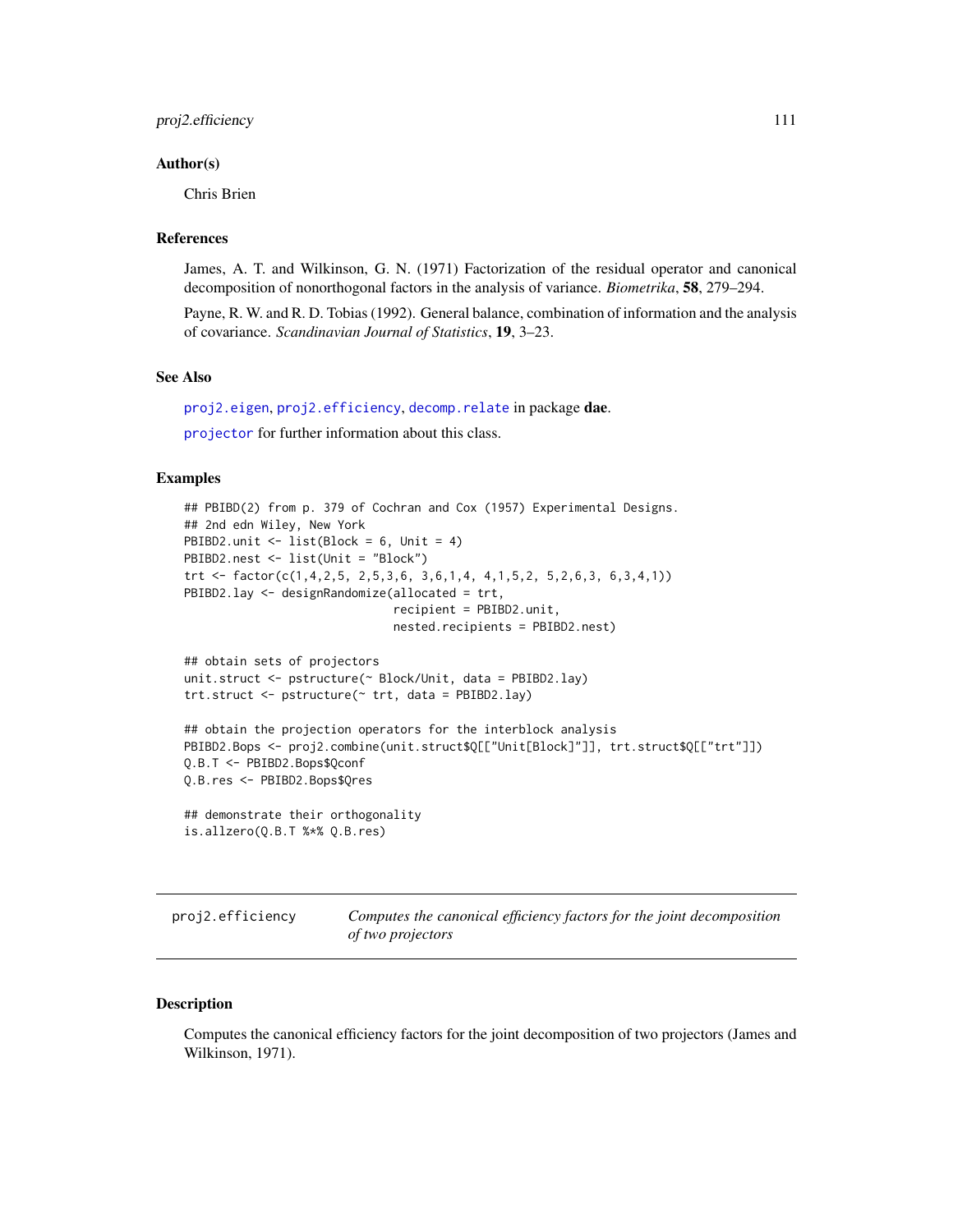#### Usage

proj2.efficiency(Q1, Q2)

#### Arguments

| 01 | An object of class "projector". |
|----|---------------------------------|
| Q2 | An object of class "projector". |

# Details

The nonzero canonical efficiency factors are the nonzero eigenvalues of Q1 % $*$ % Q2 % $*$ % Q1 (James and Wilkinson, 1971). An eigenvalue is regarded as zero if it is less than daeTolerance, which is initially set to .Machine\$double.eps ^ 0.5 (about 1.5E-08). The function [set.daeTolerance](#page-129-0) can be used to change daeTolerance.

#### Value

A vector containing the nonzero canonical efficiency factors.

## Author(s)

Chris Brien

#### References

James, A. T. and Wilkinson, G. N. (1971) Factorization of the residual operator and canonical decomposition of nonorthogonal factors in the analysis of variance. *Biometrika*, 58, 279-294.

#### See Also

[efficiency.criteria](#page-43-0), [proj2.eigen](#page-112-0), [proj2.combine](#page-109-0) in package dae, [eigen](#page-0-0).

[projector](#page-114-0) for further information about this class.

#### Examples

```
## PBIBD(2) from p. 379 of Cochran and Cox (1957) Experimental Designs.
## 2nd edn Wiley, New York
PBIBD2.unit <- list(Block = 6, Unit = 4)
PBIBD2.nest <- list(Unit = "Block")
trt <- factor(c(1,4,2,5, 2,5,3,6, 3,6,1,4, 4,1,5,2, 5,2,6,3, 6,3,4,1))
PBIBD2.lay <- designRandomize(allocated = trt,
                              recipient = PBIBD2.unit,
                              nested.recipients = PBIBD2.nest)
## obtain sets of projectors
unit.struct <- pstructure(~ Block/Unit, data = PBIBD2.lay)
trt.struct <- pstructure(~ trt, data = PBIBD2.lay)
```

```
## save intrablock efficiencies
eff.intra <- proj2.efficiency(unit.struct$Q[["Block"]], trt.struct$Q[["trt"]])
```
<span id="page-111-0"></span>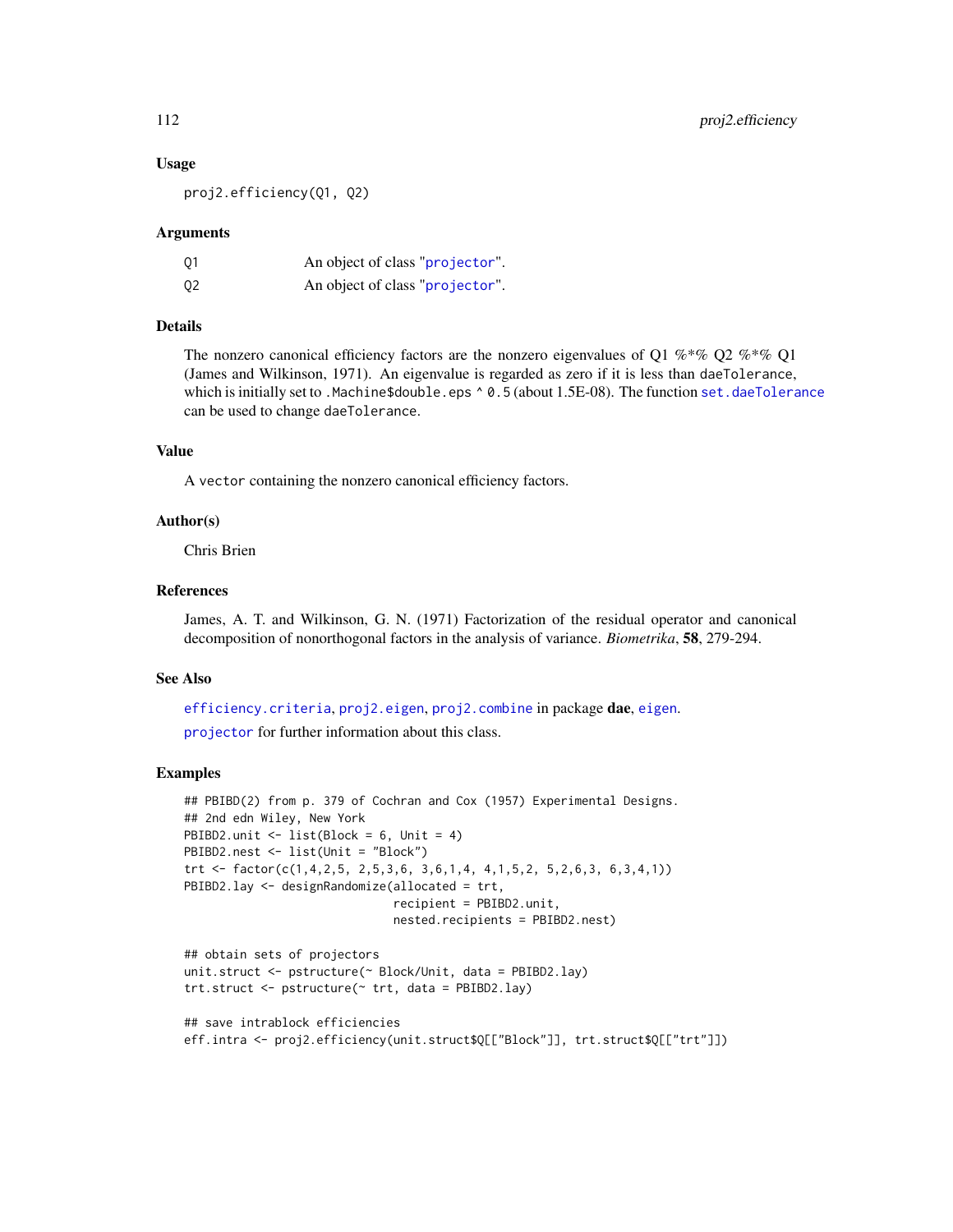<span id="page-112-1"></span><span id="page-112-0"></span>proj2.eigen *Canonical efficiency factors and eigenvectors in joint decomposition of two projectors*

## **Description**

Computes the canonical efficiency factors for the joint decomposition of two projectors and the eigenvectors corresponding to the first projector (James and Wilkinson, 1971).

#### Usage

proj2.eigen(Q1, Q2)

#### Arguments

| 01 | An object of class "projector". |
|----|---------------------------------|
| 02 | An object of class "projector". |

#### Details

The component efficiencies is a vector containing the nonzero canonical efficiency factors for the joint decomposition of the two projectors. The nonzero canonical efficiency factors are the nonzero eigenvalues of Q1 %\*% Q2 %\*% Q1 (James and Wilkinson, 1971). An eigenvalue is regarded as zero if it is less than daeTolerance, which is initially set to .Machine\$double.eps  $\land$  0.5 (about 1.5E-08). The function [set.daeTolerance](#page-129-0) can be used to change daeTolerance.

The component eigenvectors is an n x r [matrix](#page-0-0), where n is the order of the projectors and r is the number of nonzero canonical efficiency factors; it contains the eigenvectors of Q1 corresponding to the nonzero canonical efficiency factors. The eigenvectors for Q2 can be obtained by premultiplying those for Q1 by Q2.

## Value

A list with components efficiencies and eigenvectors.

#### Author(s)

Chris Brien

#### References

James, A. T. and Wilkinson, G. N. (1971) Factorization of the residual operator and canonical decomposition of nonorthogonal factors in the analysis of variance. *Biometrika*, 58, 279-294.

## See Also

[proj2.efficiency](#page-110-0), [proj2.combine](#page-109-0) in package dae, [eigen](#page-0-0). [projector](#page-114-0) for further information about this class.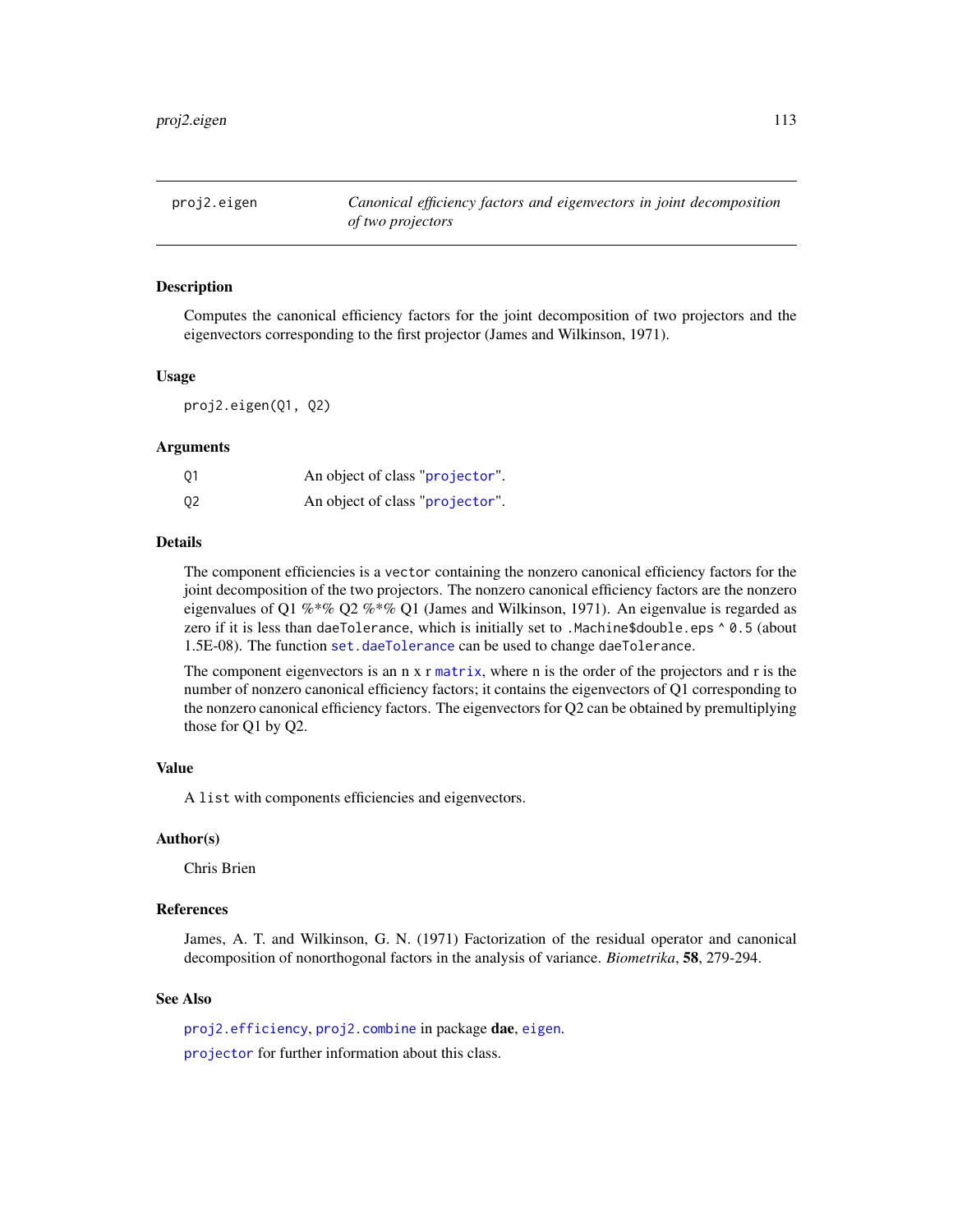## <span id="page-113-1"></span>Examples

```
## PBIBD(2) from p. 379 of Cochran and Cox (1957) Experimental Designs.
## 2nd edn Wiley, New York
PBIBD2.unit <- list(Block = 6, Unit = 4)
PBIBD2.nest <- list(Unit = "Block")
trt <- factor(c(1,4,2,5, 2,5,3,6, 3,6,1,4, 4,1,5,2, 5,2,6,3, 6,3,4,1))
PBIBD2.lay <- designRandomize(allocated = trt,
                              recipient = PBIBD2.unit,
                              nested.recipients = PBIBD2.nest)
## obtain sets of projectors
unit.struct <- pstructure(~ Block/Unit, data = PBIBD2.lay)
trt.struct <- pstructure(~ trt, data = PBIBD2.lay)
## obtain intra- and inter-block decompositions
decomp.inter <- proj2.eigen(unit.struct$Q[["Block"]], trt.struct$Q[["trt"]])
decomp.intra <- proj2.eigen(unit.struct$Q[["Unit[Block]"]], trt.struct$Q[["trt"]])
#extract intrablock efficiencies
decomp.intra$efficiencies
```
<span id="page-113-0"></span>

projector *Create projectors*

## **Description**

The class "[projector](#page-114-0)" is the subclass of the class "[matrix](#page-0-0)" in which matrices are square, symmetric and idempotent.

The function projector tests whether a [matrix](#page-0-0) satisfies these criteria and if it does creates a "[projector](#page-114-0)" object, computing the projector's degrees of freedom and adding them to the object.

#### Usage

projector(Q)

## Arguments

Q The [matrix](#page-0-0) to be made into a projector.

## Details

In checking that the [matrix](#page-0-0) is square, symmetric and idempotent, the equality of the [matrix](#page-0-0) with either its transpose or square is tested. In this, a difference in elements is considered to be zero if it is less than daeTolerance, which is initially set to .Machine\$double.eps ^ 0.5 (about 1.5E-08). The function [set.daeTolerance](#page-129-0) can be used to change daeTolerance.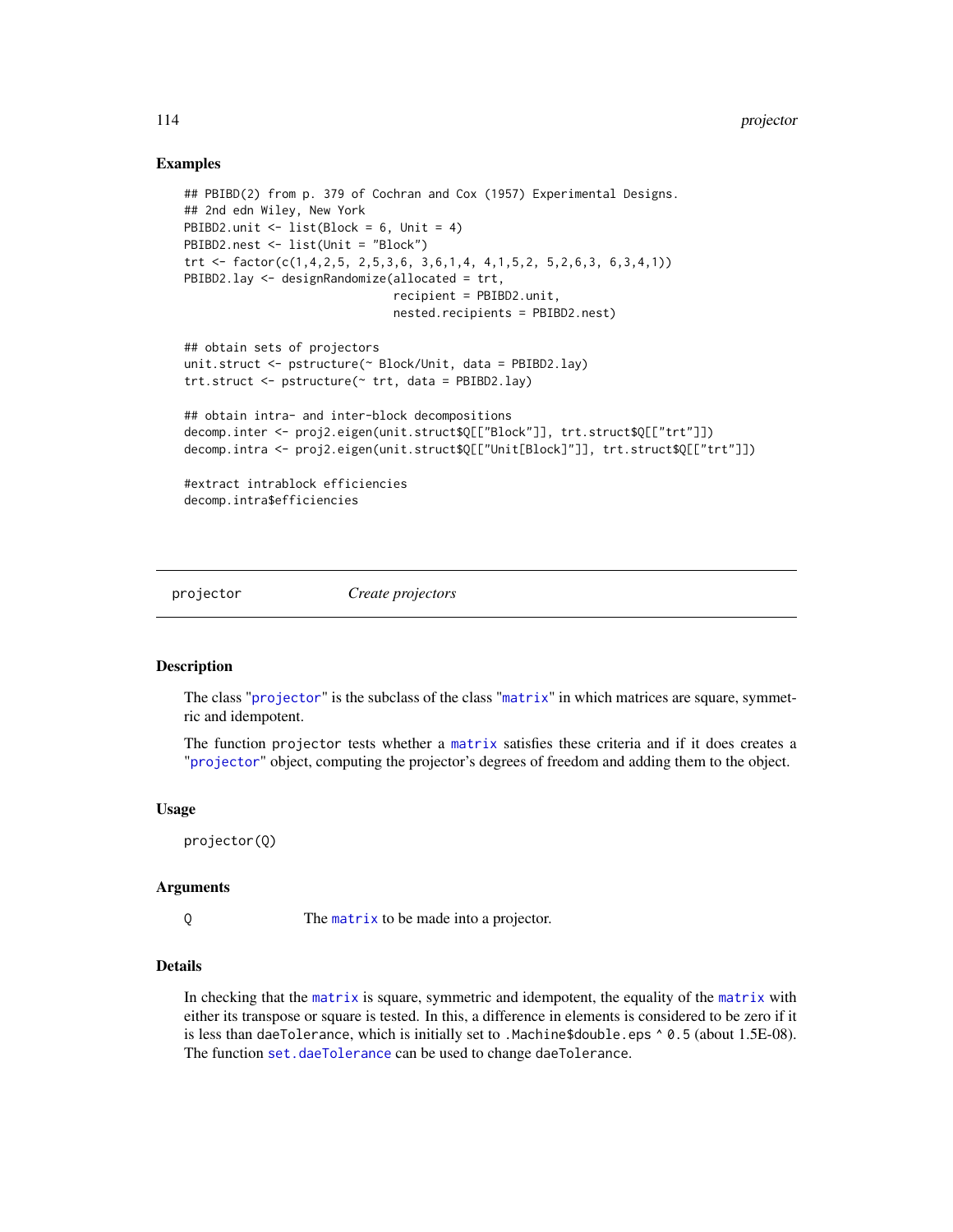## <span id="page-114-1"></span>projector-class 115

## Value

An object of Class "[projector](#page-114-0)" that consists of a square, summetric, idempotent [matrix](#page-0-0) and degrees of freedom (rank) of the matrix.

#### Author(s)

Chris Brien

## See Also

[degfree](#page-17-0), [correct.degfree](#page-14-0) in package dae.

[projector](#page-114-0) for further information about this class.

#### Examples

```
## set up a 2 x 2 mean operator that takes the mean of a vector of 2 values
m \leftarrow matrix(rep(0.5, 4), nrow=2)## create an object of class projector
proj.m <- projector(m)
## check that it is a valid projector
is.projector(proj.m)
```
<span id="page-114-0"></span>projector-class *Class projector*

#### Description

The class "[projector](#page-114-0)" is the subclass of matrices that are square, symmetric and idempotent.

[is.projector](#page-73-0) is the membership function for this class.

[degfree](#page-17-0) is the extractor function for the degrees of freedom and [degfree<-](#page-17-0) is the replacement function.

[correct.degfree](#page-14-0) checks whether the stored degrees of freedom are correct.

#### Objects from the Class

An object of class "[projector](#page-114-0)" consists of a square, symmetric, idempotent matrix along with its degrees of freedom (rank).

Objects can be created by calls of the form new ("projector", data, nrow, ncol, byrow, dimnames, ...). However, this does not add the degrees of freedom to the object. These can be added using the replacement function [degfree<-](#page-17-0). Alternatively, the function [projector](#page-113-0) creates the new object from a [matrix](#page-0-0), adding its degrees of freedom at the same time.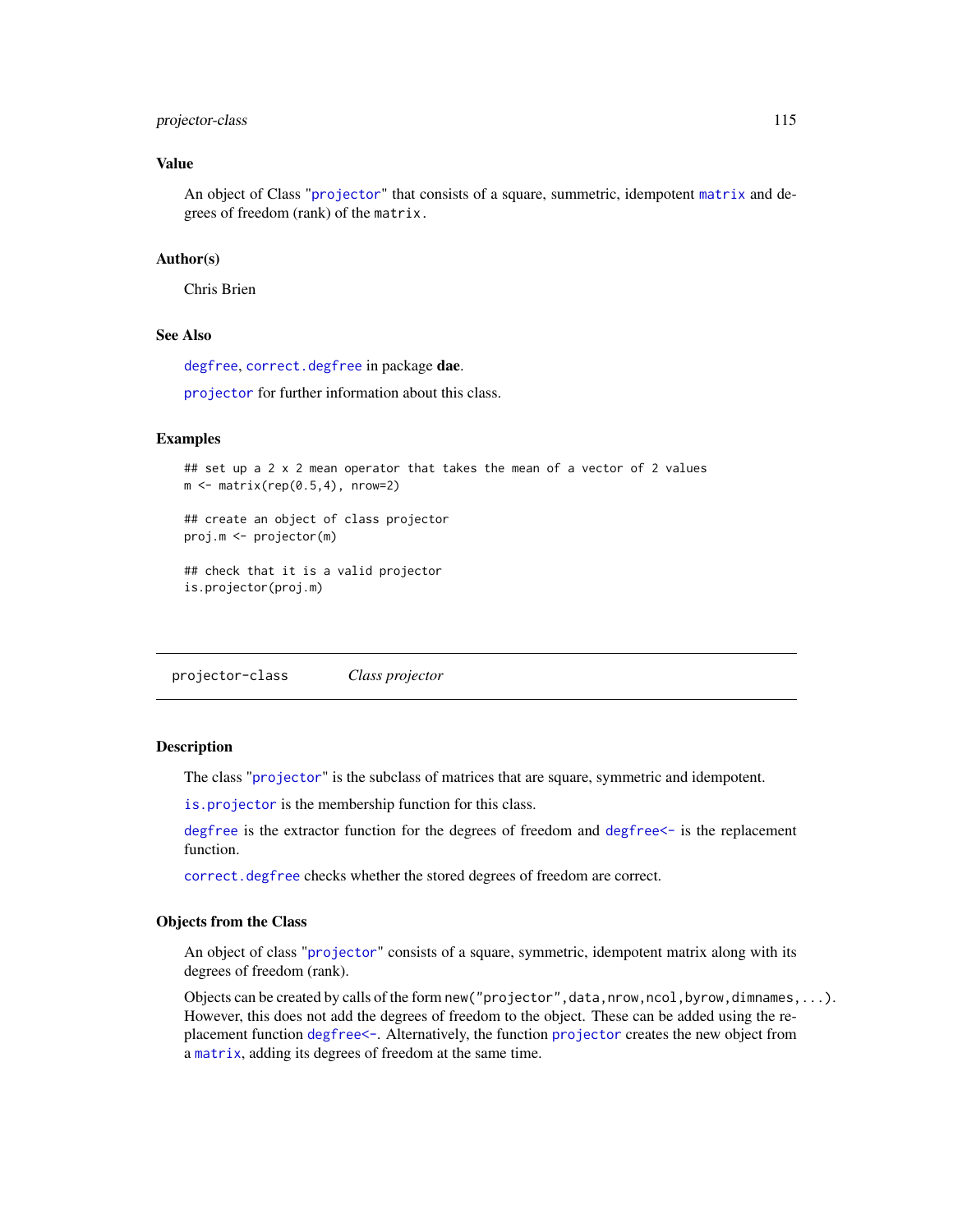# Slots

.Data: Object of class "matrix"

degfree: Object of class "integer"

## Extends

Class "[matrix](#page-0-0)", from data part. Class "[array](#page-0-0)", by class "matrix", distance 2. Class "[structure](#page-0-0)", by class "matrix", distance 3. Class "[vector](#page-0-0)", by class "matrix", distance 4, with explicit coerce.

## Methods

```
coerce signature(from = "projector",to = "matrix")
print signature(x = "projector")show signature(object = "projector")
```
#### Author(s)

Chris Brien

## See Also

[projector](#page-113-0), [degfree](#page-17-0), [correct.degfree](#page-14-0) in package dae.

## Examples

```
showClass("projector")
```
## set up a 2 x 2 mean operator that takes the mean of a vector of 2 values  $m \leftarrow matrix(rep(0.5, 4), nrow=2)$ 

## create an object of class projector proj.m <- projector(m)

## check that it is a valid projector is.projector(proj.m)

## create a projector based on the matrix m proj.m <- new("projector", data=m)

```
## add its degrees of freedom and print the projector
degfree(proj.m) <- proj.m
```
<span id="page-115-0"></span>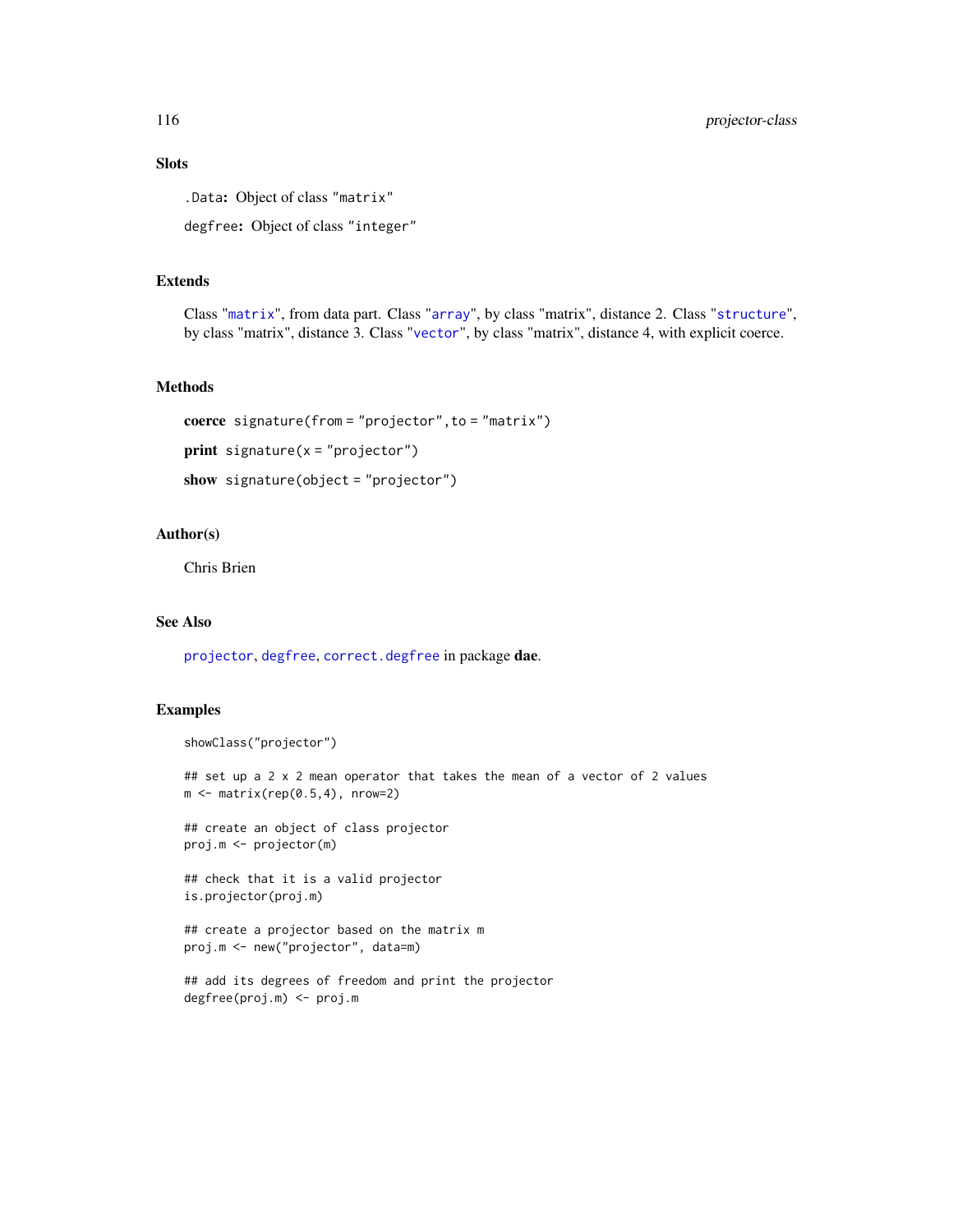#### <span id="page-116-1"></span><span id="page-116-0"></span>Description

Computes the canonical efficiency factors for the joint decomposition of two structures or sets of mutually orthogonally projectors (Brien and Bailey, 2009), orthogonalizing projectors in the Q2 list to those earlier in the list of projectors with which they are partially aliased. The results can be summarized in the form of a skeleton ANOVA table.

#### Usage

projs.2canon(Q1, Q2)

#### Arguments

| 01 | A list whose components are objects of class "projector". |
|----|-----------------------------------------------------------|
| Q2 | A list whose components are objects of class "projector". |

#### Details

Two loops, one nested within the other, are performed. The first cycles over the components of Q1 and the nested loop cycles over the components of Q2. The joint decomposition of the two projectors in each cycle, one from Q1 (say Q1[[i]]) and the other from Q2 (say Q2[[j]]) is obtained using [proj2.combine](#page-109-0). In particular, the nonzero canonical efficiency factors for the joint decomposition of the two projectors is obtained. The nonzero canonical efficiency factors are the nonzero eigenvalues of Q1[[i]] %\*% Q2[[j]] %\*% Q1[[i]] (James and Wilkinson, 1971). An eigenvalue is regarded as zero if it is less than daeTolerance, which is initially set to .Machine\$double.eps ^ 0.5 (about 1.5E-08). The function [set.daeTolerance](#page-129-0) can be used to change daeTolerance.

However, a warning occurs if any pair of Q2 projectors (say Q2[[j]] and Q2[[k]]) do not have adjusted orthgonality with respect to any  $Q1$  projector (say  $Q1[\lfloor i \rfloor]$ ), because they are partially aliased. That is, if Q2[[j]] %\*% Q1[[i]] %\*% Q2[[k]] is nonzero for any pair of different Q2 projectors and any Q1 projector. When it is nonzero, the projector for the later term in the list of projectors is orthogonalized to the projector that is earlier in the list. A list of such projectors is returned in the aliasing component of the [p2canon.object](#page-101-0). The entries in the aliasing component gives the amount of information that is aliased with previous terms.

#### Value

A [p2canon.object](#page-101-0).

#### Author(s)

Chris Brien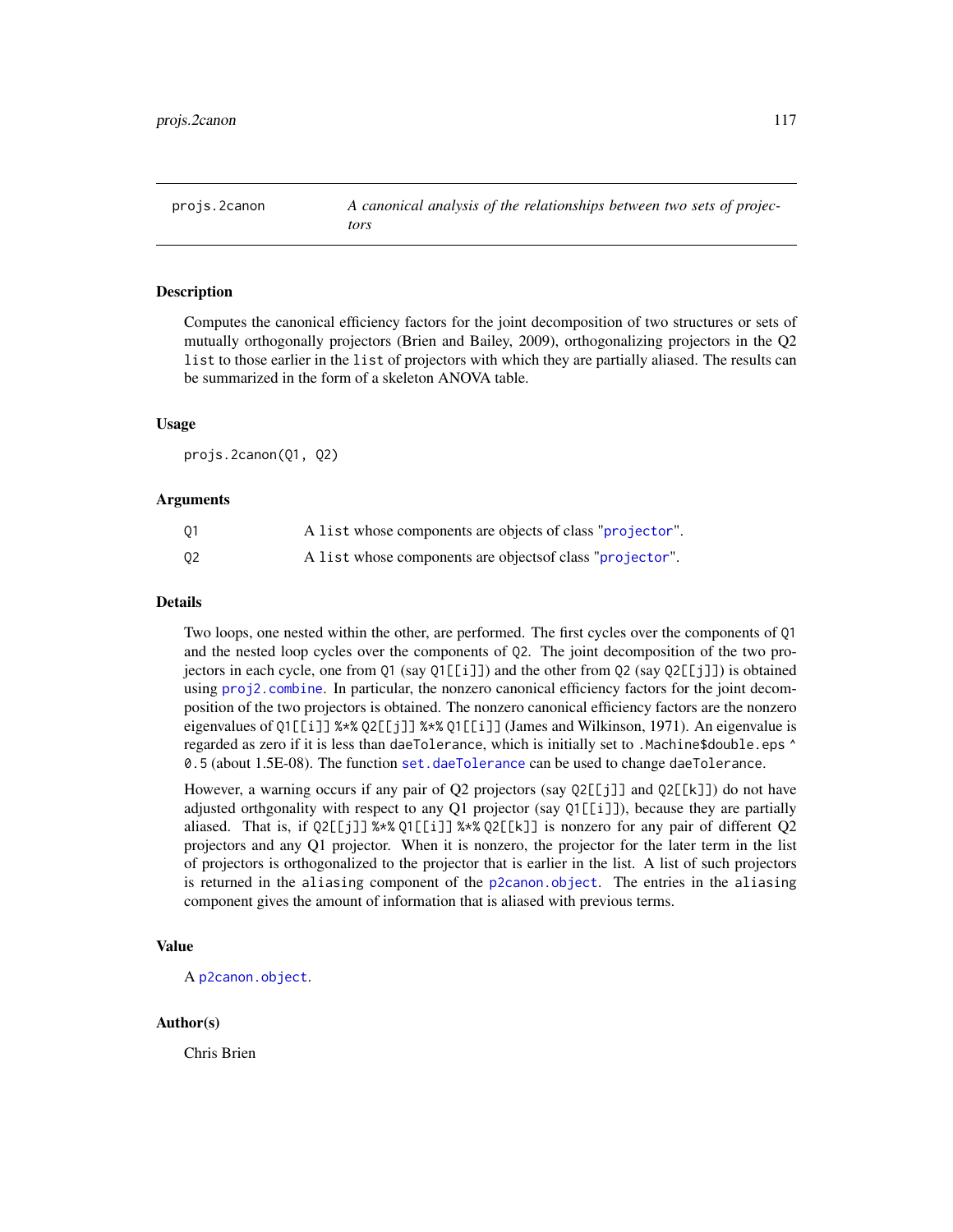#### <span id="page-117-1"></span>References

Brien, C. J. and R. A. Bailey (2009). Decomposition tables for multitiered experiments. I. A chain of randomizations. *The Annals of Statistics*, 36, 4184 - 4213.

James, A. T. and Wilkinson, G. N. (1971) Factorization of the residual operator and canonical decomposition of nonorthogonal factors in the analysis of variance. *Biometrika*, 58, 279-294.

## See Also

```
summary.p2canon, efficiencies.p2canon, projs.combine.p2canon, pstructure ,
proj2.efficiencyproj2.combineproj2.eigenefficiency.criteriaeigen.
```
[projector](#page-114-0) for further information about this class.

#### Examples

```
## PBIBD(2) from p. 379 of Cochran and Cox (1957) Experimental Designs.
## 2nd edn Wiley, New York
PBIBD2.unit \leftarrow list(Block = 6, Unit = 4)
PBIBD2.nest <- list(Unit = "Block")
trt <- factor(c(1,4,2,5, 2,5,3,6, 3,6,1,4, 4,1,5,2, 5,2,6,3, 6,3,4,1))
PBIBD2.lay <- designRandomize(allocated = trt,
                               recipient = PBIBD2.unit,
                               nested.recipients = PBIBD2.nest)
```

```
##obtain projectors using pstructure
unit.struct <- pstructure(~ Block/Unit, data = PBIBD2.lay)
trt.struct <- pstructure(~ trt, data = PBIBD2.lay)
```

```
##obtain combined decomposition and summarize
unit.trt.p2canon <- projs.2canon(unit.struct$Q, trt.struct$Q)
summary(unit.trt.p2canon)
```
<span id="page-117-0"></span>projs.combine.p2canon *Extract, from a p2canon object, the projectors that give the combined canonical decomposition*

## **Description**

Extracts, from a p2canon object obtained using [projs.2canon](#page-116-0), the projectors that give the combined canonical decomposition of two sets of projectors (Brien and Bailey, 2009).

## Usage

projs.combine.p2canon(object)

#### Arguments

object A list of class p2canon produced by projs.2canon.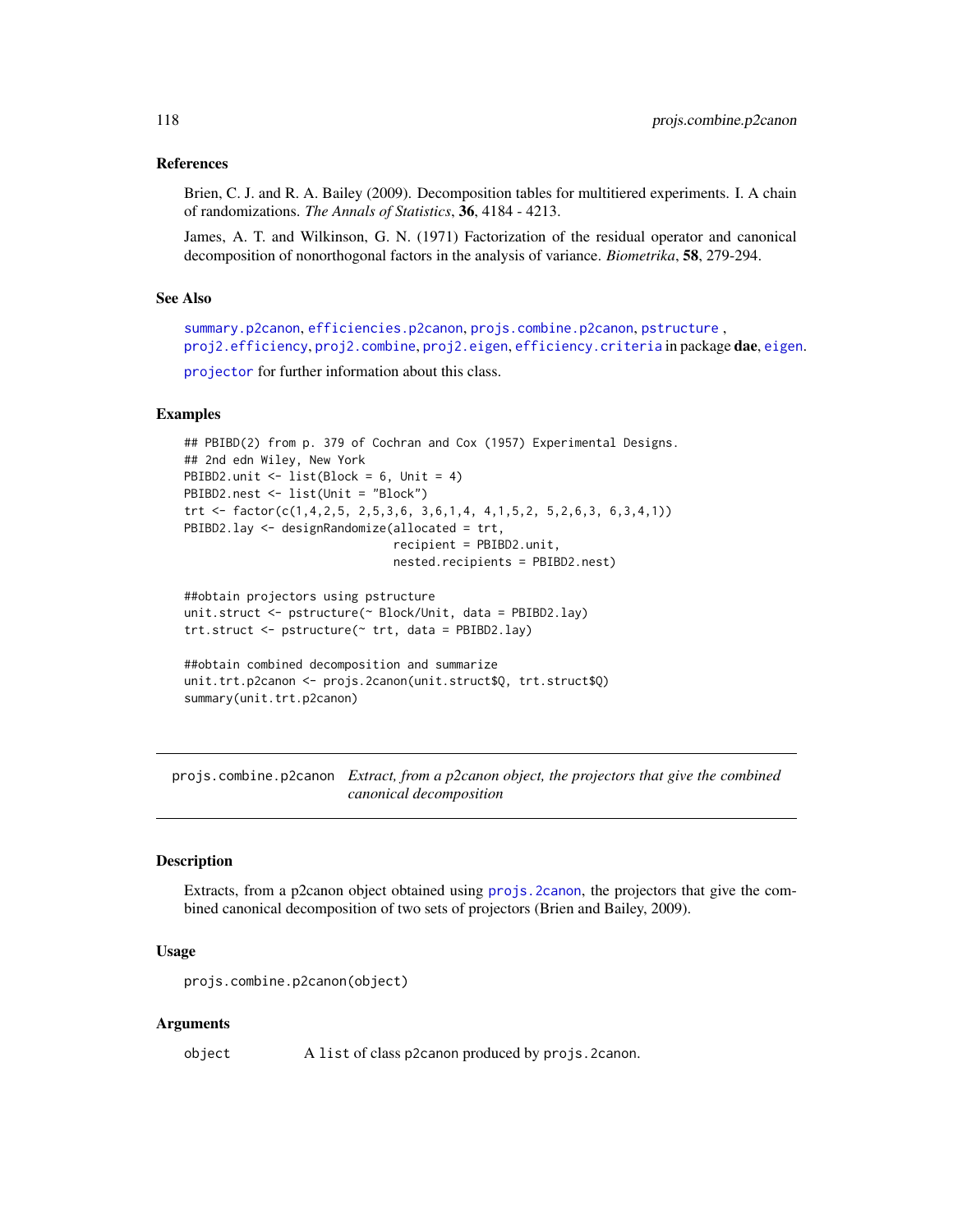## <span id="page-118-2"></span>Value

A list, each of whose components is a projector in the decomposition.

#### Author(s)

Chris Brien

## References

Brien, C. J. and R. A. Bailey (2009). Decomposition tables for multitiered experiments. I. A chain of randomizations. *The Annals of Statistics*, 36, 4184 - 4213.

## See Also

[projs.2canon](#page-116-0), [proj2.eigen](#page-112-0), [proj2.combine](#page-109-0) in package dae.

[projector](#page-114-0) for further information about this class.

## Examples

```
## PBIBD(2) from p. 379 of Cochran and Cox (1957) Experimental Designs.
## 2nd edn Wiley, New York
PBIBD2.unit <- list(Block = 6, Unit = 4)
PBIBD2.nest <- list(Unit = "Block")
trt <- factor(c(1,4,2,5, 2,5,3,6, 3,6,1,4, 4,1,5,2, 5,2,6,3, 6,3,4,1))
PBIBD2.lay <- designRandomize(allocated = trt,
                              recipient = PBIBD2.unit,
                              nested.recipients = PBIBD2.nest)
## obtain sets of projectors
unit.struct <- pstructure(~ Block/Unit, data = PBIBD2.lay)
trt.struct <- pstructure(~ trt, data = PBIBD2.lay)
##obtain combined decomposition
unit.trt.p2canon <- projs.2canon(unit.struct$Q, trt.struct$Q)
```

```
UcombineT <- projs.combine.p2canon(unit.trt.p2canon)
```
<span id="page-118-1"></span>

| pstructure.formula | Takes a formula and constructs a pstructure object that includes |
|--------------------|------------------------------------------------------------------|
|                    | the orthogonalized projectors for the terms in a formula         |

## <span id="page-118-0"></span>Description

Constructs a [pstructure.object](#page-122-0) that includes a set of mutually orthogonal projectors, one for each term in the formula. These are used to specify a structure, or an orthogonal decomposition of the data space. There are three methods available for orthogonalizing the projectors corresponding to the terms in the formula: differencing, eigenmethods or the default hybrid method.

It is possible to use this function to find out what sources are associated with the terms in a model and to determine the marginality between terms in the model. The marginality matrix can be saved.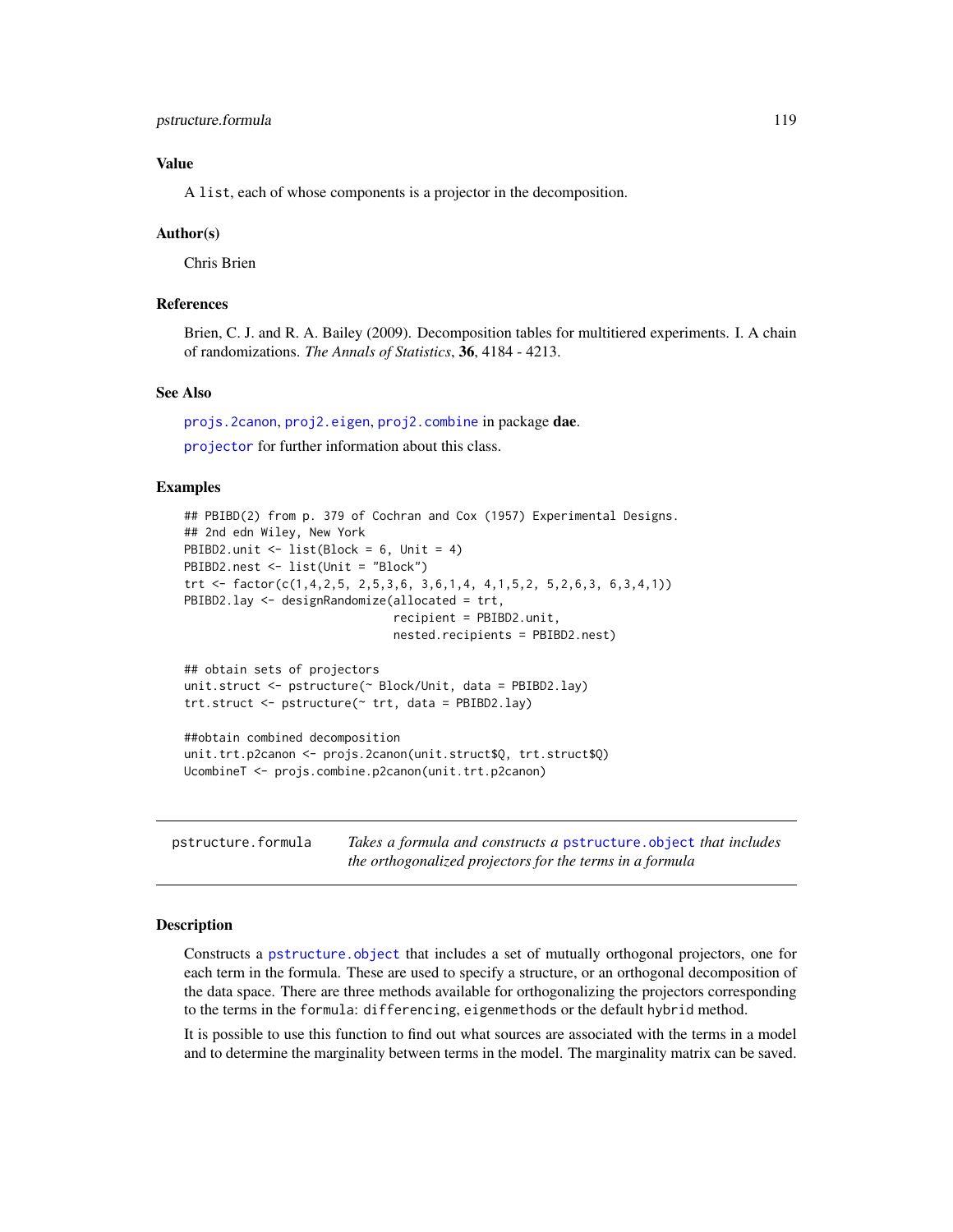# Usage

```
## S3 method for class 'formula'
pstructure(formula, keep.order = TRUE, grandMean = FALSE,
           orthogonalize = "hybrid", labels = "sources",
          marginality = NULL, check.marginality = TRUE,
          omit.projectors = FALSE,
          which.criteria = c("aefficiency","eefficiency","order"),
          aliasing.print = TRUE, data = NULL, ...)
```
## Arguments

| formula       | An object of class formula from which the terms will be obtained.                                                                                                                                                                                                                                                                                                                                                                                                                                                                                                                                                                                                                                                                                                                                                              |
|---------------|--------------------------------------------------------------------------------------------------------------------------------------------------------------------------------------------------------------------------------------------------------------------------------------------------------------------------------------------------------------------------------------------------------------------------------------------------------------------------------------------------------------------------------------------------------------------------------------------------------------------------------------------------------------------------------------------------------------------------------------------------------------------------------------------------------------------------------|
| keep.order    | A logical indicating whether the terms should keep their position in the ex-<br>panded formula projector, or reordered so that main effects precede two-factor<br>interactions, which precede three-factor interactions and so on.                                                                                                                                                                                                                                                                                                                                                                                                                                                                                                                                                                                             |
| grandMean     | A logical indicating whether the projector for the grand mean is to be included<br>in the set produced.                                                                                                                                                                                                                                                                                                                                                                                                                                                                                                                                                                                                                                                                                                                        |
| orthogonalize | A character vector indicating the method for orthogonalizing a projector to<br>those for terms that occurred previously in the formula. Three options are avail-<br>able: hybrid; differencing; eigenmethods. The hybrid option is the most<br>general and uses the relationships between the projection operators for the terms<br>in the formula to decide which projectors to substract and which to orthogo-<br>nalize using eigenmethods. The differencing option subtracts, from the cur-<br>rent projector, those previously orthogonalized projectors for terms whose<br>factors are a subset of the current projector's factors. The eigemethods op-<br>tion recursively orthogonalizes the projectors using an eigenanalysis of each<br>projector with previously orthogonalized projectors.                         |
| labels        | A character nominating the type of labels to be used in labelling the projectors,<br>and which will be used also in the output tables, such the tables of the aliasing<br>in the structure. The two alternatives are terms and sources. Terms have all<br>factors/variables in it separated by colons (:). Sources have factors/variables<br>in them that represent interactions separated by hashes (#); if some factors are<br>nested within others, the nesting factors are surrounded by square brackets ([<br>and ]) and separated by colons (:). If some generalized, or combined, factors<br>have no marginal terms, the constituent factors are separated by colons (:) and<br>if they interact with other factors in the source they will be parenthesized.                                                           |
| marginality   | A square matrix that can be used to supply the marginality matrix when it is<br>desired to overwrite the calculated marginality matrix or when it is not being<br>calculated. It should consist of zeroes and ones that gives the marginalites of the<br>terms in the formula. It must have the row and column names set to the terms<br>from the expanded formula, including being in the same order as these terms.<br>The entry in the ith row and jth column will be one if the ith term is marginal<br>to the jth term i.e. the column space of the ith term is a subspace of that for the<br>jth term and so the source for the jth term is to be made orthogonal to that for<br>the ith term. Otherwise, the entries are zero. A row and column should not be<br>included for the grand mean even if grandMean is TRUE. |

<span id="page-119-0"></span>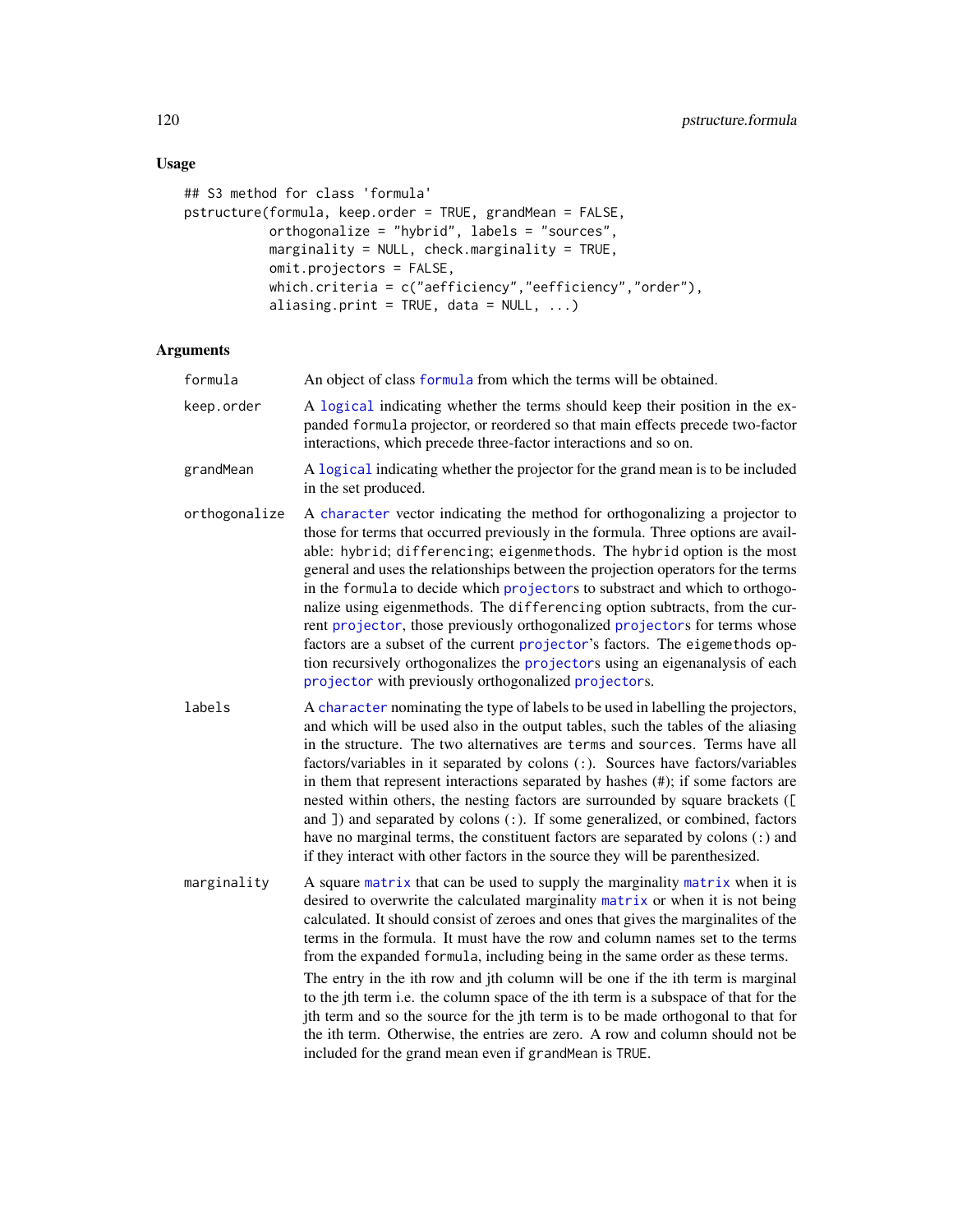<span id="page-120-0"></span>

| check.marginality |                                                                                                                                                                                                                                                                                                                                                      |
|-------------------|------------------------------------------------------------------------------------------------------------------------------------------------------------------------------------------------------------------------------------------------------------------------------------------------------------------------------------------------------|
|                   | A logical indicating whether the marginality matrix, when it is supplied, is to<br>be checked against that computed by pstructure. formula. It is ignored when<br>orthogonalize is set to eigenmethods.                                                                                                                                              |
| omit.projectors   |                                                                                                                                                                                                                                                                                                                                                      |
|                   | A logical, which, if TRUE, results in the projectors in the Q of the pstructure. object<br>being replaced by their degrees of freedom. These will be the degrees of free-<br>dom of the sources. This option is included a device for saving storage when the<br>projectors are not required for further analysis.                                   |
|                   | which.criteria A character vector nominating the efficiency criteria to be included in the sum-<br>mary of aliasing between terms. It can be none, all or some combination<br>of aefficiency, mefficiency, sefficiency, eefficiency, xefficiency,<br>order and dforthog - for details see efficiency. criteria. If none, no sum-<br>mary is printed. |
|                   | aliasing print A logical indicating whether the aliasing between sources within the structure<br>is to be printed.                                                                                                                                                                                                                                   |
| data              | A data frame contains the values of the factors and variables that occur in<br>formula.                                                                                                                                                                                                                                                              |
| .                 | further arguments passed to terms.                                                                                                                                                                                                                                                                                                                   |
|                   |                                                                                                                                                                                                                                                                                                                                                      |

## Details

Firstly, the primary projector  $X(X'X)$ <sup>-</sup> $X'$ , where X is the design matrix for the term, is calculated for each term. Then each projector is made orthogonal to terms aliased with it, either by differencing, eigenmethods or the default hybrid method.

Differencing relies on comparing the factors involved in two terms, one previous to the other, to identify whether to subtract the orthogonalized projector for the previous term from the primary projector of the other. It does so if factors/variables for the previous term are a subset of the factors/variablesfor for the other term. This relies on ensuring that all projectors whose factors/variables are a subset of the current projector occur before it in the expanded formula. It is checked that the set of matrices are mutually orthogonal. If they are not then a warning is given. It may happen that differencing does not produce a projector, in which case eigenmethods must be used.

Eigenmethods forces each projector to be orthogonal to all terms previous to it in the expanded formula. It uses equation 4.10 of James and Wilkinson (1971), which involves calculating the canonical efficiency factors for pairs of primary projectors. It produces a table of efficiency criteria for partially aliased terms. Again, the order of terms is crucial. This method has the disadvantage that the marginality of terms is not determined and so sources names are set to be the same as the term names, unless a marginality matrix is supplied.

The hybrid method is the most general and uses the relationships between the projection operators for the terms in the formula to decide which projectors to subtract and which to orthogonalize using eigenmethods. If  $\mathbf{Q}_i$  and  $\mathbf{Q}_j$  are two projectors for two different terms, with  $i < j$ , then

- 1. if  $\mathbf{Q}_j \mathbf{Q}_i \neq \mathbf{0}$  then have to orthogonalize  $\mathbf{Q}_j$  to  $\mathbf{Q}_i$ .
- 2. if  $\mathbf{Q}_i\mathbf{Q}_i = \mathbf{Q}_j$  then, if  $\mathbf{Q}_i = \mathbf{Q}_j$ , they are equal and  $\mathbf{Q}_j$  will be removed from the list of terms; otherwise they are marginal and  $\mathbf{Q}_i$  is subtracted from  $\mathbf{Q}_j$ .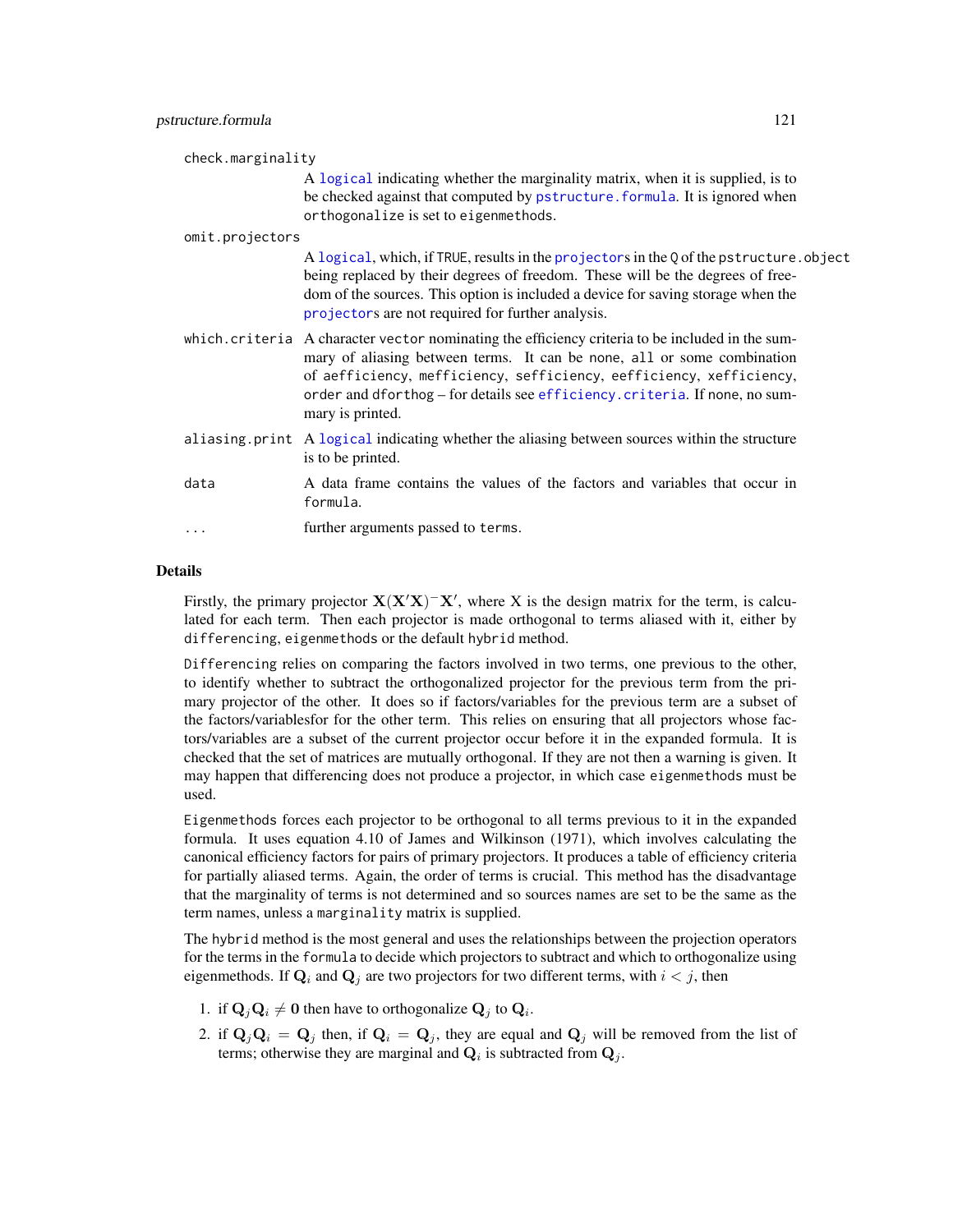<span id="page-121-0"></span>3. if have to orthogonalize and  $\mathbf{Q}_j \mathbf{Q}_i = \mathbf{Q}_i$  then  $\mathbf{Q}_j$  is aliased with previous terms and will be removed from the list of terms; otherwise  $Q_i$  is partially aliased with  $Q_j$  and  $Q_j$  is orthogonalized to  $Q_i$  using eigenmethods.

Again, the order of terms is crucial in this process.

## Value

A [pstructure.object](#page-122-0).

#### Author(s)

Chris Brien

#### References

James, A. T. and Wilkinson, G. N. (1971) Factorization of the residual operator and canonical decomposition of nonorthogonal factors in the analysis of variance. *Biometrika*, 58, 279-294.

#### See Also

[proj2.efficiency](#page-110-0), [proj2.combine](#page-109-0), [proj2.eigen](#page-112-0), [projs.2canon](#page-116-0) in package dae, [eigen](#page-0-0).

[projector](#page-114-0) for further information about this class.

#### Examples

```
## PBIBD(2) from p. 379 of Cochran and Cox (1957) Experimental Designs.
## 2nd edn Wiley, New York
PBIBD2.unit <- list(Block = 6, Unit = 4)
PBIBD2.nest <- list(Unit = "Block")
trt <- factor(c(1,4,2,5, 2,5,3,6, 3,6,1,4, 4,1,5,2, 5,2,6,3, 6,3,4,1))
PBIBD2.lay <- designRandomize(allocated = trt,
                              recipient = PBIBD2.unit,
                              nested.recipients = PBIBD2.nest)
## manually obtain projectors for units
Q.G <- projector(matrix(1, nrow=24, ncol=24)/24)
Q.B <- projector(fac.meanop(PBIBD2.lay$Block) - Q.G)
Q.BP \leq projector(diag(1, nrow=24) - Q.B - Q.G)
## manually obtain projector for trt
Q.T <- projector(fac.meanop(PBIBD2.lay$trt) - Q.G)
##compute intrablock efficiency criteria
effic <- proj2.efficiency(Q.BP, Q.T)
effic
efficiency.criteria(effic)
##obtain projectors using pstructure.formula
unit.struct <- pstructure(~ Block/Unit, data = PBIBD2.lay)
trt.struct <- pstructure(~ trt, data = PBIBD2.lay)
```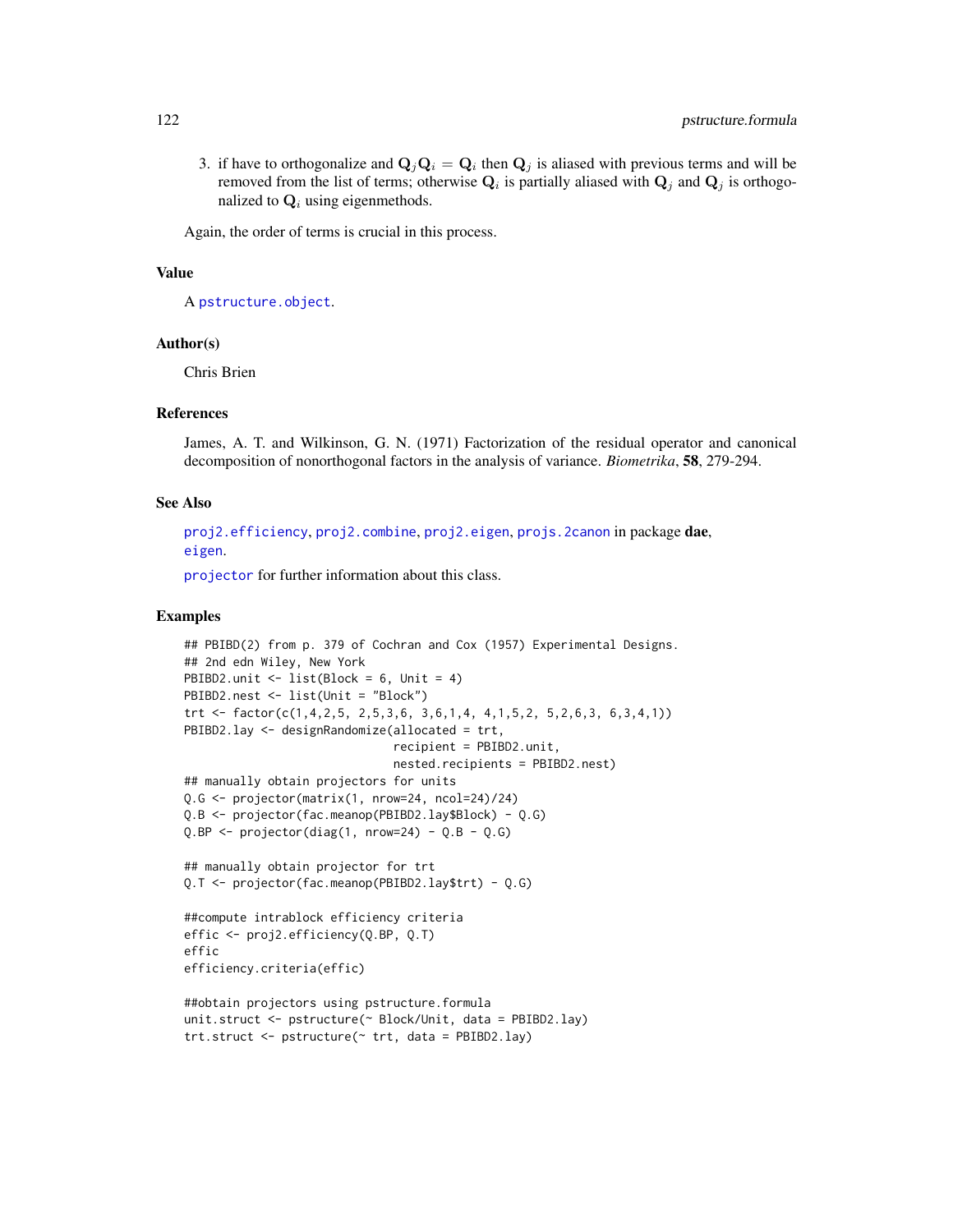```
##obtain combined decomposition and summarize
unit.trt.p2canon <- projs.2canon(unit.struct$Q, trt.struct$Q)
summary(unit.trt.p2canon, which = c("aeff","eeff","order"))
```
<span id="page-122-0"></span>pstructure.object *Description of a pstructure object*

#### **Description**

An object of class pstructure that contains information derived from a [formula](#page-0-0) using [pstructure.formula](#page-118-1). It also inherits from class list.

#### Value

A list of class pstructure with the following components:

- 1. Q: a list with a component of class projector, being the orthogonalized projectors for each non-aliased term/source in the formula; if grandMean is TRUE in the call to [pstructure.formula](#page-118-1) then it also includes the projector for it;
- 2. terms: a [character](#page-0-0) vector with the non-aliased term names; if grandMean is TRUE in the call to pstructure. formula then the first term will be "Mean";
- 3. sources: a [character](#page-0-0) vector with the non-aliased source names;
- 4. marginality: a [matrix](#page-0-0) of zeroes and ones with the same number of rows and columns as number of non-aliased terms, excluding the term for the grand mean even when grandMean is TRUE; the row names and column names are the elements terms, excluding "Mean"; the entry in the ith row and jth column will be one if the ith term is marginal to the jth term i.e. the column space of the ith term is a subspace of that for the jth term and so the source for the jth term will have been made orthogonal to that for the ith term; otherwise, the entries are zero.
- 5. aliasing: a [data.frame](#page-0-0) containing the information about the (partial) aliasing between the sources in the formula. The columns are:
	- Source: the source names, or associated term name, for those that are (partially) aliased with previous sources;
	- df: the remaining degrees of freedom for the source;
	- Alias: the source with which the current entry is (partially) aliased;
	- efficiency criteria: a set of columns for the complete set of criteria calculated by [efficiency.criteria](#page-43-0); the criteria reflect the amount of information that is aliased with previous sources and a line is included in the component that reports the informaton remaining after adjustment for previous sources.

The information provided depends on the setting of orthogonalize. All the information is provided for the "hybrid" option. For the option "differencing", no efficiency criteria are included and either the terms/sources of the Alias are set to "unknown" and the df are set to NA when these are unknown. For the option "eigenmethods", the previous terms/sources cannot be identified and so all values of Alias are set to NA. If there is no (partial) aliasing then the component is set to NULL.

The object has the attribute labels, which is set to "terms" or "sources" according to which of these label the projectors.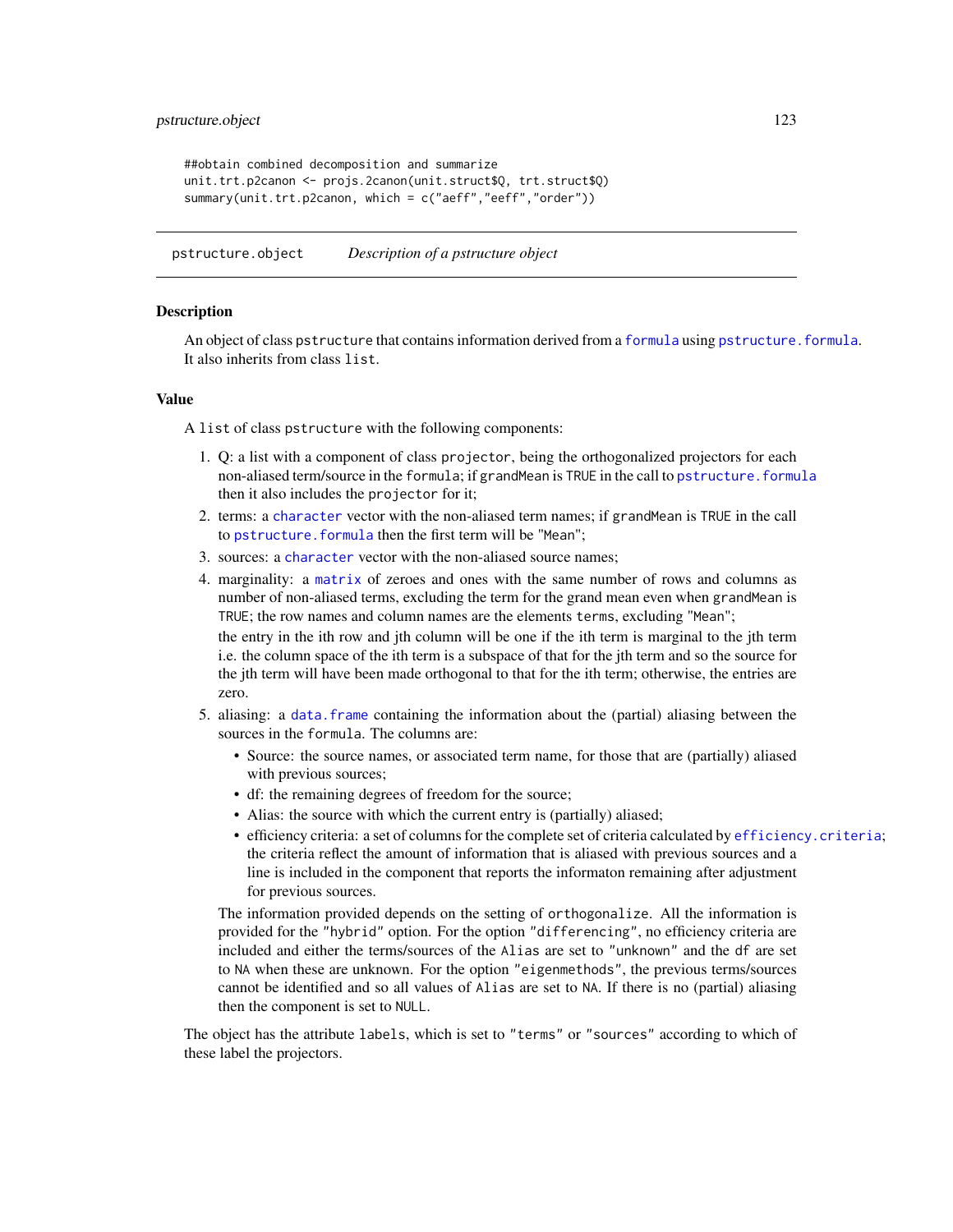#### <span id="page-123-1"></span>Author(s)

Chris Brien

## See Also

[pstructure.formula](#page-118-1) and, for further information about the projector classs, [projector](#page-114-0).

<span id="page-123-0"></span>qqyeffects *Half or full normal plot of Yates effects*

#### Description

Produces a half or full normal plot of the Yates effects from a  $2<sup>k</sup>$  factorial experiment.

#### Usage

```
qqyeffects(aov.obj, error.term="Within", data=NULL, pch=16,
           full=FALSE, ...)
```
# Arguments

| aov.obi    | An aov object or aovlistobject created from a call to aov.                                                                                       |
|------------|--------------------------------------------------------------------------------------------------------------------------------------------------|
| error.term | The term from the Error function from which the Yates effects are estimated.<br>Only required when Error used in call to aov.                    |
| data       | A data. frame in which the variables specified in the aov. obj will be found. If<br>missing, the variables are searched for in the standard way. |
| pch        | The number of a plotting symbol to be drawn when plotting points (use help (points)<br>for details).                                             |
| full       | whether a full or half normal plot is to be produced. The default is for a half-<br>normal plot; full=TRUE produces a full normal plot.          |
| $\ddots$   | Further graphical parameters may be specified (use help(par) for possibilities.                                                                  |
|            |                                                                                                                                                  |

#### Details

A half or full normal plot of the Yates effects is produced. You will be able to interactively select effects to be labelled (click reasonably close to the point and on the side where you want the label placed). Right click on the graph and select Stop when you have finished labelling effects. A regression line fitted to the unselected effects and constrained to go through the origin is plotted. Also, a list of the labelled effects, if any, are printed to standard ouptut.

# Value

Returns, invisibly, a list with components x and y, giving coordinates of the plotted points.

#### Author(s)

Chris Brien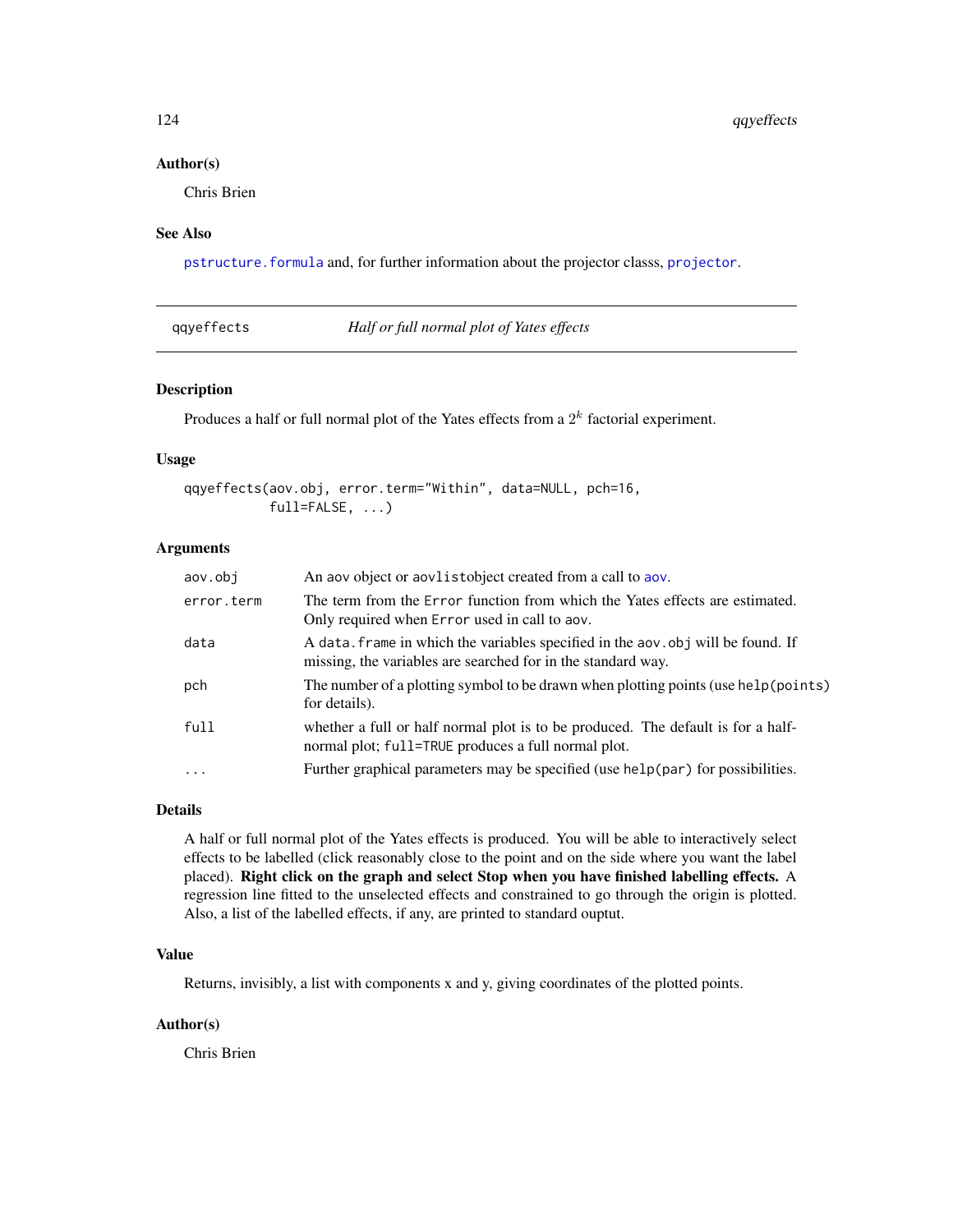## <span id="page-124-0"></span>rep.data.frame 125

## See Also

[yates.effects](#page-137-0) in package dae, [qqnorm](#page-0-0).

## Examples

```
## analysis of 2^4 factorial experiment from Table 10.6 of Box, Hunter and
## Hunter (1978) Statistics for Experimenters. New York, Wiley.
## use ?Fac4Proc.dat for data set details
data(Fac4Proc.dat)
Fac4Proc.aov <- aov(Conv \sim Catal * Temp * Press * Conc + Error(Runs),
                                                             Fac4Proc.dat)
qqyeffects(Fac4Proc.aov, error.term="Runs", data=Fac4Proc.dat)
```

| rep.data.frame | Replicate the rows of a data frame by repeating each row consecu- |
|----------------|-------------------------------------------------------------------|
|                | tively and/or repeating all rows as a group                       |

## Description

Replicate the rows of a data. frame by repeating each row consecutively and/or repeating all rows as a group.

#### Usage

## S3 method for class 'data.frame'  $rep(x, times=1, each=1, ...)$ 

## Arguments

| x     | A data. frame whose rows are to be repeated.                                                                          |
|-------|-----------------------------------------------------------------------------------------------------------------------|
| times | The number of times to repeat the whole set of rows, after the rows have been<br>replicated consecutively each times. |
| each  | The number of times to replicate consecutively each row in the data. frame.                                           |
| .     | Further arguments passed to or from other methods. Unused at present.                                                 |

## Value

A [data.frame](#page-0-0) with replicated rows.

## Author(s)

Chris Brien

## See Also

[fac.gen](#page-51-0) in package dae and rep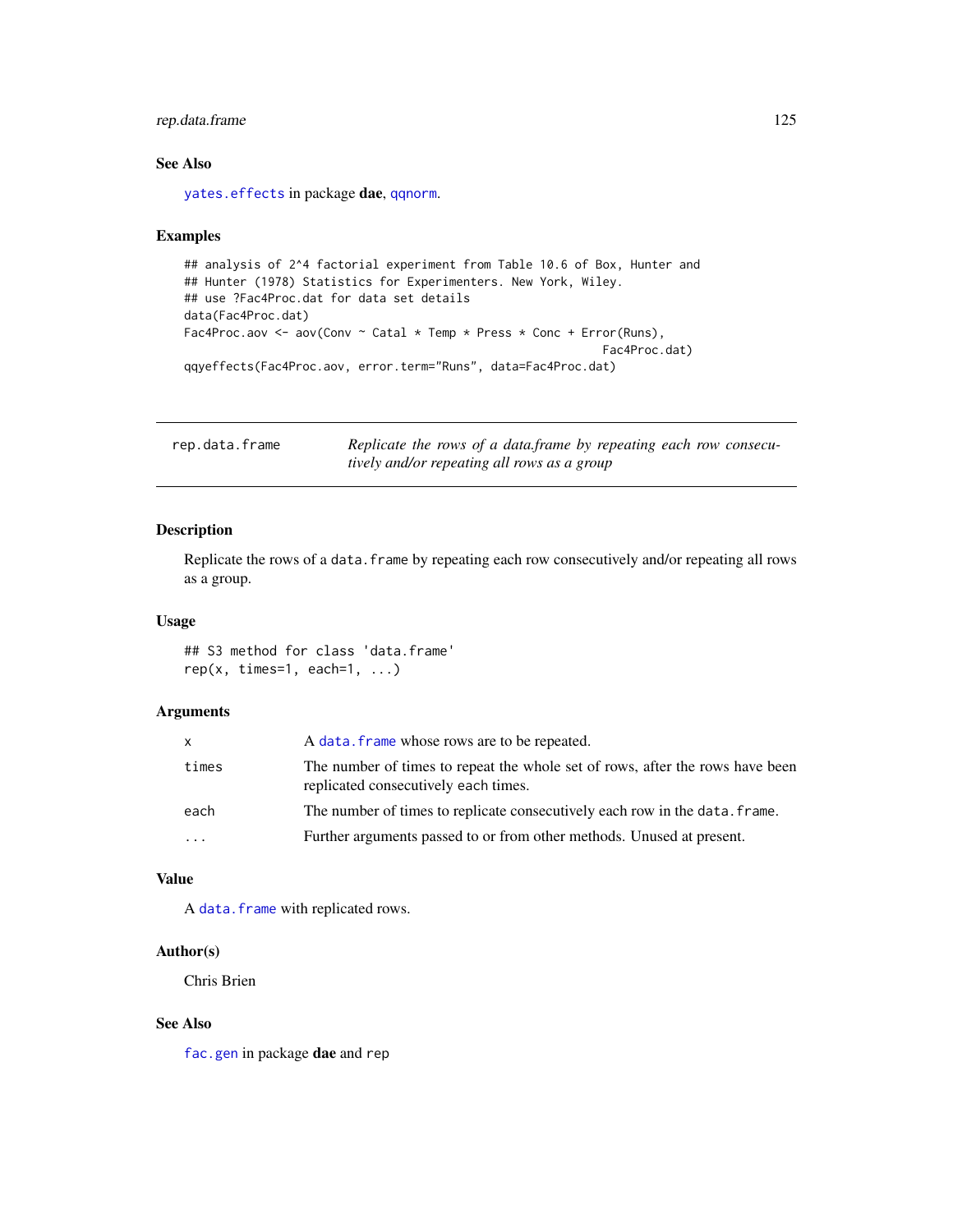#### Examples

```
rep(fac.gen(list(a = 2, b = 2)), times=2, each=2)
```
<span id="page-125-0"></span>resid.errors *Extract the residuals for a fitted model*

#### Description

An alias for the generic function [residuals](#page-126-0). When it is available, the method [residuals.aovlist](#page-126-1) extracts residuals, which is provided in the package dae to cover aovlist objects.

#### Usage

```
resid.errors(...)
```
#### Arguments

... Arguments passed to [residuals.aovlist](#page-126-1).

#### Value

A numeric vector containing the residuals.

## Note

See [residuals.aovlist](#page-126-1) for specific information about the residuals when an Error function is used in the call to the [aov](#page-0-0) function.

## Author(s)

Chris Brien

#### See Also

[fitted.errors](#page-68-0), [residuals.aovlist](#page-126-1), [tukey.1df](#page-135-0) in package dae.

## Examples

```
## set up data frame for randomized complete block design in Table 4.4 from
## Box, Hunter and Hunter (2005) Statistics for Experimenters. 2nd edn
## New York, Wiley.
RCBDPen.dat <- fac.gen(list(Blend=5, Flask=4))
RCBDPen.dat$Treat <- factor(rep(c("A","B","C","D"), times=5))
RCBDPen.dat$Yield <- c(89,88,97,94,84,77,92,79,81,87,87,
                       85,87,92,89,84,79,81,80,88)
```

```
## perform the analysis of variance
RCBDPen.aov <- aov(Yield ~ Blend + Treat + Error(Blend/Flask), RCBDPen.dat)
summary(RCBDPen.aov)
```
<span id="page-125-1"></span>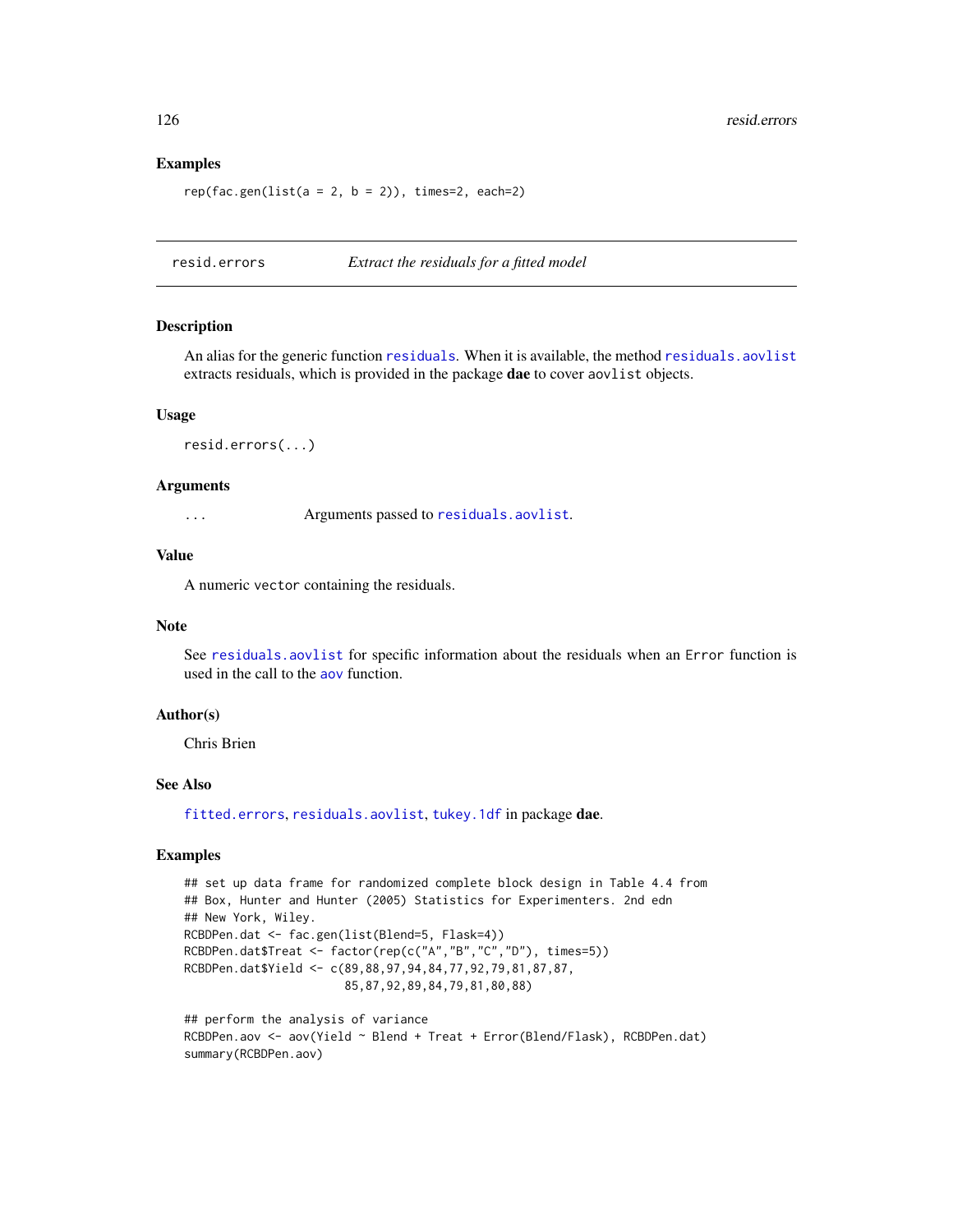```
## two equivalent ways of extracting the residuals
res <- residuals.aovlist(RCBDPen.aov)
res <- residuals(RCBDPen.aov, error.term = "Blend:Flask")
res <- resid.errors(RCBDPen.aov)
```
<span id="page-126-1"></span>residuals.aovlist *Extract the residuals from an aovlist object*

#### <span id="page-126-0"></span>Description

Extracts the residuals from error.term or, if error.term is not specified, the last error.term in the analysis. It is a method for the generic function [residuals](#page-126-0).

#### Usage

```
## S3 method for class 'aovlist'
residuals(object, error.term=NULL, ...)
```
## Arguments

| object                  | An about a biect created from a call to abov.                                                                                                                 |
|-------------------------|---------------------------------------------------------------------------------------------------------------------------------------------------------------|
| error.term              | The term from the Error function for which the residuals are to be extracted. If<br>error, term is NULL the residuals are extracted from the last Error term. |
| $\cdot$ $\cdot$ $\cdot$ | Further arguments passed to or from other methods.                                                                                                            |

## Value

A numeric vector containing the residuals.

#### Author(s)

Chris Brien

## See Also

[fitted.errors](#page-68-0), [resid.errors](#page-125-0), [tukey.1df](#page-135-0) in package dae.

## Examples

```
## set up data frame for randomized complete block design in Table 4.4 from
## Box, Hunter and Hunter (2005) Statistics for Experimenters. 2nd edn
## New York, Wiley.
RCBDPen.dat <- fac.gen(list(Blend=5, Flask=4))
RCBDPen.dat$Treat <- factor(rep(c("A","B","C","D"), times=5))
RCBDPen.dat$Yield <- c(89,88,97,94,84,77,92,79,81,87,87,
                       85,87,92,89,84,79,81,80,88)
```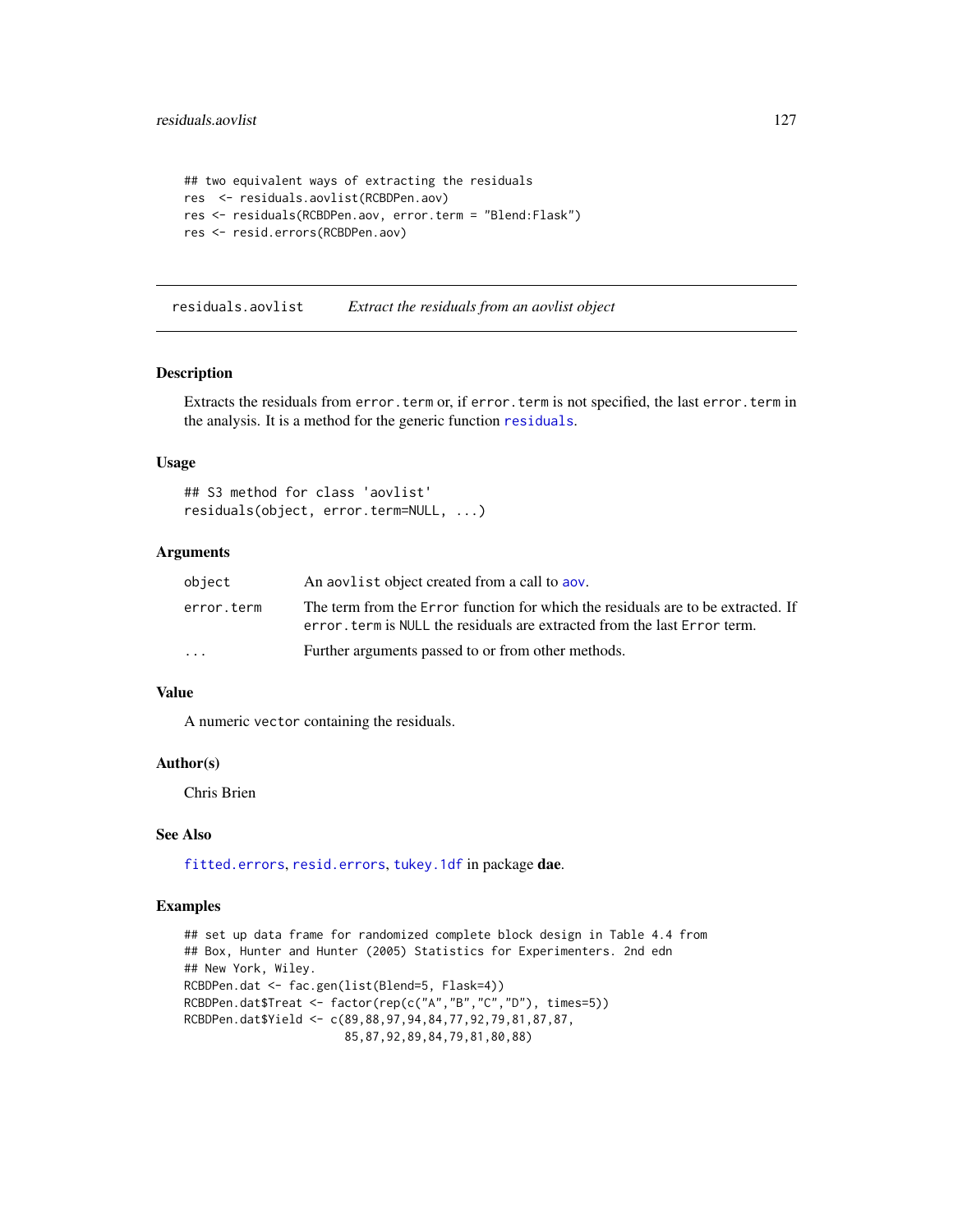#### 128 rmvnorm

```
## perform the analysis of variance
RCBDPen.aov <- aov(Yield ~ Blend + Treat + Error(Blend/Flask), RCBDPen.dat)
summary(RCBDPen.aov)
## two equivalent ways of extracting the residuals
res <- residuals.aovlist(RCBDPen.aov)
res <- residuals(RCBDPen.aov, error.term = "Blend:Flask")
```

| rmvnorm | generates a vector of random values from a multivariate normal dis- |  |  |  |
|---------|---------------------------------------------------------------------|--|--|--|
|         | tribution                                                           |  |  |  |

## **Description**

Generates a vector of random values from an n-dimensional multivariate normal distribution whose mean is given by the n-vector mean and variance by the n x n symmetric matrix V. It uses the method described by Ripley (1987, p.98)

#### Usage

```
rmvnorm(mean, V, method = 'eigenanalysis')
```
## Arguments

| mean   | The mean vector of the multivariate normal distribution from which the random<br>values are to be generated.                                                                                                                                                                                                                                                                |
|--------|-----------------------------------------------------------------------------------------------------------------------------------------------------------------------------------------------------------------------------------------------------------------------------------------------------------------------------------------------------------------------------|
| v      | The variance matrix of the multivariate normal distribution from which the ran-<br>dom values are to be generated.                                                                                                                                                                                                                                                          |
| method | The method used to decompose the variance matrix in producing a a matrix<br>to transform the iid standard normal values. The two methods available are<br>'eigenanalysis' and 'choleski', where only the first letter of each option is<br>obligatory. The default method is eigenanalysis, which is slower but is likely to<br>be more stable than Choleski decomposition. |

# Details

The method is: a) uses either the eigenvalue or Choleski decomposition of the variance matrix, V, to form the matrix that transforms an iid vector of values to a vector with variance V; b) generate a vector of length equal to mean of standard normal values; c) premultiply the vector of standard normal values by the transpose of the upper triangular factor and, to the result, add mean.

## Value

A [vector](#page-0-0) of length n, equal to the length of mean.

## Author(s)

Chris Brien

<span id="page-127-0"></span>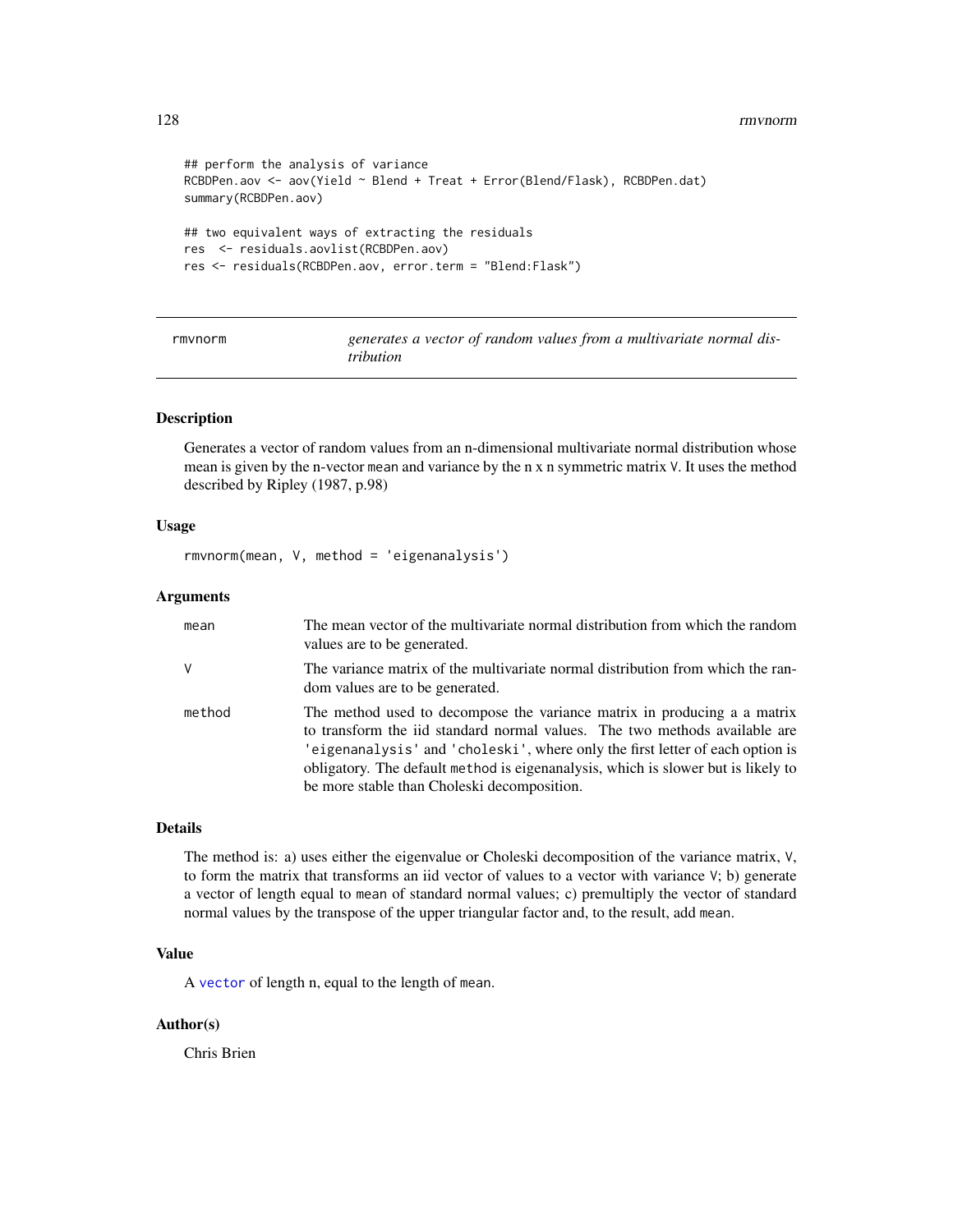#### <span id="page-128-0"></span>References

Ripley, B. D. (1987) *Stochastic simulation*. Wiley, New York.

#### See Also

[fac.ar1mat](#page-47-0), [fac.vcmat](#page-65-0), in package dae, [rnorm](#page-0-0), and [chol](#page-0-0).

#### Examples

```
## set up a two-level factor and a three-level factor, both of length 12
A \leftarrow factor(rep(1:2, each=6))B <- factor(rep(1:3, each=2, times=2))
## generate random values from a multivariate normal for which
#the mean is 20 for all variables and
#the variance matrix has random effects for factor A, ar1 pattern for B and
#residual random variation
mean <- rep(20, 12)
V \le - fac.vcmat(A, 5) + fac.ar1mat(B, 0.6) + 2*mat.I(12)
y <- rmvnorm(mean, V)
```
Sensory3Phase.dat *Data for the three-phase sensory evaluation experiment in Brien, C.J. and Payne, R.W. (1999)*

## Description

The data is from an experiment involved two phases. In the field phase a viticultural experiment was conducted to investigate the differences between 4 types of trellising and 2 methods of pruning. The design was a split-plot design in which the trellis types were assigned to the main plots using two adjacent Youden squares of 3 rows and 4 columns. Each main plot was split into two subplots (or halfplots) and the methods of pruning assigned at random independently to the two halfplots in each main plot. The produce of each halfplot was made into a wine so that there were 24 wines altogether.

The second phase was an evaluation phase in which the produce from the halplots was evaluated by 6 judges all of whom took part in 24 sittings. In the first 12 sittings the judges evaluated the wines made from the halfplots of one square; the final 12 sittings were to evaluate the wines from the other square. At each sitting, each judge assessed two glasses of wine from each of the halplots of one of the main plots. The main plots allocated to the judges at each sitting were determined as follows. For the allocation of rows, each occasion was subdivided into 3 intervals of 4 consecutive sittings. During each interval, each judge examined plots from one particular row, these being determined using two 3x3 Latin squares for each occasion, one for judges 1-3 and the other for judges 4-6. At each sitting judges 1-3 examined wines from one particular column and judges 4-6 examined wines from another column. The columns were randomized to the 2 sets of judges x 3 intervals x 4 sittings using duplicates of a balanced incomplete block design for  $v=4$  and k=2 that were latinized. This balanced incomplete block design consists of three sets of 2 blocks, each set containing the 4 "treatments". For each interval, a different set of 2 blocks was taken and each block assigned to two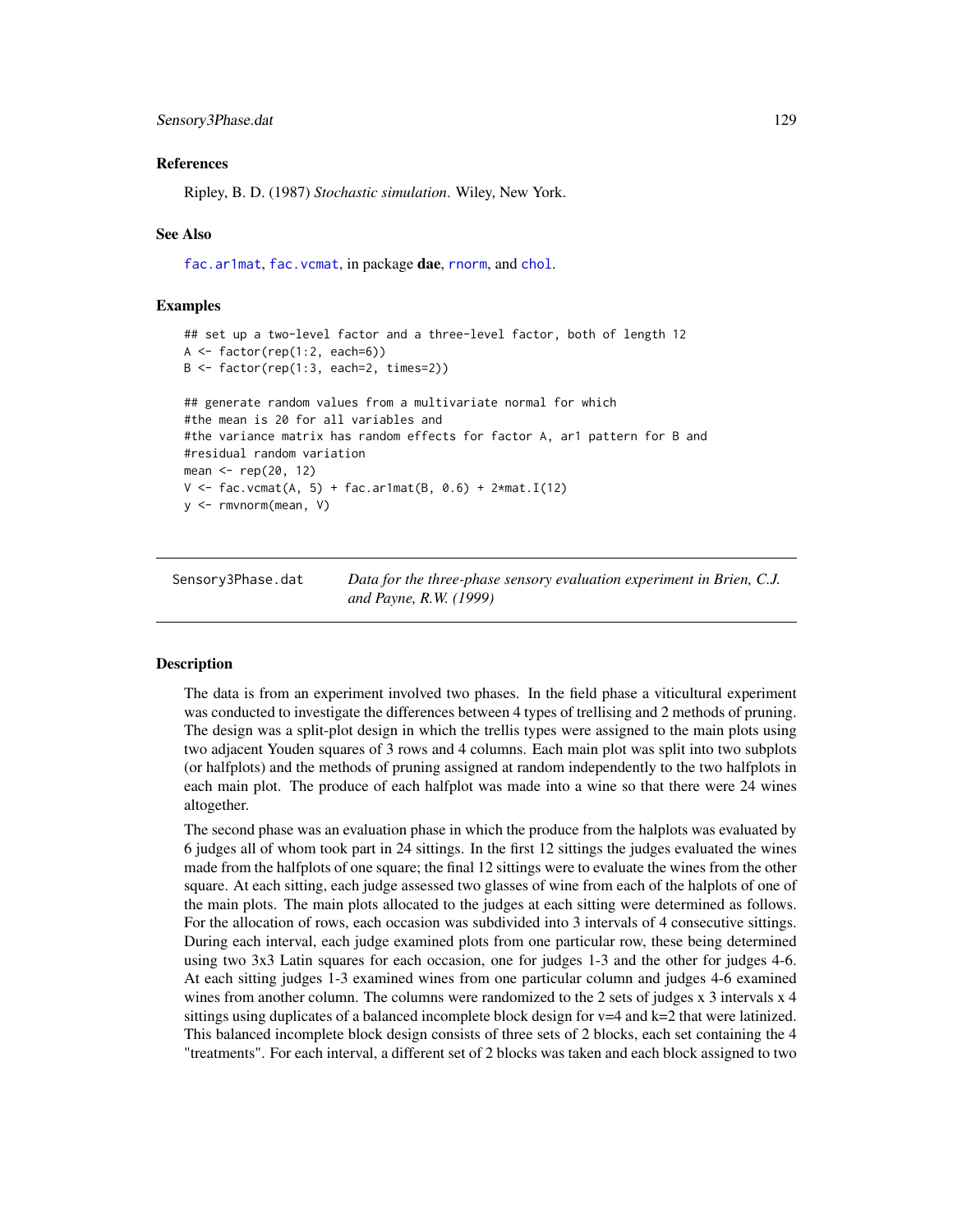sittings, but with the columns within the block placed in reverse order in one sitting compared to the other sitting. Thus, in each interval, a judge would evaluate a wine from each of the 4 columns.

The data. frame contains the following factors, in the order give: Occasion, Judges, Interval, Sittings, Position, Squares, Rows, Columns, Halfplot, Trellis, Method. They are followed by the simulated response variable Score.

The scores are ordered so that the factors Occasion, Judges, Interval, Sittings and Position are in standard order; the remaining factors are in randomized order.

See also the vignette daeDesignNotes.pdf.

#### Usage

```
data(Sensory3Phase.dat)
data(Sensory3PhaseShort.dat)
```
## Format

A data.frame containing 576 observations of 12 variables. There are two versions, one with shorter factor names than the other.

#### References

Brien, C.J. and Payne, R.W. (1999) Tiers, structure formulae and the analysis of complicated experiments. *The Statistician*, 48, 41-52.

<span id="page-129-0"></span>set.daeTolerance *Sets the values of daeTolerance for the package dae*

## Description

A function that sets the values such that, in **dae** functions, values less than it are considered to be zero. The values are stored in a vector named daeTolerance in the daeEnv environment. The vector is of length two and, initially, both values are set to .Machine\$double.eps ^ 0.5 (about 1.5E-08). One value is named element.tol and is used for elements of matrices; the second is named element.eigen and is used for eigenvalues and quantities based on them, such as efficiency factors.

#### Usage

```
set.daeTolerance(element.tol=NULL, eigen.tol=NULL)
```
## Arguments

| element.tol | The value to to which the first element of the daeTolerance vector is to be set. |
|-------------|----------------------------------------------------------------------------------|
|             | If more than one value is supplied, only the first value is used.                |
| eigen.tol   | The value to to which the second element of the daeTolerance vector is to be     |
|             | set. If more than one value is supplied, only the first value is used.           |

<span id="page-129-1"></span>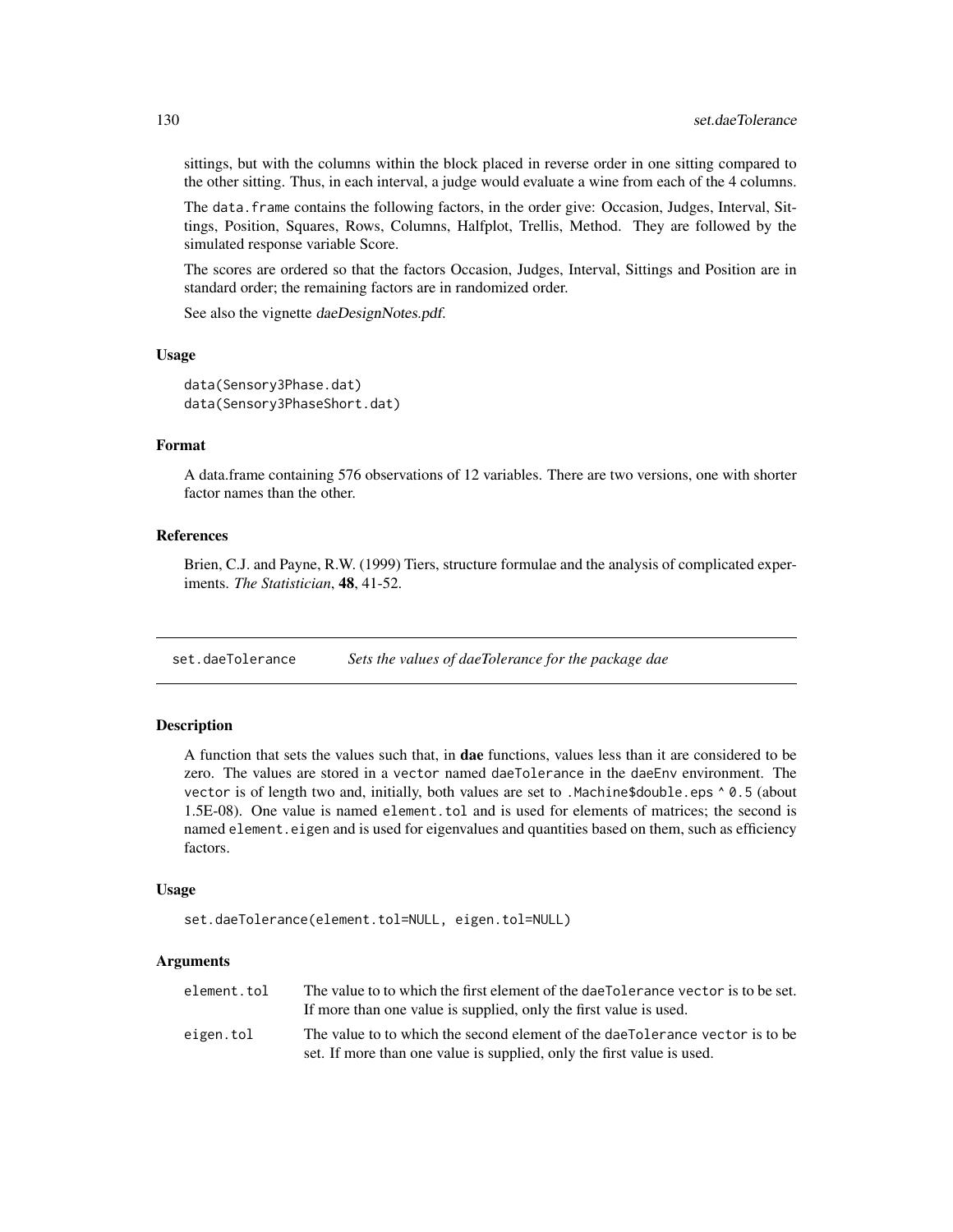#### <span id="page-130-0"></span>show-methods 131

## Value

The vector daeTolerance is returned invisibly.

#### Author(s)

Chris Brien

# See Also

[get.daeTolerance](#page-69-0).

#### Examples

## set daeTolerance. set.daeTolerance(1E-04, 1E-08)

show-methods *Methods for Function show in Package dae*

## Description

Methods for function show in Package dae

## Methods

signature(object = "projector") Prints the [matrix](#page-0-0) and its degrees of freedom.

#### See Also

[projector](#page-114-0) for further information about this class.

SPLGrass.dat *Data for an experiment to investigate the effects of grazing patterns on pasture composition*

#### Description

The response variable is the percentage area covered by the principal grass (Main.Grass). The design for the experiment is a split-unit design. The main units are arranged in 3 Rows x 3 Columns. Each main unit is split into 2 SubRows x 2 SubColumns.

The factor Period, with levels 3, 9 and 18 days, is assigned to the main units using a  $3 \times 3$  Latin square. The two-level factors Spring and Summer are assigned to split-units using a criss-cross design within each main unit. The levels of each of Spring and Summer are two different grazing patterns in its season.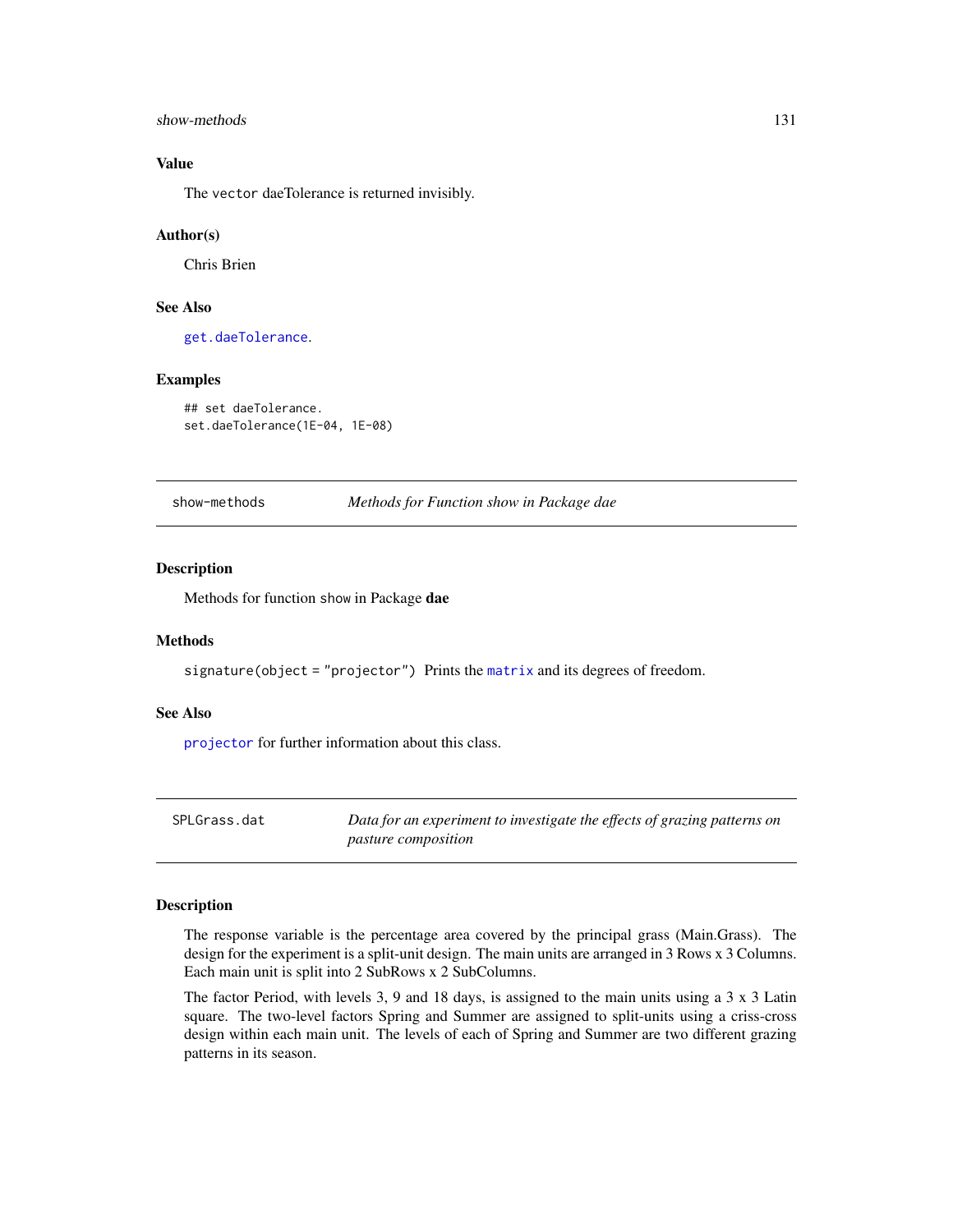#### <span id="page-131-0"></span>132 strength

## Usage

data(SPLGrass.dat)

## Format

A data.frame containing 36 observations of 8 variables.

#### Source

Example 14.1 from Mead, R. (1990). *The Design of Experiments: Statistical Principles for Practical Application.* Cambridge, Cambridge University Press.

strength *Generate paper strength values*

## Description

Generates paper strength values for an experiment with different temperatures.

#### Usage

strength(nodays, noruns, temperature, ident)

## Arguments

| nodays      | The number of days over which the experiment is to be run.                                                                                                                                                                                                                                                                                                                                                                |
|-------------|---------------------------------------------------------------------------------------------------------------------------------------------------------------------------------------------------------------------------------------------------------------------------------------------------------------------------------------------------------------------------------------------------------------------------|
| noruns      | The number of runs to be performed on each day of the experiment.                                                                                                                                                                                                                                                                                                                                                         |
| temperature | A factor that encapsulates the layout by giving the temperature to be investi-<br>gated for each run on each day. These must be ordered so that the temperatures<br>for the first day are given in the order in which they are to be investigated on that<br>day. These must be followed by the noruns temperatures for the second day and<br>so on. Consequently, the factor temperature will have nodays*noruns values. |
| ident       | The digits of your student identity number. That is, leave out any letters.                                                                                                                                                                                                                                                                                                                                               |

## Value

A data.frame object containing the factors day, run and temperature and a vector of the generated strengths.

## Author(s)

Chris Brien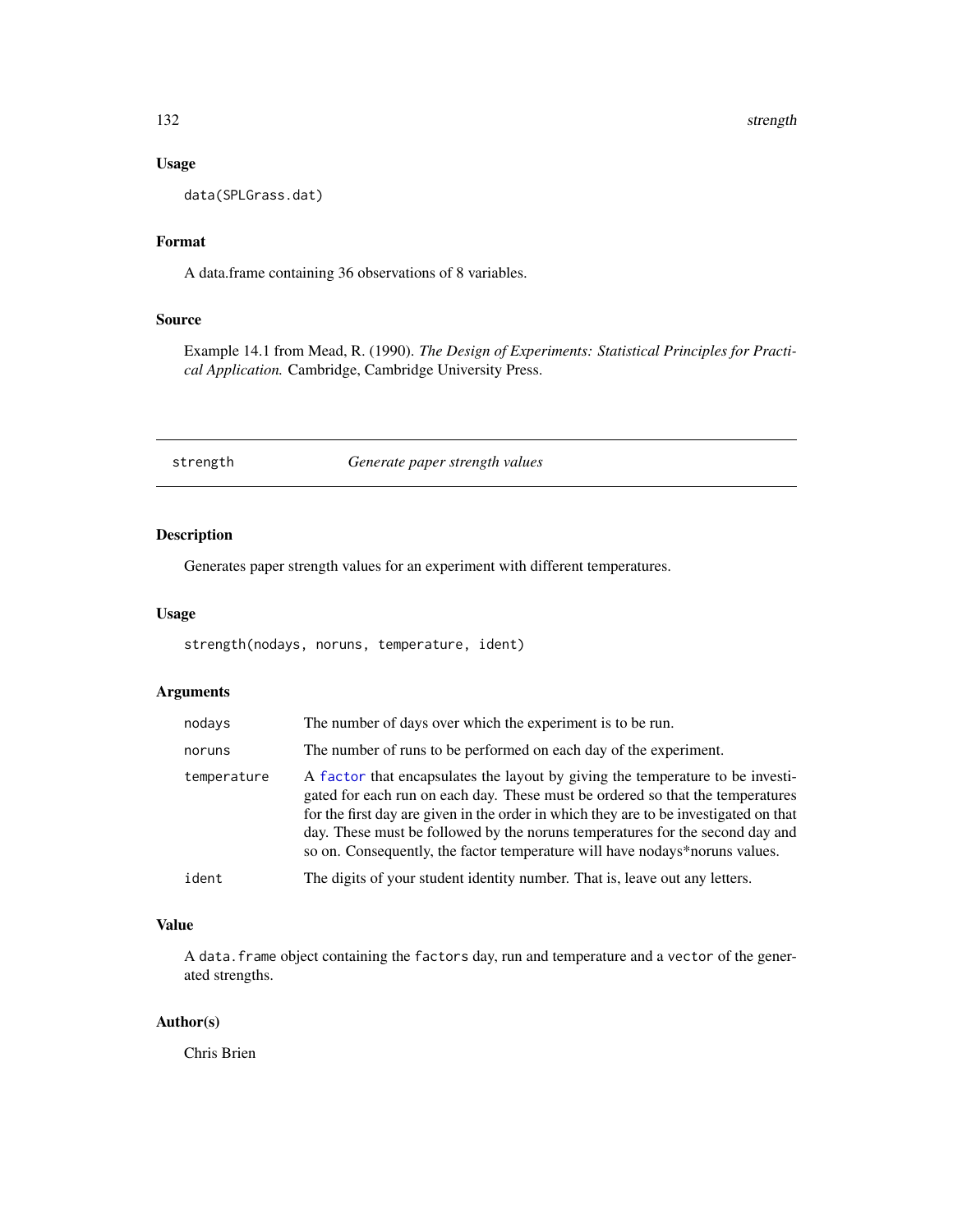## <span id="page-132-1"></span>summary.p2canon 133

#### Examples

```
## Here temperature is a factor with 4*3 = 12 values whose
## first 3 values specify the temperatures to be applied in
## the 3 runs on the first day, values 4 to 6 specify the
## temperatures for the 3 runs on day 2, and so on.
temperature <- factor(rep(c(80,85,90), 4))
exp.strength \le strength(nodays = 4, noruns = 3,
                         temperature = temperature, ident = 0123456)
## In this second example, a completely randomized design is generated
## for the same 3 temperatures replicated 4 times. The layout is stored
## in the data.frame called Design.
Design <- designRandomize(allocated = temperature,
                          recipient = list(runs = 12),
                          seed = 5847123)
## eradicate the unrandomized version of temperature
remove("temperature")
## The 12 temperatures in Design are to be regarded as being assigned to
## days and runs in the same manner as for the first example.
exp.strength \leq strength(nodays = 4, noruns = 3,
                         temperature = Design$temperature, ident = 0123456)
```
<span id="page-132-0"></span>

| summary.p2canon | Summarize a canonical analysis of the relationships between two sets |
|-----------------|----------------------------------------------------------------------|

*of projectors*

## Description

Produces a summary of the efficiency criteria computed from the canonical efficiency factors for the joint decomposition of two sets of projectors (Brien and Bailey, 2009) obtained using [projs.2canon](#page-116-0). It takes the form of a decomposition or skeleton ANOVA table.

## Usage

```
## S3 method for class 'p2canon'
summary(object, which.criteria = c("aefficiency", "eefficiency", "order"), ...)
```
#### Arguments

| object | A list of class p2canon produced by projs. 2canon.                                                                                                                                                                                                                                   |
|--------|--------------------------------------------------------------------------------------------------------------------------------------------------------------------------------------------------------------------------------------------------------------------------------------|
|        | which.criteria A character vector nominating the efficiency criteria to be included in the sum-<br>mary. It can be none, all or some combination of aefficiency, mefficiency,<br>sefficiency, eefficiency, xefficiency, order and dforthog – for details<br>see efficiency.criteria. |
| .      | further arguments affecting the summary produced.                                                                                                                                                                                                                                    |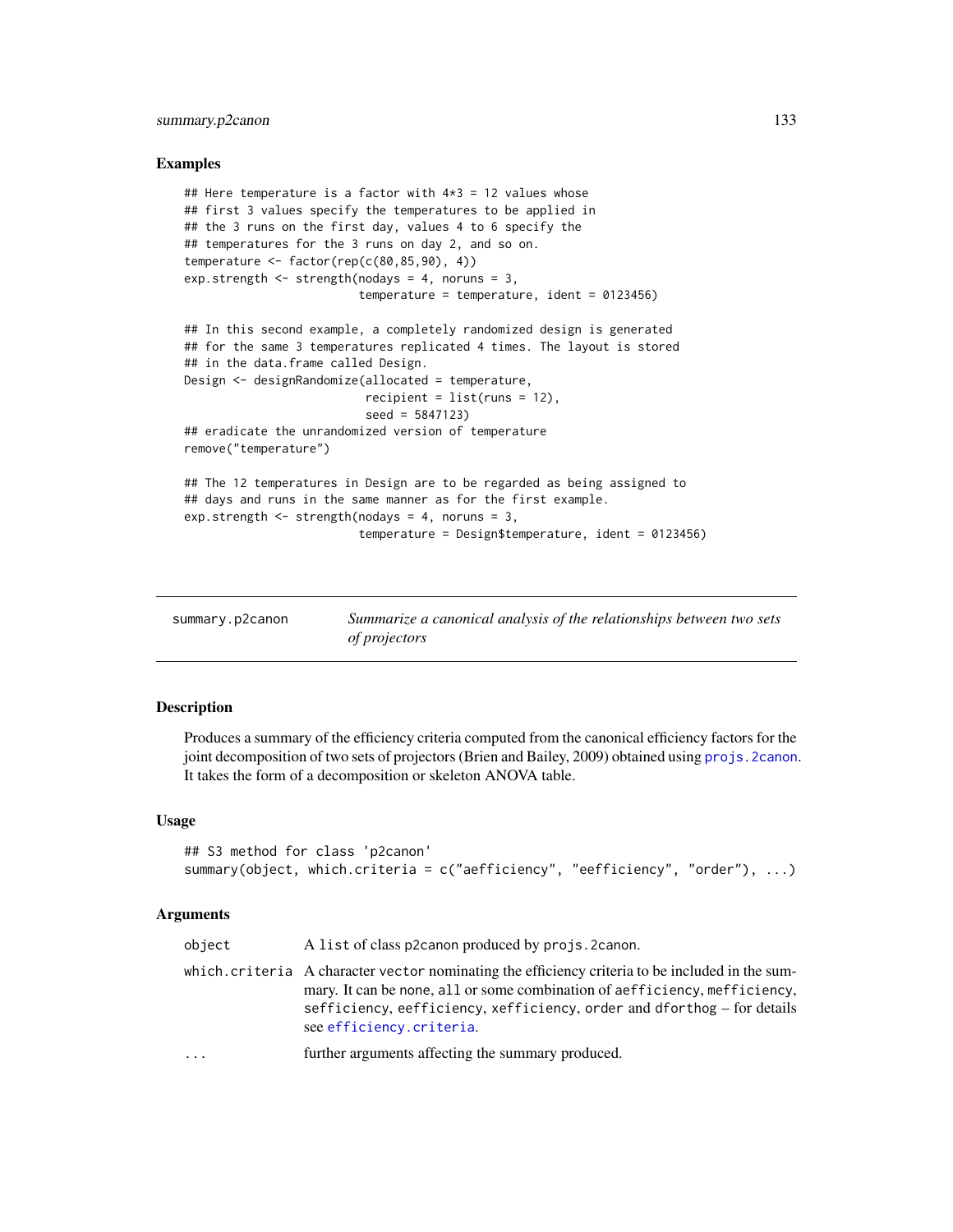## Value

An object of classes summary.p2canon and data.frame, whose rows correspond to the pairs of projectors, one from the Q1 argument and the other from the Q2 argument from [projs.2canon](#page-116-0); only pairs with non-zero efficiency factors are included. In addition, a line is included for each nonzero Residual Q1 projector.

## Author(s)

Chris Brien

#### References

Brien, C. J. and R. A. Bailey (2009). Decomposition tables for multitiered experiments. I. A chain of randomizations. *The Annals of Statistics*, 36, 4184 - 4213.

#### See Also

[projs.2canon](#page-116-0), [proj2.efficiency](#page-110-0), [efficiency.criteria](#page-43-0), [proj2.combine](#page-109-0), [proj2.eigen](#page-112-0), [pstructure](#page-118-0), [print.summary.p2canon](#page-107-0)in package dae, [eigen](#page-0-0).

[projector](#page-114-0) for further information about this class.

#### Examples

```
## PBIBD(2) from p. 379 of Cochran and Cox (1957) Experimental Designs.
## 2nd edn Wiley, New York
PBIBD2.unit <- list(Block = 6, Unit = 4)
PBIBD2.nest <- list(Unit = "Block")
trt <- factor(c(1,4,2,5, 2,5,3,6, 3,6,1,4, 4,1,5,2, 5,2,6,3, 6,3,4,1))
PBIBD2.lay <- designRandomize(allocated = trt,
                              recipient = PBIBD2.unit,
                              nested.recipients = PBIBD2.nest)
```

```
##obtain projectors using pstructure
unit.struct <- pstructure(~ Block/Unit, data = PBIBD2.lay)
trt.struct <- pstructure(~ trt, data = PBIBD2.lay)
```

```
##obtain combined decomposition and summarize
unit.trt.p2canon <- projs.2canon(unit.struct$Q, trt.struct$Q)
summary(unit.trt.p2canon)
```
<span id="page-133-0"></span>summary.pcanon *Summarizes the anatomy of a design, being the decomposition of the sample space based on its canonical analysis, as produced by designAnatomy*

<span id="page-133-1"></span>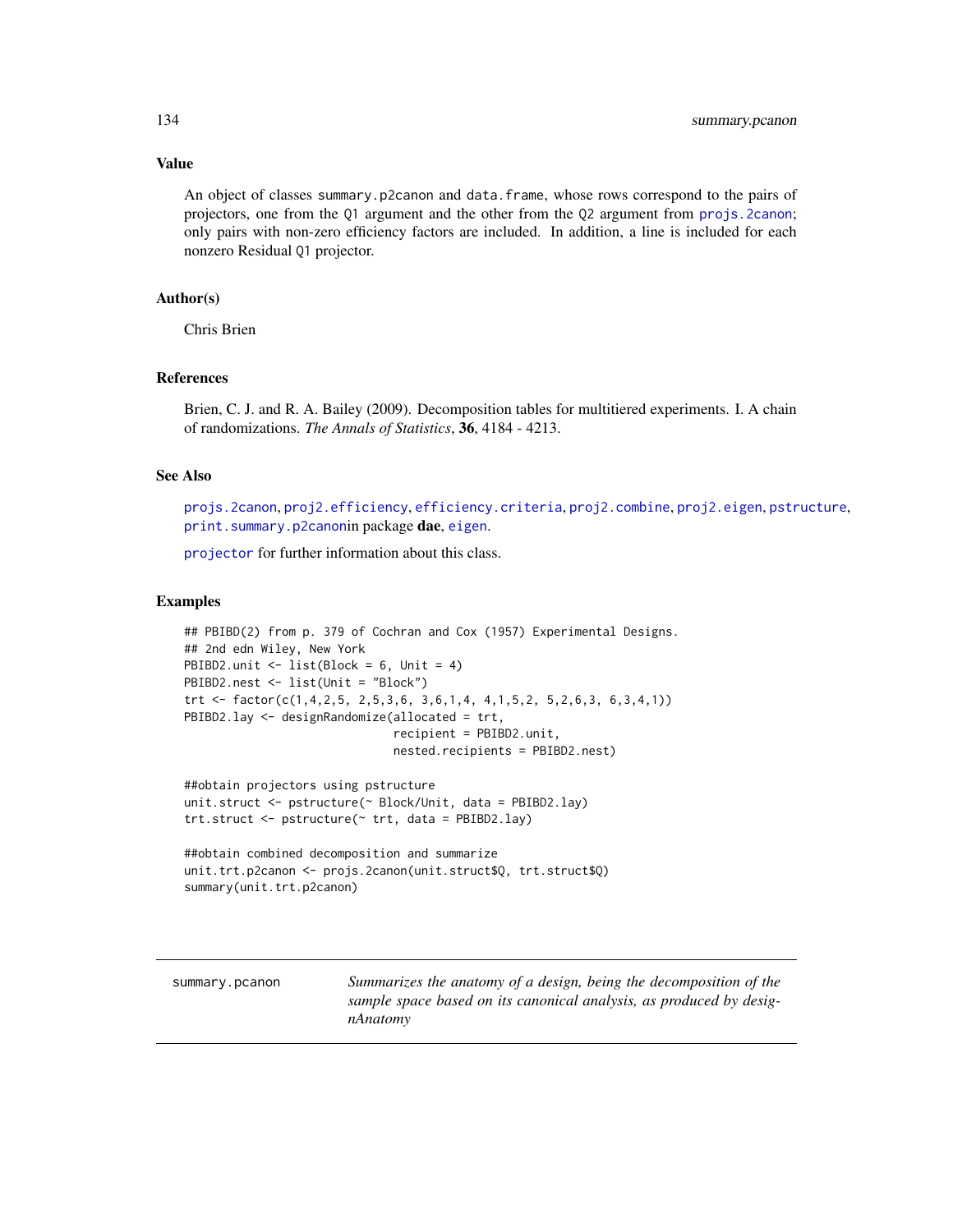#### <span id="page-134-0"></span>Description

Gives the anatomy of a design in a table; it summarizes the joint decomposition of two or more sets of projectors (Brien and Bailey, 2009) obtained using [designAnatomy](#page-21-0). It includes the efficiency criteria computed from the canonical efficiency factors for the joint decomposition. The labels in the table may be Terms or Sources. The terms are those that would be included in a mixed model for an experiment based on the design. The sources are the orthogonal subspaces, derived from the terms, that make up the decomposition and the degrees of freedom and efficiency factors relate to these subspaces. The table displays how the information for the different sources allowed for in the design are related. For more information about the notation used for sources see the labels argument of [designAnatomy](#page-21-0).

It is possible to supply an object that is a pcanon. object produced in versions prior to 3.0-0 using projs.canon.

#### Usage

## S3 method for class 'pcanon' summary(object, labels.swap = FALSE, which.criteria = c("aefficiency", "eefficiency", "order"), ...)

#### Arguments

| object      | A pcanon.object.                                                                                                                                                                                                                                                                                                                                 |
|-------------|--------------------------------------------------------------------------------------------------------------------------------------------------------------------------------------------------------------------------------------------------------------------------------------------------------------------------------------------------|
| labels.swap | A logical indicating whether to swap between "sources" and 'terms' in the<br>output. The default is established by the labels argument of designAnatomy<br>and projs.canon.                                                                                                                                                                      |
|             | which criteria A character vector nominating the efficiency criteria to be included in the<br>summary. It can be none, all or some combination of aefficiency, mefficiency,<br>sefficiency, eefficiency, xefficiency, order and dforthog - for details<br>see efficiency. criteria. If there is only one formula, this argument is ig-<br>nored. |
| $\ddots$ .  | further arguments affecting the summary produced.                                                                                                                                                                                                                                                                                                |

#### Value

An object of class summary.pcanon that is a [list](#page-0-0) with the two components decomp and aliasing.

The component decomp is a data. frame whose rows correspond to subspaces in the decomposition for a design. It has the following attributes: (i) title that is the title for printing with the decomposition table; (ii) ntiers that is equal to the number of tiers; (iii) orthogonal that is TRUE if the design is orthogonal; (iv) labels that is either "terms" or "sources" depending on the labels that have resulted from the setting of label.swap.

The component aliasing is a data.frame that is also of class aliasing. It contains information about the aliasing between terms that are derived from the same formula and has the attribute title that is the title to be printed with the aliasing table.

However, if the object supplied is a [pcanon.object](#page-102-0) produced with versions prior to 3.0-0 using projs.canon, the value is a data.frame, instead of a list, that has the same attributes as the decomp component of the summary.pcanon object now produced, except that labels is always set to "terms".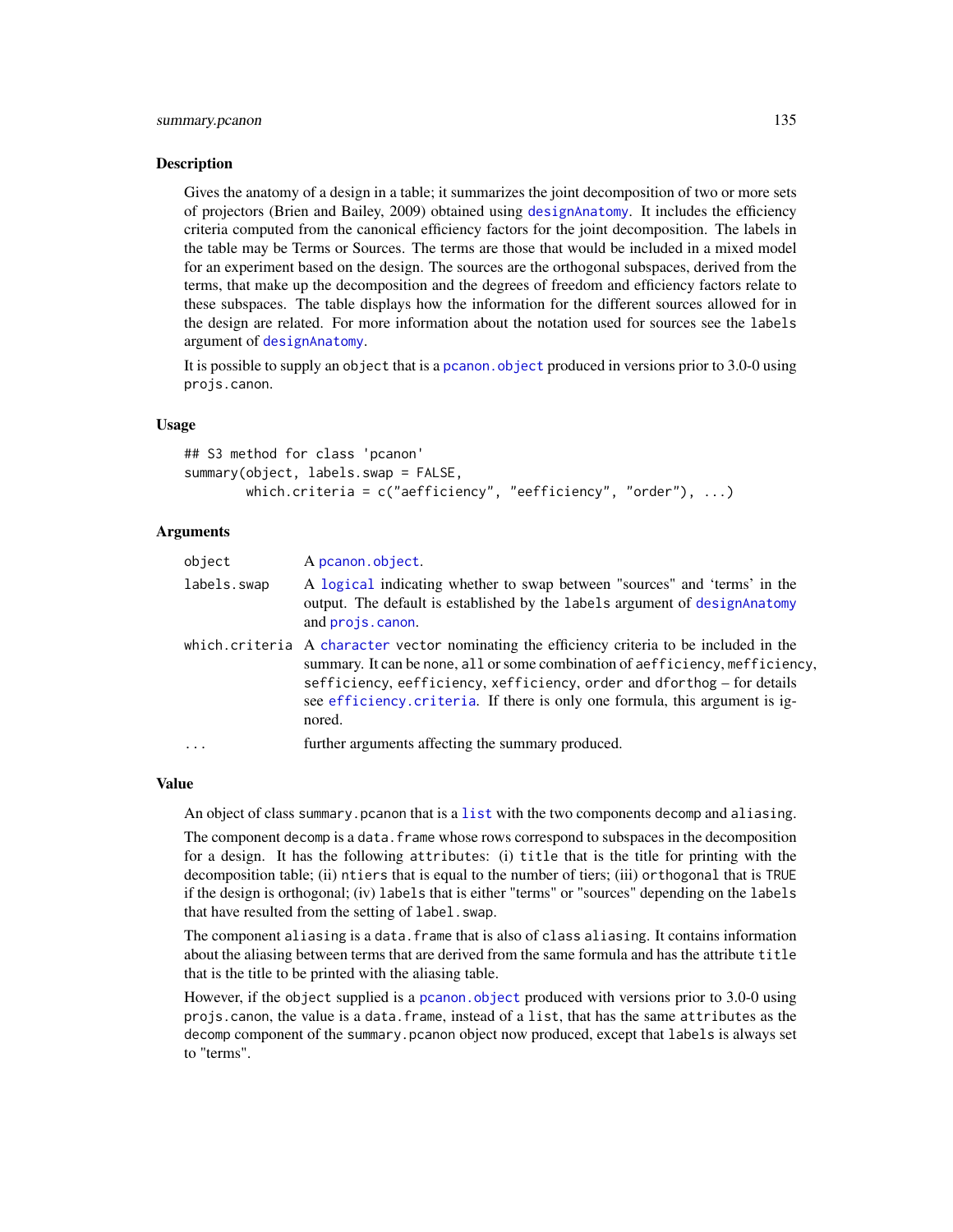#### <span id="page-135-1"></span>Author(s)

Chris Brien

## References

Brien, C. J. and R. A. Bailey (2009). Decomposition tables for multitiered experiments. I. A chain of randomizations. *The Annals of Statistics*, 36, 4184 - 4213.

## See Also

[designAnatomy](#page-21-0), [designAnatomy](#page-21-0), , [pstructure](#page-118-0), [efficiency.criteria](#page-43-0), [proj2.combine](#page-109-0), [proj2.efficiency](#page-110-0), [proj2.eigen](#page-112-0), [print.summary.pcanon](#page-108-0)in package dae, [eigen](#page-0-0).

[projector](#page-114-0) for further information about this class.

## Examples

```
## PBIBD(2) from p. 379 of Cochran and Cox (1957) Experimental Designs.
## 2nd edn Wiley, New York
PBIBD2.unit <- list(Block = 6, Unit = 4)
PBIBD2.nest <- list(Unit = "Block")
trt <- factor(c(1,4,2,5, 2,5,3,6, 3,6,1,4, 4,1,5,2, 5,2,6,3, 6,3,4,1))
PBIBD2.lay <- designRandomize(allocated = trt,
                              recipient = PBIBD2.unit,
                              nested.recipients = PBIBD2.nest)
##obtain combined decomposition and summarize
unit.trt.canon <- designAnatomy(list(unit=~ Block/Unit, trt=~ trt),
                                data = PBIBD2.lay)
summary(unit.trt.canon, which = c("aeff","eeff","order"))
summary(unit.trt.canon, which = c("aeff","eeff","order"), labels.swap = TRUE)
```
<span id="page-135-0"></span>tukey.1df *Performs Tukey's one-degree-of-freedom-test-for-nonadditivity*

#### Description

Performs Tukey's one-degree-of-freedom-test-for-nonadditivity on a set of residuals from an analysis of variance.

#### Usage

tukey.1df(aov.obj, data, error.term="Within")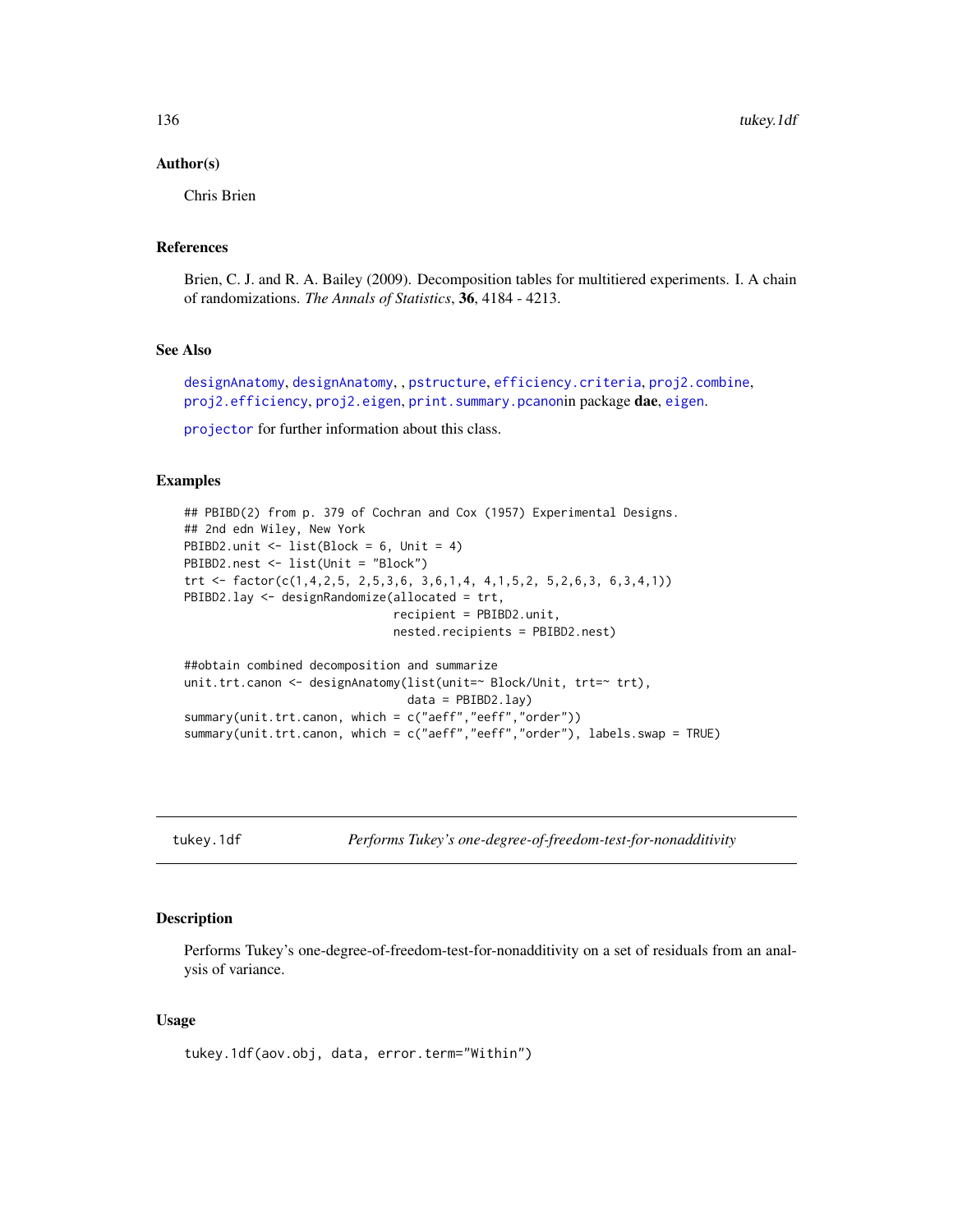#### <span id="page-136-0"></span>tukey.1df 137

#### Arguments

| aov.obi    | An aov object or aovlist object created from a call to aov.                                                                                                                                   |
|------------|-----------------------------------------------------------------------------------------------------------------------------------------------------------------------------------------------|
| error.term | The term from the Error function whose residuals are to be tested for nonad-<br>ditivity. Only required when the Error function used in call to aov, so that an<br>aovlist object is created. |
| data       | A data, frame containing the original response variable and factors used in the<br>call to aov.                                                                                               |

## Value

A list containing Tukey.SS, Tukey.F, Tukey.p, Devn.SSq being the SSq for the 1df test, F value for test and the p-value for the test.

#### **Note**

In computing the test quantities fitted values must be obtained. If error.term is specified, fitted values will be the sum of effects extracted from terms from the Error function, but only down to that specified by error.term.The order of terms is as given in the ANOVA table. If error.term is unspecified, all effects for terms external to any Error terms are extracted and summed.

Extracted effects will only be for terms external to any Error function. If you want effects for terms in the Error function to be included, put them both inside and outside the Error function so they are occur twice.

#### Author(s)

Chris Brien

# See Also

[fitted.errors](#page-68-0), [resid.errors](#page-125-0) in package dae.

#### Examples

```
## set up data frame for randomized complete block design in Table 4.4 from
## Box, Hunter and Hunter (2005) Statistics for Experimenters. 2nd edn
## New York, Wiley.
RCBDPen.dat <- fac.gen(list(Blend=5, Flask=4))
RCBDPen.dat$Treat <- factor(rep(c("A","B","C","D"), times=5))
RCBDPen.dat$Yield <- c(89,88,97,94,84,77,92,79,81,87,87,
                       85,87,92,89,84,79,81,80,88)
```

```
## perform the analysis of variance
RCBDPen.aov <- aov(Yield ~ Blend + Treat + Error(Blend/Flask), RCBDPen.dat)
summary(RCBDPen.aov)
```

```
## Obtain the quantities for Tukey's test
tukey.1df(RCBDPen.aov, RCBDPen.dat, error.term = "Blend:Flask")
```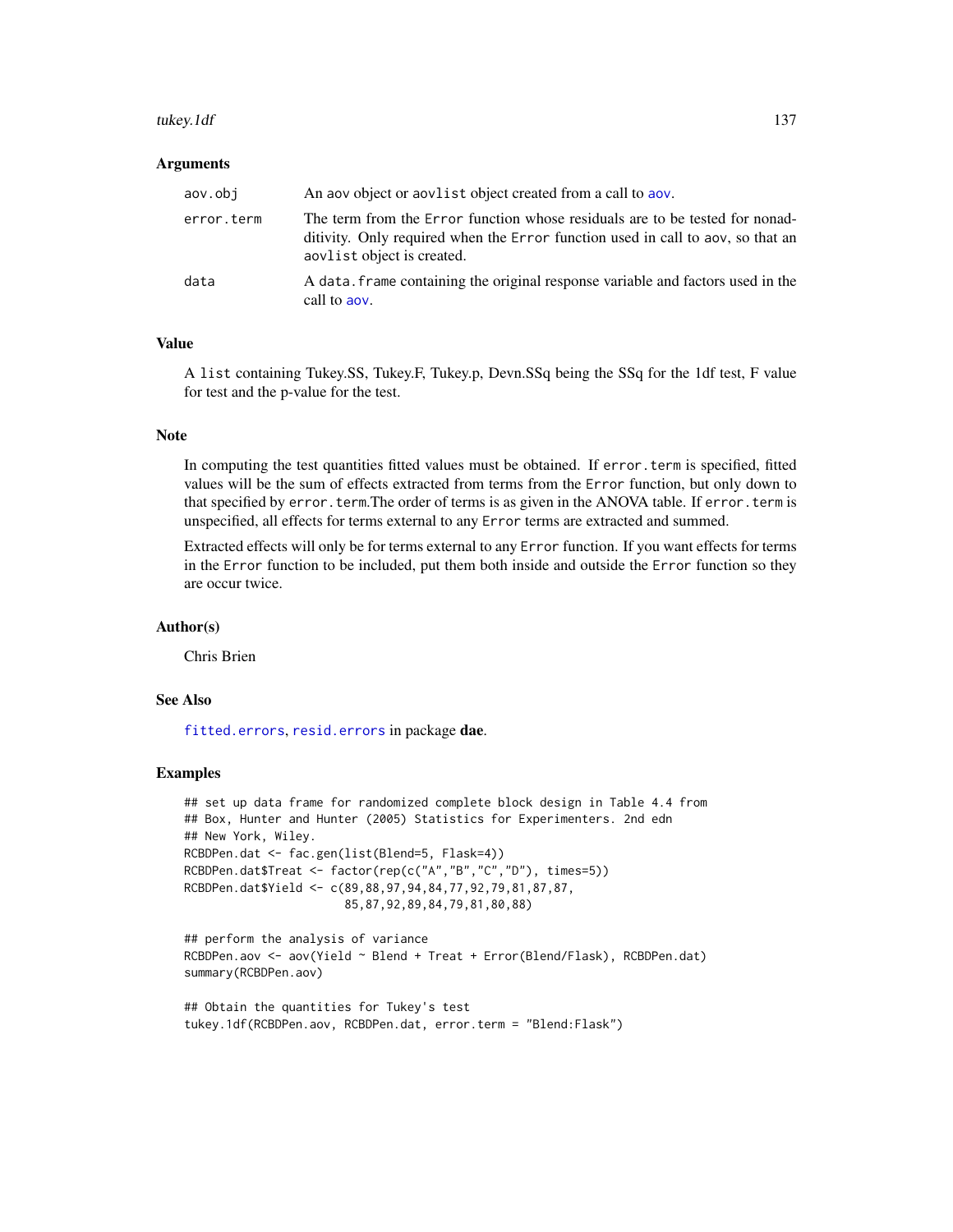<span id="page-137-1"></span><span id="page-137-0"></span>yates.effects *Extract Yates effects*

#### Description

Extracts Yates effects from an aov object or aovlist object.

#### Usage

yates.effects(aov.obj, error.term="Within", data=NULL)

#### Arguments

| aov.obi    | An above object or a available object created from a call to abov.                                                                               |
|------------|--------------------------------------------------------------------------------------------------------------------------------------------------|
| error.term | The term from the Error function from which the Yates effects are estimated.<br>Only required when Error used in call to aov.                    |
| data       | A data, frame in which the variables specified in the aov, obj will be found. If<br>missing, the variables are searched for in the standard way. |

# Details

Yates effects are specific to  $2^k$  experiments, where Yates effects are conventionally defined as the difference between the upper and lower levels of a factor. We follow the convention used in Box, Hunter and Hunter (1978) for scaling of higher order interactions: all the Yates effects are on the same scale, and represent the average difference due to the interaction between two different levels. Effects are estimated only from the error term supplied to the error.term argument.

## Value

A vector of the Yates effects.

## Author(s)

Chris Brien

## See Also

[qqyeffects](#page-123-0) in package dae, [aov](#page-0-0).

## Examples

```
## analysis of 2^4 factorial experiment from Table 10.6 of Box, Hunter and
## Hunter (1978) Statistics for Experimenters. New York, Wiley.
## use ?Fac4Proc.dat for data set details
data(Fac4Proc.dat)
Fac4Proc.aov <- aov(Conv \sim Catal * Temp * Press * Conc + Error(Runs),
                                                             Fac4Proc.dat)
round(yates.effects(Fac4Proc.aov, error.term="Runs", data=Fac4Proc.dat), 2)
```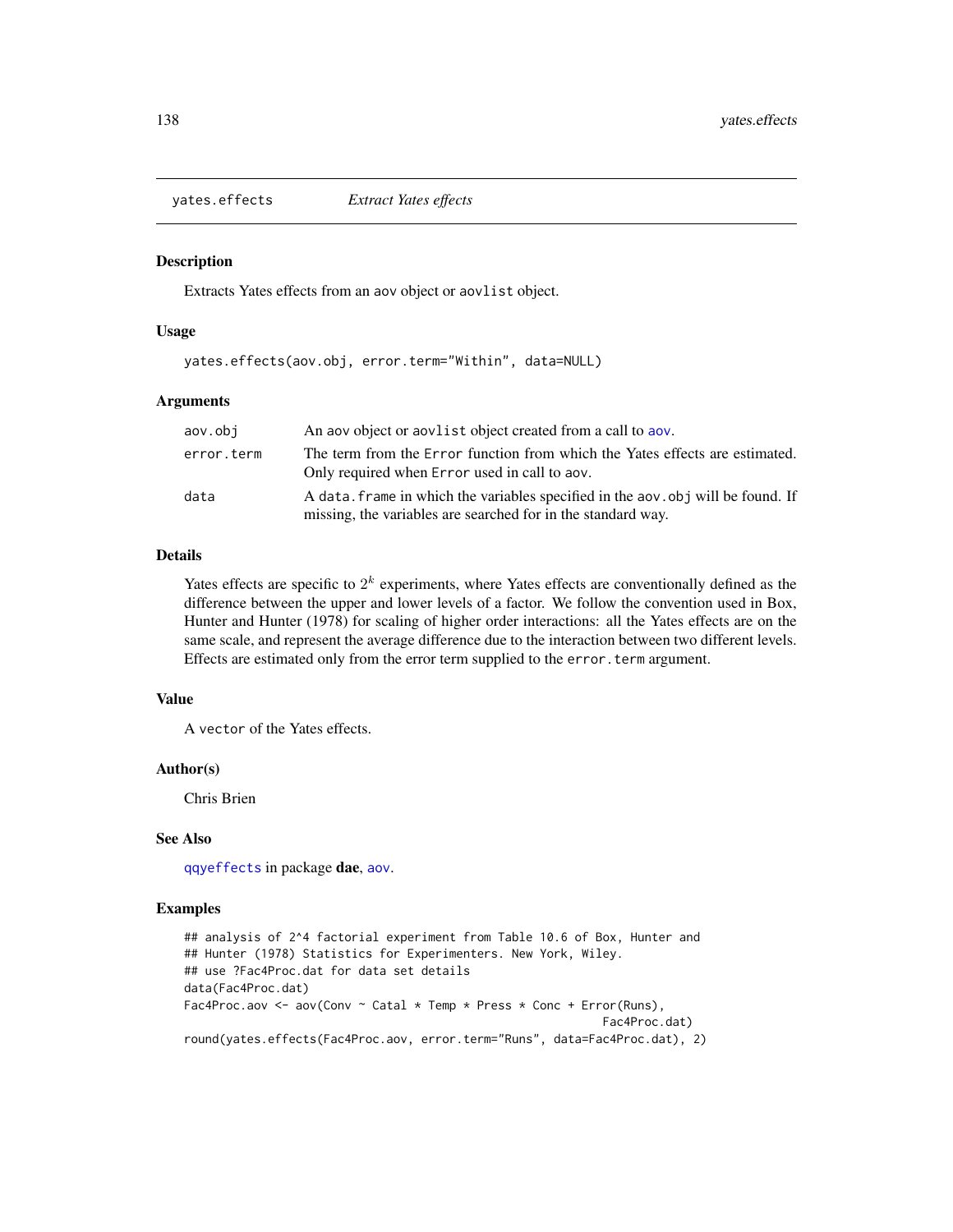<span id="page-138-0"></span>Zncsspline *Calculates the design matrix for fitting the random component of a natural cubic smoothing spline*

## Description

Calculates the design matrix, Z, of the random effects for a natural cubic smoothing spline as described by Verbyla et al., (1999). An initial design matrix,  $\Delta \Delta^{-1} \Delta$ , based on the knot points is computed. It can then be post multiplied by the power of the tri-diagonal matrix  $G_s$  that is proportional to the variance matrix of the random spline effects. If the power is set to 0.5 then the random spline effects based on the resulting Z matrix will be independent with variance  $\sigma_s^2$ .

#### Usage

```
Zncsspline(knot.points, Gpower = 0, print = FALSE)
```
#### **Arguments**

| knot.points | A numeric giving the values of the knot points to be used in fitting the spline.<br>These must be orderd in increasing order.                                                                                                                                                                                                                                          |
|-------------|------------------------------------------------------------------------------------------------------------------------------------------------------------------------------------------------------------------------------------------------------------------------------------------------------------------------------------------------------------------------|
| Gpower      | A numeric giving the power of the tri-diagonal matrix $G_s$ from which the vari-<br>ance matrix of the random spline effects is caluclated, that the initial design ma-<br>trix is to be the value of the variance component for the random spline effects.<br>The smoothing parameter is then the inverse of the ratio of this component to<br>the residual variance. |
| print       | A logical indicating whether to print the $\Delta$ and $G_s$ matrices.                                                                                                                                                                                                                                                                                                 |

## Value

A [matrix](#page-0-0) containing the design matrix.

## Author(s)

Chris Brien

## References

Verbyla, A. P., Cullis, B. R., Kenward, M. G., and Welham, S. J. (1999). The analysis of designed experiments and longitudinal data by using smoothing splines (with discussion). *Journal of the Royal Statistical Society, Series C (Applied Statistics)*, 48, 269-311.

#### See Also

[mat.ncssvar](#page-87-0).

#### Examples

 $Z \leq Z$ ncsspline(knot.points = 1:10, Gpower = 0.5)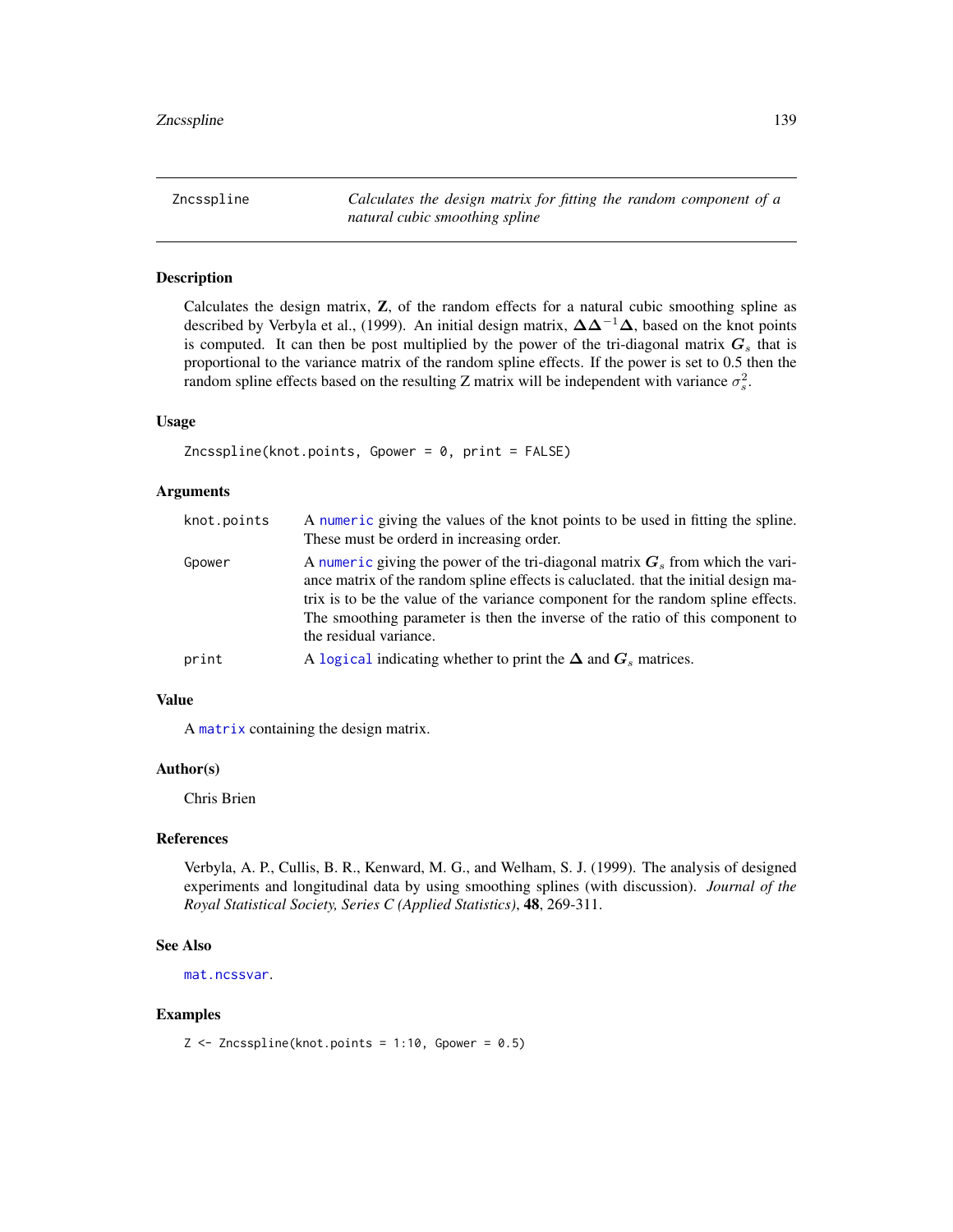# **Index**

∗ aplot designGGPlot, [28](#page-27-0) designPlotlabels, [34](#page-33-0) interaction.ABC.plot, [72](#page-71-0) ∗ array as.data.frame.pstructure, [9](#page-8-0) correct.degfree, [15](#page-14-1) decomp.relate, [17](#page-16-1) degfree, [18](#page-17-1) designAnatomy, [22](#page-21-1) designLatinSqrSys, [31](#page-30-0) designTwophaseAnatomies, [39](#page-38-0) efficiencies, [43](#page-42-1) efficiency.criteria, [44](#page-43-1) elements, [46](#page-45-0) fac.ar1mat, [48](#page-47-1) fac.meanop, [55](#page-54-0) fac.sumop, [63](#page-62-0) fac.vcmat, [66](#page-65-1) is.projector, [74](#page-73-1) marginality, [76](#page-75-0) mat.ar1, [77](#page-76-0) mat.ar2, [78](#page-77-0) mat.ar3, [79](#page-78-0) mat.arma, [80](#page-79-0) mat.banded, [81](#page-80-0) mat.dirprod, [82](#page-81-0) mat.dirsum, [83](#page-82-0) mat.exp, [84](#page-83-0) mat.gau, [84](#page-83-0) mat.I, [85](#page-84-0) mat.J, [86](#page-85-0) mat.ma1, [87](#page-86-0) mat.ma2, [87](#page-86-0) mat.ncssvar, [88](#page-87-1) mat.random, [89](#page-88-0) mat.sar, [91](#page-90-0) mat.sar2, [92](#page-91-0) mat.Vpred, [93](#page-92-0)

mat.Vpredicts, [95](#page-94-0) p2canon.object, [102](#page-101-1) pcanon.object, [103](#page-102-1) print.aliasing, [105](#page-104-0) print.projector, [106](#page-105-0) print.pstructure, [107](#page-106-0) proj2.combine, [110](#page-109-1) proj2.efficiency, [111](#page-110-1) proj2.eigen, [113](#page-112-1) projector, [114](#page-113-1) projector-class, [115](#page-114-1) projs.2canon, [117](#page-116-1) projs.combine.p2canon, [118](#page-117-1) pstructure.formula, [119](#page-118-2) pstructure.object, [123](#page-122-1) show-methods, [131](#page-130-0) summary.p2canon, [133](#page-132-1) summary.pcanon, [134](#page-133-1) Zncsspline, [139](#page-138-0) ∗ asreml daeTips, [17](#page-16-1) ∗ classes projector-class, [115](#page-114-1) ∗ datagen designRandomize, [36](#page-35-0) fac.gen, [52](#page-51-1) fac.genfactors, [53](#page-52-0) rep.data.frame, [125](#page-124-0) rmvnorm, [128](#page-127-0) strength, [132](#page-131-0) ∗ datasets ABC.Interact.dat, [9](#page-8-0) BIBDWheat.dat, [12](#page-11-0) Cabinet1.des, [14](#page-13-0) Casuarina.dat, [14](#page-13-0) Exp249.munit.des, [47](#page-46-0) Fac4Proc.dat, [67](#page-66-0) LatticeSquare\_t49.des, [75](#page-74-0) McIntyreTMV.dat, [98](#page-97-0)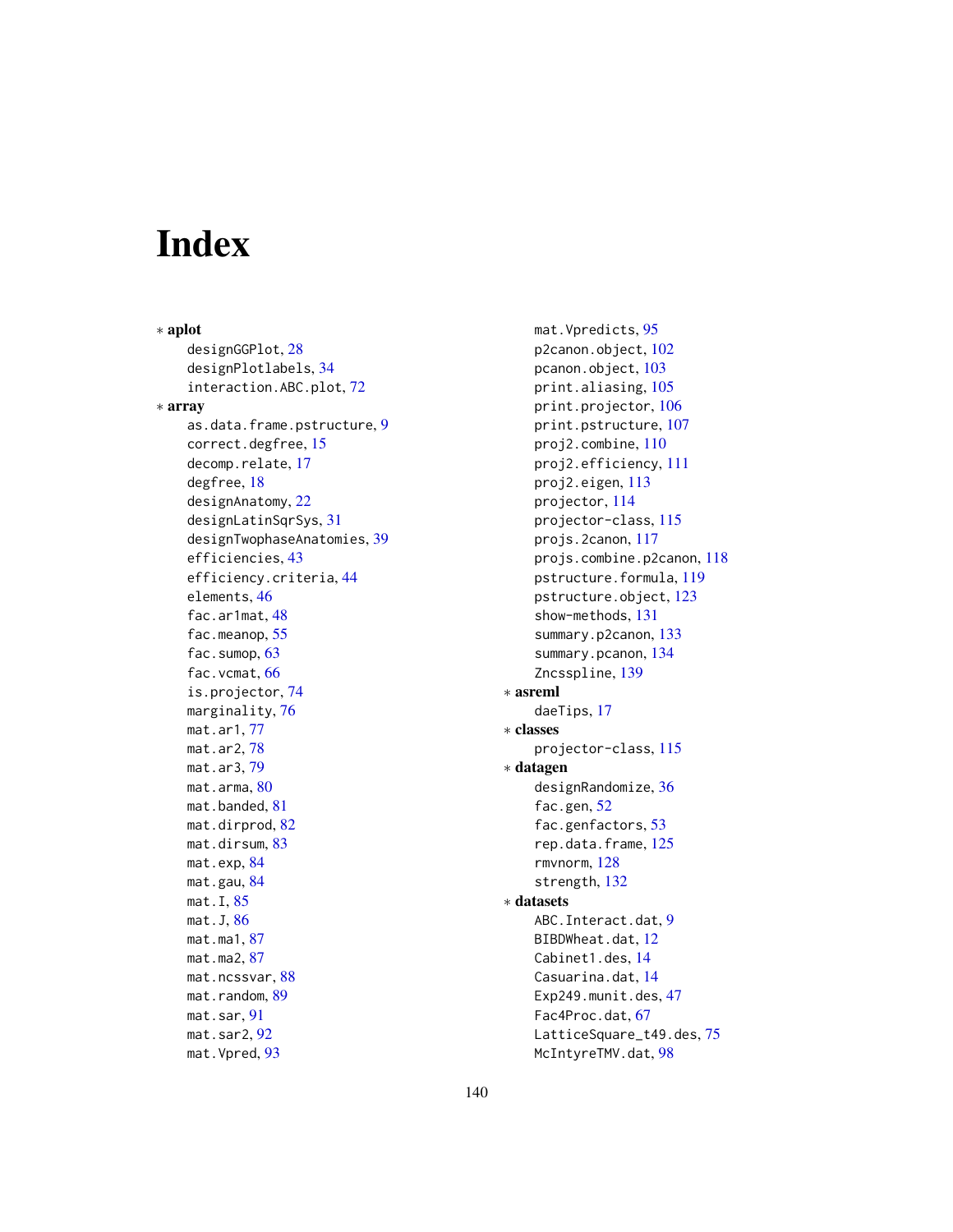#### INDEX 141

Oats.dat, [101](#page-100-0) Sensory3Phase.dat, [129](#page-128-0) SPLGrass.dat, [131](#page-130-0) ∗ design blockboundaryPlot, [12](#page-11-0) decomp.relate, [17](#page-16-1) designAmeasures, [20](#page-19-0) designAnatomy, [22](#page-21-1) designBlocksGGPlot, [25](#page-24-0) designGGPlot, [28](#page-27-0) designLatinSqrSys, [31](#page-30-0) designPlot, [31](#page-30-0) designPlotlabels, [34](#page-33-0) designRandomize, [36](#page-35-0) designTwophaseAnatomies, [39](#page-38-0) detect.diff, [42](#page-41-0) efficiencies, [43](#page-42-1) efficiency.criteria, [44](#page-43-1) fac.gen, [52](#page-51-1) fac.genfactors, [53](#page-52-0) fac.match, [54](#page-53-0) interaction.ABC.plot, [72](#page-71-0) marginality, [76](#page-75-0) mat.ncssvar, [88](#page-87-1) mat.random, [89](#page-88-0) mat.Vpred, [93](#page-92-0) mat.Vpredicts, [95](#page-94-0) no.reps, [100](#page-99-0) p2canon.object, [102](#page-101-1) pcanon.object, [103](#page-102-1) power.exp, [104](#page-103-0) print.summary.p2canon, [108](#page-107-1) print.summary.pcanon, [109](#page-108-1) proj2.combine, [110](#page-109-1) proj2.efficiency, [111](#page-110-1) proj2.eigen, [113](#page-112-1) projs.2canon, [117](#page-116-1) projs.combine.p2canon, [118](#page-117-1) pstructure.formula, [119](#page-118-2) pstructure.object, [123](#page-122-1) qqyeffects, [124](#page-123-1) strength, [132](#page-131-0) summary.p2canon, [133](#page-132-1) summary.pcanon, [134](#page-133-1) yates.effects, [138](#page-137-1) Zncsspline, [139](#page-138-0) ∗ factor as.numfac, [11](#page-10-0)

designRandomize, [36](#page-35-0) fac.combine, [49](#page-48-0) fac.divide, [50](#page-49-0) fac.gen, [52](#page-51-1) fac.genfactors, [53](#page-52-0) fac.match, [54](#page-53-0) fac.multinested, [56](#page-55-0) fac.nested, [58](#page-57-0) fac.recast, [60](#page-59-0) fac.recode, [61](#page-60-0) fac.split, [62](#page-61-0) fac.uncombine, [64](#page-63-0) fac.uselogical, [65](#page-64-0) mpone, [99](#page-98-0) ∗ hplot designGGPlot, [28](#page-27-0) designPlotlabels, [34](#page-33-0) interaction.ABC.plot, [72](#page-71-0) qqyeffects, [124](#page-123-1) ∗ htest fitted.aovlist, [68](#page-67-0) fitted.errors, [69](#page-68-1) qqyeffects, [124](#page-123-1) resid.errors, [126](#page-125-1) residuals.aovlist, [127](#page-126-2) tukey.1df, [136](#page-135-1) yates.effects, [138](#page-137-1) ∗ iplot qqyeffects, [124](#page-123-1) ∗ manip as.numfac, [11](#page-10-0) elements, [46](#page-45-0) extab, [47](#page-46-0) fac.combine, [49](#page-48-0) fac.divide, [50](#page-49-0) fac.multinested, [56](#page-55-0) fac.nested, [58](#page-57-0) fac.recast, [60](#page-59-0) fac.recode, [61](#page-60-0) fac.split, [62](#page-61-0) fac.uncombine, [64](#page-63-0) fac.uselogical, [65](#page-64-0) get.daeTolerance, [70](#page-69-1) harmonic.mean, [71](#page-70-0) is.allzero, [73](#page-72-0) mpone, [99](#page-98-0) set.daeTolerance, [130](#page-129-1)

∗ methods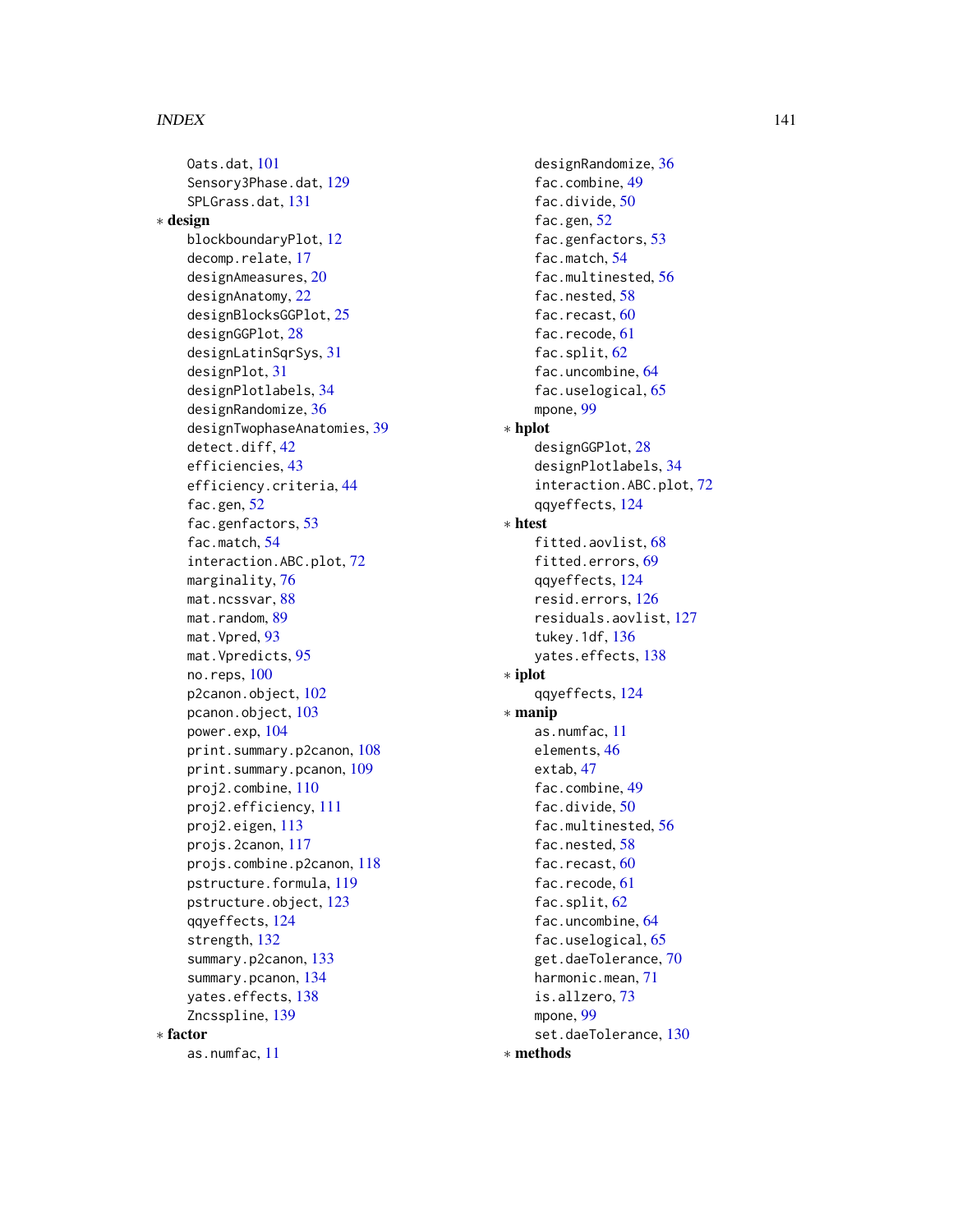fitted.aovlist, [68](#page-67-0) residuals.aovlist, [127](#page-126-2) show-methods, [131](#page-130-0) ∗ models fitted.aovlist, [68](#page-67-0) fitted.errors, [69](#page-68-1) resid.errors, [126](#page-125-1) residuals.aovlist, [127](#page-126-2) tukey.1df, [136](#page-135-1) ∗ package dae-package, [4](#page-3-0) ∗ plot blockboundaryPlot, [12](#page-11-0) designBlocksGGPlot, [25](#page-24-0) designPlot, [31](#page-30-0) ∗ projector as.data.frame.pstructure, [9](#page-8-0) correct.degfree, [15](#page-14-1) decomp.relate, [17](#page-16-1) degfree, [18](#page-17-1) designAnatomy, [22](#page-21-1) designTwophaseAnatomies, [39](#page-38-0) efficiencies, [43](#page-42-1) efficiency.criteria, [44](#page-43-1) fac.meanop, [55](#page-54-0) fac.sumop, [63](#page-62-0) get.daeTolerance, [70](#page-69-1) is.projector, [74](#page-73-1) marginality, [76](#page-75-0) p2canon.object, [102](#page-101-1) pcanon.object, [103](#page-102-1) print.aliasing, [105](#page-104-0) print.projector, [106](#page-105-0) print.pstructure, [107](#page-106-0) print.summary.p2canon, [108](#page-107-1) print.summary.pcanon, [109](#page-108-1) proj2.combine, [110](#page-109-1) proj2.efficiency, [111](#page-110-1) proj2.eigen, [113](#page-112-1) projector, [114](#page-113-1) projector-class, [115](#page-114-1) projs.2canon, [117](#page-116-1) projs.combine.p2canon, [118](#page-117-1) pstructure.formula, [119](#page-118-2) pstructure.object, [123](#page-122-1) set.daeTolerance, [130](#page-129-1) show-methods, [131](#page-130-0) summary.p2canon, [133](#page-132-1)

summary.pcanon, [134](#page-133-1) ABC.Interact.dat, *[4](#page-3-0)*, [9](#page-8-0) Ameasures *(*dae-deprecated*)*, [16](#page-15-1) aov, *[68,](#page-67-0) [69](#page-68-1)*, *[124](#page-123-1)*, *[126,](#page-125-1) [127](#page-126-2)*, *[137,](#page-136-0) [138](#page-137-1)* array, *[116](#page-115-0)* as.data.frame, *[10](#page-9-0)* as.data.frame.pstructure, *[8](#page-7-0)*, [9](#page-8-0) as.logical, *[66](#page-65-1)* as.numeric, *[11](#page-10-0)* as.numfac, *[5](#page-4-0)*, [11,](#page-10-0) *[61,](#page-60-0) [62](#page-61-0)*, *[66](#page-65-1)* BIBDWheat.dat, *[4](#page-3-0)*, [12](#page-11-0) blockboundary.plot *(*dae-deprecated*)*, [16](#page-15-1) blockboundaryPlot, *[5](#page-4-0)*, [12,](#page-11-0) *[34](#page-33-0)* Cabinet1.des, [14](#page-13-0) Casuarina.dat, *[4](#page-3-0)*, [14](#page-13-0) character, *[10](#page-9-0)*, *[13](#page-12-0)*, *[22,](#page-21-1) [23](#page-22-0)*, *[26](#page-25-0)*, *[30](#page-29-0)*, *[32,](#page-31-0) [33](#page-32-0)*, *[36,](#page-35-0) [37](#page-36-0)*, *[39,](#page-38-0) [40](#page-39-0)*, *[62](#page-61-0)*, *[65](#page-64-0)*, *[92](#page-91-0)*, *[96](#page-95-0)*, *[103](#page-102-1)*, *[120](#page-119-0)*, *[123](#page-122-1)*, *[135](#page-134-0)* chol, *[129](#page-128-0)* coerce,projector,matrix-method *(*projector-class*)*, [115](#page-114-1) coerce<-,projector,matrix-method *(*projector-class*)*, [115](#page-114-1) correct.degfree, *[7](#page-6-0)*, [15,](#page-14-1) *[19](#page-18-0)*, *[56](#page-55-0)*, *[75](#page-74-0)*, *[115,](#page-114-1) [116](#page-115-0)* dae *(*dae-package*)*, [4](#page-3-0) dae-deprecated, [16](#page-15-1) dae-package, [4](#page-3-0) daeTips, [17](#page-16-1) data.frame, *[9,](#page-8-0) [10](#page-9-0)*, *[22](#page-21-1)*, *[28](#page-27-0)*, *[35](#page-34-0)[–37](#page-36-0)*, *[39](#page-38-0)*, *[51](#page-50-0)[–54](#page-53-0)*, *[57](#page-56-0)*, *[63](#page-62-0)*, *[65](#page-64-0)*, *[72](#page-71-0)*, *[90](#page-89-0)*, *[96](#page-95-0)*, *[103](#page-102-1)*, *[105](#page-104-0)*, *[123](#page-122-1)*, *[125](#page-124-0)* decomp.relate, *[8](#page-7-0)*, [17,](#page-16-1) *[111](#page-110-1)* degfree, *[7](#page-6-0)*, *[15](#page-14-1)*, [18,](#page-17-1) *[56](#page-55-0)*, *[115,](#page-114-1) [116](#page-115-0)* degfree<- *(*degfree*)*, [18](#page-17-1) design.plot *(*dae-deprecated*)*, [16](#page-15-1) designAmeasures, *[5](#page-4-0)*, [20,](#page-19-0) *[94](#page-93-0)*, *[97](#page-96-0)* designAnatomy, *[5](#page-4-0)*, *[7](#page-6-0)*, *[21](#page-20-0)*, [22,](#page-21-1) *[31](#page-30-0)*, *[34](#page-33-0)*, *[37](#page-36-0)*, *[39](#page-38-0)[–41](#page-40-0)*, *[43,](#page-42-1) [44](#page-43-1)*, *[76](#page-75-0)*, *[102,](#page-101-1) [103](#page-102-1)*, *[135,](#page-134-0) [136](#page-135-1)* designBlocksGGPlot, *[6](#page-5-0)*, [25](#page-24-0) designGGPlot, *[6](#page-5-0)*, *[25,](#page-24-0) [26](#page-25-0)*, [28](#page-27-0) designLatinSqrSys, *[6](#page-5-0)*, *[24](#page-23-0)*, [31,](#page-30-0) *[34](#page-33-0)*, *[37](#page-36-0)* designPlot, *[6](#page-5-0)*, *[12,](#page-11-0) [13](#page-12-0)*, *[24](#page-23-0)*, *[30,](#page-29-0) [31](#page-30-0)*, [31,](#page-30-0) *[35](#page-34-0)*, *[37](#page-36-0)* designPlotlabels, *[6](#page-5-0)*, *[34](#page-33-0)*, [34](#page-33-0) designRandomize, *[6](#page-5-0)*, *[24](#page-23-0)*, *[31](#page-30-0)*, *[34](#page-33-0)*, [36](#page-35-0) designTwophaseAnatomies, *[6](#page-5-0)*, [39](#page-38-0)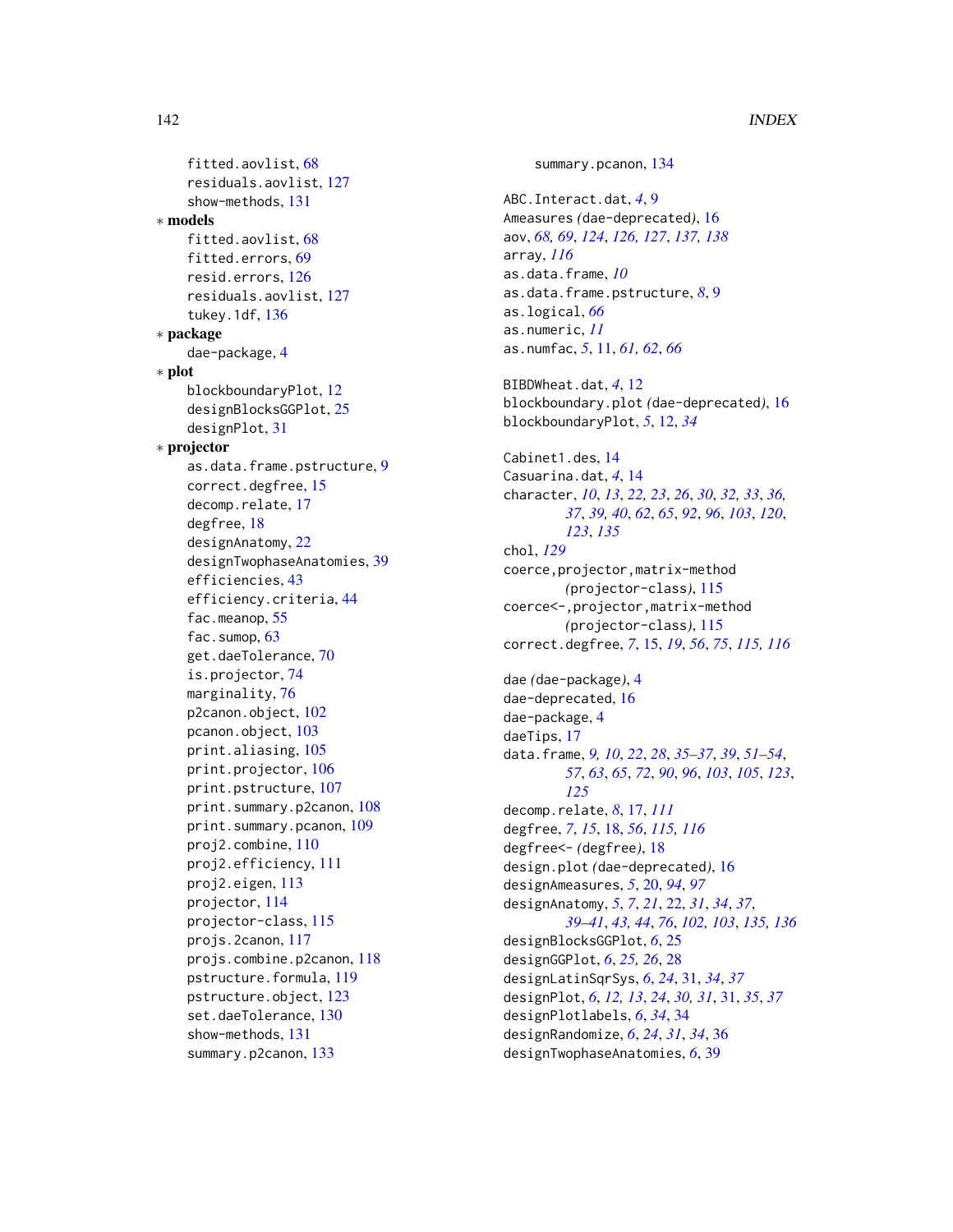#### INDEX 143

detect.diff, *[6](#page-5-0)*, [42,](#page-41-0) *[101](#page-100-0)*, *[104](#page-103-0)* efficiencies, [43](#page-42-1) efficiencies.p2canon, *[8](#page-7-0)*, *[118](#page-117-1)* efficiencies.pcanon, *[8](#page-7-0)*, *[24](#page-23-0)*, *[41](#page-40-0)* efficiency.criteria, *[8](#page-7-0)*, *[23,](#page-22-0) [24](#page-23-0)*, *[40,](#page-39-0) [41](#page-40-0)*, [44,](#page-43-1) *[102](#page-101-1)*, *[105](#page-104-0)*, *[112](#page-111-0)*, *[118](#page-117-1)*, *[121](#page-120-0)*, *[123](#page-122-1)*, *[133](#page-132-1)[–136](#page-135-1)* eigen, *[18](#page-17-1)*, *[24](#page-23-0)*, *[41](#page-40-0)*, *[44,](#page-43-1) [45](#page-44-0)*, *[76](#page-75-0)*, *[112,](#page-111-0) [113](#page-112-1)*, *[118](#page-117-1)*, *[122](#page-121-0)*, *[134](#page-133-1)*, *[136](#page-135-1)* elements, *[6](#page-5-0)*, [46](#page-45-0) Exp249.munit.des, *[4](#page-3-0)*, [47](#page-46-0) extab, *[8](#page-7-0)*, [47](#page-46-0) fac.ar1mat, *[6](#page-5-0)*, [48,](#page-47-1) *[67](#page-66-0)*, *[129](#page-128-0)* fac.combine, *[5](#page-4-0)*, *[30](#page-29-0)*, *[35](#page-34-0)*, [49,](#page-48-0) *[51](#page-50-0)*, *[53](#page-52-0)*, *[56](#page-55-0)*, *[63–](#page-62-0)[65](#page-64-0)*, *[72,](#page-71-0) [73](#page-72-0)* fac.divide, *[5](#page-4-0)*, *[50](#page-49-0)*, [50,](#page-49-0) *[63](#page-62-0)*, *[65](#page-64-0)* fac.gen, *[5](#page-4-0)*, *[36,](#page-35-0) [37](#page-36-0)*, [52,](#page-51-1) *[53,](#page-52-0) [54](#page-53-0)*, *[57](#page-56-0)*, *[59](#page-58-0)*, *[125](#page-124-0)* fac.genfactors, *[53](#page-52-0)*, [53](#page-52-0) fac.match, *[5](#page-4-0)*, [54](#page-53-0) fac.meanop, *[8](#page-7-0)*, *[49](#page-48-0)*, [55,](#page-54-0) *[64](#page-63-0)*, *[67](#page-66-0)*, *[98](#page-97-0)* fac.multinested, *[5](#page-4-0)*, [56,](#page-55-0) *[59](#page-58-0)* fac.nested, *[5](#page-4-0)*, *[57](#page-56-0)*, [58](#page-57-0) fac.recast, *[5](#page-4-0)*, [60,](#page-59-0) *[62](#page-61-0)* fac.recode, *[5](#page-4-0)*, *[11](#page-10-0)*, [61,](#page-60-0) *[66](#page-65-1)* fac.split, *[5](#page-4-0)*, *[50,](#page-49-0) [51](#page-50-0)*, [62,](#page-61-0) *[65](#page-64-0)* fac.sumop, *[6](#page-5-0)*, *[49](#page-48-0)*, *[56](#page-55-0)*, [63,](#page-62-0) *[67](#page-66-0)* fac.uncombine, *[5](#page-4-0)*, *[50,](#page-49-0) [51](#page-50-0)*, *[63](#page-62-0)*, [64](#page-63-0) fac.uselogical, *[5](#page-4-0)*, *[61,](#page-60-0) [62](#page-61-0)*, [65](#page-64-0) fac.vcmat, *[6](#page-5-0)*, *[49](#page-48-0)*, [66,](#page-65-1) *[129](#page-128-0)* Fac4Proc.dat, *[4](#page-3-0)*, [67](#page-66-0) factor, *[11](#page-10-0)*, *[28](#page-27-0)*, *[36,](#page-35-0) [37](#page-36-0)*, *[47–](#page-46-0)[67](#page-66-0)*, *[72](#page-71-0)*, *[99](#page-98-0)*, *[132](#page-131-0)* fitted, *[68,](#page-67-0) [69](#page-68-1)* fitted *(*fitted.aovlist*)*, [68](#page-67-0) fitted.aovlist, *[6](#page-5-0)*, [68,](#page-67-0) *[69,](#page-68-1) [70](#page-69-1)* fitted.errors, *[6](#page-5-0)*, *[68](#page-67-0)*, [69,](#page-68-1) *[126,](#page-125-1) [127](#page-126-2)*, *[137](#page-136-0)* formula, *[22](#page-21-1)*, *[39](#page-38-0)*, *[89,](#page-88-0) [90](#page-89-0)*, *[93](#page-92-0)*, *[95,](#page-94-0) [96](#page-95-0)*, *[103](#page-102-1)*, *[120](#page-119-0)*, *[123](#page-122-1)* geom\_text, *[30](#page-29-0)*, *[35](#page-34-0)* get.daeTolerance, *[8](#page-7-0)*, [70,](#page-69-1) *[131](#page-130-0)* ggplot, *[30](#page-29-0)*, *[35](#page-34-0)*, *[72](#page-71-0)*

integer, *[32](#page-31-0)* interaction.ABC.plot, *[6](#page-5-0)*, [72](#page-71-0) interaction.plot, *[73](#page-72-0)*

harmonic.mean, *[8](#page-7-0)*, [71](#page-70-0)

is.allzero, *[8](#page-7-0)*, [73](#page-72-0) is.projector, *[7](#page-6-0)*, [74,](#page-73-1) *[115](#page-114-1)* labellers, *[29](#page-28-0)* LatticeSquare\_t49.des, *[4](#page-3-0)*, [75](#page-74-0) levels, *[60](#page-59-0)* list, *[17](#page-16-1)*, *[20](#page-19-0)*, *[22,](#page-21-1) [23](#page-22-0)*, *[30](#page-29-0)*, *[35](#page-34-0)[–37](#page-36-0)*, *[39](#page-38-0)[–41](#page-40-0)*, *[49](#page-48-0)*, *[51](#page-50-0)[–54](#page-53-0)*, *[62](#page-61-0)*, *[65](#page-64-0)*, *[72](#page-71-0)*, *[89,](#page-88-0) [90](#page-89-0)*, *[96](#page-95-0)*, *[103](#page-102-1)*, *[135](#page-134-0)* logical, *[10](#page-9-0)*, *[13](#page-12-0)*, *[22,](#page-21-1) [23](#page-22-0)*, *[26](#page-25-0)*, *[29,](#page-28-0) [30](#page-29-0)*, *[32,](#page-31-0) [33](#page-32-0)*, *[35](#page-34-0)*, *[39](#page-38-0)*, *[65,](#page-64-0) [66](#page-65-1)*, *[89,](#page-88-0) [90](#page-89-0)*, *[96](#page-95-0)*, *[109](#page-108-1)*, *[120,](#page-119-0) [121](#page-120-0)*, *[135](#page-134-0)*, *[139](#page-138-0)* marginality, [76](#page-75-0) marginality.pstructure, *[6](#page-5-0)* mat.ar1, *[7](#page-6-0)*, [77,](#page-76-0) *[78](#page-77-0)[–81](#page-80-0)*, *[84](#page-83-0)[–86](#page-85-0)*, *[88](#page-87-1)*, *[92,](#page-91-0) [93](#page-92-0)* mat.ar2, *[7](#page-6-0)*, *[77](#page-76-0)*, [78,](#page-77-0) *[79](#page-78-0)*, *[81](#page-80-0)*, *[84,](#page-83-0) [85](#page-84-0)*, *[87](#page-86-0)*, *[92,](#page-91-0) [93](#page-92-0)* mat.ar3, *[7](#page-6-0)*, *[77,](#page-76-0) [78](#page-77-0)*, [79,](#page-78-0) *[80,](#page-79-0) [81](#page-80-0)*, *[84,](#page-83-0) [85](#page-84-0)*, *[87,](#page-86-0) [88](#page-87-1)*, *[92,](#page-91-0) [93](#page-92-0)* mat.arma, *[7](#page-6-0)*, *[77](#page-76-0)[–79](#page-78-0)*, [80,](#page-79-0) *[81](#page-80-0)*, *[84,](#page-83-0) [85](#page-84-0)*, *[87,](#page-86-0) [88](#page-87-1)*, *[92,](#page-91-0) [93](#page-92-0)* mat.banded, *[7](#page-6-0)*, *[77](#page-76-0)[–80](#page-79-0)*, [81,](#page-80-0) *[84,](#page-83-0) [85](#page-84-0)*, *[87,](#page-86-0) [88](#page-87-1)*, *[92,](#page-91-0) [93](#page-92-0)* mat.dirprod, *[7](#page-6-0)*, *[82](#page-81-0)*, [82,](#page-81-0) *[83](#page-82-0)* mat.dirsum, *[7](#page-6-0)*, [83](#page-82-0) mat.exp, *[7](#page-6-0)*, *[77](#page-76-0)[–81](#page-80-0)*, [84,](#page-83-0) *[85](#page-84-0)*, *[87,](#page-86-0) [88](#page-87-1)*, *[92,](#page-91-0) [93](#page-92-0)* mat.gau, *[7](#page-6-0)*, *[77](#page-76-0)[–81](#page-80-0)*, *[84](#page-83-0)*, [84,](#page-83-0) *[87,](#page-86-0) [88](#page-87-1)*, *[92,](#page-91-0) [93](#page-92-0)* mat.I, *[7](#page-6-0)*, *[77](#page-76-0)[–81](#page-80-0)*, *[84,](#page-83-0) [85](#page-84-0)*, [85,](#page-84-0) *[86](#page-85-0)[–88](#page-87-1)*, *[92,](#page-91-0) [93](#page-92-0)* mat.J, *[7](#page-6-0)*, *[77](#page-76-0)[–81](#page-80-0)*, *[84,](#page-83-0) [85](#page-84-0)*, [86,](#page-85-0) *[87,](#page-86-0) [88](#page-87-1)*, *[92,](#page-91-0) [93](#page-92-0)* mat.ma1, *[7](#page-6-0)*, *[77](#page-76-0)[–81](#page-80-0)*, *[84,](#page-83-0) [85](#page-84-0)*, [87,](#page-86-0) *[88](#page-87-1)*, *[92,](#page-91-0) [93](#page-92-0)* mat.ma2, *[7](#page-6-0)*, *[77](#page-76-0)[–81](#page-80-0)*, *[84,](#page-83-0) [85](#page-84-0)*, *[87](#page-86-0)*, [87,](#page-86-0) *[92,](#page-91-0) [93](#page-92-0)* mat.ncssvar, *[7](#page-6-0)*, [88,](#page-87-1) *[139](#page-138-0)* mat.random, *[7](#page-6-0)*, [89,](#page-88-0) *[97](#page-96-0)* mat.sar, *[7](#page-6-0)*, [91,](#page-90-0) *[93](#page-92-0)* mat.sar2, *[7](#page-6-0)*, *[77](#page-76-0)[–81](#page-80-0)*, *[84,](#page-83-0) [85](#page-84-0)*, *[87,](#page-86-0) [88](#page-87-1)*, *[92](#page-91-0)*, [92](#page-91-0) mat.Vpred, *[7](#page-6-0)*, *[21](#page-20-0)*, [93,](#page-92-0) *[95](#page-94-0)*, *[97](#page-96-0)* mat.Vpredicts, *[7](#page-6-0)*, *[20](#page-19-0)*, *[90](#page-89-0)*, *[93,](#page-92-0) [94](#page-93-0)*, [95](#page-94-0) match, *[54,](#page-53-0) [55](#page-54-0)* matrices, *[95](#page-94-0)* matrix, *[12](#page-11-0)*, *[18](#page-17-1)*, *[20](#page-19-0)*, *[23](#page-22-0)*, *[25](#page-24-0)*, *[29](#page-28-0)*, *[32,](#page-31-0) [33](#page-32-0)*, *[40](#page-39-0)*, *[49](#page-48-0)*, *[67](#page-66-0)*, *[74](#page-73-1)*, *[76](#page-75-0)[–97](#page-96-0)*, *[103](#page-102-1)*, *[110](#page-109-1)*, *[113](#page-112-1)[–116](#page-115-0)*, *[120](#page-119-0)*, *[123](#page-122-1)*, *[131](#page-130-0)*, *[139](#page-138-0)* McIntyreTMV.dat, *[4](#page-3-0)*, [98](#page-97-0) meanop, [98](#page-97-0) mpone, *[5](#page-4-0)*, *[61,](#page-60-0) [62](#page-61-0)*, *[66](#page-65-1)*, *[99](#page-98-0)*, [99](#page-98-0) no.reps, *[6](#page-5-0)*, *[43](#page-42-1)*, [100,](#page-99-0) *[104](#page-103-0)* numeric, *[13](#page-12-0)*, *[20](#page-19-0)*, *[26](#page-25-0)*, *[28](#page-27-0)*, *[30](#page-29-0)[–33](#page-32-0)*, *[37](#page-36-0)*, *[62](#page-61-0)*, *[78](#page-77-0)[–81](#page-80-0)*, *[88,](#page-87-1) [89](#page-88-0)*, *[91,](#page-90-0) [92](#page-91-0)*, *[139](#page-138-0)*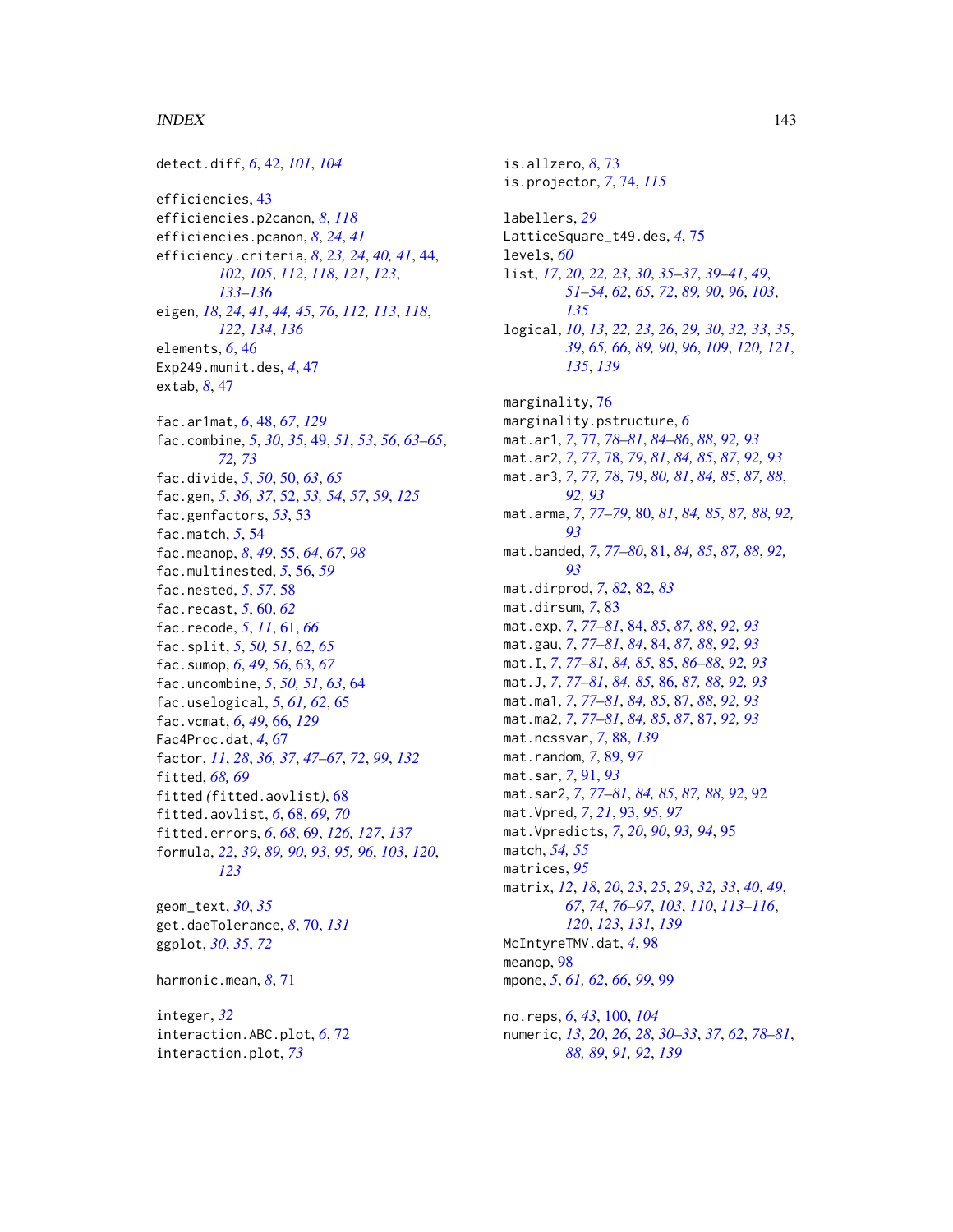```
Oats.dat, 4, 101
```
p2canon.object, *[24](#page-23-0)*, *[41](#page-40-0)*, *[43](#page-42-1)*, [102,](#page-101-1) *[103](#page-102-1)*, *[117](#page-116-1)* par, *[13](#page-12-0)*, *[26](#page-25-0)*, *[30](#page-29-0)*, *[32](#page-31-0)[–34](#page-33-0)* pcanon.object, *[6](#page-5-0)*, *[22](#page-21-1)*, *[24](#page-23-0)*, *[39](#page-38-0)*, *[41](#page-40-0)*, *[43](#page-42-1)*, *[76](#page-75-0)*, *[102](#page-101-1)*, [103,](#page-102-1) *[135](#page-134-0)* polygon, *[33,](#page-32-0) [34](#page-33-0)* power.exp, *[6](#page-5-0)*, *[43](#page-42-1)*, *[101](#page-100-0)*, [104](#page-103-0) print, *[105](#page-104-0)[–107](#page-106-0)* print,projector-method *(*print.projector*)*, [106](#page-105-0) print.aliasing, *[6](#page-5-0)*, [105,](#page-104-0) *[107](#page-106-0)* print.default, *[105](#page-104-0)[–107](#page-106-0)* print.projector, *[7](#page-6-0)*, [106](#page-105-0) print.pstructure, *[8](#page-7-0)*, [107](#page-106-0) print.summary.p2canon, *[8](#page-7-0)*, [108,](#page-107-1) *[134](#page-133-1)* print.summary.pcanon, *[8](#page-7-0)*, [109,](#page-108-1) *[136](#page-135-1)* proj2.combine, *[8](#page-7-0)*, *[18](#page-17-1)*, *[24](#page-23-0)*, *[41](#page-40-0)*, *[44,](#page-43-1) [45](#page-44-0)*, *[76](#page-75-0)*, [110,](#page-109-1) *[112,](#page-111-0) [113](#page-112-1)*, *[117–](#page-116-1)[119](#page-118-2)*, *[122](#page-121-0)*, *[134](#page-133-1)*, *[136](#page-135-1)* proj2.decomp *(*dae-deprecated*)*, [16](#page-15-1) proj2.efficiency, *[8](#page-7-0)*, *[24](#page-23-0)*, *[41](#page-40-0)*, *[44,](#page-43-1) [45](#page-44-0)*, *[76](#page-75-0)*, *[111](#page-110-1)*, [111,](#page-110-1) *[113](#page-112-1)*, *[118](#page-117-1)*, *[122](#page-121-0)*, *[134](#page-133-1)*, *[136](#page-135-1)* proj2.eigen, *[8](#page-7-0)*, *[17,](#page-16-1) [18](#page-17-1)*, *[24](#page-23-0)*, *[41](#page-40-0)*, *[44,](#page-43-1) [45](#page-44-0)*, *[76](#page-75-0)*, *[102](#page-101-1)*, *[111,](#page-110-1) [112](#page-111-0)*, [113,](#page-112-1) *[118,](#page-117-1) [119](#page-118-2)*, *[122](#page-121-0)*, *[134](#page-133-1)*, *[136](#page-135-1)* proj2.ops *(*dae-deprecated*)*, [16](#page-15-1) projector, *[7](#page-6-0)*, *[15](#page-14-1)*, *[18,](#page-17-1) [19](#page-18-0)*, *[24](#page-23-0)*, *[41](#page-40-0)*, *[44,](#page-43-1) [45](#page-44-0)*, *[56](#page-55-0)*, *[74](#page-73-1)[–76](#page-75-0)*, *[94](#page-93-0)*, *[96](#page-95-0)*, *[106](#page-105-0)*, *[111–](#page-110-1)[114](#page-113-1)*, [114,](#page-113-1) *[115](#page-114-1)[–122](#page-121-0)*, *[124](#page-123-1)*, *[131](#page-130-0)*, *[134](#page-133-1)*, *[136](#page-135-1)* projector-class, *[7](#page-6-0)*, [115](#page-114-1) projs.2canon, *[8](#page-7-0)*, *[24](#page-23-0)*, *[41](#page-40-0)*, *[43](#page-42-1)*, *[102,](#page-101-1) [103](#page-102-1)*, [117,](#page-116-1) *[118,](#page-117-1) [119](#page-118-2)*, *[122](#page-121-0)*, *[133,](#page-132-1) [134](#page-133-1)* projs.canon, *[135](#page-134-0)* projs.canon *(*dae-deprecated*)*, [16](#page-15-1) projs.combine.p2canon, *[8](#page-7-0)*, *[118](#page-117-1)*, [118](#page-117-1) projs.structure *(*dae-deprecated*)*, [16](#page-15-1) pstructure, *[24](#page-23-0)*, *[41](#page-40-0)*, *[44](#page-43-1)*, *[76](#page-75-0)*, *[118](#page-117-1)*, *[134](#page-133-1)*, *[136](#page-135-1)* pstructure *(*pstructure.formula*)*, [119](#page-118-2) pstructure.formula, *[8](#page-7-0)*, *[23](#page-22-0)*, *[76](#page-75-0)*, *[103](#page-102-1)*, [119,](#page-118-2) *[121](#page-120-0)*, *[123,](#page-122-1) [124](#page-123-1)* pstructure.object, *[6](#page-5-0)*, *[9,](#page-8-0) [10](#page-9-0)*, *[76](#page-75-0)*, *[103](#page-102-1)*, *[107](#page-106-0)*, *[119](#page-118-2)*, *[122](#page-121-0)*, [123](#page-122-1) qqnorm, *[125](#page-124-0)* qqyeffects, *[6](#page-5-0)*, [124,](#page-123-1) *[138](#page-137-1)*

relevel, *[61,](#page-60-0) [62](#page-61-0)*, *[66](#page-65-1)*, *[99](#page-98-0)* rep.data.frame, *[8](#page-7-0)*, [125](#page-124-0) resid.errors, *[6](#page-5-0)*, *[68](#page-67-0)*, *[70](#page-69-1)*, [126,](#page-125-1) *[127](#page-126-2)*, *[137](#page-136-0)* residuals, *[126,](#page-125-1) [127](#page-126-2)* residuals *(*residuals.aovlist*)*, [127](#page-126-2) residuals.aovlist, *[6](#page-5-0)*, *[126](#page-125-1)*, [127](#page-126-2) rmvnorm, *[9](#page-8-0)*, [128](#page-127-0) rnorm, *[129](#page-128-0)* Sensory3Phase.dat, *[4](#page-3-0)*, [129](#page-128-0) Sensory3PhaseShort.dat, *[5](#page-4-0)* Sensory3PhaseShort.dat *(*Sensory3Phase.dat*)*, [129](#page-128-0) set.daeTolerance, *[9](#page-8-0)*, *[15](#page-14-1)*, *[18,](#page-17-1) [19](#page-18-0)*, *[71](#page-70-0)*, *[74](#page-73-1)*, *[97](#page-96-0)*, *[110](#page-109-1)*, *[112](#page-111-0)[–114](#page-113-1)*, *[117](#page-116-1)*, [130](#page-129-1) show, *[105](#page-104-0)[–107](#page-106-0)* show,ANY-method *(*show-methods*)*, [131](#page-130-0) show,classRepresentation-method *(*show-methods*)*, [131](#page-130-0) show,genericFunction-method *(*show-methods*)*, [131](#page-130-0) show, MethodDefinition-method *(*show-methods*)*, [131](#page-130-0) show,MethodSelectionReport-method *(*show-methods*)*, [131](#page-130-0) show, MethodWithNext-method *(*show-methods*)*, [131](#page-130-0) show,ObjectsWithPackage-method *(*show-methods*)*, [131](#page-130-0) show,oldClass-method *(*show-methods*)*, [131](#page-130-0) show,projector-method *(*show-methods*)*, [131](#page-130-0) show,signature-method *(*show-methods*)*, [131](#page-130-0) show,traceable-method *(*show-methods*)*, [131](#page-130-0) show-methods, *[8](#page-7-0)*, [131](#page-130-0) SPLGrass.dat, *[5](#page-4-0)*, [131](#page-130-0) strength, *[6](#page-5-0)*, [132](#page-131-0) strsplit, *[62,](#page-61-0) [63](#page-62-0)*, *[65](#page-64-0)* structure, *[116](#page-115-0)* summary,p2canon-method *(*summary.p2canon*)*, [133](#page-132-1) summary,pcanon-method *(*summary.pcanon*)*, [134](#page-133-1) summary.p2canon, *[8](#page-7-0)*, *[108](#page-107-1)*, *[118](#page-117-1)*, [133](#page-132-1) summary.pcanon, *[6,](#page-5-0) [7](#page-6-0)*, *[22](#page-21-1)*, *[24](#page-23-0)*, *[39](#page-38-0)*, *[41](#page-40-0)*, *[44](#page-43-1)*, *[76](#page-75-0)*, *[109](#page-108-1)*, [134](#page-133-1)

text, *[32](#page-31-0)* tukey.1df, *[6](#page-5-0)*, *[68](#page-67-0)*, *[70](#page-69-1)*, *[126,](#page-125-1) [127](#page-126-2)*, [136](#page-135-1)